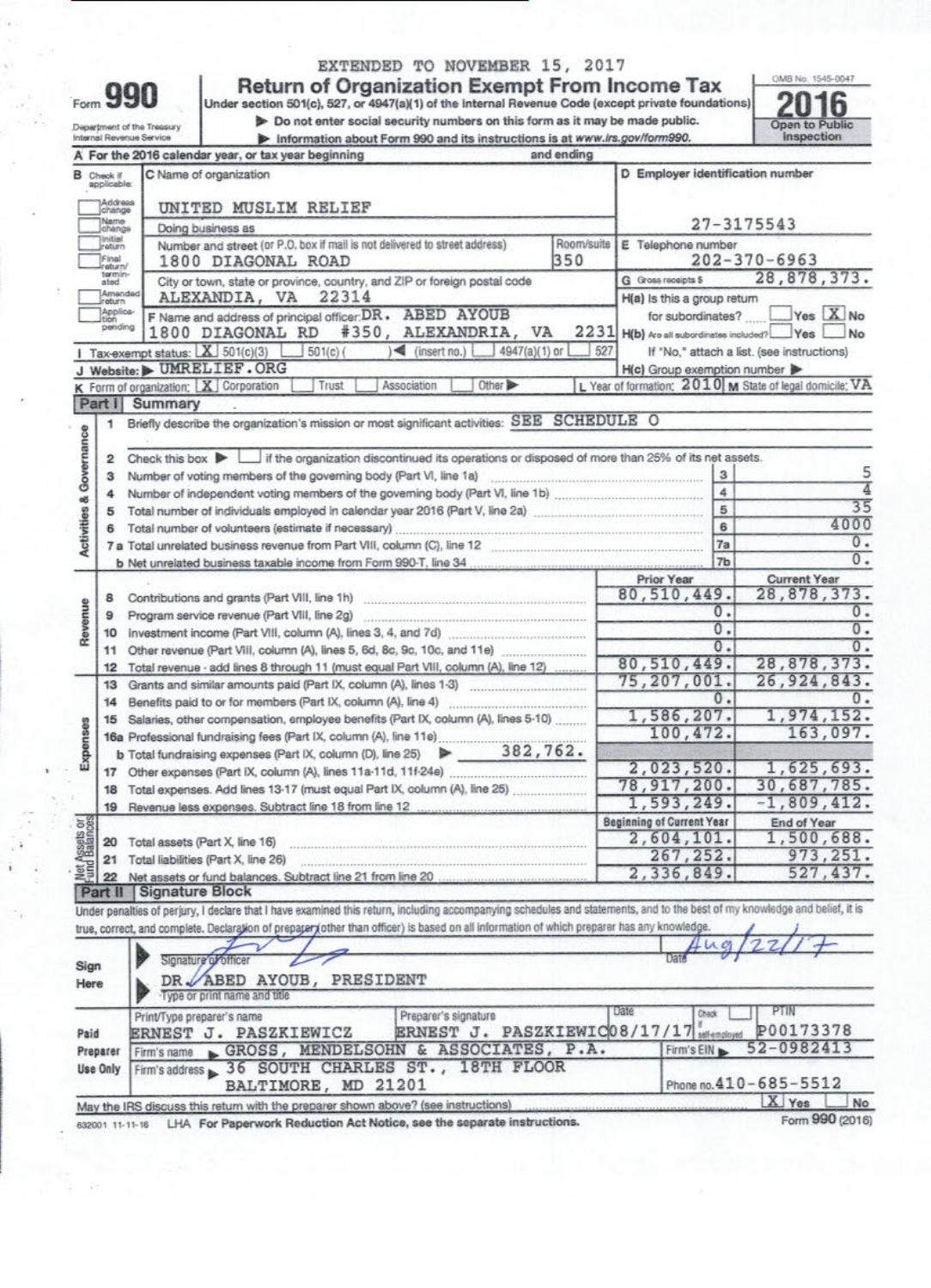| Form |  |
|------|--|

Department of the Treasury Internal Revenue Service

### EXTENDED TO NOVEMBER 15, 2017

**Return of Organization Exempt From Income Tax**<br>Under section 501(c), 527, or 4947(a)(1) of the Internal Revenue Code (except private foundations)<br> **2016** 

**Under section 501(c), 527, or 4947(a)(1) of the Internal Revenue Code (except private foundations)**

▶ Do not enter social security numbers on this form as it may be made public.<br>▶ Information about Form 990 and its instructions is at www.irs.gov/form990. Inspection

**• Information about Form 990 and its instructions is at www.irs.gov/form990. and inspection** 



|                         |                                                                                                                      | A For the 2016 calendar year, or tax year beginning<br>and ending                                                      |     |                                                     |                                                             |
|-------------------------|----------------------------------------------------------------------------------------------------------------------|------------------------------------------------------------------------------------------------------------------------|-----|-----------------------------------------------------|-------------------------------------------------------------|
|                         | <b>B</b> Check if applicable:                                                                                        | C Name of organization                                                                                                 |     | D Employer identification number                    |                                                             |
|                         | Address<br>change                                                                                                    | UNITED MUSLIM RELIEF                                                                                                   |     |                                                     |                                                             |
|                         | Name<br>change                                                                                                       | Doing business as                                                                                                      |     | 27-3175543                                          |                                                             |
|                         | <b>Initial</b><br>Number and street (or P.O. box if mail is not delivered to street address)<br>Room/suite<br>return |                                                                                                                        |     | E Telephone number                                  |                                                             |
|                         | Final<br>return/                                                                                                     | 350<br>1800 DIAGONAL ROAD                                                                                              |     |                                                     | $202 - 370 - 6963$                                          |
|                         | termin-<br>ated                                                                                                      | City or town, state or province, country, and ZIP or foreign postal code                                               |     | G Gross receipts \$                                 | 28,878,373.                                                 |
|                         | Amended<br>return                                                                                                    | ALEXANDIA, VA<br>22314                                                                                                 |     | $H(a)$ is this a group return                       |                                                             |
|                         | Applica-<br>pending                                                                                                  | F Name and address of principal officer: DR. ABED AYOUB                                                                |     | for subordinates?                                   | $\Box$ Yes $\Box X$ No                                      |
|                         |                                                                                                                      | #350, ALEXANDRIA, VA<br>1800 DIAGONAL RD                                                                               |     | 2231 H(b) Are all subordinates included? Ves        | <b>No</b>                                                   |
|                         |                                                                                                                      | <b>I</b> Tax-exempt status: $X \ 501(c)(3)$<br>$\sqrt{\frac{1}{1}}$ (insert no.)<br>$501(c)$ (<br>4947(a)(1) or        | 527 |                                                     | If "No," attach a list. (see instructions)                  |
|                         |                                                                                                                      | J Website: UMRELIEF.ORG                                                                                                |     | $H(c)$ Group exemption number $\blacktriangleright$ |                                                             |
|                         |                                                                                                                      | <b>K</b> Form of organization: $\boxed{\mathbf{X}}$ Corporation<br>Trust<br>Other $\blacktriangleright$<br>Association |     |                                                     | L Year of formation: $2010$ M State of legal domicile: $VA$ |
|                         | ∣ Part I                                                                                                             | Summary                                                                                                                |     |                                                     |                                                             |
|                         | 1                                                                                                                    | Briefly describe the organization's mission or most significant activities: SEE SCHEDULE O                             |     |                                                     |                                                             |
| Activities & Governance |                                                                                                                      |                                                                                                                        |     |                                                     |                                                             |
|                         | 2                                                                                                                    | Check this box $\blacktriangleright$ $\mid$                                                                            |     |                                                     | 5                                                           |
|                         | З                                                                                                                    | Number of voting members of the governing body (Part VI, line 1a)                                                      |     | 3<br>$\overline{\mathbf{4}}$                        | 4                                                           |
|                         | 4                                                                                                                    |                                                                                                                        |     | 5                                                   | $\overline{35}$                                             |
|                         | 5                                                                                                                    |                                                                                                                        |     |                                                     | 4000                                                        |
|                         | 6                                                                                                                    |                                                                                                                        |     | 6<br>7a                                             | $\overline{0}$ .                                            |
|                         |                                                                                                                      |                                                                                                                        |     | 7b                                                  | σ.                                                          |
|                         |                                                                                                                      |                                                                                                                        |     | <b>Prior Year</b>                                   | <b>Current Year</b>                                         |
|                         | 8                                                                                                                    | Contributions and grants (Part VIII, line 1h)                                                                          |     | 80,510,449.                                         | 28,878,373.                                                 |
|                         | 9                                                                                                                    | Program service revenue (Part VIII, line 2g)                                                                           |     | 0.                                                  | 0.                                                          |
| Revenue                 | 10                                                                                                                   |                                                                                                                        |     | $\overline{0}$                                      | σ.                                                          |
|                         | 11                                                                                                                   | Other revenue (Part VIII, column (A), lines 5, 6d, 8c, 9c, 10c, and 11e)                                               |     | 0                                                   | $\overline{0}$ .                                            |
|                         | 12                                                                                                                   | Total revenue - add lines 8 through 11 (must equal Part VIII, column (A), line 12)                                     |     | 80, 510, 449.                                       | 28,878,373.                                                 |
|                         | 13                                                                                                                   | Grants and similar amounts paid (Part IX, column (A), lines 1-3)                                                       |     | 75, 207, 001.                                       | 26, 924, 843.                                               |
|                         | 14                                                                                                                   |                                                                                                                        |     | 0.                                                  |                                                             |
|                         | 15                                                                                                                   | Salaries, other compensation, employee benefits (Part IX, column (A), lines 5-10)                                      |     | 1,586,207.                                          | 1,974,152.                                                  |
| Expenses                |                                                                                                                      | 16a Professional fundraising fees (Part IX, column (A), line 11e)                                                      |     | 100, 472.                                           | 163,097.                                                    |
|                         |                                                                                                                      | 382,762.<br><b>b</b> Total fundraising expenses (Part IX, column (D), line 25) $\blacktriangleright$                   |     |                                                     |                                                             |
|                         | 17                                                                                                                   |                                                                                                                        |     | 2,023,520.                                          | 1,625,693.                                                  |
|                         | 18                                                                                                                   | Total expenses. Add lines 13-17 (must equal Part IX, column (A), line 25)                                              |     | 78,917,200.                                         | 30,687,785.                                                 |
|                         | 19                                                                                                                   |                                                                                                                        |     | 1,593,249.                                          | $-1,809,412.$                                               |
|                         |                                                                                                                      |                                                                                                                        |     | <b>Beginning of Current Year</b>                    | <b>End of Year</b>                                          |
| Net Assets or           | 20                                                                                                                   | Total assets (Part X, line 16)                                                                                         |     | $2,604,101$ .                                       | 1,500,688.                                                  |
|                         | 21                                                                                                                   | Total liabilities (Part X, line 26)                                                                                    |     | 267, 252.                                           | 973, 251.                                                   |
|                         | 22                                                                                                                   |                                                                                                                        |     | 2,336,849.                                          | 527,437.                                                    |
|                         | <b>Part II</b>                                                                                                       | Signature Block                                                                                                        |     |                                                     |                                                             |

Under penalties of perjury, I declare that I have examined this return, including accompanying schedules and statements, and to the best of my knowledge and belief, it is true, correct, and complete. Declaration of preparer (other than officer) is based on all information of which preparer has any knowledge.

| Sign<br>Here | Signature of officer<br>DR. ABED AYOUB,<br>PRESIDENT<br>Type or print name and title                         | Date                                                    |  |  |  |  |
|--------------|--------------------------------------------------------------------------------------------------------------|---------------------------------------------------------|--|--|--|--|
|              |                                                                                                              | Date<br>PTIN                                            |  |  |  |  |
|              | Print/Type preparer's name<br>Preparer's signature                                                           | Check                                                   |  |  |  |  |
| Paid         | ERNEST J. PASZKIEWICZ                                                                                        | P00173378<br>ERNEST J. PASZKIEWIC08/21/17 self-employed |  |  |  |  |
| Preparer     | GROSS, MENDELSOHN & ASSOCIATES, P.A.<br>Firm's name                                                          | 52-0982413<br>Firm's $EIN$                              |  |  |  |  |
| Use Only     | Firm's address 36 SOUTH CHARLES ST., 18TH FLOOR                                                              |                                                         |  |  |  |  |
|              | BALTIMORE, MD 21201<br>Phone no. $410 - 685 - 5512$                                                          |                                                         |  |  |  |  |
|              | x.<br>Yes<br>No<br>May the IRS discuss this return with the preparer shown above? (see instructions)         |                                                         |  |  |  |  |
|              | Form 990 (2016)<br>LHA For Paperwork Reduction Act Notice, see the separate instructions.<br>632001 11-11-16 |                                                         |  |  |  |  |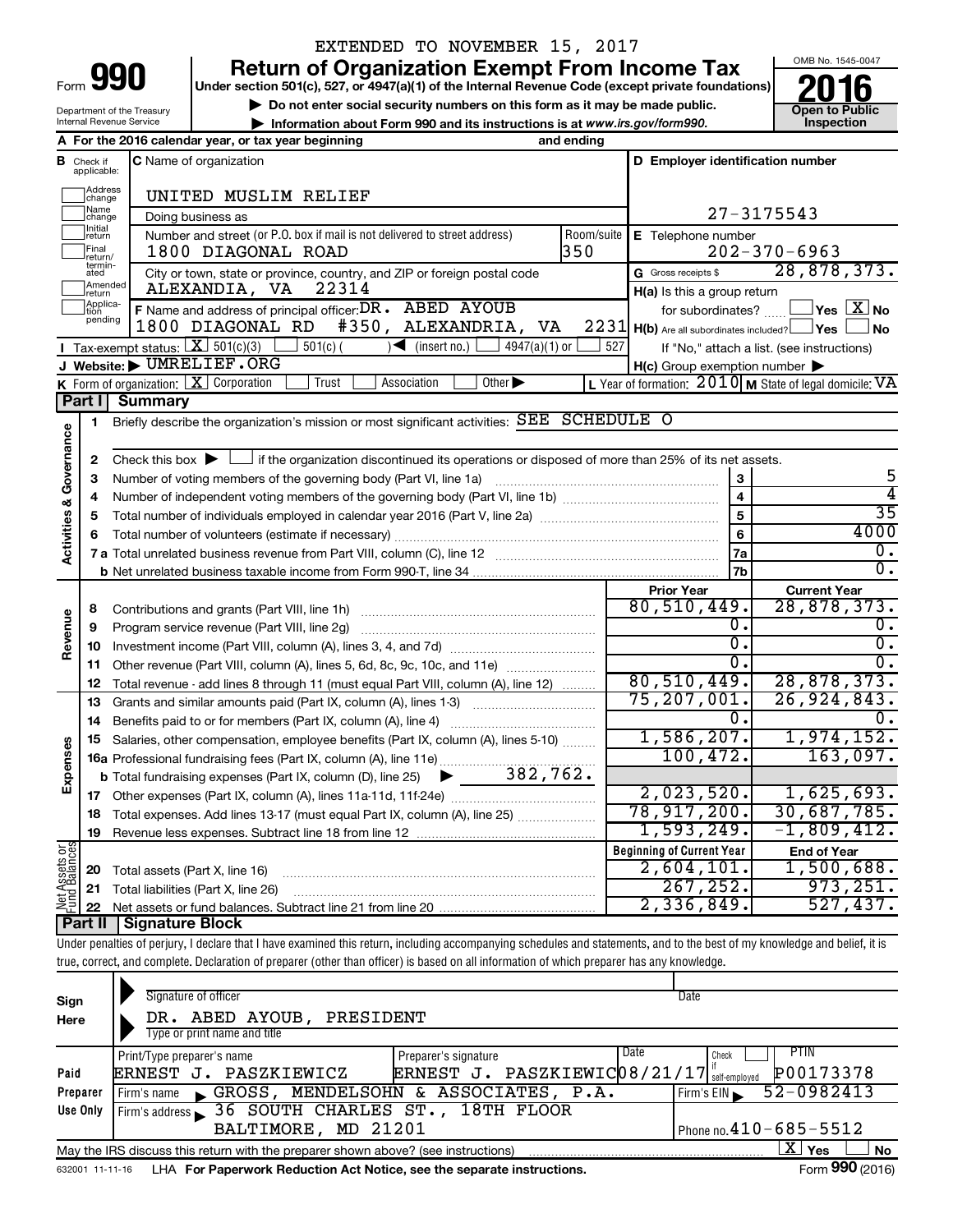| <b>Part III   Statement of Program Service Accomplishments</b><br>$\boxed{\text{X}}$<br>Briefly describe the organization's mission:<br>1<br>PROVIDE HUMANITARIAN ASSISTANCE SUCH AS MEDICINES, HEALTHCARE, FOOD,<br>WATER, AND HYGIENE SUPPLIES TO DISPLACED, DISADVANTAGED PERSONS &<br>REFUGEES DUE TO DISASTERS AND WARS.<br>Did the organization undertake any significant program services during the year which were not listed on the<br>$\mathbf{2}$<br>$\sqrt{}$ Yes $\boxed{\text{X}}$ No<br>prior Form 990 or 990-EZ?<br>If "Yes," describe these new services on Schedule O.<br>$\Box$ Yes $[\overline{\mathrm{X}}]$ No<br>Did the organization cease conducting, or make significant changes in how it conducts, any program services?<br>3<br>If "Yes," describe these changes on Schedule O.<br>Describe the organization's program service accomplishments for each of its three largest program services, as measured by expenses.<br>4<br>Section 501(c)(3) and 501(c)(4) organizations are required to report the amount of grants and allocations to others, the total expenses, and<br>revenue, if any, for each program service reported.<br>23,855,693. including grants of \$22,436,618. ) (Revenue \$23,793,393. )<br>) (Expenses \$<br>4a<br>(Code:<br>SEE SCHEDULE O<br>$757,057.$ (Revenue \$<br>772,960.<br>804, 939 . including grants of \$<br>4b<br>(Expenses \$<br>(Code:<br>SEE SCHEDULE O<br>$740, 221.$ ) (Revenue \$<br>1, 293, 073.<br>787,039 . including grants of \$<br>4с<br>(Code:<br>(Expenses \$<br>SEE SCHEDULE O<br>Other program services (Describe in Schedule O.)<br>4d<br>3, 180, 119. including grants of \$<br>$2,990,947.$ (Revenue \$<br>1,183,747.<br>(Expenses \$<br>28,627,790.<br>Total program service expenses<br>4е<br>Form 990 (2016) | UNITED MUSLIM RELIEF<br>Form 990 (2016)             | $27 - 3175543$ | Page 2 |
|-------------------------------------------------------------------------------------------------------------------------------------------------------------------------------------------------------------------------------------------------------------------------------------------------------------------------------------------------------------------------------------------------------------------------------------------------------------------------------------------------------------------------------------------------------------------------------------------------------------------------------------------------------------------------------------------------------------------------------------------------------------------------------------------------------------------------------------------------------------------------------------------------------------------------------------------------------------------------------------------------------------------------------------------------------------------------------------------------------------------------------------------------------------------------------------------------------------------------------------------------------------------------------------------------------------------------------------------------------------------------------------------------------------------------------------------------------------------------------------------------------------------------------------------------------------------------------------------------------------------------------------------------------------------------------------------------------------------------------------------------------------------------------------------------------|-----------------------------------------------------|----------------|--------|
|                                                                                                                                                                                                                                                                                                                                                                                                                                                                                                                                                                                                                                                                                                                                                                                                                                                                                                                                                                                                                                                                                                                                                                                                                                                                                                                                                                                                                                                                                                                                                                                                                                                                                                                                                                                                       |                                                     |                |        |
|                                                                                                                                                                                                                                                                                                                                                                                                                                                                                                                                                                                                                                                                                                                                                                                                                                                                                                                                                                                                                                                                                                                                                                                                                                                                                                                                                                                                                                                                                                                                                                                                                                                                                                                                                                                                       |                                                     |                |        |
|                                                                                                                                                                                                                                                                                                                                                                                                                                                                                                                                                                                                                                                                                                                                                                                                                                                                                                                                                                                                                                                                                                                                                                                                                                                                                                                                                                                                                                                                                                                                                                                                                                                                                                                                                                                                       |                                                     |                |        |
|                                                                                                                                                                                                                                                                                                                                                                                                                                                                                                                                                                                                                                                                                                                                                                                                                                                                                                                                                                                                                                                                                                                                                                                                                                                                                                                                                                                                                                                                                                                                                                                                                                                                                                                                                                                                       |                                                     |                |        |
|                                                                                                                                                                                                                                                                                                                                                                                                                                                                                                                                                                                                                                                                                                                                                                                                                                                                                                                                                                                                                                                                                                                                                                                                                                                                                                                                                                                                                                                                                                                                                                                                                                                                                                                                                                                                       |                                                     |                |        |
|                                                                                                                                                                                                                                                                                                                                                                                                                                                                                                                                                                                                                                                                                                                                                                                                                                                                                                                                                                                                                                                                                                                                                                                                                                                                                                                                                                                                                                                                                                                                                                                                                                                                                                                                                                                                       |                                                     |                |        |
|                                                                                                                                                                                                                                                                                                                                                                                                                                                                                                                                                                                                                                                                                                                                                                                                                                                                                                                                                                                                                                                                                                                                                                                                                                                                                                                                                                                                                                                                                                                                                                                                                                                                                                                                                                                                       |                                                     |                |        |
|                                                                                                                                                                                                                                                                                                                                                                                                                                                                                                                                                                                                                                                                                                                                                                                                                                                                                                                                                                                                                                                                                                                                                                                                                                                                                                                                                                                                                                                                                                                                                                                                                                                                                                                                                                                                       |                                                     |                |        |
|                                                                                                                                                                                                                                                                                                                                                                                                                                                                                                                                                                                                                                                                                                                                                                                                                                                                                                                                                                                                                                                                                                                                                                                                                                                                                                                                                                                                                                                                                                                                                                                                                                                                                                                                                                                                       |                                                     |                |        |
|                                                                                                                                                                                                                                                                                                                                                                                                                                                                                                                                                                                                                                                                                                                                                                                                                                                                                                                                                                                                                                                                                                                                                                                                                                                                                                                                                                                                                                                                                                                                                                                                                                                                                                                                                                                                       |                                                     |                |        |
|                                                                                                                                                                                                                                                                                                                                                                                                                                                                                                                                                                                                                                                                                                                                                                                                                                                                                                                                                                                                                                                                                                                                                                                                                                                                                                                                                                                                                                                                                                                                                                                                                                                                                                                                                                                                       |                                                     |                |        |
|                                                                                                                                                                                                                                                                                                                                                                                                                                                                                                                                                                                                                                                                                                                                                                                                                                                                                                                                                                                                                                                                                                                                                                                                                                                                                                                                                                                                                                                                                                                                                                                                                                                                                                                                                                                                       |                                                     |                |        |
|                                                                                                                                                                                                                                                                                                                                                                                                                                                                                                                                                                                                                                                                                                                                                                                                                                                                                                                                                                                                                                                                                                                                                                                                                                                                                                                                                                                                                                                                                                                                                                                                                                                                                                                                                                                                       |                                                     |                |        |
|                                                                                                                                                                                                                                                                                                                                                                                                                                                                                                                                                                                                                                                                                                                                                                                                                                                                                                                                                                                                                                                                                                                                                                                                                                                                                                                                                                                                                                                                                                                                                                                                                                                                                                                                                                                                       |                                                     |                |        |
|                                                                                                                                                                                                                                                                                                                                                                                                                                                                                                                                                                                                                                                                                                                                                                                                                                                                                                                                                                                                                                                                                                                                                                                                                                                                                                                                                                                                                                                                                                                                                                                                                                                                                                                                                                                                       |                                                     |                |        |
|                                                                                                                                                                                                                                                                                                                                                                                                                                                                                                                                                                                                                                                                                                                                                                                                                                                                                                                                                                                                                                                                                                                                                                                                                                                                                                                                                                                                                                                                                                                                                                                                                                                                                                                                                                                                       |                                                     |                |        |
|                                                                                                                                                                                                                                                                                                                                                                                                                                                                                                                                                                                                                                                                                                                                                                                                                                                                                                                                                                                                                                                                                                                                                                                                                                                                                                                                                                                                                                                                                                                                                                                                                                                                                                                                                                                                       |                                                     |                |        |
|                                                                                                                                                                                                                                                                                                                                                                                                                                                                                                                                                                                                                                                                                                                                                                                                                                                                                                                                                                                                                                                                                                                                                                                                                                                                                                                                                                                                                                                                                                                                                                                                                                                                                                                                                                                                       |                                                     |                |        |
|                                                                                                                                                                                                                                                                                                                                                                                                                                                                                                                                                                                                                                                                                                                                                                                                                                                                                                                                                                                                                                                                                                                                                                                                                                                                                                                                                                                                                                                                                                                                                                                                                                                                                                                                                                                                       |                                                     |                |        |
|                                                                                                                                                                                                                                                                                                                                                                                                                                                                                                                                                                                                                                                                                                                                                                                                                                                                                                                                                                                                                                                                                                                                                                                                                                                                                                                                                                                                                                                                                                                                                                                                                                                                                                                                                                                                       |                                                     |                |        |
|                                                                                                                                                                                                                                                                                                                                                                                                                                                                                                                                                                                                                                                                                                                                                                                                                                                                                                                                                                                                                                                                                                                                                                                                                                                                                                                                                                                                                                                                                                                                                                                                                                                                                                                                                                                                       |                                                     |                |        |
|                                                                                                                                                                                                                                                                                                                                                                                                                                                                                                                                                                                                                                                                                                                                                                                                                                                                                                                                                                                                                                                                                                                                                                                                                                                                                                                                                                                                                                                                                                                                                                                                                                                                                                                                                                                                       |                                                     |                |        |
|                                                                                                                                                                                                                                                                                                                                                                                                                                                                                                                                                                                                                                                                                                                                                                                                                                                                                                                                                                                                                                                                                                                                                                                                                                                                                                                                                                                                                                                                                                                                                                                                                                                                                                                                                                                                       |                                                     |                |        |
|                                                                                                                                                                                                                                                                                                                                                                                                                                                                                                                                                                                                                                                                                                                                                                                                                                                                                                                                                                                                                                                                                                                                                                                                                                                                                                                                                                                                                                                                                                                                                                                                                                                                                                                                                                                                       |                                                     |                |        |
|                                                                                                                                                                                                                                                                                                                                                                                                                                                                                                                                                                                                                                                                                                                                                                                                                                                                                                                                                                                                                                                                                                                                                                                                                                                                                                                                                                                                                                                                                                                                                                                                                                                                                                                                                                                                       |                                                     |                |        |
|                                                                                                                                                                                                                                                                                                                                                                                                                                                                                                                                                                                                                                                                                                                                                                                                                                                                                                                                                                                                                                                                                                                                                                                                                                                                                                                                                                                                                                                                                                                                                                                                                                                                                                                                                                                                       |                                                     |                |        |
|                                                                                                                                                                                                                                                                                                                                                                                                                                                                                                                                                                                                                                                                                                                                                                                                                                                                                                                                                                                                                                                                                                                                                                                                                                                                                                                                                                                                                                                                                                                                                                                                                                                                                                                                                                                                       |                                                     |                |        |
|                                                                                                                                                                                                                                                                                                                                                                                                                                                                                                                                                                                                                                                                                                                                                                                                                                                                                                                                                                                                                                                                                                                                                                                                                                                                                                                                                                                                                                                                                                                                                                                                                                                                                                                                                                                                       |                                                     |                |        |
|                                                                                                                                                                                                                                                                                                                                                                                                                                                                                                                                                                                                                                                                                                                                                                                                                                                                                                                                                                                                                                                                                                                                                                                                                                                                                                                                                                                                                                                                                                                                                                                                                                                                                                                                                                                                       |                                                     |                |        |
|                                                                                                                                                                                                                                                                                                                                                                                                                                                                                                                                                                                                                                                                                                                                                                                                                                                                                                                                                                                                                                                                                                                                                                                                                                                                                                                                                                                                                                                                                                                                                                                                                                                                                                                                                                                                       |                                                     |                |        |
|                                                                                                                                                                                                                                                                                                                                                                                                                                                                                                                                                                                                                                                                                                                                                                                                                                                                                                                                                                                                                                                                                                                                                                                                                                                                                                                                                                                                                                                                                                                                                                                                                                                                                                                                                                                                       |                                                     |                |        |
|                                                                                                                                                                                                                                                                                                                                                                                                                                                                                                                                                                                                                                                                                                                                                                                                                                                                                                                                                                                                                                                                                                                                                                                                                                                                                                                                                                                                                                                                                                                                                                                                                                                                                                                                                                                                       |                                                     |                |        |
|                                                                                                                                                                                                                                                                                                                                                                                                                                                                                                                                                                                                                                                                                                                                                                                                                                                                                                                                                                                                                                                                                                                                                                                                                                                                                                                                                                                                                                                                                                                                                                                                                                                                                                                                                                                                       |                                                     |                |        |
|                                                                                                                                                                                                                                                                                                                                                                                                                                                                                                                                                                                                                                                                                                                                                                                                                                                                                                                                                                                                                                                                                                                                                                                                                                                                                                                                                                                                                                                                                                                                                                                                                                                                                                                                                                                                       |                                                     |                |        |
|                                                                                                                                                                                                                                                                                                                                                                                                                                                                                                                                                                                                                                                                                                                                                                                                                                                                                                                                                                                                                                                                                                                                                                                                                                                                                                                                                                                                                                                                                                                                                                                                                                                                                                                                                                                                       |                                                     |                |        |
|                                                                                                                                                                                                                                                                                                                                                                                                                                                                                                                                                                                                                                                                                                                                                                                                                                                                                                                                                                                                                                                                                                                                                                                                                                                                                                                                                                                                                                                                                                                                                                                                                                                                                                                                                                                                       |                                                     |                |        |
|                                                                                                                                                                                                                                                                                                                                                                                                                                                                                                                                                                                                                                                                                                                                                                                                                                                                                                                                                                                                                                                                                                                                                                                                                                                                                                                                                                                                                                                                                                                                                                                                                                                                                                                                                                                                       |                                                     |                |        |
|                                                                                                                                                                                                                                                                                                                                                                                                                                                                                                                                                                                                                                                                                                                                                                                                                                                                                                                                                                                                                                                                                                                                                                                                                                                                                                                                                                                                                                                                                                                                                                                                                                                                                                                                                                                                       |                                                     |                |        |
|                                                                                                                                                                                                                                                                                                                                                                                                                                                                                                                                                                                                                                                                                                                                                                                                                                                                                                                                                                                                                                                                                                                                                                                                                                                                                                                                                                                                                                                                                                                                                                                                                                                                                                                                                                                                       |                                                     |                |        |
|                                                                                                                                                                                                                                                                                                                                                                                                                                                                                                                                                                                                                                                                                                                                                                                                                                                                                                                                                                                                                                                                                                                                                                                                                                                                                                                                                                                                                                                                                                                                                                                                                                                                                                                                                                                                       |                                                     |                |        |
|                                                                                                                                                                                                                                                                                                                                                                                                                                                                                                                                                                                                                                                                                                                                                                                                                                                                                                                                                                                                                                                                                                                                                                                                                                                                                                                                                                                                                                                                                                                                                                                                                                                                                                                                                                                                       |                                                     |                |        |
|                                                                                                                                                                                                                                                                                                                                                                                                                                                                                                                                                                                                                                                                                                                                                                                                                                                                                                                                                                                                                                                                                                                                                                                                                                                                                                                                                                                                                                                                                                                                                                                                                                                                                                                                                                                                       |                                                     |                |        |
|                                                                                                                                                                                                                                                                                                                                                                                                                                                                                                                                                                                                                                                                                                                                                                                                                                                                                                                                                                                                                                                                                                                                                                                                                                                                                                                                                                                                                                                                                                                                                                                                                                                                                                                                                                                                       |                                                     |                |        |
|                                                                                                                                                                                                                                                                                                                                                                                                                                                                                                                                                                                                                                                                                                                                                                                                                                                                                                                                                                                                                                                                                                                                                                                                                                                                                                                                                                                                                                                                                                                                                                                                                                                                                                                                                                                                       |                                                     |                |        |
|                                                                                                                                                                                                                                                                                                                                                                                                                                                                                                                                                                                                                                                                                                                                                                                                                                                                                                                                                                                                                                                                                                                                                                                                                                                                                                                                                                                                                                                                                                                                                                                                                                                                                                                                                                                                       |                                                     |                |        |
|                                                                                                                                                                                                                                                                                                                                                                                                                                                                                                                                                                                                                                                                                                                                                                                                                                                                                                                                                                                                                                                                                                                                                                                                                                                                                                                                                                                                                                                                                                                                                                                                                                                                                                                                                                                                       |                                                     |                |        |
|                                                                                                                                                                                                                                                                                                                                                                                                                                                                                                                                                                                                                                                                                                                                                                                                                                                                                                                                                                                                                                                                                                                                                                                                                                                                                                                                                                                                                                                                                                                                                                                                                                                                                                                                                                                                       |                                                     |                |        |
|                                                                                                                                                                                                                                                                                                                                                                                                                                                                                                                                                                                                                                                                                                                                                                                                                                                                                                                                                                                                                                                                                                                                                                                                                                                                                                                                                                                                                                                                                                                                                                                                                                                                                                                                                                                                       |                                                     |                |        |
|                                                                                                                                                                                                                                                                                                                                                                                                                                                                                                                                                                                                                                                                                                                                                                                                                                                                                                                                                                                                                                                                                                                                                                                                                                                                                                                                                                                                                                                                                                                                                                                                                                                                                                                                                                                                       |                                                     |                |        |
|                                                                                                                                                                                                                                                                                                                                                                                                                                                                                                                                                                                                                                                                                                                                                                                                                                                                                                                                                                                                                                                                                                                                                                                                                                                                                                                                                                                                                                                                                                                                                                                                                                                                                                                                                                                                       |                                                     |                |        |
|                                                                                                                                                                                                                                                                                                                                                                                                                                                                                                                                                                                                                                                                                                                                                                                                                                                                                                                                                                                                                                                                                                                                                                                                                                                                                                                                                                                                                                                                                                                                                                                                                                                                                                                                                                                                       |                                                     |                |        |
|                                                                                                                                                                                                                                                                                                                                                                                                                                                                                                                                                                                                                                                                                                                                                                                                                                                                                                                                                                                                                                                                                                                                                                                                                                                                                                                                                                                                                                                                                                                                                                                                                                                                                                                                                                                                       |                                                     |                |        |
|                                                                                                                                                                                                                                                                                                                                                                                                                                                                                                                                                                                                                                                                                                                                                                                                                                                                                                                                                                                                                                                                                                                                                                                                                                                                                                                                                                                                                                                                                                                                                                                                                                                                                                                                                                                                       | $CFT$ $CCTFTIT$ $D$ $D$ $TOD$ $CONTATNITANTONI$ $C$ |                |        |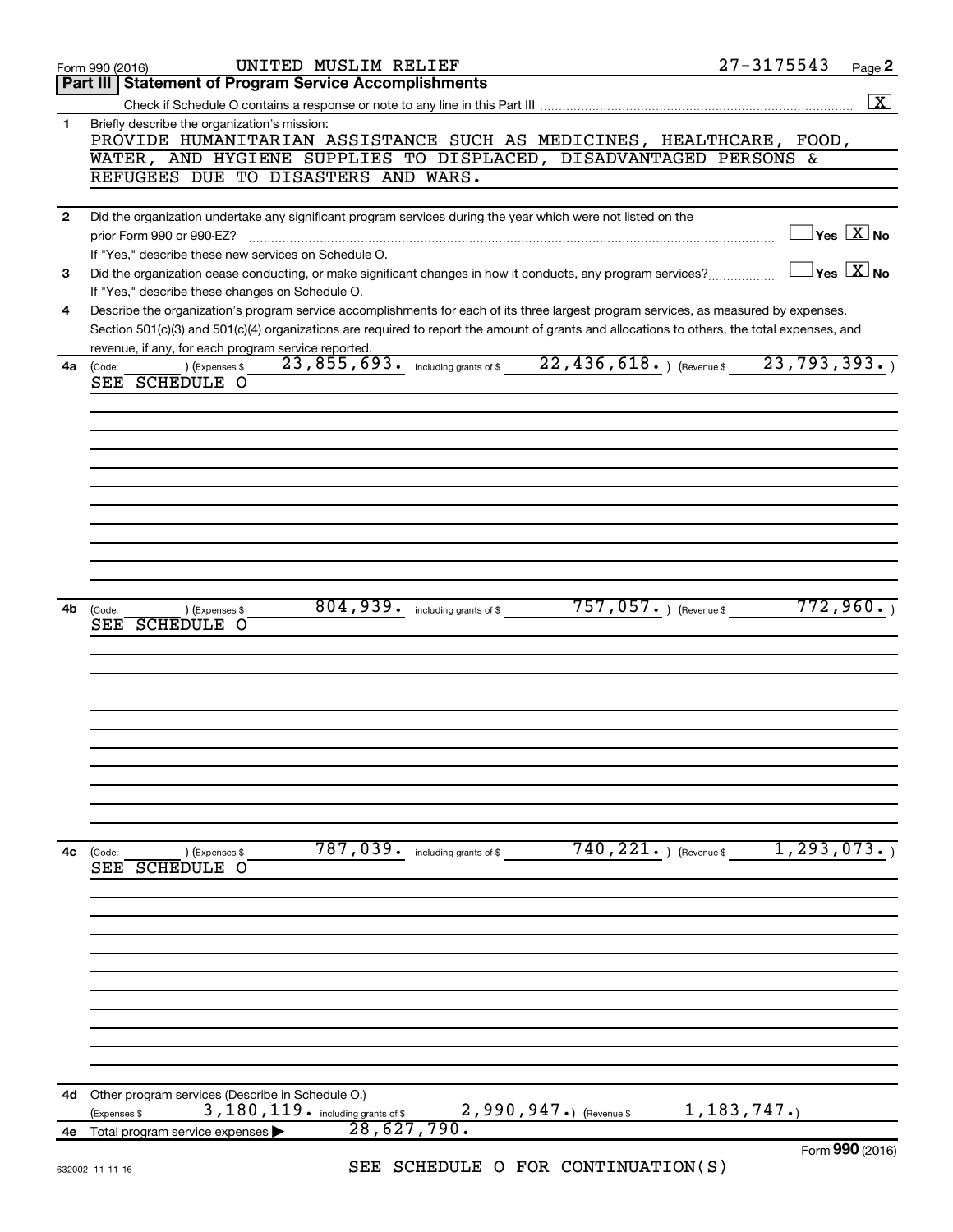| Form 990 (2016) |  |  |
|-----------------|--|--|

Form 990 (2016) Page UNITED MUSLIM RELIEF 27-3175543

|     | <b>Checklist of Required Schedules</b><br><b>Part IV</b>                                                                                                                                                                            |                 |                         |                         |
|-----|-------------------------------------------------------------------------------------------------------------------------------------------------------------------------------------------------------------------------------------|-----------------|-------------------------|-------------------------|
|     |                                                                                                                                                                                                                                     |                 | Yes                     | No.                     |
| 1   | Is the organization described in section $501(c)(3)$ or $4947(a)(1)$ (other than a private foundation)?                                                                                                                             |                 |                         |                         |
|     |                                                                                                                                                                                                                                     | 1               | X                       |                         |
| 2   |                                                                                                                                                                                                                                     | $\mathbf{2}$    | $\overline{\textbf{X}}$ |                         |
| 3   | Did the organization engage in direct or indirect political campaign activities on behalf of or in opposition to candidates for                                                                                                     |                 |                         |                         |
|     |                                                                                                                                                                                                                                     | 3               |                         | x                       |
| 4   | Section 501(c)(3) organizations. Did the organization engage in lobbying activities, or have a section 501(h) election in effect                                                                                                    |                 |                         |                         |
|     |                                                                                                                                                                                                                                     | 4               |                         | x                       |
| 5   | Is the organization a section 501(c)(4), 501(c)(5), or 501(c)(6) organization that receives membership dues, assessments, or                                                                                                        |                 |                         |                         |
|     |                                                                                                                                                                                                                                     | 5               |                         | х                       |
| 6   | Did the organization maintain any donor advised funds or any similar funds or accounts for which donors have the right to                                                                                                           |                 |                         |                         |
|     | provide advice on the distribution or investment of amounts in such funds or accounts? If "Yes," complete Schedule D, Part I                                                                                                        | 6               |                         | х                       |
| 7   | Did the organization receive or hold a conservation easement, including easements to preserve open space,                                                                                                                           |                 |                         |                         |
|     |                                                                                                                                                                                                                                     | $\overline{7}$  |                         | х                       |
| 8   | Did the organization maintain collections of works of art, historical treasures, or other similar assets? If "Yes," complete                                                                                                        |                 |                         |                         |
|     | Schedule D, Part III <b>Marting Communities</b> and the contract of the contract of the contract of the contract of the contract of the contract of the contract of the contract of the contract of the contract of the contract of | 8               |                         | х                       |
| 9   | Did the organization report an amount in Part X, line 21, for escrow or custodial account liability, serve as a custodian for                                                                                                       |                 |                         |                         |
|     | amounts not listed in Part X; or provide credit counseling, debt management, credit repair, or debt negotiation services?                                                                                                           |                 |                         |                         |
|     | If "Yes," complete Schedule D, Part IV                                                                                                                                                                                              | 9               |                         | х                       |
| 10  | Did the organization, directly or through a related organization, hold assets in temporarily restricted endowments, permanent                                                                                                       |                 |                         |                         |
|     |                                                                                                                                                                                                                                     | 10              | X                       |                         |
| 11  | If the organization's answer to any of the following questions is "Yes," then complete Schedule D, Parts VI, VII, VIII, IX, or X                                                                                                    |                 |                         |                         |
|     | as applicable.                                                                                                                                                                                                                      |                 |                         |                         |
|     | a Did the organization report an amount for land, buildings, and equipment in Part X, line 10? If "Yes," complete Schedule D,                                                                                                       |                 |                         |                         |
|     | Part VI                                                                                                                                                                                                                             | 11a             | X                       |                         |
|     | <b>b</b> Did the organization report an amount for investments - other securities in Part X, line 12 that is 5% or more of its total                                                                                                |                 |                         |                         |
|     |                                                                                                                                                                                                                                     | 11 <sub>b</sub> |                         | x                       |
|     | c Did the organization report an amount for investments - program related in Part X, line 13 that is 5% or more of its total                                                                                                        |                 |                         |                         |
|     |                                                                                                                                                                                                                                     | 11c             |                         | x                       |
|     | d Did the organization report an amount for other assets in Part X, line 15 that is 5% or more of its total assets reported in                                                                                                      |                 |                         |                         |
|     |                                                                                                                                                                                                                                     | 11d             | X                       | х                       |
|     |                                                                                                                                                                                                                                     | <b>11e</b>      |                         |                         |
|     | f Did the organization's separate or consolidated financial statements for the tax year include a footnote that addresses                                                                                                           |                 | X                       |                         |
|     | the organization's liability for uncertain tax positions under FIN 48 (ASC 740)? If "Yes," complete Schedule D, Part X                                                                                                              | 11f             |                         |                         |
|     | 12a Did the organization obtain separate, independent audited financial statements for the tax year? If "Yes," complete                                                                                                             |                 | X                       |                         |
|     | Schedule D, Parts XI and XII<br><b>b</b> Was the organization included in consolidated, independent audited financial statements for the tax year?                                                                                  | 12a             |                         |                         |
|     | If "Yes," and if the organization answered "No" to line 12a, then completing Schedule D, Parts XI and XII is optional                                                                                                               | 12b             |                         | х                       |
| 13  |                                                                                                                                                                                                                                     | 13              |                         | $\overline{\texttt{x}}$ |
| 14a |                                                                                                                                                                                                                                     | 14a             | х                       |                         |
| b   | Did the organization have aggregate revenues or expenses of more than \$10,000 from grantmaking, fundraising, business,                                                                                                             |                 |                         |                         |
|     | investment, and program service activities outside the United States, or aggregate foreign investments valued at \$100,000                                                                                                          |                 |                         |                         |
|     |                                                                                                                                                                                                                                     | 14b             | X                       |                         |
| 15  | Did the organization report on Part IX, column (A), line 3, more than \$5,000 of grants or other assistance to or for any                                                                                                           |                 |                         |                         |
|     |                                                                                                                                                                                                                                     | 15              | х                       |                         |
| 16  | Did the organization report on Part IX, column (A), line 3, more than \$5,000 of aggregate grants or other assistance to                                                                                                            |                 |                         |                         |
|     |                                                                                                                                                                                                                                     | 16              |                         | x                       |
| 17  | Did the organization report a total of more than \$15,000 of expenses for professional fundraising services on Part IX,                                                                                                             |                 |                         |                         |
|     |                                                                                                                                                                                                                                     | 17              | х                       |                         |
| 18  | Did the organization report more than \$15,000 total of fundraising event gross income and contributions on Part VIII, lines                                                                                                        |                 |                         |                         |
|     |                                                                                                                                                                                                                                     | 18              |                         | х                       |
| 19  | Did the organization report more than \$15,000 of gross income from gaming activities on Part VIII, line 9a? If "Yes,"                                                                                                              |                 |                         |                         |
|     |                                                                                                                                                                                                                                     | 19              |                         | x                       |

Form (2016) **990**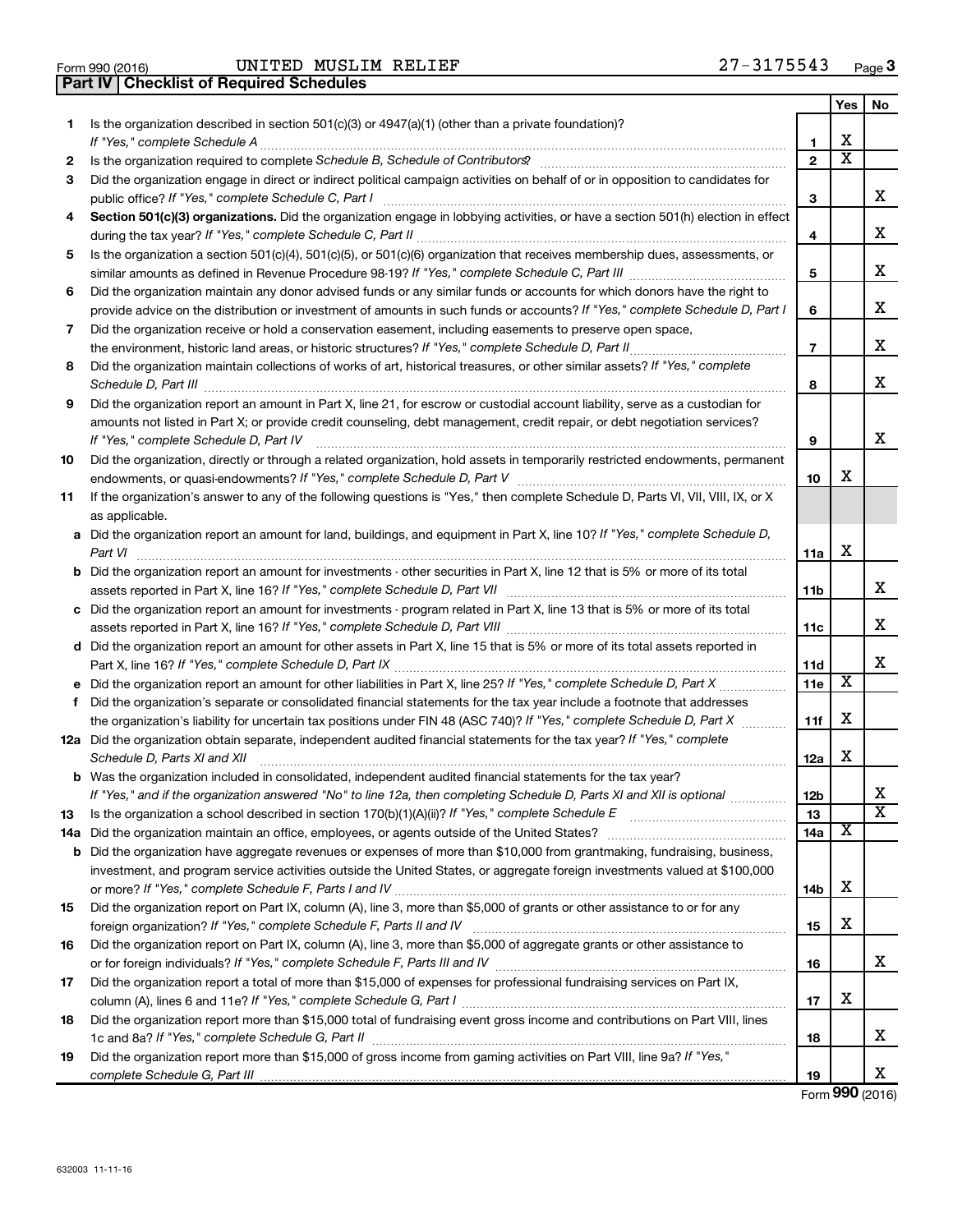Form 990 (2016) Page UNITED MUSLIM RELIEF 27-3175543

*(continued)* **Part IV Checklist of Required Schedules**

|     |                                                                                                                                 |                 | Yes                     | No                      |
|-----|---------------------------------------------------------------------------------------------------------------------------------|-----------------|-------------------------|-------------------------|
| 20a | Did the organization operate one or more hospital facilities? If "Yes," complete Schedule H                                     | 20a             |                         | x                       |
| b   | If "Yes" to line 20a, did the organization attach a copy of its audited financial statements to this return?                    | 20 <sub>b</sub> |                         |                         |
| 21  | Did the organization report more than \$5,000 of grants or other assistance to any domestic organization or                     |                 |                         |                         |
|     | domestic government on Part IX, column (A), line 1? If "Yes," complete Schedule I, Parts I and II                               | 21              |                         | x                       |
| 22  | Did the organization report more than \$5,000 of grants or other assistance to or for domestic individuals on                   |                 |                         |                         |
|     | Part IX, column (A), line 2? If "Yes," complete Schedule I, Parts I and III                                                     | 22              |                         | x                       |
| 23  | Did the organization answer "Yes" to Part VII, Section A, line 3, 4, or 5 about compensation of the organization's current      |                 |                         |                         |
|     | and former officers, directors, trustees, key employees, and highest compensated employees? If "Yes," complete                  |                 |                         |                         |
|     | Schedule J                                                                                                                      | 23              | x                       |                         |
| 24a | Did the organization have a tax-exempt bond issue with an outstanding principal amount of more than \$100,000 as of the         |                 |                         |                         |
|     | last day of the year, that was issued after December 31, 2002? If "Yes," answer lines 24b through 24d and complete              |                 |                         |                         |
|     | Schedule K. If "No", go to line 25a                                                                                             | 24a             |                         | x                       |
| b   | Did the organization invest any proceeds of tax-exempt bonds beyond a temporary period exception?                               | 24b             |                         |                         |
| с   | Did the organization maintain an escrow account other than a refunding escrow at any time during the year to defease            |                 |                         |                         |
|     | any tax-exempt bonds?                                                                                                           | 24c             |                         |                         |
|     |                                                                                                                                 | 24d             |                         |                         |
|     | 25a Section 501(c)(3), 501(c)(4), and 501(c)(29) organizations. Did the organization engage in an excess benefit                |                 |                         |                         |
|     | transaction with a disqualified person during the year? If "Yes," complete Schedule L, Part I                                   | 25a             |                         | x                       |
| b   | Is the organization aware that it engaged in an excess benefit transaction with a disqualified person in a prior year, and      |                 |                         |                         |
|     | that the transaction has not been reported on any of the organization's prior Forms 990 or 990-EZ? If "Yes," complete           |                 |                         |                         |
|     | Schedule L, Part I                                                                                                              | 25b             |                         | x                       |
| 26  | Did the organization report any amount on Part X, line 5, 6, or 22 for receivables from or payables to any current or           |                 |                         |                         |
|     | former officers, directors, trustees, key employees, highest compensated employees, or disqualified persons? If "Yes,"          |                 |                         |                         |
|     | complete Schedule L, Part II                                                                                                    | 26              |                         | x                       |
| 27  | Did the organization provide a grant or other assistance to an officer, director, trustee, key employee, substantial            |                 |                         |                         |
|     | contributor or employee thereof, a grant selection committee member, or to a 35% controlled entity or family member             |                 |                         | х                       |
|     |                                                                                                                                 | 27              |                         |                         |
| 28  | Was the organization a party to a business transaction with one of the following parties (see Schedule L, Part IV               |                 |                         |                         |
|     | instructions for applicable filing thresholds, conditions, and exceptions):                                                     |                 |                         | х                       |
| а   | A current or former officer, director, trustee, or key employee? If "Yes," complete Schedule L, Part IV                         | 28a             |                         | $\overline{\mathtt{x}}$ |
| b   | A family member of a current or former officer, director, trustee, or key employee? If "Yes," complete Schedule L, Part IV      | 28b             |                         |                         |
| с   | An entity of which a current or former officer, director, trustee, or key employee (or a family member thereof) was an officer, |                 |                         | X                       |
|     | director, trustee, or direct or indirect owner? If "Yes," complete Schedule L, Part IV                                          | 28c<br>29       | $\overline{\textbf{x}}$ |                         |
| 29  | Did the organization receive contributions of art, historical treasures, or other similar assets, or qualified conservation     |                 |                         |                         |
| 30  |                                                                                                                                 |                 |                         | X                       |
|     |                                                                                                                                 | 30              |                         |                         |
| 31  | Did the organization liquidate, terminate, or dissolve and cease operations?<br>If "Yes." complete Schedule N, Part I           | 31              |                         | X                       |
| 32  | Did the organization sell, exchange, dispose of, or transfer more than 25% of its net assets? If "Yes," complete                |                 |                         |                         |
|     |                                                                                                                                 | 32              |                         | x                       |
| 33  | Did the organization own 100% of an entity disregarded as separate from the organization under Regulations                      |                 |                         |                         |
|     |                                                                                                                                 | 33              |                         | x                       |
| 34  | Was the organization related to any tax-exempt or taxable entity? If "Yes," complete Schedule R, Part II, III, or IV, and       |                 |                         |                         |
|     | Part V, line 1                                                                                                                  | 34              |                         | x                       |
| 35a |                                                                                                                                 | <b>35a</b>      |                         | $\overline{\mathbf{X}}$ |
| b   | If "Yes" to line 35a, did the organization receive any payment from or engage in any transaction with a controlled entity       |                 |                         |                         |
|     |                                                                                                                                 | 35b             |                         |                         |
| 36  | Section 501(c)(3) organizations. Did the organization make any transfers to an exempt non-charitable related organization?      |                 |                         |                         |
|     |                                                                                                                                 | 36              |                         | x                       |
| 37  | Did the organization conduct more than 5% of its activities through an entity that is not a related organization                |                 |                         |                         |
|     |                                                                                                                                 | 37              |                         | x                       |
| 38  | Did the organization complete Schedule O and provide explanations in Schedule O for Part VI, lines 11b and 19?                  |                 |                         |                         |
|     |                                                                                                                                 | 38              | х                       |                         |

Form (2016) **990**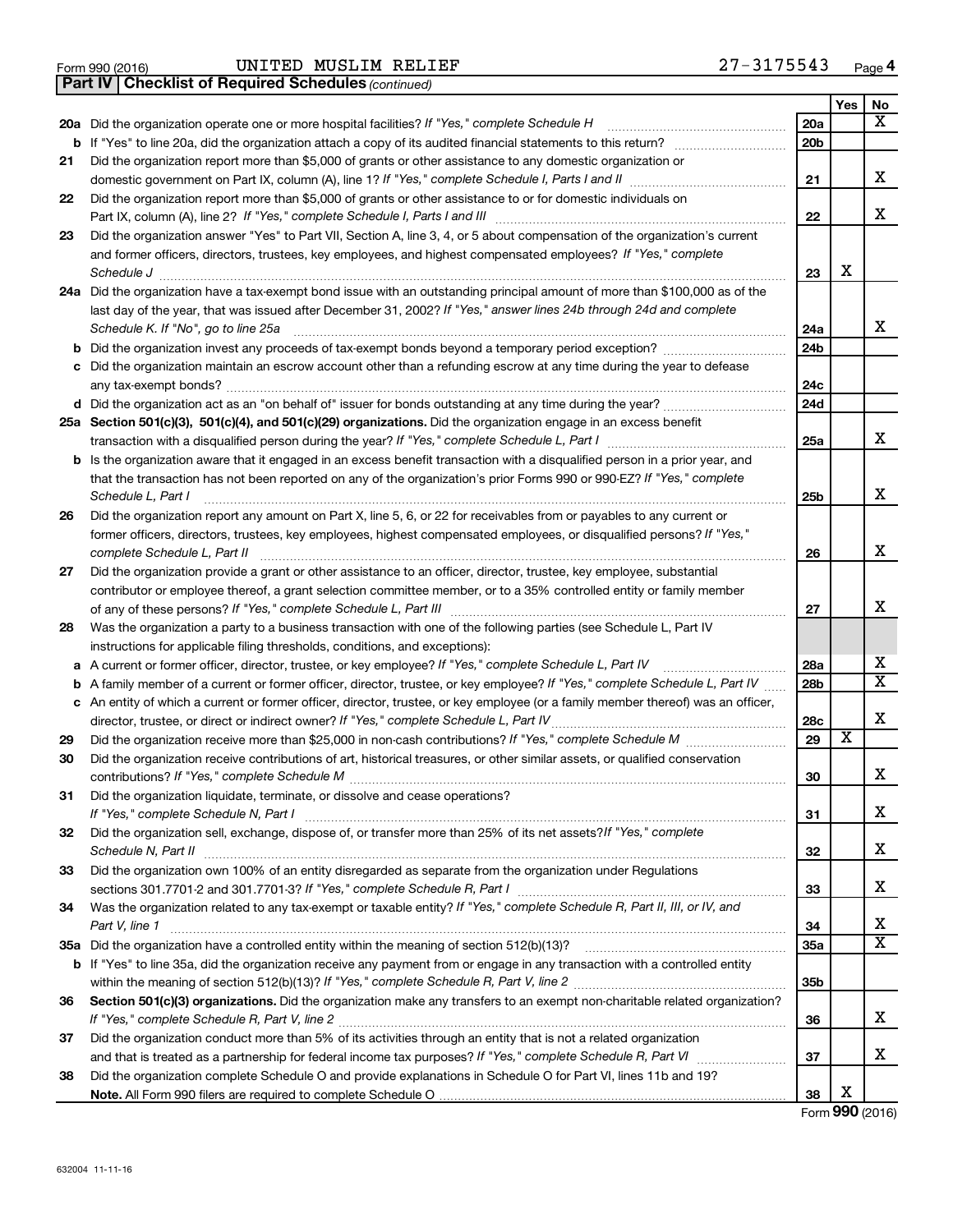|    | UNITED MUSLIM RELIEF<br>Form 990 (2016)                                                                                                         |                 | $27 - 3175543$ |     |     | Page 5                  |
|----|-------------------------------------------------------------------------------------------------------------------------------------------------|-----------------|----------------|-----|-----|-------------------------|
|    | <b>Statements Regarding Other IRS Filings and Tax Compliance</b><br><b>Part V</b>                                                               |                 |                |     |     |                         |
|    | Check if Schedule O contains a response or note to any line in this Part V                                                                      |                 |                |     |     |                         |
|    |                                                                                                                                                 |                 |                |     | Yes | No                      |
|    |                                                                                                                                                 | 1a              | 45             |     |     |                         |
| b  | Enter the number of Forms W-2G included in line 1a. Enter -0- if not applicable                                                                 | 1 <sub>b</sub>  | Э              |     |     |                         |
|    | c Did the organization comply with backup withholding rules for reportable payments to vendors and reportable gaming                            |                 |                |     |     |                         |
|    |                                                                                                                                                 |                 |                | 1c  |     |                         |
|    | 2a Enter the number of employees reported on Form W-3, Transmittal of Wage and Tax Statements,                                                  |                 |                |     |     |                         |
|    | filed for the calendar year ending with or within the year covered by this return                                                               | 2a              | 35             |     |     |                         |
|    |                                                                                                                                                 |                 |                | 2b  |     | х                       |
|    |                                                                                                                                                 |                 |                |     |     |                         |
|    | 3a Did the organization have unrelated business gross income of \$1,000 or more during the year?                                                |                 |                | 3a  |     | х                       |
|    | <b>b</b> If "Yes," has it filed a Form 990-T for this year? If "No," to line 3b, provide an explanation in Schedule O                           |                 |                | 3b  |     |                         |
|    | 4a At any time during the calendar year, did the organization have an interest in, or a signature or other authority over, a                    |                 |                |     |     |                         |
|    | financial account in a foreign country (such as a bank account, securities account, or other financial account)?                                |                 |                | 4a  | х   |                         |
|    | <b>b</b> If "Yes," enter the name of the foreign country: $\blacktriangleright$ JORDAN                                                          |                 |                |     |     |                         |
|    | See instructions for filing requirements for FinCEN Form 114, Report of Foreign Bank and Financial Accounts (FBAR).                             |                 |                |     |     | х                       |
|    |                                                                                                                                                 |                 |                | 5a  |     | $\overline{\texttt{x}}$ |
|    | <b>b</b> Did any taxable party notify the organization that it was or is a party to a prohibited tax shelter transaction?                       |                 |                | 5b  |     |                         |
|    |                                                                                                                                                 |                 |                | 5c  |     |                         |
|    | 6a Does the organization have annual gross receipts that are normally greater than \$100,000, and did the organization solicit                  |                 |                |     |     | x                       |
|    | <b>b</b> If "Yes," did the organization include with every solicitation an express statement that such contributions or gifts                   |                 |                | 6a  |     |                         |
|    |                                                                                                                                                 |                 |                | 6b  |     |                         |
| 7  | Organizations that may receive deductible contributions under section 170(c).                                                                   |                 |                |     |     |                         |
| a  | Did the organization receive a payment in excess of \$75 made partly as a contribution and partly for goods and services provided to the payor? |                 |                | 7a  |     | х                       |
|    |                                                                                                                                                 |                 |                | 7b  |     |                         |
|    | c Did the organization sell, exchange, or otherwise dispose of tangible personal property for which it was required                             |                 |                |     |     |                         |
|    |                                                                                                                                                 |                 |                | 7c  |     | x                       |
|    |                                                                                                                                                 |                 |                |     |     |                         |
|    |                                                                                                                                                 |                 |                | 7e  |     |                         |
| f. | Did the organization, during the year, pay premiums, directly or indirectly, on a personal benefit contract?                                    |                 |                | 7f  |     |                         |
|    | If the organization received a contribution of qualified intellectual property, did the organization file Form 8899 as required?                |                 |                | 7g  |     |                         |
|    | h If the organization received a contribution of cars, boats, airplanes, or other vehicles, did the organization file a Form 1098-C?            |                 |                | 7h  |     |                         |
| 8  | Sponsoring organizations maintaining donor advised funds. Did a donor advised fund maintained by the                                            |                 |                |     |     |                         |
|    |                                                                                                                                                 |                 |                | 8   |     |                         |
|    | Sponsoring organizations maintaining donor advised funds.                                                                                       |                 |                |     |     |                         |
| а  |                                                                                                                                                 |                 |                | 9а  |     |                         |
| b  |                                                                                                                                                 |                 |                | 9b  |     |                         |
| 10 | Section 501(c)(7) organizations. Enter:                                                                                                         |                 |                |     |     |                         |
| a  |                                                                                                                                                 | 10a             |                |     |     |                         |
| b  | Gross receipts, included on Form 990, Part VIII, line 12, for public use of club facilities                                                     | 10 <sub>b</sub> |                |     |     |                         |
| 11 | Section 501(c)(12) organizations. Enter:                                                                                                        |                 |                |     |     |                         |
| а  |                                                                                                                                                 | 11a             |                |     |     |                         |
|    | b Gross income from other sources (Do not net amounts due or paid to other sources against                                                      |                 |                |     |     |                         |
|    | amounts due or received from them.)                                                                                                             | 11b             |                |     |     |                         |
|    | 12a Section 4947(a)(1) non-exempt charitable trusts. Is the organization filing Form 990 in lieu of Form 1041?                                  |                 |                | 12a |     |                         |
|    | <b>b</b> If "Yes," enter the amount of tax-exempt interest received or accrued during the year                                                  | 12b             |                |     |     |                         |
| 13 | Section 501(c)(29) qualified nonprofit health insurance issuers.                                                                                |                 |                |     |     |                         |
|    | a Is the organization licensed to issue qualified health plans in more than one state?                                                          |                 |                | 1За |     |                         |
|    | Note. See the instructions for additional information the organization must report on Schedule O.                                               |                 |                |     |     |                         |
|    | <b>b</b> Enter the amount of reserves the organization is required to maintain by the states in which the                                       | 13b             |                |     |     |                         |
|    |                                                                                                                                                 | 13 <sub>c</sub> |                |     |     |                         |
|    | 14a Did the organization receive any payments for indoor tanning services during the tax year?                                                  |                 |                | 14a |     | x                       |
|    |                                                                                                                                                 |                 |                | 14b |     |                         |
|    |                                                                                                                                                 |                 |                |     |     |                         |

|  |  | Form 990 (2016) |
|--|--|-----------------|
|--|--|-----------------|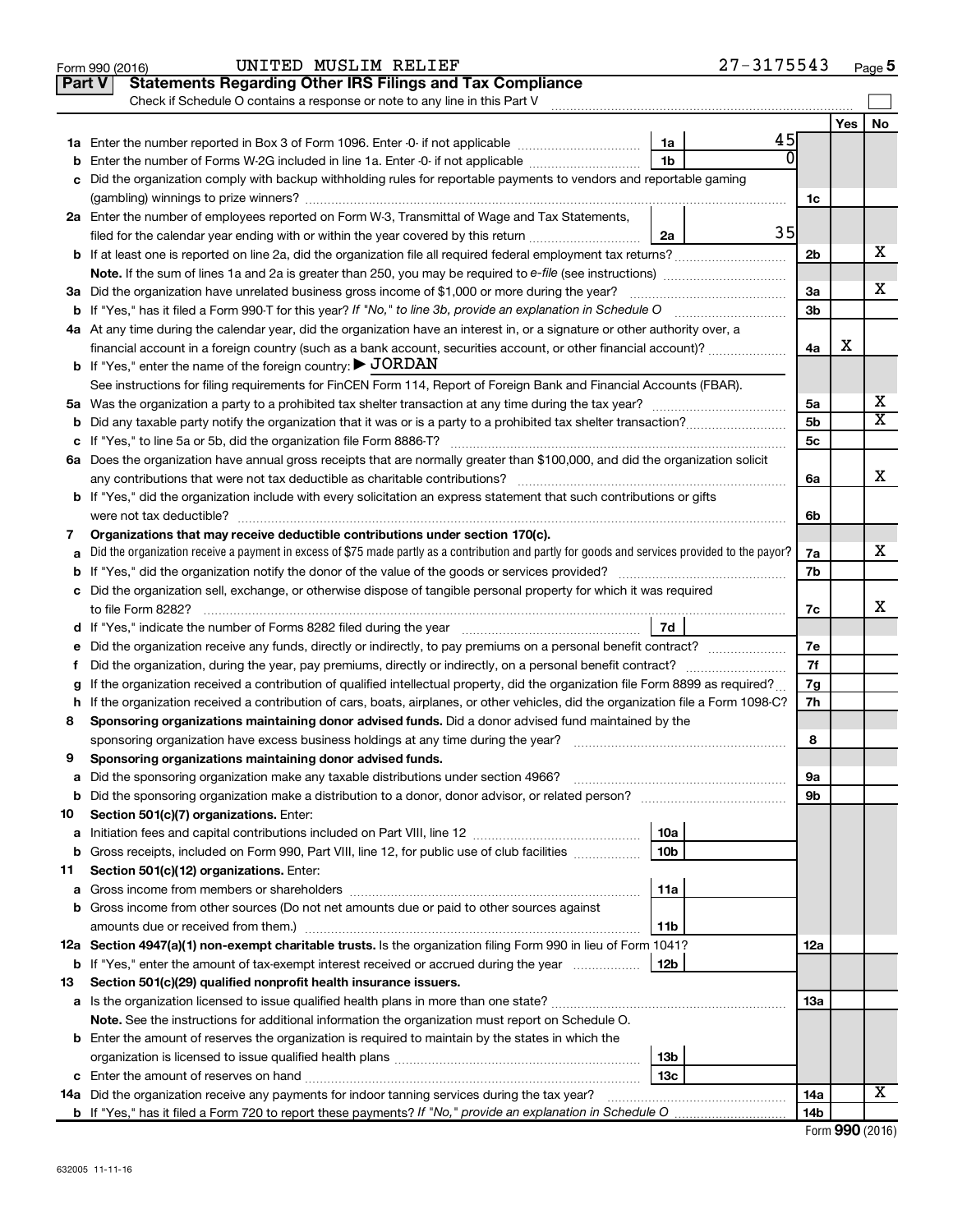| Form 990 (2016) |  |
|-----------------|--|
|-----------------|--|

#### Form 990 (2016) Page UNITED MUSLIM RELIEF 27-3175543

**Part VI** Governance, Management, and Disclosure For each "Yes" response to lines 2 through 7b below, and for a "No" response *to line 8a, 8b, or 10b below, describe the circumstances, processes, or changes in Schedule O. See instructions.*

|     |                                                                                                                                                                                                                                                  |                 |                         | $\mathbf{X}$            |
|-----|--------------------------------------------------------------------------------------------------------------------------------------------------------------------------------------------------------------------------------------------------|-----------------|-------------------------|-------------------------|
|     | Section A. Governing Body and Management                                                                                                                                                                                                         |                 |                         |                         |
|     |                                                                                                                                                                                                                                                  |                 | Yes                     | No                      |
|     | <b>1a</b> Enter the number of voting members of the governing body at the end of the tax year<br>1a                                                                                                                                              | 5               |                         |                         |
|     | If there are material differences in voting rights among members of the governing body, or if the governing                                                                                                                                      |                 |                         |                         |
|     | body delegated broad authority to an executive committee or similar committee, explain in Schedule O.                                                                                                                                            |                 |                         |                         |
| b   | Enter the number of voting members included in line 1a, above, who are independent<br>1b                                                                                                                                                         |                 |                         |                         |
| 2   | Did any officer, director, trustee, or key employee have a family relationship or a business relationship with any other                                                                                                                         |                 |                         |                         |
|     | officer, director, trustee, or key employee?                                                                                                                                                                                                     | 2               |                         | х                       |
| 3   | Did the organization delegate control over management duties customarily performed by or under the direct supervision                                                                                                                            |                 |                         |                         |
|     |                                                                                                                                                                                                                                                  | 3               |                         | х                       |
| 4   | Did the organization make any significant changes to its governing documents since the prior Form 990 was filed?                                                                                                                                 | 4               |                         | $\overline{\textbf{x}}$ |
| 5   |                                                                                                                                                                                                                                                  | 5               |                         | $\overline{\textbf{X}}$ |
| 6   | Did the organization have members or stockholders?                                                                                                                                                                                               | 6               |                         | $\overline{\textbf{X}}$ |
| 7a  | Did the organization have members, stockholders, or other persons who had the power to elect or appoint one or                                                                                                                                   |                 |                         |                         |
|     |                                                                                                                                                                                                                                                  | 7a              |                         | x                       |
|     | <b>b</b> Are any governance decisions of the organization reserved to (or subject to approval by) members, stockholders, or                                                                                                                      |                 |                         |                         |
|     | persons other than the governing body?                                                                                                                                                                                                           | 7b              |                         | x                       |
| 8   | Did the organization contemporaneously document the meetings held or written actions undertaken during the year by the following:                                                                                                                |                 |                         |                         |
| a   |                                                                                                                                                                                                                                                  | 8а              | х                       |                         |
| b   |                                                                                                                                                                                                                                                  | 8b              | $\overline{\textbf{x}}$ |                         |
| 9   | Is there any officer, director, trustee, or key employee listed in Part VII, Section A, who cannot be reached at the                                                                                                                             |                 |                         |                         |
|     |                                                                                                                                                                                                                                                  | 9               |                         | x                       |
|     | Section B. Policies (This Section B requests information about policies not required by the Internal Revenue Code.)                                                                                                                              |                 |                         |                         |
|     |                                                                                                                                                                                                                                                  |                 | Yes                     | No                      |
|     |                                                                                                                                                                                                                                                  | 10a             | х                       |                         |
|     | <b>b</b> If "Yes," did the organization have written policies and procedures governing the activities of such chapters, affiliates,                                                                                                              |                 |                         |                         |
|     |                                                                                                                                                                                                                                                  | 10 <sub>b</sub> | X                       |                         |
|     | 11a Has the organization provided a complete copy of this Form 990 to all members of its governing body before filing the form?                                                                                                                  | 11a             | $\overline{\mathbf{X}}$ |                         |
| b   | Describe in Schedule O the process, if any, used by the organization to review this Form 990.                                                                                                                                                    |                 |                         |                         |
| 12a | Did the organization have a written conflict of interest policy? If "No," go to line 13                                                                                                                                                          | 12a             | X                       |                         |
| b   | Were officers, directors, or trustees, and key employees required to disclose annually interests that could give rise to conflicts?                                                                                                              | 12 <sub>b</sub> | х                       |                         |
| с   | Did the organization regularly and consistently monitor and enforce compliance with the policy? If "Yes," describe                                                                                                                               |                 |                         |                         |
|     | in Schedule O how this was done                                                                                                                                                                                                                  | 12c             | х                       |                         |
| 13  | Did the organization have a written whistleblower policy?                                                                                                                                                                                        | 13              | $\overline{\textbf{x}}$ |                         |
| 14  |                                                                                                                                                                                                                                                  | 14              | $\overline{\mathbf{X}}$ |                         |
| 15  | Did the process for determining compensation of the following persons include a review and approval by independent                                                                                                                               |                 |                         |                         |
|     | persons, comparability data, and contemporaneous substantiation of the deliberation and decision?                                                                                                                                                |                 |                         |                         |
| а   | The organization's CEO, Executive Director, or top management official manufactured content of the organization's CEO, Executive Director, or top management official manufactured content of the organization's CEO, Executiv                   | 15a             | х<br>X                  |                         |
|     |                                                                                                                                                                                                                                                  | 15b             |                         |                         |
|     | If "Yes" to line 15a or 15b, describe the process in Schedule O (see instructions).                                                                                                                                                              |                 |                         |                         |
|     | 16a Did the organization invest in, contribute assets to, or participate in a joint venture or similar arrangement with a                                                                                                                        |                 |                         | x                       |
|     | taxable entity during the year?                                                                                                                                                                                                                  | 16a             |                         |                         |
|     | b If "Yes," did the organization follow a written policy or procedure requiring the organization to evaluate its participation<br>in joint venture arrangements under applicable federal tax law, and take steps to safequard the organization's |                 |                         |                         |
|     |                                                                                                                                                                                                                                                  | 16b             |                         |                         |
|     | exempt status with respect to such arrangements?<br><b>Section C. Disclosure</b>                                                                                                                                                                 |                 |                         |                         |
| 17  | List the states with which a copy of this Form 990 is required to be filed $\blacktriangleright\mathrm{VA}$                                                                                                                                      |                 |                         |                         |
| 18  | Section 6104 requires an organization to make its Forms 1023 (or 1024 if applicable), 990, and 990-T (Section 501(c)(3)s only) available                                                                                                         |                 |                         |                         |
|     | for public inspection. Indicate how you made these available. Check all that apply.                                                                                                                                                              |                 |                         |                         |
|     | $ \underline{X} $ Upon request<br>Another's website<br>Other (explain in Schedule O)<br>Own website                                                                                                                                              |                 |                         |                         |
| 19  | Describe in Schedule O whether (and if so, how) the organization made its governing documents, conflict of interest policy, and financial                                                                                                        |                 |                         |                         |
|     | statements available to the public during the tax year.                                                                                                                                                                                          |                 |                         |                         |
| 20  | State the name, address, and telephone number of the person who possesses the organization's books and records:                                                                                                                                  |                 |                         |                         |
|     | DR ABED AYOUB - 202-370-6963                                                                                                                                                                                                                     |                 |                         |                         |
|     | 1800 DIAGONAL RD<br>#350, ALEXANDRIA,<br>22314<br>VA                                                                                                                                                                                             |                 |                         |                         |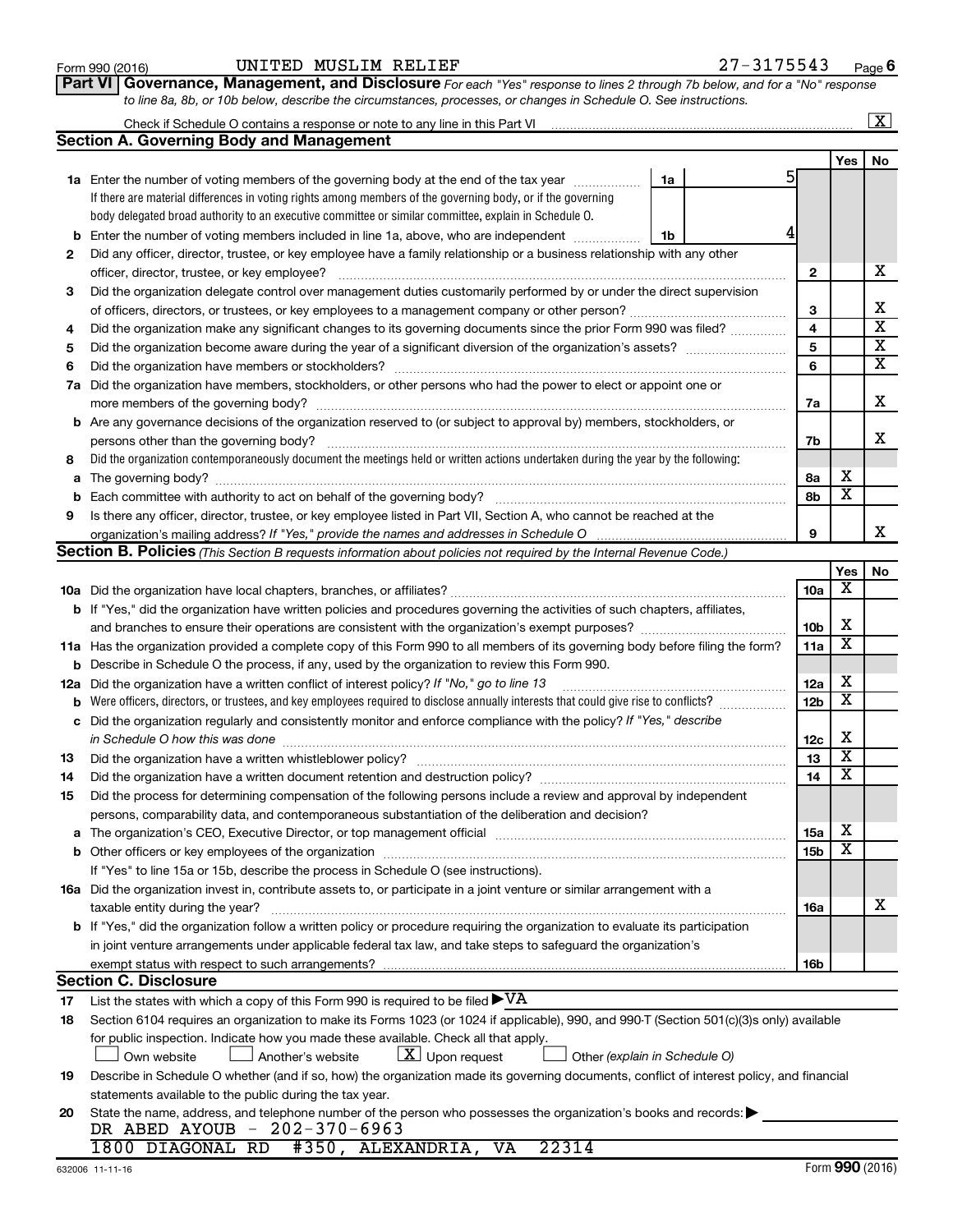$\Box$ 

| Part VII Compensation of Officers, Directors, Trustees, Key Employees, Highest Compensated |  |  |
|--------------------------------------------------------------------------------------------|--|--|
| <b>Employees, and Independent Contractors</b>                                              |  |  |

Check if Schedule O contains a response or note to any line in this Part VII

**Section A. Officers, Directors, Trustees, Key Employees, and Highest Compensated Employees**

**1a**  Complete this table for all persons required to be listed. Report compensation for the calendar year ending with or within the organization's tax year.

**•** List all of the organization's current officers, directors, trustees (whether individuals or organizations), regardless of amount of compensation. Enter -0- in columns  $(D)$ ,  $(E)$ , and  $(F)$  if no compensation was paid.

**•** List all of the organization's **current** key employees, if any. See instructions for definition of "key employee."

**•** List the organization's five current highest compensated employees (other than an officer, director, trustee, or key employee) who received reportable compensation (Box 5 of Form W-2 and/or Box 7 of Form 1099-MISC) of more than \$100,000 from the organization and any related organizations.

**•** List all of the organization's former officers, key employees, and highest compensated employees who received more than \$100,000 of reportable compensation from the organization and any related organizations.

**•** List all of the organization's former directors or trustees that received, in the capacity as a former director or trustee of the organization, more than \$10,000 of reportable compensation from the organization and any related organizations.

List persons in the following order: individual trustees or directors; institutional trustees; officers; key employees; highest compensated employees; and former such persons.

|  |  |  | Check this box if neither the organization nor any related organization compensated any current officer, director, or trustee. |  |  |
|--|--|--|--------------------------------------------------------------------------------------------------------------------------------|--|--|
|  |  |  |                                                                                                                                |  |  |

| (A)                 | (B)            | (C)                            |                                                                  |             |              |                                   |        | (D)             | (E)             | (F)           |
|---------------------|----------------|--------------------------------|------------------------------------------------------------------|-------------|--------------|-----------------------------------|--------|-----------------|-----------------|---------------|
| Name and Title      | Average        |                                | Position<br>(do not check more than one                          |             |              |                                   |        | Reportable      | Reportable      | Estimated     |
|                     | hours per      |                                | box, unless person is both an<br>officer and a director/trustee) |             |              |                                   |        | compensation    | compensation    | amount of     |
|                     | week           |                                |                                                                  |             |              |                                   |        | from            | from related    | other         |
|                     | (list any      |                                |                                                                  |             |              |                                   |        | the             | organizations   | compensation  |
|                     | hours for      |                                |                                                                  |             |              |                                   |        | organization    | (W-2/1099-MISC) | from the      |
|                     | related        |                                |                                                                  |             |              |                                   |        | (W-2/1099-MISC) |                 | organization  |
|                     | organizations  |                                |                                                                  |             |              |                                   |        |                 |                 | and related   |
|                     | below<br>line) | Individual trustee or director | Institutional trustee                                            | Officer     | Key employee | Highest compensated<br>  employee | Former |                 |                 | organizations |
| (1) DR. ABED AYOUB  | 40.00          |                                |                                                                  |             |              |                                   |        |                 |                 |               |
| PRESIDENT           |                | $\mathbf X$                    |                                                                  | $\mathbf x$ |              |                                   |        | 186,062.        | 0.              | $\mathbf 0$ . |
| (2) ESTEE HAFASSA   | 20.00          |                                |                                                                  |             |              |                                   |        |                 |                 |               |
| <b>MEMBER</b>       |                | $\mathbf X$                    |                                                                  |             |              |                                   |        | $\mathbf 0$ .   | $\mathbf 0$ .   | $\mathbf 0$ . |
| (3) NABIL YASSIN    | 20.00          |                                |                                                                  |             |              |                                   |        |                 |                 |               |
| TREASURER           |                | X                              |                                                                  | $\mathbf X$ |              |                                   |        | $\mathbf 0$ .   | $\mathbf 0$ .   | $\mathbf 0$ . |
| (4) OMAR SHAHIN     | 40.00          |                                |                                                                  |             |              |                                   |        |                 |                 |               |
| VICE PRESIDENT      |                | $\mathbf X$                    |                                                                  | $\mathbf X$ |              |                                   |        | 121,013.        | 0.              | $\mathbf 0$ . |
| (5) JOKER KERBASHI  | 20.00          |                                |                                                                  |             |              |                                   |        |                 |                 |               |
| <b>SECRETARY</b>    |                | $\mathbf X$                    |                                                                  | $\mathbf X$ |              |                                   |        | $\mathbf 0$ .   | 0.              | $\mathbf 0$ . |
| (6) MUHIELDIN SALIH | 20.00          |                                |                                                                  |             |              |                                   |        |                 |                 |               |
| <b>CHAIR</b>        |                | $\mathbf X$                    |                                                                  | $\mathbf X$ |              |                                   |        | 0.              | 0.              | $0$ .         |
|                     |                |                                |                                                                  |             |              |                                   |        |                 |                 |               |
|                     |                |                                |                                                                  |             |              |                                   |        |                 |                 |               |
|                     |                |                                |                                                                  |             |              |                                   |        |                 |                 |               |
|                     |                |                                |                                                                  |             |              |                                   |        |                 |                 |               |
|                     |                |                                |                                                                  |             |              |                                   |        |                 |                 |               |
|                     |                |                                |                                                                  |             |              |                                   |        |                 |                 |               |
|                     |                |                                |                                                                  |             |              |                                   |        |                 |                 |               |
|                     |                |                                |                                                                  |             |              |                                   |        |                 |                 |               |
|                     |                |                                |                                                                  |             |              |                                   |        |                 |                 |               |
|                     |                |                                |                                                                  |             |              |                                   |        |                 |                 |               |
|                     |                |                                |                                                                  |             |              |                                   |        |                 |                 |               |
|                     |                |                                |                                                                  |             |              |                                   |        |                 |                 |               |
|                     |                |                                |                                                                  |             |              |                                   |        |                 |                 |               |
|                     |                |                                |                                                                  |             |              |                                   |        |                 |                 |               |
|                     |                |                                |                                                                  |             |              |                                   |        |                 |                 |               |
|                     |                |                                |                                                                  |             |              |                                   |        |                 |                 |               |
|                     |                |                                |                                                                  |             |              |                                   |        |                 |                 |               |
|                     |                |                                |                                                                  |             |              |                                   |        |                 |                 |               |
|                     |                |                                |                                                                  |             |              |                                   |        |                 |                 |               |
|                     |                |                                |                                                                  |             |              |                                   |        |                 |                 |               |
|                     |                |                                |                                                                  |             |              |                                   |        |                 |                 |               |
|                     |                |                                |                                                                  |             |              |                                   |        |                 |                 |               |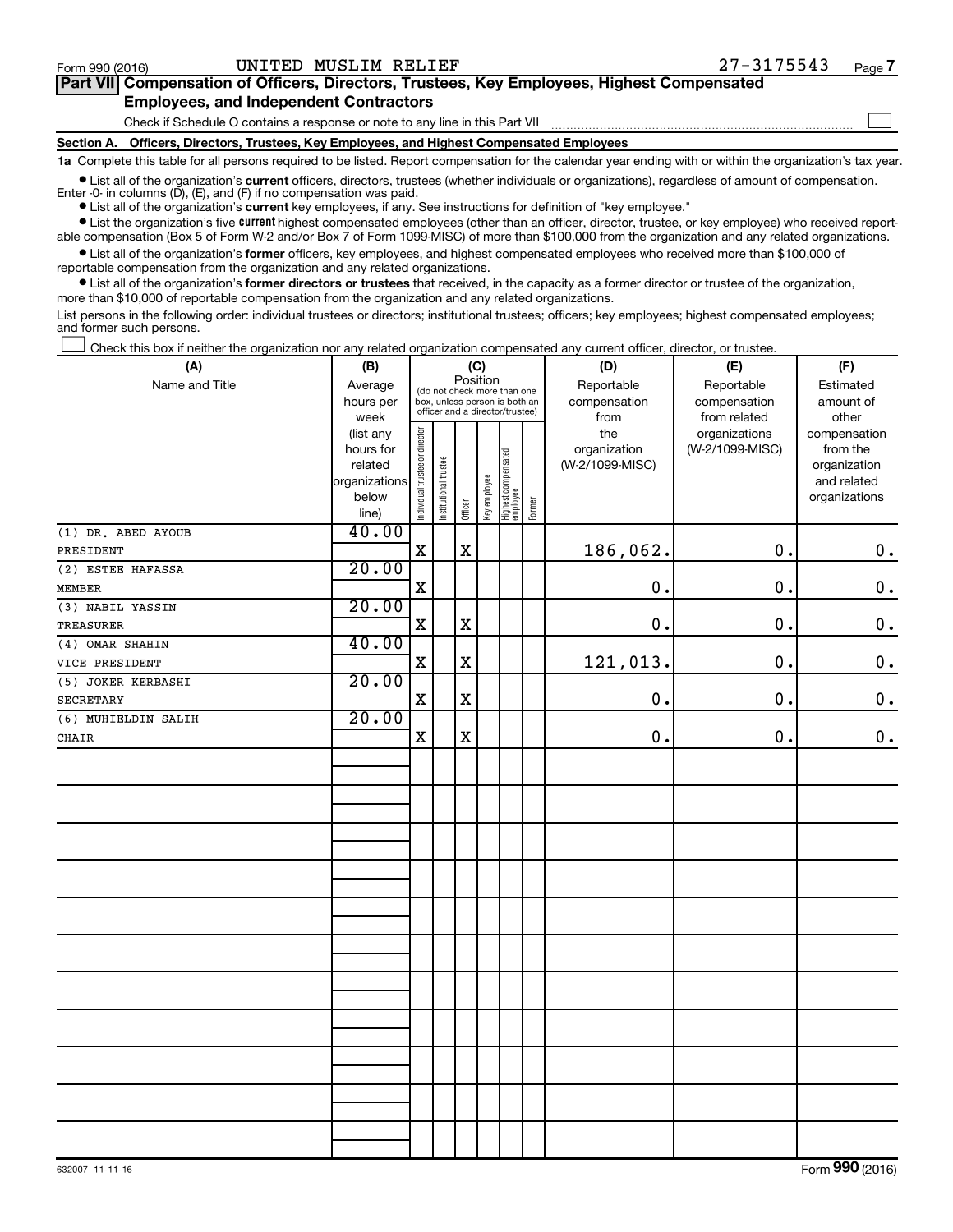| Form 990 (2016) | UNITED MUSLIM RELIEF                                                                                                                                                                                                                                   |  |  |             |  |  |   |  |                                                  | $27 - 3175543$                                                     |                                                          |                     | Page 8 |                  |
|-----------------|--------------------------------------------------------------------------------------------------------------------------------------------------------------------------------------------------------------------------------------------------------|--|--|-------------|--|--|---|--|--------------------------------------------------|--------------------------------------------------------------------|----------------------------------------------------------|---------------------|--------|------------------|
| <b>Part VII</b> | Section A. Officers, Directors, Trustees, Key Employees, and Highest Compensated Employees (continued)                                                                                                                                                 |  |  |             |  |  |   |  |                                                  |                                                                    |                                                          |                     |        |                  |
|                 | (B)<br>(C)<br>(A)<br>Position<br>Average<br>Name and title<br>(do not check more than one<br>hours per<br>box, unless person is both an<br>officer and a director/trustee)<br>week<br>(list any                                                        |  |  |             |  |  |   |  | (D)<br>Reportable<br>compensation<br>from<br>the | (E)<br>Reportable<br>compensation<br>from related<br>organizations | (F)<br>Estimated<br>amount of<br>other<br>compensation   |                     |        |                  |
|                 | Individual trustee or director<br>hours for<br>(W-2/1099-MISC)<br>organization<br>  Highest compensated<br>  employee<br>Institutional trustee<br>related<br>(W-2/1099-MISC)<br>organizations<br>Key employee<br>below<br>Former<br>Officer<br>line)   |  |  |             |  |  |   |  |                                                  |                                                                    | from the<br>organization<br>and related<br>organizations |                     |        |                  |
|                 |                                                                                                                                                                                                                                                        |  |  |             |  |  |   |  |                                                  |                                                                    |                                                          |                     |        |                  |
|                 |                                                                                                                                                                                                                                                        |  |  |             |  |  |   |  |                                                  |                                                                    |                                                          |                     |        |                  |
|                 |                                                                                                                                                                                                                                                        |  |  |             |  |  |   |  |                                                  |                                                                    |                                                          |                     |        |                  |
|                 |                                                                                                                                                                                                                                                        |  |  |             |  |  |   |  |                                                  |                                                                    |                                                          |                     |        |                  |
|                 |                                                                                                                                                                                                                                                        |  |  |             |  |  |   |  |                                                  |                                                                    |                                                          |                     |        |                  |
|                 |                                                                                                                                                                                                                                                        |  |  |             |  |  |   |  |                                                  |                                                                    |                                                          |                     |        |                  |
|                 |                                                                                                                                                                                                                                                        |  |  |             |  |  |   |  |                                                  |                                                                    |                                                          |                     |        |                  |
|                 |                                                                                                                                                                                                                                                        |  |  |             |  |  |   |  |                                                  |                                                                    |                                                          |                     |        |                  |
|                 |                                                                                                                                                                                                                                                        |  |  |             |  |  |   |  | 307,075.                                         |                                                                    | $\overline{\mathfrak{o}}$ .                              |                     |        | $\overline{0}$ . |
| 1b Sub-total    | c Total from continuation sheets to Part VII, Section A manuscreen continuum                                                                                                                                                                           |  |  |             |  |  |   |  | σ.                                               |                                                                    | $\overline{\mathfrak{o}}$ .                              |                     |        | $\overline{0}$ . |
|                 |                                                                                                                                                                                                                                                        |  |  |             |  |  |   |  | 307,075.                                         |                                                                    | $\overline{0}$ .                                         |                     |        | $\overline{0}$ . |
| 2               | Total number of individuals (including but not limited to those listed above) who received more than \$100,000 of reportable<br>compensation from the organization $\blacktriangleright$                                                               |  |  |             |  |  |   |  |                                                  |                                                                    |                                                          |                     |        | 2                |
|                 |                                                                                                                                                                                                                                                        |  |  |             |  |  |   |  |                                                  |                                                                    |                                                          |                     | Yes    | No               |
| 3               | Did the organization list any former officer, director, or trustee, key employee, or highest compensated employee on                                                                                                                                   |  |  |             |  |  |   |  |                                                  |                                                                    |                                                          | З                   |        | х                |
|                 | For any individual listed on line 1a, is the sum of reportable compensation and other compensation from the organization<br>and related organizations greater than \$150,000? If "Yes," complete Schedule J for such individual                        |  |  |             |  |  |   |  |                                                  |                                                                    |                                                          | 4                   | х      |                  |
| 5               | Did any person listed on line 1a receive or accrue compensation from any unrelated organization or individual for services                                                                                                                             |  |  |             |  |  |   |  |                                                  |                                                                    |                                                          | 5                   |        | x                |
|                 | <b>Section B. Independent Contractors</b>                                                                                                                                                                                                              |  |  |             |  |  |   |  |                                                  |                                                                    |                                                          |                     |        |                  |
| 1.              | Complete this table for your five highest compensated independent contractors that received more than \$100,000 of compensation from<br>the organization. Report compensation for the calendar year ending with or within the organization's tax year. |  |  |             |  |  |   |  |                                                  |                                                                    |                                                          |                     |        |                  |
|                 | (A)<br>Name and business address                                                                                                                                                                                                                       |  |  | <b>NONE</b> |  |  |   |  | (B)<br>Description of services                   |                                                                    |                                                          | (C)<br>Compensation |        |                  |
|                 |                                                                                                                                                                                                                                                        |  |  |             |  |  |   |  |                                                  |                                                                    |                                                          |                     |        |                  |
|                 |                                                                                                                                                                                                                                                        |  |  |             |  |  |   |  |                                                  |                                                                    |                                                          |                     |        |                  |
|                 |                                                                                                                                                                                                                                                        |  |  |             |  |  |   |  |                                                  |                                                                    |                                                          |                     |        |                  |
|                 |                                                                                                                                                                                                                                                        |  |  |             |  |  |   |  |                                                  |                                                                    |                                                          |                     |        |                  |
| 2               | Total number of independent contractors (including but not limited to those listed above) who received more than                                                                                                                                       |  |  |             |  |  |   |  |                                                  |                                                                    |                                                          |                     |        |                  |
|                 | \$100,000 of compensation from the organization                                                                                                                                                                                                        |  |  |             |  |  | 0 |  |                                                  |                                                                    |                                                          |                     |        |                  |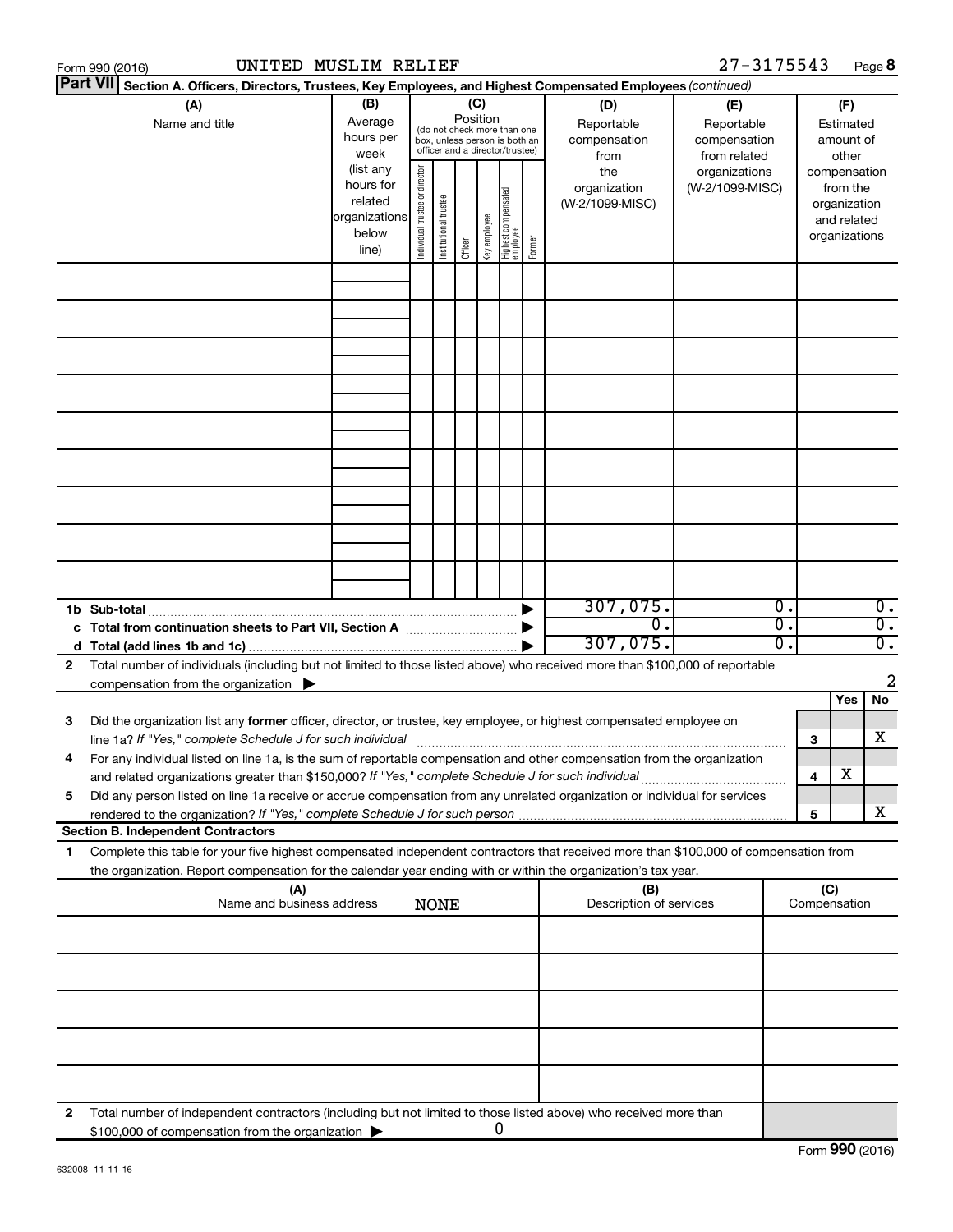|                                                           | Form 990 (2016)  |                                                                                                                       | UNITED MUSLIM RELIEF |                              |               |                                          | $27 - 3175543$                   | Page 9                                                             |
|-----------------------------------------------------------|------------------|-----------------------------------------------------------------------------------------------------------------------|----------------------|------------------------------|---------------|------------------------------------------|----------------------------------|--------------------------------------------------------------------|
|                                                           | <b>Part VIII</b> | <b>Statement of Revenue</b>                                                                                           |                      |                              |               |                                          |                                  |                                                                    |
|                                                           |                  |                                                                                                                       |                      |                              |               |                                          |                                  |                                                                    |
|                                                           |                  |                                                                                                                       |                      |                              | Total revenue | Related or<br>exempt function<br>revenue | Unrelated<br>business<br>revenue | (D)<br>Revenue excluded<br>from tax under<br>sections<br>512 - 514 |
|                                                           |                  | 1 a Federated campaigns                                                                                               | 1a                   |                              |               |                                          |                                  |                                                                    |
| Contributions, Gifts, Grants<br>and Other Similar Amounts |                  |                                                                                                                       | 1 <sub>b</sub>       |                              |               |                                          |                                  |                                                                    |
|                                                           |                  |                                                                                                                       | 1c                   |                              |               |                                          |                                  |                                                                    |
|                                                           |                  | d Related organizations                                                                                               | 1d                   |                              |               |                                          |                                  |                                                                    |
|                                                           |                  | e Government grants (contributions)                                                                                   | 1e                   |                              |               |                                          |                                  |                                                                    |
|                                                           |                  | f All other contributions, gifts, grants, and                                                                         |                      |                              |               |                                          |                                  |                                                                    |
|                                                           |                  | similar amounts not included above<br>g Noncash contributions included in lines 1a-1f: \$                             | l 1f l               | 28,878,373.<br>23, 469, 570. |               |                                          |                                  |                                                                    |
|                                                           |                  |                                                                                                                       |                      |                              | 28,878,373.   |                                          |                                  |                                                                    |
|                                                           |                  |                                                                                                                       |                      | <b>Business Code</b>         |               |                                          |                                  |                                                                    |
|                                                           | 2 a              | <u> 1989 - Johann John Stone, meil in der Stone aus der Stone aus der Stone aus der Stone aus der Stone aus der S</u> |                      |                              |               |                                          |                                  |                                                                    |
|                                                           | b                | the control of the control of the control of the control of the control of the control of                             |                      |                              |               |                                          |                                  |                                                                    |
|                                                           | с                | the contract of the contract of the contract of the contract of the contract of                                       |                      |                              |               |                                          |                                  |                                                                    |
|                                                           | d                | the control of the control of the control of the control of the control of the control of                             |                      |                              |               |                                          |                                  |                                                                    |
| Program Service<br>Revenue                                | е                |                                                                                                                       |                      |                              |               |                                          |                                  |                                                                    |
|                                                           | f.               | All other program service revenue                                                                                     |                      | $\blacktriangleright$        |               |                                          |                                  |                                                                    |
|                                                           | 3                | Investment income (including dividends, interest, and                                                                 |                      |                              |               |                                          |                                  |                                                                    |
|                                                           |                  |                                                                                                                       |                      | ▶                            |               |                                          |                                  |                                                                    |
|                                                           | 4                | Income from investment of tax-exempt bond proceeds                                                                    |                      | ▶                            |               |                                          |                                  |                                                                    |
|                                                           | 5                |                                                                                                                       |                      |                              |               |                                          |                                  |                                                                    |
|                                                           |                  |                                                                                                                       | (i) Real             | (ii) Personal                |               |                                          |                                  |                                                                    |
|                                                           |                  | 6 a Gross rents                                                                                                       |                      |                              |               |                                          |                                  |                                                                    |
|                                                           |                  | <b>b</b> Less: rental expenses                                                                                        |                      |                              |               |                                          |                                  |                                                                    |
|                                                           | с                | Rental income or (loss)                                                                                               |                      |                              |               |                                          |                                  |                                                                    |
|                                                           |                  |                                                                                                                       |                      |                              |               |                                          |                                  |                                                                    |
|                                                           |                  | 7 a Gross amount from sales of                                                                                        | (i) Securities       | (ii) Other                   |               |                                          |                                  |                                                                    |
|                                                           |                  | assets other than inventory<br><b>b</b> Less: cost or other basis                                                     |                      |                              |               |                                          |                                  |                                                                    |
|                                                           |                  | and sales expenses                                                                                                    |                      |                              |               |                                          |                                  |                                                                    |
|                                                           |                  |                                                                                                                       |                      |                              |               |                                          |                                  |                                                                    |
|                                                           |                  |                                                                                                                       |                      |                              |               |                                          |                                  |                                                                    |
|                                                           |                  | 8 a Gross income from fundraising events (not                                                                         |                      |                              |               |                                          |                                  |                                                                    |
| <b>Other Revenue</b>                                      |                  | including \$<br><u>________________________</u> of                                                                    |                      |                              |               |                                          |                                  |                                                                    |
|                                                           |                  | contributions reported on line 1c). See                                                                               |                      |                              |               |                                          |                                  |                                                                    |
|                                                           |                  |                                                                                                                       |                      |                              |               |                                          |                                  |                                                                    |
|                                                           |                  | <b>b</b> Less: direct expenses <b>b</b>                                                                               |                      |                              |               |                                          |                                  |                                                                    |
|                                                           |                  | c Net income or (loss) from fundraising events                                                                        |                      | ▶                            |               |                                          |                                  |                                                                    |
|                                                           |                  | 9 a Gross income from gaming activities. See                                                                          |                      |                              |               |                                          |                                  |                                                                    |
|                                                           |                  |                                                                                                                       |                      |                              |               |                                          |                                  |                                                                    |
|                                                           |                  | c Net income or (loss) from gaming activities                                                                         |                      | ▶                            |               |                                          |                                  |                                                                    |
|                                                           |                  | <b>10 a</b> Gross sales of inventory, less returns                                                                    |                      |                              |               |                                          |                                  |                                                                    |
|                                                           |                  |                                                                                                                       |                      |                              |               |                                          |                                  |                                                                    |
|                                                           |                  |                                                                                                                       |                      |                              |               |                                          |                                  |                                                                    |
|                                                           |                  | c Net income or (loss) from sales of inventory                                                                        |                      |                              |               |                                          |                                  |                                                                    |
|                                                           |                  | Miscellaneous Revenue                                                                                                 |                      | <b>Business Code</b>         |               |                                          |                                  |                                                                    |
|                                                           | 11 a             |                                                                                                                       |                      |                              |               |                                          |                                  |                                                                    |
|                                                           | b                | <u> 1980 - Johann Marie Barn, margaret eta idazlea (</u>                                                              |                      |                              |               |                                          |                                  |                                                                    |
|                                                           | c                |                                                                                                                       |                      |                              |               |                                          |                                  |                                                                    |
|                                                           | d<br>е           |                                                                                                                       |                      |                              |               |                                          |                                  |                                                                    |
|                                                           | 12               |                                                                                                                       |                      |                              | 28,878,373.   | $\mathbf{0}$ .                           | $\mathbf{0}$ .                   | 0.                                                                 |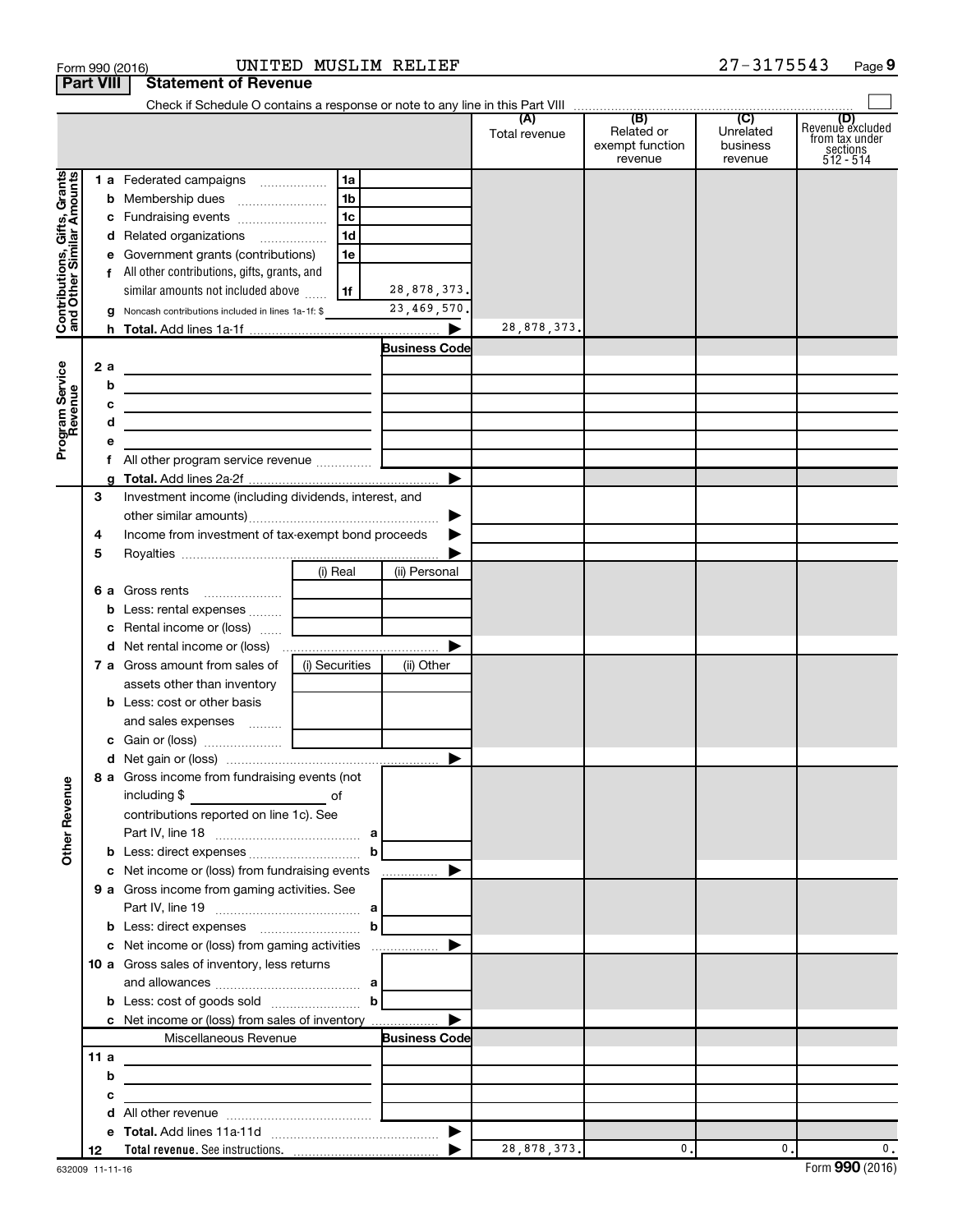#### Form 990 (2016) Page UNITED MUSLIM RELIEF 27-3175543 **Part IX Statement of Functional Expenses**

|              | Section 501(c)(3) and 501(c)(4) organizations must complete all columns. All other organizations must complete column (A).                                                                                  |                |                             |                                    |                         |
|--------------|-------------------------------------------------------------------------------------------------------------------------------------------------------------------------------------------------------------|----------------|-----------------------------|------------------------------------|-------------------------|
|              | Check if Schedule O contains a response or note to any line in this Part IX.                                                                                                                                | (A)            | (B)                         | (C)                                | (D)                     |
|              | Do not include amounts reported on lines 6b,<br>7b, 8b, 9b, and 10b of Part VIII.                                                                                                                           | Total expenses | Program service<br>expenses | Management and<br>general expenses | Fundraising<br>expenses |
| 1            | Grants and other assistance to domestic organizations                                                                                                                                                       |                |                             |                                    |                         |
|              | and domestic governments. See Part IV, line 21<br>$\mathbf{r}$                                                                                                                                              |                |                             |                                    |                         |
| $\mathbf{2}$ | Grants and other assistance to domestic                                                                                                                                                                     |                |                             |                                    |                         |
|              | individuals. See Part IV, line 22                                                                                                                                                                           |                |                             |                                    |                         |
| 3            | Grants and other assistance to foreign                                                                                                                                                                      |                |                             |                                    |                         |
|              | organizations, foreign governments, and foreign                                                                                                                                                             |                |                             |                                    |                         |
|              | individuals. See Part IV, lines 15 and 16                                                                                                                                                                   |                | 26, 924, 843. 26, 924, 843. |                                    |                         |
| 4            |                                                                                                                                                                                                             |                |                             |                                    |                         |
| 5            | Compensation of current officers, directors,                                                                                                                                                                |                |                             |                                    |                         |
|              | trustees, and key employees                                                                                                                                                                                 | 306,075.       | 101,004.                    | 205,071.                           |                         |
| 6            | Compensation not included above, to disqualified                                                                                                                                                            |                |                             |                                    |                         |
|              | persons (as defined under section 4958(f)(1)) and                                                                                                                                                           |                |                             |                                    |                         |
|              | persons described in section 4958(c)(3)(B)                                                                                                                                                                  | 1,668,077.     | 542,498.                    |                                    |                         |
| 7            |                                                                                                                                                                                                             |                |                             | 1, 125, 579.                       |                         |
| 8            | Pension plan accruals and contributions (include                                                                                                                                                            |                |                             |                                    |                         |
|              | section 401(k) and 403(b) employer contributions)                                                                                                                                                           |                |                             |                                    |                         |
| 9            |                                                                                                                                                                                                             |                |                             |                                    |                         |
| 10           |                                                                                                                                                                                                             |                |                             |                                    |                         |
| 11           | Fees for services (non-employees):                                                                                                                                                                          |                |                             |                                    |                         |
|              |                                                                                                                                                                                                             | 8,209.         |                             | 8,209.                             |                         |
| b            |                                                                                                                                                                                                             | 14,006.        |                             | 14,006.                            |                         |
|              |                                                                                                                                                                                                             |                |                             |                                    |                         |
| d            | Professional fundraising services. See Part IV, line 17                                                                                                                                                     | 163,097.       |                             |                                    | 163,097.                |
| f            | Investment management fees                                                                                                                                                                                  |                |                             |                                    |                         |
| g            | Other. (If line 11g amount exceeds 10% of line 25,                                                                                                                                                          |                |                             |                                    |                         |
|              | column (A) amount, list line 11g expenses on Sch O.)                                                                                                                                                        |                |                             |                                    |                         |
| 12           |                                                                                                                                                                                                             | 125,622.       | 103, 105.                   | 15,560.                            | 6,957.                  |
| 13           |                                                                                                                                                                                                             | 327,348.       | 206,000.                    | 88,524.                            | 32,824.                 |
| 14           |                                                                                                                                                                                                             |                |                             |                                    |                         |
| 15           |                                                                                                                                                                                                             |                |                             |                                    |                         |
| 16           |                                                                                                                                                                                                             | 123,850.       | 24,016.                     | 89,376.                            | 10,458.                 |
| 17           |                                                                                                                                                                                                             | 393,794.       | 316,092.                    | 26, 271.                           | 51,431.                 |
| 18           | Payments of travel or entertainment expenses                                                                                                                                                                |                |                             |                                    |                         |
|              | for any federal, state, or local public officials                                                                                                                                                           |                |                             |                                    |                         |
| 19           | Conferences, conventions, and meetings                                                                                                                                                                      | 148,078.       | 93, 193.                    | 6,611.                             | 48, 274.                |
| 20           | Interest                                                                                                                                                                                                    |                |                             |                                    |                         |
| 21           |                                                                                                                                                                                                             |                |                             |                                    |                         |
| 22           | Depreciation, depletion, and amortization                                                                                                                                                                   | 7,886.         | 4,996.                      | 2,890.                             |                         |
| 23           | Insurance                                                                                                                                                                                                   | 1,316.         |                             | 1,316.                             |                         |
| 24           | Other expenses. Itemize expenses not covered<br>above. (List miscellaneous expenses in line 24e. If line<br>24e amount exceeds 10% of line 25, column (A)<br>amount, list line 24e expenses on Schedule O.) |                |                             |                                    |                         |
| a            | CONTRACTORS & SPONSORSH                                                                                                                                                                                     | 307, 255.      | 251,692.                    | 55,563.                            |                         |
| b            | <b>BANK CHARGES</b>                                                                                                                                                                                         | 95, 353.       | 7,565.                      | 22,011.                            | 65,777.                 |
|              | <b>TELECOMMUNICATIONS</b>                                                                                                                                                                                   | 45,050.        | 28, 274.                    | 15,940.                            | 836.                    |
| d            | <b>EQUIPMENT</b>                                                                                                                                                                                            | 17,895.        | 14,481.                     | 306.                               | 3,108.                  |
|              | e All other expenses                                                                                                                                                                                        | 10,031.        | 10,031.                     |                                    |                         |
| 25           | Total functional expenses. Add lines 1 through 24e                                                                                                                                                          | 30,687,785.    | 28,627,790.                 | 1,677,233.                         | 382, 762.               |
| 26           | Joint costs. Complete this line only if the organization                                                                                                                                                    |                |                             |                                    |                         |
|              | reported in column (B) joint costs from a combined                                                                                                                                                          |                |                             |                                    |                         |
|              | educational campaign and fundraising solicitation.                                                                                                                                                          |                |                             |                                    |                         |
|              | Check here $\blacktriangleright$<br>if following SOP 98-2 (ASC 958-720)                                                                                                                                     |                |                             |                                    |                         |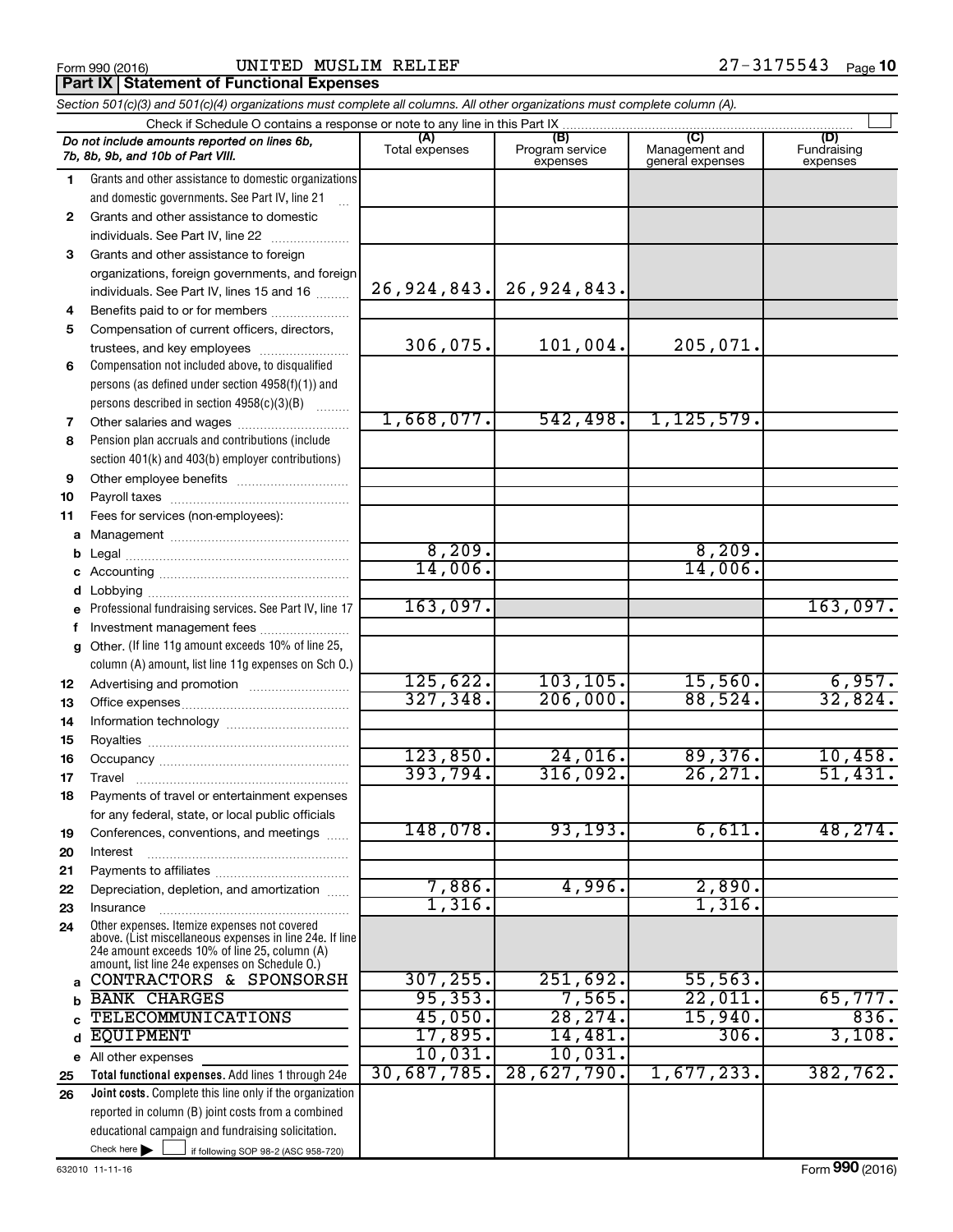| Form 990 (2016) | MUSLIM RELIEF<br>UNITED | $27 - 3175543$<br>Page 11 |
|-----------------|-------------------------|---------------------------|
|-----------------|-------------------------|---------------------------|

|                             |          |                                                                                                                                                                                                                                |            |         | (A)<br>Beginning of year |                          | (B)<br>End of year |
|-----------------------------|----------|--------------------------------------------------------------------------------------------------------------------------------------------------------------------------------------------------------------------------------|------------|---------|--------------------------|--------------------------|--------------------|
|                             | 1        |                                                                                                                                                                                                                                |            |         | 1,502,814.               | $\mathbf{1}$             | 1,041,653.         |
|                             | 2        |                                                                                                                                                                                                                                |            |         | $\mathbf 2$              |                          |                    |
|                             | 3        |                                                                                                                                                                                                                                |            |         | 1,021,752.               | 3                        | 407,642.           |
|                             | 4        |                                                                                                                                                                                                                                |            |         |                          | 4                        |                    |
|                             | 5        | Loans and other receivables from current and former officers, directors,                                                                                                                                                       |            |         |                          |                          |                    |
|                             |          | trustees, key employees, and highest compensated employees. Complete                                                                                                                                                           |            |         |                          |                          |                    |
|                             |          | Part II of Schedule L                                                                                                                                                                                                          |            |         |                          | 5                        |                    |
|                             | 6        | Loans and other receivables from other disqualified persons (as defined under                                                                                                                                                  |            |         |                          |                          |                    |
|                             |          | section $4958(f)(1)$ , persons described in section $4958(c)(3)(B)$ , and contributing                                                                                                                                         |            |         |                          |                          |                    |
|                             |          | employers and sponsoring organizations of section 501(c)(9) voluntary                                                                                                                                                          |            |         |                          |                          |                    |
|                             |          | employees' beneficiary organizations (see instr). Complete Part II of Sch L                                                                                                                                                    |            |         |                          | 6                        |                    |
| Assets                      | 7        |                                                                                                                                                                                                                                |            |         |                          | $\overline{\phantom{a}}$ |                    |
|                             | 8        |                                                                                                                                                                                                                                |            |         |                          | 8                        |                    |
|                             | 9        |                                                                                                                                                                                                                                |            |         | 51,758.                  | 9                        | 18,522.            |
|                             |          | 10a Land, buildings, and equipment: cost or other                                                                                                                                                                              |            |         |                          |                          |                    |
|                             |          | basis. Complete Part VI of Schedule D  10a                                                                                                                                                                                     |            | 43,905. |                          |                          |                    |
|                             |          | $\begin{bmatrix} 10b \end{bmatrix}$<br><b>b</b> Less: accumulated depreciation                                                                                                                                                 |            | 11,034. | 27,777.                  | 10 <sub>c</sub>          | 32,871.            |
|                             | 11       |                                                                                                                                                                                                                                |            | 11      |                          |                          |                    |
|                             | 12       |                                                                                                                                                                                                                                |            | 12      |                          |                          |                    |
|                             | 13       |                                                                                                                                                                                                                                |            | 13      |                          |                          |                    |
|                             | 14       |                                                                                                                                                                                                                                |            |         | 14                       |                          |                    |
|                             | 15       |                                                                                                                                                                                                                                |            |         | 15                       |                          |                    |
|                             | 16       | <b>Total assets.</b> Add lines 1 through 15 (must equal line 34) <i></i>                                                                                                                                                       |            |         | 2,604,101.               | 16                       | 1,500,688.         |
|                             | 17       |                                                                                                                                                                                                                                | 159, 167.  | 17      | 161, 515.                |                          |                    |
|                             | 18       |                                                                                                                                                                                                                                | 34, 368.   | 18      | $\overline{0}$ .         |                          |                    |
|                             | 19       | Deferred revenue manual contracts and contracts are all the manual contracts and contracts are contracted and contracts are contracted and contract are contracted and contract are contracted and contract are contracted and |            | 19      |                          |                          |                    |
|                             | 20       |                                                                                                                                                                                                                                |            | 20      |                          |                          |                    |
|                             | 21       | Escrow or custodial account liability. Complete Part IV of Schedule D                                                                                                                                                          |            | 21      |                          |                          |                    |
| Liabilities                 | 22       | Loans and other payables to current and former officers, directors, trustees,                                                                                                                                                  |            |         |                          |                          |                    |
|                             |          | key employees, highest compensated employees, and disqualified persons.                                                                                                                                                        |            |         |                          |                          |                    |
|                             |          |                                                                                                                                                                                                                                |            |         |                          | 22                       |                    |
|                             | 23       | Secured mortgages and notes payable to unrelated third parties                                                                                                                                                                 |            | .       |                          | 23                       |                    |
|                             | 24<br>25 | Unsecured notes and loans payable to unrelated third parties                                                                                                                                                                   |            |         | 24                       |                          |                    |
|                             |          | Other liabilities (including federal income tax, payables to related third<br>parties, and other liabilities not included on lines 17-24). Complete Part X of                                                                  |            |         |                          |                          |                    |
|                             |          | Schedule D                                                                                                                                                                                                                     |            |         | 73, 717.                 | 25                       | 811,736.           |
|                             | 26       |                                                                                                                                                                                                                                |            |         | 267, 252.                | 26                       | 973, 251.          |
|                             |          | Organizations that follow SFAS 117 (ASC 958), check here $\blacktriangleright \begin{array}{c} \perp X \end{array}$ and                                                                                                        |            |         |                          |                          |                    |
|                             |          | complete lines 27 through 29, and lines 33 and 34.                                                                                                                                                                             |            |         |                          |                          |                    |
|                             | 27       |                                                                                                                                                                                                                                |            |         | 489,763.                 | 27                       | 150,255.           |
|                             | 28       |                                                                                                                                                                                                                                |            |         | 1,259,881.               | 28                       | 377,182.           |
|                             | 29       | Permanently restricted net assets                                                                                                                                                                                              |            |         | 587, 205.                | 29                       | 0.                 |
|                             |          | Organizations that do not follow SFAS 117 (ASC 958), check here $\blacktriangleright$                                                                                                                                          |            |         |                          |                          |                    |
|                             |          | and complete lines 30 through 34.                                                                                                                                                                                              |            |         |                          |                          |                    |
|                             | 30       |                                                                                                                                                                                                                                |            |         |                          | 30                       |                    |
|                             | 31       | Paid-in or capital surplus, or land, building, or equipment fund                                                                                                                                                               |            |         |                          | 31                       |                    |
| Net Assets or Fund Balances | 32       | Retained earnings, endowment, accumulated income, or other funds                                                                                                                                                               |            |         |                          | 32                       |                    |
|                             | 33       |                                                                                                                                                                                                                                |            |         | 2,336,849.               | 33                       | 527,437.           |
|                             | 34       |                                                                                                                                                                                                                                | 2,604,101. | 34      | 1,500,688.               |                          |                    |

Form (2016) **990**

## **Part X Balance Sheet**

| Form 990 (2016) |
|-----------------|
|-----------------|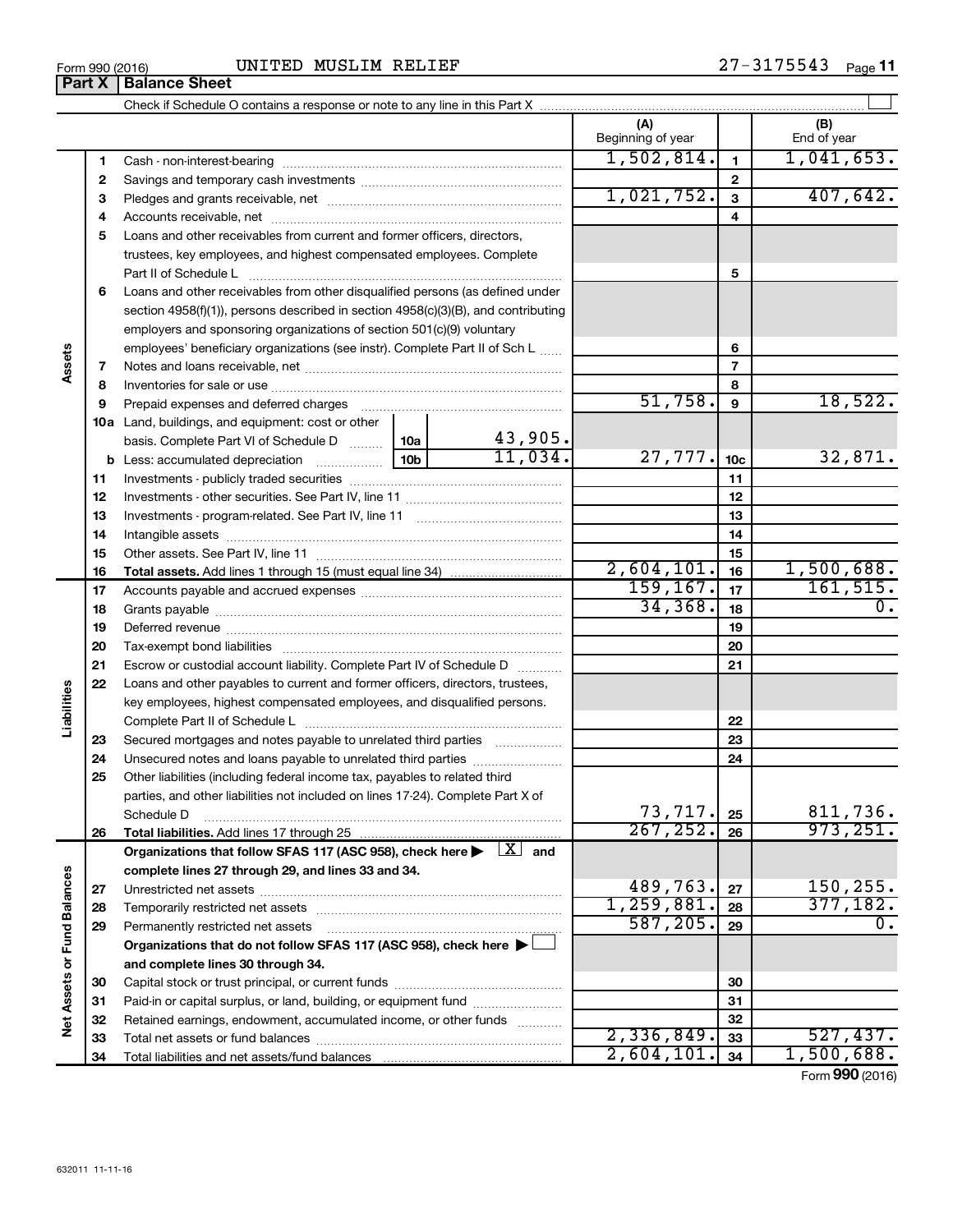|    | UNITED MUSLIM RELIEF<br>Form 990 (2016)                                                                                                                                                                                        |                | 27-3175543     |            | Page 12          |
|----|--------------------------------------------------------------------------------------------------------------------------------------------------------------------------------------------------------------------------------|----------------|----------------|------------|------------------|
|    | <b>Part XI</b><br><b>Reconciliation of Net Assets</b>                                                                                                                                                                          |                |                |            |                  |
|    |                                                                                                                                                                                                                                |                |                |            |                  |
|    |                                                                                                                                                                                                                                |                |                |            |                  |
| 1  |                                                                                                                                                                                                                                | 1              | 28,878,373.    |            |                  |
| 2  |                                                                                                                                                                                                                                | $\mathbf{2}$   | 30,687,785.    |            |                  |
| З  | Revenue less expenses. Subtract line 2 from line 1                                                                                                                                                                             | 3              | $-1,809,412.$  |            |                  |
| 4  |                                                                                                                                                                                                                                | 4              |                |            | 2,336,849.       |
| 5  | Net unrealized gains (losses) on investments [11] matter contracts and the state of the state of the state of the state of the state of the state of the state of the state of the state of the state of the state of the stat | 5              |                |            |                  |
| 6  | Donated services and use of facilities                                                                                                                                                                                         | 6              |                |            |                  |
| 7  | Investment expenses                                                                                                                                                                                                            | $\overline{7}$ |                |            |                  |
| 8  | Prior period adjustments                                                                                                                                                                                                       | 8              |                |            |                  |
| 9  |                                                                                                                                                                                                                                | 9              |                |            | $\overline{0}$ . |
| 10 | Net assets or fund balances at end of year. Combine lines 3 through 9 (must equal Part X, line 33,                                                                                                                             |                |                |            |                  |
|    | column (B))                                                                                                                                                                                                                    | 10             |                |            | 527,437.         |
|    | <b>Part XII Financial Statements and Reporting</b>                                                                                                                                                                             |                |                |            |                  |
|    |                                                                                                                                                                                                                                |                |                |            |                  |
|    |                                                                                                                                                                                                                                |                |                | <b>Yes</b> | No               |
| 1  | Accounting method used to prepare the Form 990: Luisan Luis Accrual Luis Other ACCRUAL                                                                                                                                         |                |                |            |                  |
|    | If the organization changed its method of accounting from a prior year or checked "Other," explain in Schedule O.                                                                                                              |                |                |            |                  |
|    | 2a Were the organization's financial statements compiled or reviewed by an independent accountant?                                                                                                                             |                | 2a             |            | х                |
|    | If "Yes," check a box below to indicate whether the financial statements for the year were compiled or reviewed on a                                                                                                           |                |                |            |                  |
|    | separate basis, consolidated basis, or both:                                                                                                                                                                                   |                |                |            |                  |
|    | Both consolidated and separate basis<br>Separate basis<br>Consolidated basis                                                                                                                                                   |                |                |            |                  |
| b  |                                                                                                                                                                                                                                |                | 2 <sub>b</sub> | х          |                  |
|    | If "Yes," check a box below to indicate whether the financial statements for the year were audited on a separate basis,                                                                                                        |                |                |            |                  |
|    | consolidated basis, or both:                                                                                                                                                                                                   |                |                |            |                  |
|    | $ \mathbf{X} $ Separate basis<br><b>Consolidated basis</b><br>Both consolidated and separate basis                                                                                                                             |                |                |            |                  |
|    | c If "Yes" to line 2a or 2b, does the organization have a committee that assumes responsibility for oversight of the audit,                                                                                                    |                |                |            |                  |
|    |                                                                                                                                                                                                                                |                | 2c             | х          |                  |
|    | If the organization changed either its oversight process or selection process during the tax year, explain in Schedule O.                                                                                                      |                |                |            |                  |
|    | 3a As a result of a federal award, was the organization required to undergo an audit or audits as set forth in the Single Audit                                                                                                |                |                |            |                  |
|    |                                                                                                                                                                                                                                |                | За             |            | x                |
|    | <b>b</b> If "Yes," did the organization undergo the required audit or audits? If the organization did not undergo the required audit                                                                                           |                |                |            |                  |
|    |                                                                                                                                                                                                                                |                | 3 <sub>b</sub> |            |                  |

Form (2016) **990**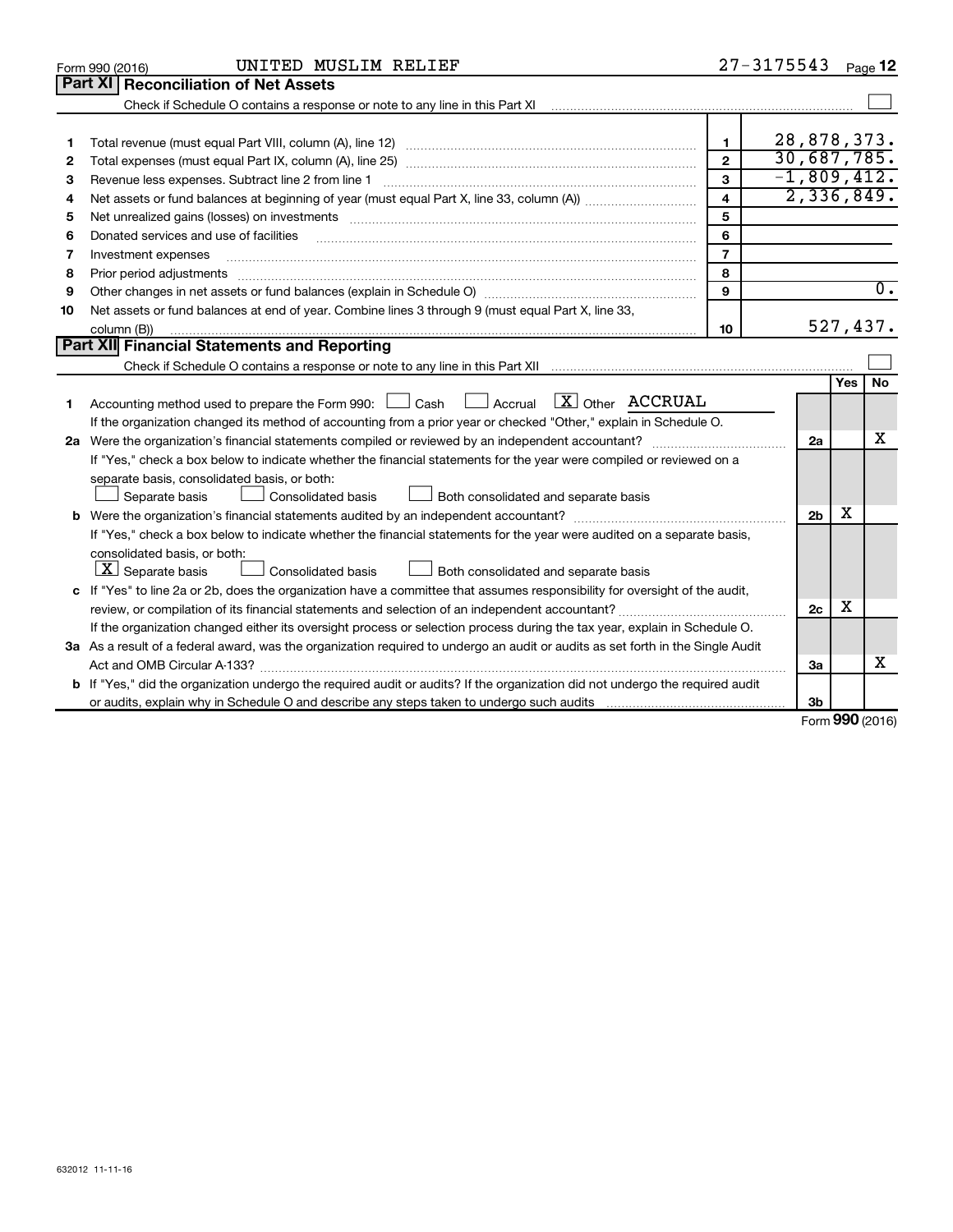| (Form 990 or 990-EZ |  |  |  |  |
|---------------------|--|--|--|--|
|---------------------|--|--|--|--|

# Form 990 or 990-EZ) **Public Charity Status and Public Support**<br>
Complete if the organization is a section 501(c)(3) organization or a section<br> **2016**

**4947(a)(1) nonexempt charitable trust. | Attach to Form 990 or Form 990-EZ.** 

| --                    | . . |
|-----------------------|-----|
| <b>Open to Public</b> |     |
| <b>Inspection</b>     |     |

OMB No. 1545-0047

Department of the Treasury Internal Revenue Service

| Information about Schedule A (Form 990 or 990-EZ) and its instructions is at WWW.irs.gov/form990. |  |
|---------------------------------------------------------------------------------------------------|--|
|                                                                                                   |  |

|    | <b>Employer identification number</b><br>Name of the organization |                                                                                                                                                   |                      |                            |                                 |    |                            |                            |
|----|-------------------------------------------------------------------|---------------------------------------------------------------------------------------------------------------------------------------------------|----------------------|----------------------------|---------------------------------|----|----------------------------|----------------------------|
|    |                                                                   |                                                                                                                                                   | UNITED MUSLIM RELIEF |                            |                                 |    |                            | $27 - 3175543$             |
|    | Part I                                                            | Reason for Public Charity Status (All organizations must complete this part.) See instructions.                                                   |                      |                            |                                 |    |                            |                            |
|    |                                                                   | The organization is not a private foundation because it is: (For lines 1 through 12, check only one box.)                                         |                      |                            |                                 |    |                            |                            |
| 1  |                                                                   | A church, convention of churches, or association of churches described in section 170(b)(1)(A)(i).                                                |                      |                            |                                 |    |                            |                            |
| 2  |                                                                   | A school described in section 170(b)(1)(A)(ii). (Attach Schedule E (Form 990 or 990-EZ).)                                                         |                      |                            |                                 |    |                            |                            |
| З  |                                                                   | A hospital or a cooperative hospital service organization described in section 170(b)(1)(A)(iii).                                                 |                      |                            |                                 |    |                            |                            |
| 4  |                                                                   | A medical research organization operated in conjunction with a hospital described in section 170(b)(1)(A)(iii). Enter the hospital's name,        |                      |                            |                                 |    |                            |                            |
|    |                                                                   | city, and state:                                                                                                                                  |                      |                            |                                 |    |                            |                            |
| 5  |                                                                   | An organization operated for the benefit of a college or university owned or operated by a governmental unit described in                         |                      |                            |                                 |    |                            |                            |
|    |                                                                   | section 170(b)(1)(A)(iv). (Complete Part II.)                                                                                                     |                      |                            |                                 |    |                            |                            |
| 6. |                                                                   | A federal, state, or local government or governmental unit described in section 170(b)(1)(A)(v).                                                  |                      |                            |                                 |    |                            |                            |
|    |                                                                   | 7 $ X $ An organization that normally receives a substantial part of its support from a governmental unit or from the general public described in |                      |                            |                                 |    |                            |                            |
|    |                                                                   | section 170(b)(1)(A)(vi). (Complete Part II.)                                                                                                     |                      |                            |                                 |    |                            |                            |
| 8  |                                                                   | A community trust described in section 170(b)(1)(A)(vi). (Complete Part II.)                                                                      |                      |                            |                                 |    |                            |                            |
| 9  |                                                                   | An agricultural research organization described in section 170(b)(1)(A)(ix) operated in conjunction with a land-grant college                     |                      |                            |                                 |    |                            |                            |
|    |                                                                   | or university or a non-land-grant college of agriculture (see instructions). Enter the name, city, and state of the college or                    |                      |                            |                                 |    |                            |                            |
|    |                                                                   | university:                                                                                                                                       |                      |                            |                                 |    |                            |                            |
| 10 |                                                                   | An organization that normally receives: (1) more than 33 1/3% of its support from contributions, membership fees, and gross receipts from         |                      |                            |                                 |    |                            |                            |
|    |                                                                   | activities related to its exempt functions - subject to certain exceptions, and (2) no more than 33 1/3% of its support from gross investment     |                      |                            |                                 |    |                            |                            |
|    |                                                                   | income and unrelated business taxable income (less section 511 tax) from businesses acquired by the organization after June 30, 1975.             |                      |                            |                                 |    |                            |                            |
|    |                                                                   | See section 509(a)(2). (Complete Part III.)                                                                                                       |                      |                            |                                 |    |                            |                            |
| 11 |                                                                   | An organization organized and operated exclusively to test for public safety. See section 509(a)(4).                                              |                      |                            |                                 |    |                            |                            |
| 12 |                                                                   | An organization organized and operated exclusively for the benefit of, to perform the functions of, or to carry out the purposes of one or        |                      |                            |                                 |    |                            |                            |
|    |                                                                   | more publicly supported organizations described in section 509(a)(1) or section 509(a)(2). See section 509(a)(3). Check the box in                |                      |                            |                                 |    |                            |                            |
|    |                                                                   | lines 12a through 12d that describes the type of supporting organization and complete lines 12e, 12f, and 12g.                                    |                      |                            |                                 |    |                            |                            |
| а  |                                                                   | Type I. A supporting organization operated, supervised, or controlled by its supported organization(s), typically by giving                       |                      |                            |                                 |    |                            |                            |
|    |                                                                   | the supported organization(s) the power to regularly appoint or elect a majority of the directors or trustees of the supporting                   |                      |                            |                                 |    |                            |                            |
|    |                                                                   | organization. You must complete Part IV, Sections A and B.                                                                                        |                      |                            |                                 |    |                            |                            |
| b  |                                                                   | Type II. A supporting organization supervised or controlled in connection with its supported organization(s), by having                           |                      |                            |                                 |    |                            |                            |
|    |                                                                   | control or management of the supporting organization vested in the same persons that control or manage the supported                              |                      |                            |                                 |    |                            |                            |
|    |                                                                   | organization(s). You must complete Part IV, Sections A and C.                                                                                     |                      |                            |                                 |    |                            |                            |
| с  |                                                                   | Type III functionally integrated. A supporting organization operated in connection with, and functionally integrated with,                        |                      |                            |                                 |    |                            |                            |
|    |                                                                   | its supported organization(s) (see instructions). You must complete Part IV, Sections A, D, and E.                                                |                      |                            |                                 |    |                            |                            |
| d  |                                                                   | Type III non-functionally integrated. A supporting organization operated in connection with its supported organization(s)                         |                      |                            |                                 |    |                            |                            |
|    |                                                                   | that is not functionally integrated. The organization generally must satisfy a distribution requirement and an attentiveness                      |                      |                            |                                 |    |                            |                            |
|    |                                                                   | requirement (see instructions). You must complete Part IV, Sections A and D, and Part V.                                                          |                      |                            |                                 |    |                            |                            |
|    |                                                                   | Check this box if the organization received a written determination from the IRS that it is a Type I, Type II, Type III                           |                      |                            |                                 |    |                            |                            |
|    |                                                                   | functionally integrated, or Type III non-functionally integrated supporting organization.                                                         |                      |                            |                                 |    |                            |                            |
|    |                                                                   | f Enter the number of supported organizations                                                                                                     |                      |                            |                                 |    |                            |                            |
|    |                                                                   | g Provide the following information about the supported organization(s).<br>(i) Name of supported                                                 | (ii) EIN             | (iii) Type of organization | (iv) Is the organization listed |    | (v) Amount of monetary     | (vi) Amount of other       |
|    |                                                                   | organization                                                                                                                                      |                      | (described on lines 1-10   | in your governing document?     |    | support (see instructions) | support (see instructions) |
|    |                                                                   |                                                                                                                                                   |                      | above (see instructions))  | Yes                             | No |                            |                            |
|    |                                                                   |                                                                                                                                                   |                      |                            |                                 |    |                            |                            |
|    |                                                                   |                                                                                                                                                   |                      |                            |                                 |    |                            |                            |
|    |                                                                   |                                                                                                                                                   |                      |                            |                                 |    |                            |                            |
|    |                                                                   |                                                                                                                                                   |                      |                            |                                 |    |                            |                            |
|    |                                                                   |                                                                                                                                                   |                      |                            |                                 |    |                            |                            |
|    |                                                                   |                                                                                                                                                   |                      |                            |                                 |    |                            |                            |
|    |                                                                   |                                                                                                                                                   |                      |                            |                                 |    |                            |                            |
|    |                                                                   |                                                                                                                                                   |                      |                            |                                 |    |                            |                            |
|    |                                                                   |                                                                                                                                                   |                      |                            |                                 |    |                            |                            |
|    |                                                                   |                                                                                                                                                   |                      |                            |                                 |    |                            |                            |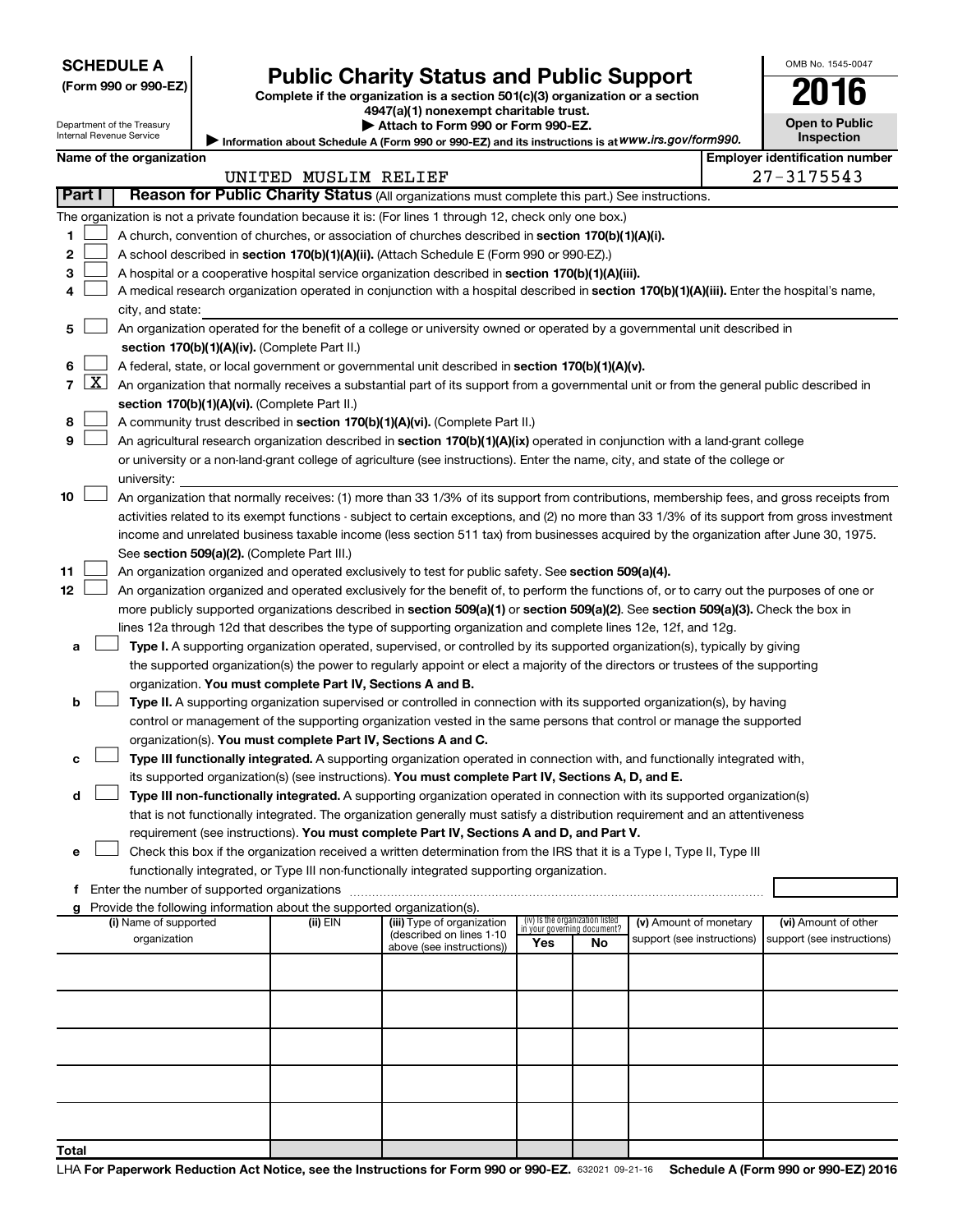#### Schedule A (Form 990 or 990-EZ) 2016 Page UNITED MUSLIM RELIEF 27-3175543

(Complete only if you checked the box on line 5, 7, or 8 of Part I or if the organization failed to qualify under Part III. If the organization fails to qualify under the tests listed below, please complete Part III.) **Part II Support Schedule for Organizations Described in Sections 170(b)(1)(A)(iv) and 170(b)(1)(A)(vi)**

|     | <b>Section A. Public Support</b>                                                                                                                                                                                               |          |          |            |                                                       |                 |                                    |
|-----|--------------------------------------------------------------------------------------------------------------------------------------------------------------------------------------------------------------------------------|----------|----------|------------|-------------------------------------------------------|-----------------|------------------------------------|
|     | Calendar year (or fiscal year beginning in)                                                                                                                                                                                    | (a) 2012 | (b) 2013 | $(c)$ 2014 | $(d)$ 2015                                            | (e) 2016        | (f) Total                          |
|     | 1 Gifts, grants, contributions, and                                                                                                                                                                                            |          |          |            |                                                       |                 |                                    |
|     | membership fees received. (Do not                                                                                                                                                                                              |          |          |            |                                                       |                 |                                    |
|     | include any "unusual grants.")                                                                                                                                                                                                 |          |          |            | 1277436.21190231.71095727.80510449.28878373.202952216 |                 |                                    |
|     | 2 Tax revenues levied for the organ-                                                                                                                                                                                           |          |          |            |                                                       |                 |                                    |
|     | ization's benefit and either paid to                                                                                                                                                                                           |          |          |            |                                                       |                 |                                    |
|     | or expended on its behalf                                                                                                                                                                                                      |          |          |            |                                                       |                 |                                    |
|     | 3 The value of services or facilities                                                                                                                                                                                          |          |          |            |                                                       |                 |                                    |
|     | furnished by a governmental unit to                                                                                                                                                                                            |          |          |            |                                                       |                 |                                    |
|     | the organization without charge                                                                                                                                                                                                |          |          |            |                                                       |                 |                                    |
|     | <b>Total.</b> Add lines 1 through 3                                                                                                                                                                                            |          |          |            | 1277436.21190231.71095727.80510449.28878373.202952216 |                 |                                    |
|     | The portion of total contributions                                                                                                                                                                                             |          |          |            |                                                       |                 |                                    |
|     | by each person (other than a                                                                                                                                                                                                   |          |          |            |                                                       |                 |                                    |
|     | governmental unit or publicly                                                                                                                                                                                                  |          |          |            |                                                       |                 |                                    |
|     | supported organization) included                                                                                                                                                                                               |          |          |            |                                                       |                 |                                    |
|     | on line 1 that exceeds 2% of the                                                                                                                                                                                               |          |          |            |                                                       |                 |                                    |
|     | amount shown on line 11,                                                                                                                                                                                                       |          |          |            |                                                       |                 |                                    |
|     | column (f)                                                                                                                                                                                                                     |          |          |            |                                                       |                 | 107234628                          |
|     | 6 Public support. Subtract line 5 from line 4.                                                                                                                                                                                 |          |          |            |                                                       |                 | 95717588.                          |
|     | <b>Section B. Total Support</b>                                                                                                                                                                                                |          |          |            |                                                       |                 |                                    |
|     | Calendar year (or fiscal year beginning in)                                                                                                                                                                                    | (a) 2012 | (b) 2013 | $(c)$ 2014 | $(d)$ 2015                                            | (e) 2016        | (f) Total                          |
|     | <b>7</b> Amounts from line 4                                                                                                                                                                                                   |          |          |            | 1277436.21190231.71095727.80510449.28878373.202952216 |                 |                                    |
|     | Gross income from interest.                                                                                                                                                                                                    |          |          |            |                                                       |                 |                                    |
|     | dividends, payments received on                                                                                                                                                                                                |          |          |            |                                                       |                 |                                    |
|     | securities loans, rents, royalties                                                                                                                                                                                             |          |          |            |                                                       |                 |                                    |
|     | and income from similar sources                                                                                                                                                                                                |          |          |            |                                                       |                 |                                    |
| 9.  | Net income from unrelated business                                                                                                                                                                                             |          |          |            |                                                       |                 |                                    |
|     | activities, whether or not the                                                                                                                                                                                                 |          |          |            |                                                       |                 |                                    |
|     | business is regularly carried on                                                                                                                                                                                               |          |          |            |                                                       |                 |                                    |
|     | 10 Other income. Do not include gain                                                                                                                                                                                           |          |          |            |                                                       |                 |                                    |
|     | or loss from the sale of capital                                                                                                                                                                                               |          |          |            |                                                       |                 |                                    |
|     | assets (Explain in Part VI.)                                                                                                                                                                                                   |          |          |            |                                                       |                 |                                    |
| 11. | Total support. Add lines 7 through 10                                                                                                                                                                                          |          |          |            |                                                       |                 | 202952216                          |
| 12  | Gross receipts from related activities, etc. (see instructions)                                                                                                                                                                |          |          |            |                                                       | 12 <sup>2</sup> |                                    |
| 13. | First five years. If the Form 990 is for the organization's first, second, third, fourth, or fifth tax year as a section 501(c)(3)                                                                                             |          |          |            |                                                       |                 |                                    |
|     | organization, check this box and stop here                                                                                                                                                                                     |          |          |            |                                                       |                 |                                    |
|     | Section C. Computation of Public Support Percentage                                                                                                                                                                            |          |          |            |                                                       |                 |                                    |
|     | 14 Public support percentage for 2016 (line 6, column (f) divided by line 11, column (f))                                                                                                                                      |          |          |            |                                                       | 14              | 47.16<br>%                         |
| 15  |                                                                                                                                                                                                                                |          |          |            |                                                       | 15              | 38.26<br>%                         |
|     | 16a 33 1/3% support test - 2016. If the organization did not check the box on line 13, and line 14 is 33 1/3% or more, check this box and                                                                                      |          |          |            |                                                       |                 |                                    |
|     | stop here. The organization qualifies as a publicly supported organization [11] manuscription manuscription manuscription manuscription manuscription manuscription of the state of the state of the state of the state of the |          |          |            |                                                       |                 | $\blacktriangleright$ $\mathbf{X}$ |
|     | b 33 1/3% support test - 2015. If the organization did not check a box on line 13 or 16a, and line 15 is 33 1/3% or more, check this box                                                                                       |          |          |            |                                                       |                 |                                    |
|     |                                                                                                                                                                                                                                |          |          |            |                                                       |                 |                                    |
|     | 17a 10% -facts-and-circumstances test - 2016. If the organization did not check a box on line 13, 16a, or 16b, and line 14 is 10% or more,                                                                                     |          |          |            |                                                       |                 |                                    |
|     | and if the organization meets the "facts-and-circumstances" test, check this box and stop here. Explain in Part VI how the organization                                                                                        |          |          |            |                                                       |                 |                                    |
|     |                                                                                                                                                                                                                                |          |          |            |                                                       |                 |                                    |
|     | b 10% -facts-and-circumstances test - 2015. If the organization did not check a box on line 13, 16a, 16b, or 17a, and line 15 is 10% or                                                                                        |          |          |            |                                                       |                 |                                    |
|     | more, and if the organization meets the "facts-and-circumstances" test, check this box and stop here. Explain in Part VI how the                                                                                               |          |          |            |                                                       |                 |                                    |
|     |                                                                                                                                                                                                                                |          |          |            |                                                       |                 |                                    |
| 18. | Private foundation. If the organization did not check a box on line 13, 16a, 16b, 17a, or 17b, check this box and see instructions                                                                                             |          |          |            |                                                       |                 |                                    |

**Schedule A (Form 990 or 990-EZ) 2016**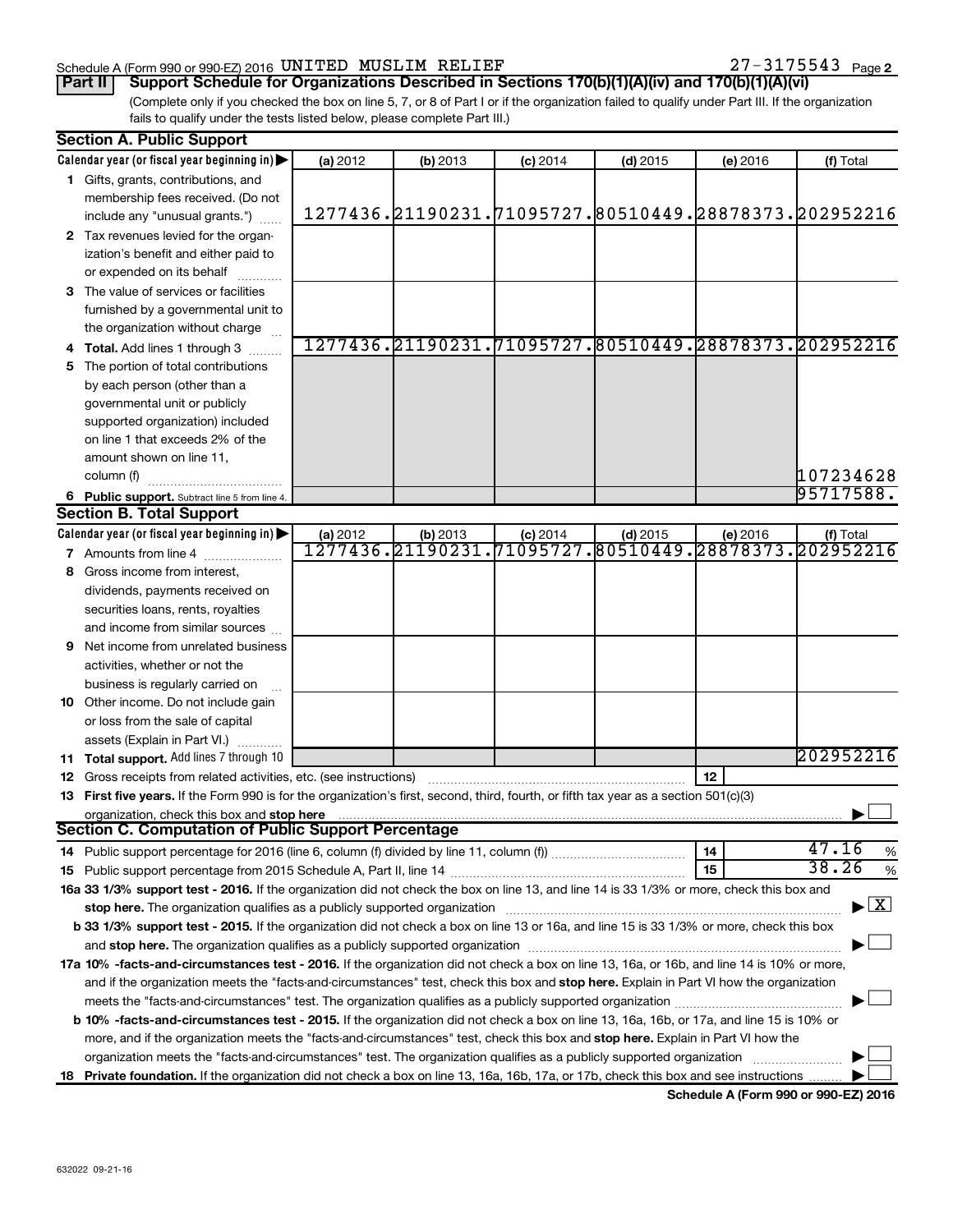#### Schedule A (Form 990 or 990-EZ) 2016 Page UNITED MUSLIM RELIEF 27-3175543

**Part III Support Schedule for Organizations Described in Section 509(a)(2)** 

(Complete only if you checked the box on line 10 of Part I or if the organization failed to qualify under Part II. If the organization fails to qualify under the tests listed below, please complete Part II.)

| <b>Section A. Public Support</b>                                                                                                                                                                                               |          |          |            |            |          |                                      |
|--------------------------------------------------------------------------------------------------------------------------------------------------------------------------------------------------------------------------------|----------|----------|------------|------------|----------|--------------------------------------|
| Calendar year (or fiscal year beginning in)                                                                                                                                                                                    | (a) 2012 | (b) 2013 | $(c)$ 2014 | $(d)$ 2015 | (e) 2016 | (f) Total                            |
| 1 Gifts, grants, contributions, and                                                                                                                                                                                            |          |          |            |            |          |                                      |
| membership fees received. (Do not                                                                                                                                                                                              |          |          |            |            |          |                                      |
| include any "unusual grants.")                                                                                                                                                                                                 |          |          |            |            |          |                                      |
| 2 Gross receipts from admissions,<br>merchandise sold or services per-<br>formed, or facilities furnished in<br>any activity that is related to the<br>organization's tax-exempt purpose                                       |          |          |            |            |          |                                      |
| 3 Gross receipts from activities that                                                                                                                                                                                          |          |          |            |            |          |                                      |
| are not an unrelated trade or bus-<br>iness under section 513                                                                                                                                                                  |          |          |            |            |          |                                      |
| 4 Tax revenues levied for the organ-                                                                                                                                                                                           |          |          |            |            |          |                                      |
| ization's benefit and either paid to                                                                                                                                                                                           |          |          |            |            |          |                                      |
| or expended on its behalf                                                                                                                                                                                                      |          |          |            |            |          |                                      |
| 5 The value of services or facilities<br>furnished by a governmental unit to<br>the organization without charge                                                                                                                |          |          |            |            |          |                                      |
| <b>6 Total.</b> Add lines 1 through 5                                                                                                                                                                                          |          |          |            |            |          |                                      |
| 7a Amounts included on lines 1, 2, and                                                                                                                                                                                         |          |          |            |            |          |                                      |
| 3 received from disqualified persons                                                                                                                                                                                           |          |          |            |            |          |                                      |
| <b>b</b> Amounts included on lines 2 and 3 received<br>from other than disqualified persons that<br>exceed the greater of \$5,000 or 1% of the<br>amount on line 13 for the year                                               |          |          |            |            |          |                                      |
| c Add lines 7a and 7b                                                                                                                                                                                                          |          |          |            |            |          |                                      |
| 8 Public support. (Subtract line 7c from line 6.)                                                                                                                                                                              |          |          |            |            |          |                                      |
| <b>Section B. Total Support</b>                                                                                                                                                                                                |          |          |            |            |          |                                      |
| Calendar year (or fiscal year beginning in)                                                                                                                                                                                    | (a) 2012 | (b) 2013 | $(c)$ 2014 | $(d)$ 2015 | (e) 2016 | (f) Total                            |
| <b>9</b> Amounts from line 6<br><b>10a</b> Gross income from interest,<br>dividends, payments received on<br>securities loans, rents, royalties<br>and income from similar sources                                             |          |          |            |            |          |                                      |
| <b>b</b> Unrelated business taxable income                                                                                                                                                                                     |          |          |            |            |          |                                      |
| (less section 511 taxes) from businesses                                                                                                                                                                                       |          |          |            |            |          |                                      |
| acquired after June 30, 1975<br>$\overline{\phantom{a}}$                                                                                                                                                                       |          |          |            |            |          |                                      |
| c Add lines 10a and 10b                                                                                                                                                                                                        |          |          |            |            |          |                                      |
| <b>11</b> Net income from unrelated business<br>activities not included in line 10b.<br>whether or not the business is<br>regularly carried on                                                                                 |          |          |            |            |          |                                      |
| <b>12</b> Other income. Do not include gain<br>or loss from the sale of capital<br>assets (Explain in Part VI.)                                                                                                                |          |          |            |            |          |                                      |
| <b>13</b> Total support. (Add lines 9, 10c, 11, and 12.)                                                                                                                                                                       |          |          |            |            |          |                                      |
| 14 First five years. If the Form 990 is for the organization's first, second, third, fourth, or fifth tax year as a section 501(c)(3) organization,                                                                            |          |          |            |            |          |                                      |
| check this box and stop here with the content of the content of the state of the content of the state of the state of the content of the content of the content of the content of the content of the content of the content of |          |          |            |            |          |                                      |
| <b>Section C. Computation of Public Support Percentage</b>                                                                                                                                                                     |          |          |            |            |          |                                      |
|                                                                                                                                                                                                                                |          |          |            |            | 15       | %                                    |
| 16 Public support percentage from 2015 Schedule A, Part III, line 15                                                                                                                                                           |          |          |            |            | 16       | %                                    |
| Section D. Computation of Investment Income Percentage                                                                                                                                                                         |          |          |            |            |          |                                      |
|                                                                                                                                                                                                                                |          |          |            |            | 17       | %                                    |
| 18 Investment income percentage from 2015 Schedule A, Part III, line 17                                                                                                                                                        |          |          |            |            | 18       | %                                    |
| 19a 33 1/3% support tests - 2016. If the organization did not check the box on line 14, and line 15 is more than 33 1/3%, and line 17 is not                                                                                   |          |          |            |            |          |                                      |
| more than 33 1/3%, check this box and stop here. The organization qualifies as a publicly supported organization                                                                                                               |          |          |            |            |          |                                      |
| <b>b 33 1/3% support tests - 2015.</b> If the organization did not check a box on line 14 or line 19a, and line 16 is more than 33 1/3%, and                                                                                   |          |          |            |            |          |                                      |
| line 18 is not more than 33 1/3%, check this box and stop here. The organization qualifies as a publicly supported organization                                                                                                |          |          |            |            |          |                                      |
|                                                                                                                                                                                                                                |          |          |            |            |          |                                      |
| 632023 09-21-16                                                                                                                                                                                                                |          |          |            |            |          | Schedule A (Form 990 or 990-EZ) 2016 |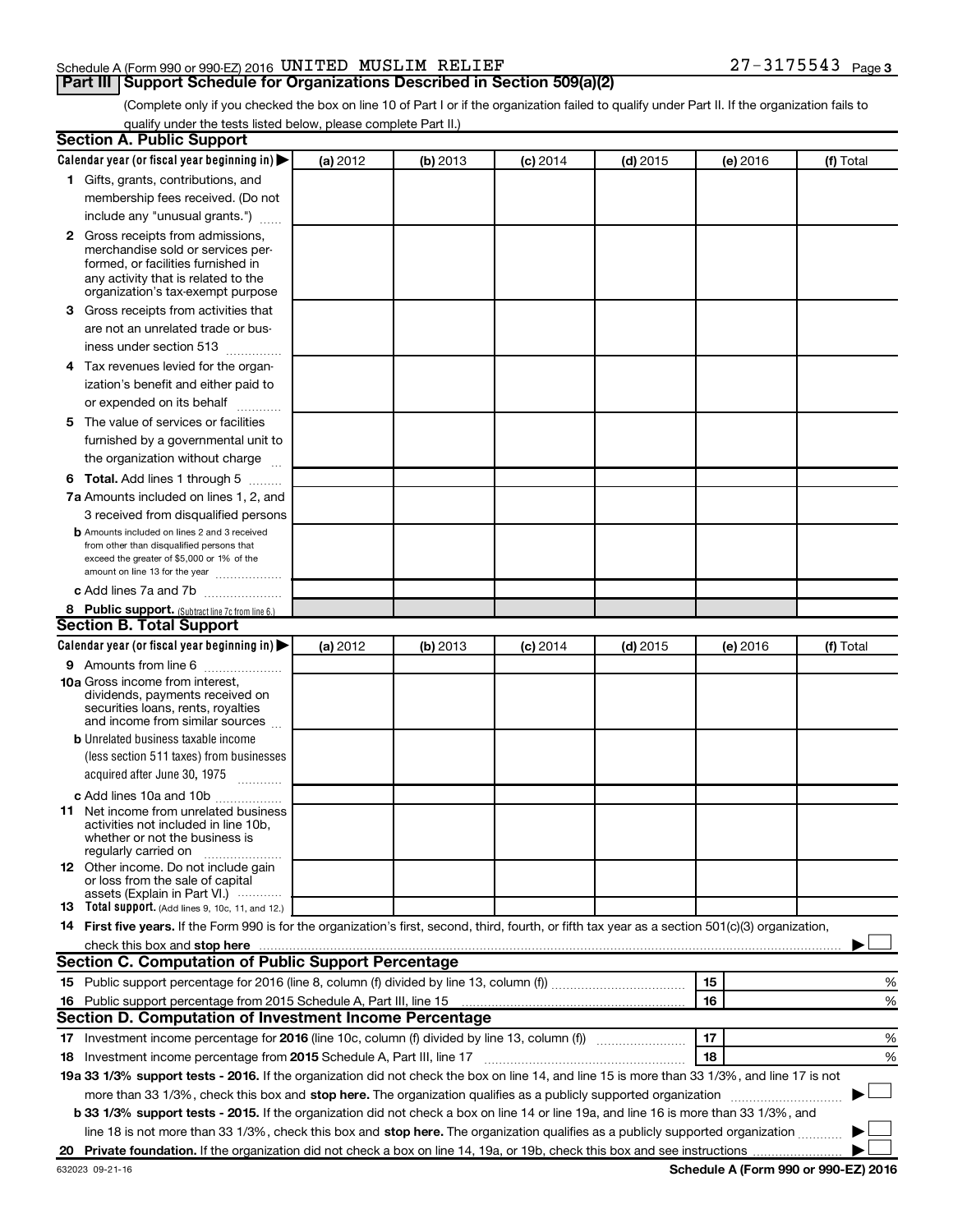**1**

**Yes No**

### **Part IV Supporting Organizations**

(Complete only if you checked a box in line 12 on Part I. If you checked 12a of Part I, complete Sections A and B. If you checked 12b of Part I, complete Sections A and C. If you checked 12c of Part I, complete Sections A, D, and E. If you checked 12d of Part I, complete Sections A and D, and complete Part V.)

#### **Section A. All Supporting Organizations**

- **1** Are all of the organization's supported organizations listed by name in the organization's governing documents? If "No," describe in Part VI how the supported organizations are designated. If designated by *class or purpose, describe the designation. If historic and continuing relationship, explain.*
- **2** Did the organization have any supported organization that does not have an IRS determination of status under section 509(a)(1) or (2)? If "Yes," explain in Part VI how the organization determined that the supported *organization was described in section 509(a)(1) or (2).*
- **3a** Did the organization have a supported organization described in section 501(c)(4), (5), or (6)? If "Yes," answer *(b) and (c) below.*
- **b** Did the organization confirm that each supported organization qualified under section 501(c)(4), (5), or (6) and satisfied the public support tests under section 509(a)(2)? If "Yes," describe in Part VI when and how the *organization made the determination.*
- **c** Did the organization ensure that all support to such organizations was used exclusively for section 170(c)(2)(B) purposes? If "Yes," explain in Part VI what controls the organization put in place to ensure such use.
- **4 a** *If* Was any supported organization not organized in the United States ("foreign supported organization")? *"Yes," and if you checked 12a or 12b in Part I, answer (b) and (c) below.*
- **b** Did the organization have ultimate control and discretion in deciding whether to make grants to the foreign supported organization? If "Yes," describe in Part VI how the organization had such control and discretion *despite being controlled or supervised by or in connection with its supported organizations.*
- **c** Did the organization support any foreign supported organization that does not have an IRS determination under sections 501(c)(3) and 509(a)(1) or (2)? If "Yes," explain in Part VI what controls the organization used *to ensure that all support to the foreign supported organization was used exclusively for section 170(c)(2)(B) purposes.*
- **5a** Did the organization add, substitute, or remove any supported organizations during the tax year? If "Yes," answer (b) and (c) below (if applicable). Also, provide detail in Part VI, including (i) the names and EIN *numbers of the supported organizations added, substituted, or removed; (ii) the reasons for each such action; (iii) the authority under the organization's organizing document authorizing such action; and (iv) how the action was accomplished (such as by amendment to the organizing document).*
- **b** Type I or Type II only. Was any added or substituted supported organization part of a class already designated in the organization's organizing document?
- **c Substitutions only.**  Was the substitution the result of an event beyond the organization's control?
- **6** Did the organization provide support (whether in the form of grants or the provision of services or facilities) to support or benefit one or more of the filing organization's supported organizations? If "Yes," provide detail in anyone other than (i) its supported organizations, (ii) individuals that are part of the charitable class benefited by one or more of its supported organizations, or (iii) other supporting organizations that also *Part VI.*
- **7** Did the organization provide a grant, loan, compensation, or other similar payment to a substantial contributor regard to a substantial contributor? If "Yes," complete Part I of Schedule L (Form 990 or 990-EZ). (defined in section 4958(c)(3)(C)), a family member of a substantial contributor, or a 35% controlled entity with
- **8** Did the organization make a loan to a disqualified person (as defined in section 4958) not described in line 7? *If "Yes," complete Part I of Schedule L (Form 990 or 990-EZ).*
- **9 a** Was the organization controlled directly or indirectly at any time during the tax year by one or more in section 509(a)(1) or (2))? If "Yes," provide detail in Part VI. disqualified persons as defined in section 4946 (other than foundation managers and organizations described
- **b** Did one or more disqualified persons (as defined in line 9a) hold a controlling interest in any entity in which the supporting organization had an interest? If "Yes," provide detail in Part VI.
- **c** Did a disqualified person (as defined in line 9a) have an ownership interest in, or derive any personal benefit from, assets in which the supporting organization also had an interest? If "Yes," provide detail in Part VI.
- **10 a** Was the organization subject to the excess business holdings rules of section 4943 because of section supporting organizations)? If "Yes," answer 10b below. 4943(f) (regarding certain Type II supporting organizations, and all Type III non-functionally integrated
- **b** Did the organization have any excess business holdings in the tax year? (Use Schedule C, Form 4720, to *determine whether the organization had excess business holdings.)*

**2 3a 3b 3c 4a 4b 4c 5a 5b 5c 6 7 8 9a 9b 9c 10a 10b**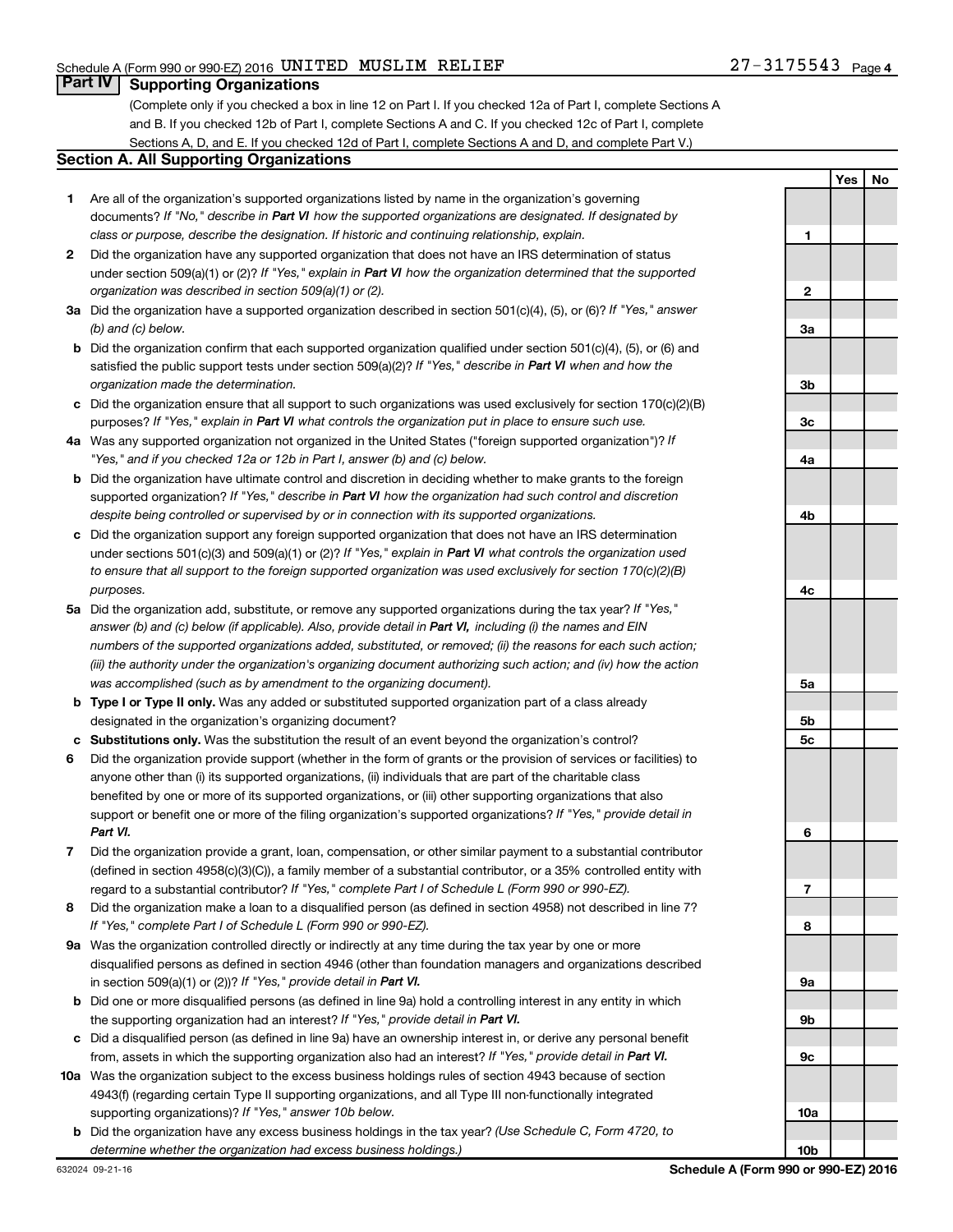|    | Part IV<br><b>Supporting Organizations (continued)</b>                                                                          |                 |     |    |
|----|---------------------------------------------------------------------------------------------------------------------------------|-----------------|-----|----|
|    |                                                                                                                                 |                 | Yes | No |
| 11 | Has the organization accepted a gift or contribution from any of the following persons?                                         |                 |     |    |
|    | a A person who directly or indirectly controls, either alone or together with persons described in (b) and (c)                  |                 |     |    |
|    | below, the governing body of a supported organization?                                                                          | 11a             |     |    |
|    | <b>b</b> A family member of a person described in (a) above?                                                                    | 11 <sub>b</sub> |     |    |
|    | c A 35% controlled entity of a person described in (a) or (b) above? If "Yes" to a, b, or c, provide detail in Part VI.         | 11c             |     |    |
|    | <b>Section B. Type I Supporting Organizations</b>                                                                               |                 |     |    |
|    |                                                                                                                                 |                 | Yes | No |
| 1  | Did the directors, trustees, or membership of one or more supported organizations have the power to                             |                 |     |    |
|    | regularly appoint or elect at least a majority of the organization's directors or trustees at all times during the              |                 |     |    |
|    | tax year? If "No," describe in Part VI how the supported organization(s) effectively operated, supervised, or                   |                 |     |    |
|    | controlled the organization's activities. If the organization had more than one supported organization,                         |                 |     |    |
|    | describe how the powers to appoint and/or remove directors or trustees were allocated among the supported                       |                 |     |    |
|    | organizations and what conditions or restrictions, if any, applied to such powers during the tax year.                          | 1               |     |    |
| 2  | Did the organization operate for the benefit of any supported organization other than the supported                             |                 |     |    |
|    | organization(s) that operated, supervised, or controlled the supporting organization? If "Yes," explain in                      |                 |     |    |
|    | Part VI how providing such benefit carried out the purposes of the supported organization(s) that operated,                     |                 |     |    |
|    |                                                                                                                                 | 2               |     |    |
|    | supervised, or controlled the supporting organization.<br><b>Section C. Type II Supporting Organizations</b>                    |                 |     |    |
|    |                                                                                                                                 |                 |     |    |
|    |                                                                                                                                 |                 | Yes | No |
| 1. | Were a majority of the organization's directors or trustees during the tax year also a majority of the directors                |                 |     |    |
|    | or trustees of each of the organization's supported organization(s)? If "No," describe in Part VI how control                   |                 |     |    |
|    | or management of the supporting organization was vested in the same persons that controlled or managed                          |                 |     |    |
|    | the supported organization(s).                                                                                                  | 1               |     |    |
|    | <b>Section D. All Type III Supporting Organizations</b>                                                                         |                 |     |    |
|    |                                                                                                                                 |                 | Yes | No |
| 1  | Did the organization provide to each of its supported organizations, by the last day of the fifth month of the                  |                 |     |    |
|    | organization's tax year, (i) a written notice describing the type and amount of support provided during the prior tax           |                 |     |    |
|    | year, (ii) a copy of the Form 990 that was most recently filed as of the date of notification, and (iii) copies of the          |                 |     |    |
|    | organization's governing documents in effect on the date of notification, to the extent not previously provided?                | 1               |     |    |
| 2  | Were any of the organization's officers, directors, or trustees either (i) appointed or elected by the supported                |                 |     |    |
|    | organization(s) or (ii) serving on the governing body of a supported organization? If "No," explain in Part VI how              |                 |     |    |
|    | the organization maintained a close and continuous working relationship with the supported organization(s).                     | 2               |     |    |
| 3  | By reason of the relationship described in (2), did the organization's supported organizations have a                           |                 |     |    |
|    | significant voice in the organization's investment policies and in directing the use of the organization's                      |                 |     |    |
|    | income or assets at all times during the tax year? If "Yes," describe in Part VI the role the organization's                    |                 |     |    |
|    | supported organizations played in this regard.                                                                                  | з               |     |    |
|    | Section E. Type III Functionally Integrated Supporting Organizations                                                            |                 |     |    |
| 1  | Check the box next to the method that the organization used to satisfy the Integral Part Test during the yea(see instructions). |                 |     |    |
| a  | The organization satisfied the Activities Test. Complete line 2 below.                                                          |                 |     |    |
| b  | The organization is the parent of each of its supported organizations. Complete line 3 below.                                   |                 |     |    |
| c  | The organization supported a governmental entity. Describe in Part VI how you supported a government entity (see instructions). |                 |     |    |
| 2  | Activities Test. Answer (a) and (b) below.                                                                                      |                 | Yes | No |
| а  | Did substantially all of the organization's activities during the tax year directly further the exempt purposes of              |                 |     |    |
|    | the supported organization(s) to which the organization was responsive? If "Yes," then in Part VI identify                      |                 |     |    |
|    | those supported organizations and explain<br>how these activities directly furthered their exempt purposes,                     |                 |     |    |
|    | how the organization was responsive to those supported organizations, and how the organization determined                       |                 |     |    |
|    | that these activities constituted substantially all of its activities.                                                          | 2a              |     |    |
| b  | Did the activities described in (a) constitute activities that, but for the organization's involvement, one or more             |                 |     |    |
|    | of the organization's supported organization(s) would have been engaged in? If "Yes," explain in Part VI the                    |                 |     |    |
|    | reasons for the organization's position that its supported organization(s) would have engaged in these                          |                 |     |    |
|    | activities but for the organization's involvement.                                                                              | 2b              |     |    |
| З  | Parent of Supported Organizations. Answer (a) and (b) below.                                                                    |                 |     |    |
| а  | Did the organization have the power to regularly appoint or elect a majority of the officers, directors, or                     |                 |     |    |
|    | trustees of each of the supported organizations? Provide details in Part VI.                                                    | За              |     |    |
|    | <b>b</b> Did the organization exercise a substantial degree of direction over the policies, programs, and activities of each    |                 |     |    |
|    | of its supported organizations? If "Yes," describe in Part VI the role played by the organization in this regard.               | 3b              |     |    |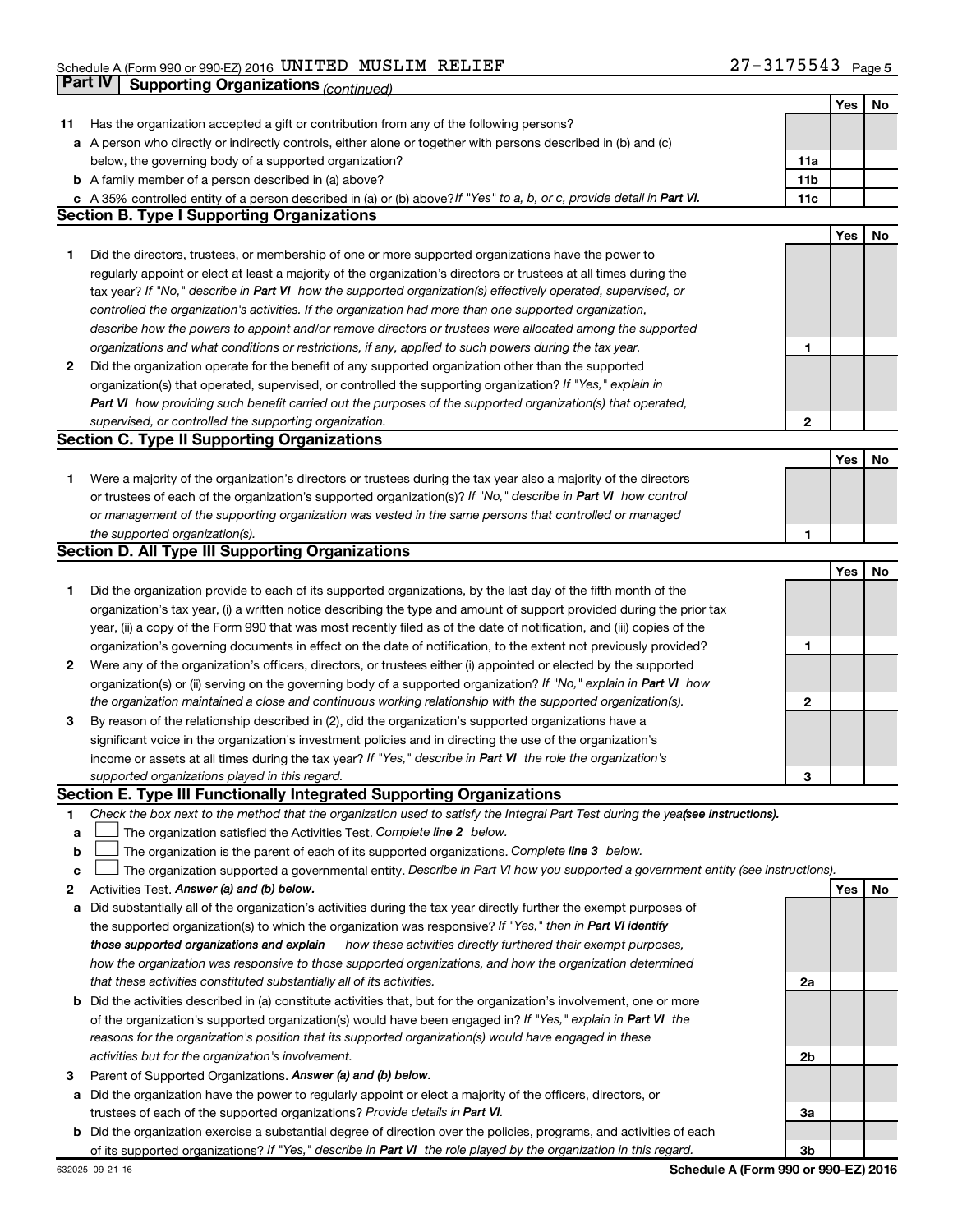#### Schedule A (Form 990 or 990-EZ) 2016 Page UNITED MUSLIM RELIEF 27-3175543

1 **Letter See instructions.** All Check here if the organization satisfied the Integral Part Test as a qualifying trust on Nov. 20, 1970 (explain in Part VI.) See instructions. All other Type III non-functionally integrated supporting organizations must complete Sections A through E. **Part V Type III Non-Functionally Integrated 509(a)(3) Supporting Organizations** 

|              | other Type in Hermanotionally integrated eapperting erganizations made complete ecotions A through |                |                |                                |
|--------------|----------------------------------------------------------------------------------------------------|----------------|----------------|--------------------------------|
|              | Section A - Adjusted Net Income                                                                    |                | (A) Prior Year | (B) Current Year<br>(optional) |
| 1            | Net short-term capital gain                                                                        | 1              |                |                                |
| $\mathbf{2}$ | Recoveries of prior-year distributions                                                             | $\mathbf{2}$   |                |                                |
| 3            | Other gross income (see instructions)                                                              | 3              |                |                                |
| 4            | Add lines 1 through 3                                                                              | 4              |                |                                |
| 5            | Depreciation and depletion                                                                         | 5              |                |                                |
| 6            | Portion of operating expenses paid or incurred for production or                                   |                |                |                                |
|              | collection of gross income or for management, conservation, or                                     |                |                |                                |
|              | maintenance of property held for production of income (see instructions)                           | 6              |                |                                |
| $\mathbf{7}$ | Other expenses (see instructions)                                                                  | $\overline{7}$ |                |                                |
| 8            | Adjusted Net Income (subtract lines 5, 6, and 7 from line 4)                                       | 8              |                |                                |
|              | Section B - Minimum Asset Amount                                                                   |                | (A) Prior Year | (B) Current Year<br>(optional) |
| 1            | Aggregate fair market value of all non-exempt-use assets (see                                      |                |                |                                |
|              | instructions for short tax year or assets held for part of year):                                  |                |                |                                |
|              | <b>a</b> Average monthly value of securities                                                       | 1a             |                |                                |
|              | <b>b</b> Average monthly cash balances                                                             | 1 <sub>b</sub> |                |                                |
|              | c Fair market value of other non-exempt-use assets                                                 | 1c             |                |                                |
|              | <b>d</b> Total (add lines 1a, 1b, and 1c)                                                          | 1d             |                |                                |
|              | e Discount claimed for blockage or other                                                           |                |                |                                |
|              | factors (explain in detail in Part VI):                                                            |                |                |                                |
| 2            | Acquisition indebtedness applicable to non-exempt-use assets                                       | $\mathbf{2}$   |                |                                |
| 3            | Subtract line 2 from line 1d                                                                       | 3              |                |                                |
| 4            | Cash deemed held for exempt use. Enter 1-1/2% of line 3 (for greater amount,                       |                |                |                                |
|              | see instructions)                                                                                  | 4              |                |                                |
| 5            | Net value of non-exempt-use assets (subtract line 4 from line 3)                                   | 5              |                |                                |
| 6            | Multiply line 5 by .035                                                                            | 6              |                |                                |
| 7            | Recoveries of prior-year distributions                                                             | $\overline{7}$ |                |                                |
| 8            | <b>Minimum Asset Amount (add line 7 to line 6)</b>                                                 | 8              |                |                                |
|              | <b>Section C - Distributable Amount</b>                                                            |                |                | <b>Current Year</b>            |
| 1            | Adjusted net income for prior year (from Section A, line 8, Column A)                              | 1              |                |                                |
| $\mathbf{2}$ | Enter 85% of line 1                                                                                | $\mathbf{2}$   |                |                                |
| З            | Minimum asset amount for prior year (from Section B, line 8, Column A)                             | 3              |                |                                |
| 4            | Enter greater of line 2 or line 3                                                                  | 4              |                |                                |
| 5            | Income tax imposed in prior year                                                                   | 5              |                |                                |
| 6            | <b>Distributable Amount.</b> Subtract line 5 from line 4, unless subject to                        |                |                |                                |
|              | emergency temporary reduction (see instructions)                                                   | 6              |                |                                |
|              |                                                                                                    |                |                |                                |

**7** Let Check here if the current year is the organization's first as a non-functionally integrated Type III supporting organization (see instructions).

**Schedule A (Form 990 or 990-EZ) 2016**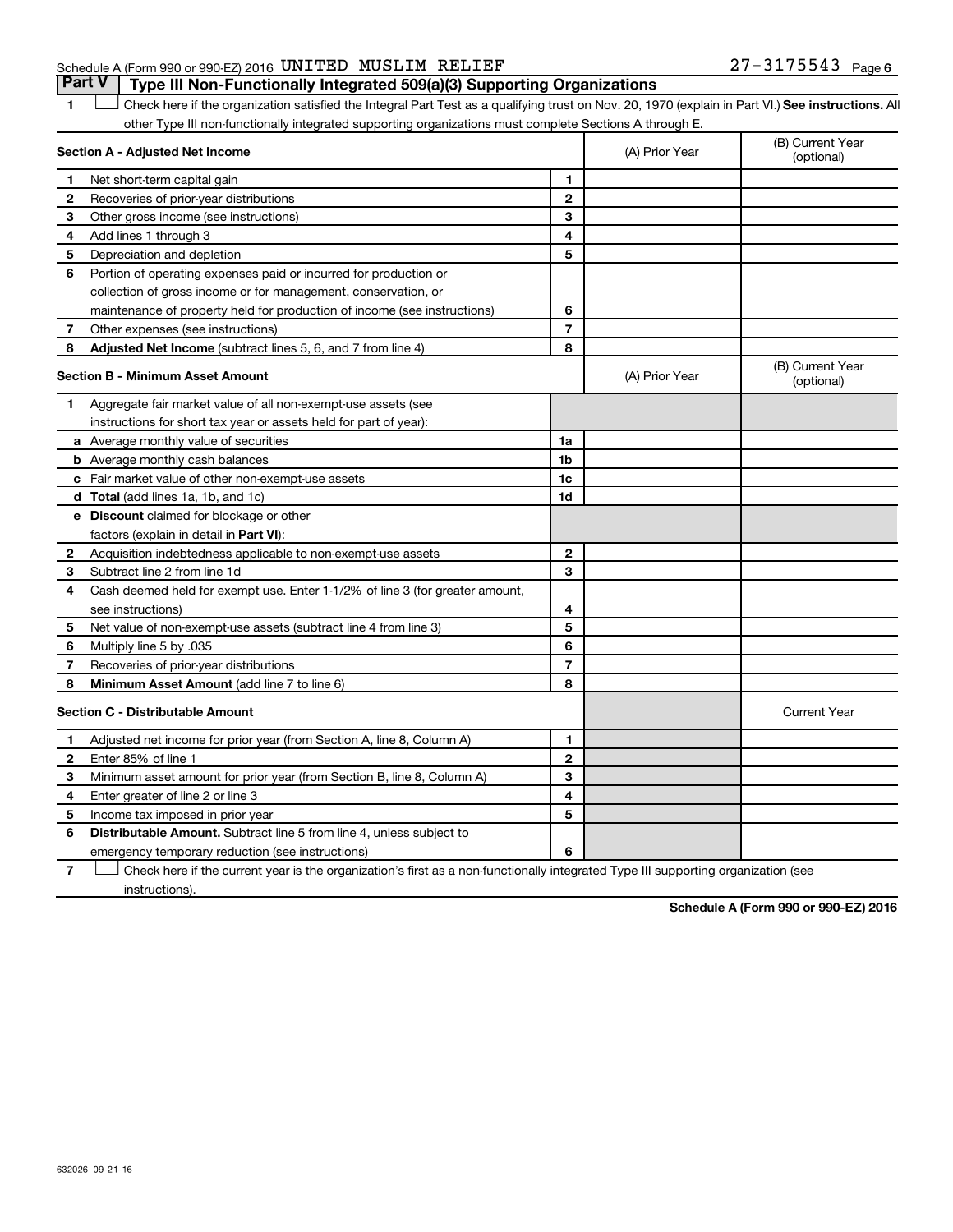| ∣ Part V∣    | Type III Non-Functionally Integrated 509(a)(3) Supporting Organizations (continued)        |                             |                                   |                               |  |
|--------------|--------------------------------------------------------------------------------------------|-----------------------------|-----------------------------------|-------------------------------|--|
|              | <b>Current Year</b><br><b>Section D - Distributions</b>                                    |                             |                                   |                               |  |
| 1            | Amounts paid to supported organizations to accomplish exempt purposes                      |                             |                                   |                               |  |
| 2            | Amounts paid to perform activity that directly furthers exempt purposes of supported       |                             |                                   |                               |  |
|              | organizations, in excess of income from activity                                           |                             |                                   |                               |  |
| 3            | Administrative expenses paid to accomplish exempt purposes of supported organizations      |                             |                                   |                               |  |
| 4            | Amounts paid to acquire exempt-use assets                                                  |                             |                                   |                               |  |
| 5            | Qualified set-aside amounts (prior IRS approval required)                                  |                             |                                   |                               |  |
| 6            | Other distributions (describe in Part VI). See instructions                                |                             |                                   |                               |  |
| 7            | <b>Total annual distributions.</b> Add lines 1 through 6                                   |                             |                                   |                               |  |
| 8            | Distributions to attentive supported organizations to which the organization is responsive |                             |                                   |                               |  |
|              | (provide details in Part VI). See instructions                                             |                             |                                   |                               |  |
| 9            | Distributable amount for 2016 from Section C, line 6                                       |                             |                                   |                               |  |
| 10           | Line 8 amount divided by Line 9 amount                                                     |                             |                                   |                               |  |
|              |                                                                                            | (i)                         | (ii)<br><b>Underdistributions</b> | (iii)<br><b>Distributable</b> |  |
|              | Section E - Distribution Allocations (see instructions)                                    | <b>Excess Distributions</b> | Pre-2016                          | Amount for 2016               |  |
|              |                                                                                            |                             |                                   |                               |  |
| 1            | Distributable amount for 2016 from Section C, line 6                                       |                             |                                   |                               |  |
| $\mathbf{2}$ | Underdistributions, if any, for years prior to 2016 (reason-                               |                             |                                   |                               |  |
|              | able cause required- explain in Part VI). See instructions                                 |                             |                                   |                               |  |
| 3            | Excess distributions carryover, if any, to 2016:                                           |                             |                                   |                               |  |
| а<br>b       |                                                                                            |                             |                                   |                               |  |
|              | c From 2013                                                                                |                             |                                   |                               |  |
|              | <b>d</b> From 2014                                                                         |                             |                                   |                               |  |
|              | e From 2015                                                                                |                             |                                   |                               |  |
| f            | <b>Total</b> of lines 3a through e                                                         |                             |                                   |                               |  |
|              | g Applied to underdistributions of prior years                                             |                             |                                   |                               |  |
|              | h Applied to 2016 distributable amount                                                     |                             |                                   |                               |  |
|              | Carryover from 2011 not applied (see instructions)                                         |                             |                                   |                               |  |
|              | Remainder. Subtract lines 3g, 3h, and 3i from 3f.                                          |                             |                                   |                               |  |
| 4            | Distributions for 2016 from Section D,                                                     |                             |                                   |                               |  |
|              | line $7:$                                                                                  |                             |                                   |                               |  |
|              | a Applied to underdistributions of prior years                                             |                             |                                   |                               |  |
|              | <b>b</b> Applied to 2016 distributable amount                                              |                             |                                   |                               |  |
| с            | Remainder. Subtract lines 4a and 4b from 4                                                 |                             |                                   |                               |  |
| 5            | Remaining underdistributions for years prior to 2016, if                                   |                             |                                   |                               |  |
|              | any. Subtract lines 3g and 4a from line 2. For result greater                              |                             |                                   |                               |  |
|              | than zero, explain in Part VI. See instructions                                            |                             |                                   |                               |  |
| 6            | Remaining underdistributions for 2016. Subtract lines 3h                                   |                             |                                   |                               |  |
|              | and 4b from line 1. For result greater than zero, explain in                               |                             |                                   |                               |  |
|              | Part VI. See instructions                                                                  |                             |                                   |                               |  |
| $\mathbf{7}$ | Excess distributions carryover to 2017. Add lines 3j                                       |                             |                                   |                               |  |
|              | and 4c                                                                                     |                             |                                   |                               |  |
| 8            | Breakdown of line 7:                                                                       |                             |                                   |                               |  |
| а            |                                                                                            |                             |                                   |                               |  |
|              | <b>b</b> Excess from 2013                                                                  |                             |                                   |                               |  |
|              | c Excess from 2014                                                                         |                             |                                   |                               |  |
|              | d Excess from 2015                                                                         |                             |                                   |                               |  |
|              | e Excess from 2016                                                                         |                             |                                   |                               |  |

**Schedule A (Form 990 or 990-EZ) 2016**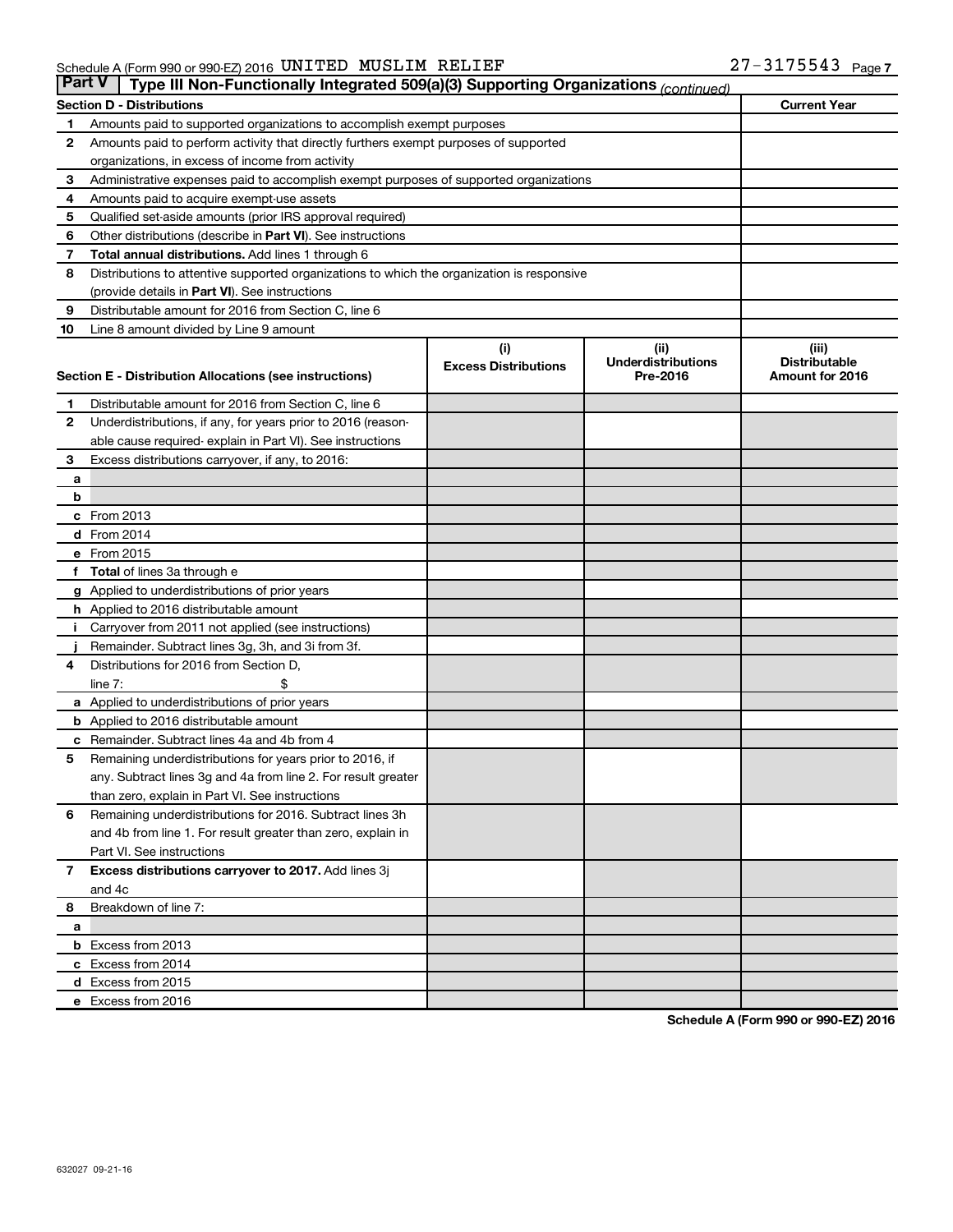| <b>Part VI</b> |                                                                                                                                                                                                                                        |
|----------------|----------------------------------------------------------------------------------------------------------------------------------------------------------------------------------------------------------------------------------------|
|                | <b>Supplemental Information.</b> Provide the explanations required by Part II, line 10; Part II, line 17a or 17b; Part III, line 12;<br>Part IV, Section A, lines 1, 2, 3b, 3c, 4b, 4c, 5a, 6, 9a, 9b, 9c, 11a, 11b, and 11c; Part IV, |
|                | Section D, lines 5, 6, and 8; and Part V, Section E, lines 2, 5, and 6. Also complete this part for any additional information.<br>(See instructions.)                                                                                 |
|                |                                                                                                                                                                                                                                        |
|                |                                                                                                                                                                                                                                        |
|                |                                                                                                                                                                                                                                        |
|                |                                                                                                                                                                                                                                        |
|                |                                                                                                                                                                                                                                        |
|                |                                                                                                                                                                                                                                        |
|                |                                                                                                                                                                                                                                        |
|                |                                                                                                                                                                                                                                        |
|                |                                                                                                                                                                                                                                        |
|                |                                                                                                                                                                                                                                        |
|                |                                                                                                                                                                                                                                        |
|                |                                                                                                                                                                                                                                        |
|                |                                                                                                                                                                                                                                        |
|                |                                                                                                                                                                                                                                        |
|                |                                                                                                                                                                                                                                        |
|                |                                                                                                                                                                                                                                        |
|                |                                                                                                                                                                                                                                        |
|                |                                                                                                                                                                                                                                        |
|                |                                                                                                                                                                                                                                        |
|                |                                                                                                                                                                                                                                        |
|                |                                                                                                                                                                                                                                        |
|                |                                                                                                                                                                                                                                        |
|                |                                                                                                                                                                                                                                        |
|                |                                                                                                                                                                                                                                        |
|                |                                                                                                                                                                                                                                        |
|                |                                                                                                                                                                                                                                        |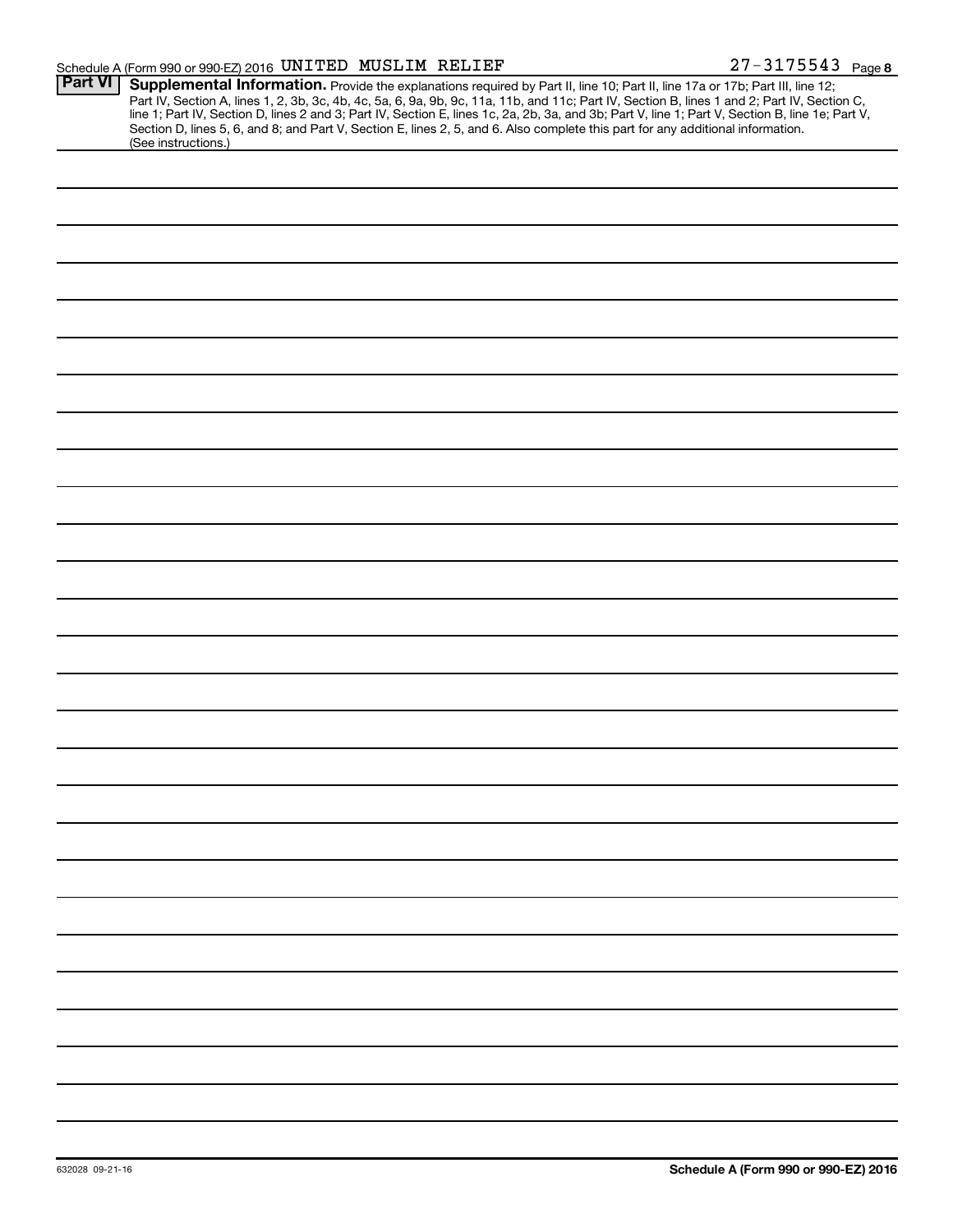### **Identification of Excess Contributions IDENTIFY Schedule A IDENTIFY Schedule A Included on Part II, Line 5 2016**

### **\*\* Do Not File \*\* \*\*\* Not Open to Public Inspection \*\*\***

| <b>Contributor's Name</b>                                 | Total<br>Contributions | <b>Excess</b><br>Contributions |
|-----------------------------------------------------------|------------------------|--------------------------------|
| MEDPHARM, LLC                                             | 111, 293, 672.         | 107, 234, 628.                 |
|                                                           |                        |                                |
|                                                           |                        |                                |
|                                                           |                        |                                |
|                                                           |                        |                                |
|                                                           |                        |                                |
|                                                           |                        |                                |
|                                                           |                        |                                |
|                                                           |                        |                                |
|                                                           |                        |                                |
|                                                           |                        |                                |
|                                                           |                        |                                |
|                                                           |                        |                                |
|                                                           |                        |                                |
|                                                           |                        |                                |
|                                                           |                        |                                |
|                                                           |                        |                                |
|                                                           |                        |                                |
|                                                           |                        |                                |
|                                                           |                        |                                |
|                                                           |                        |                                |
|                                                           |                        |                                |
|                                                           |                        |                                |
|                                                           |                        |                                |
| Total Excess Contributions to Schedule A, Part II, Line 5 |                        | 107, 234, 628.                 |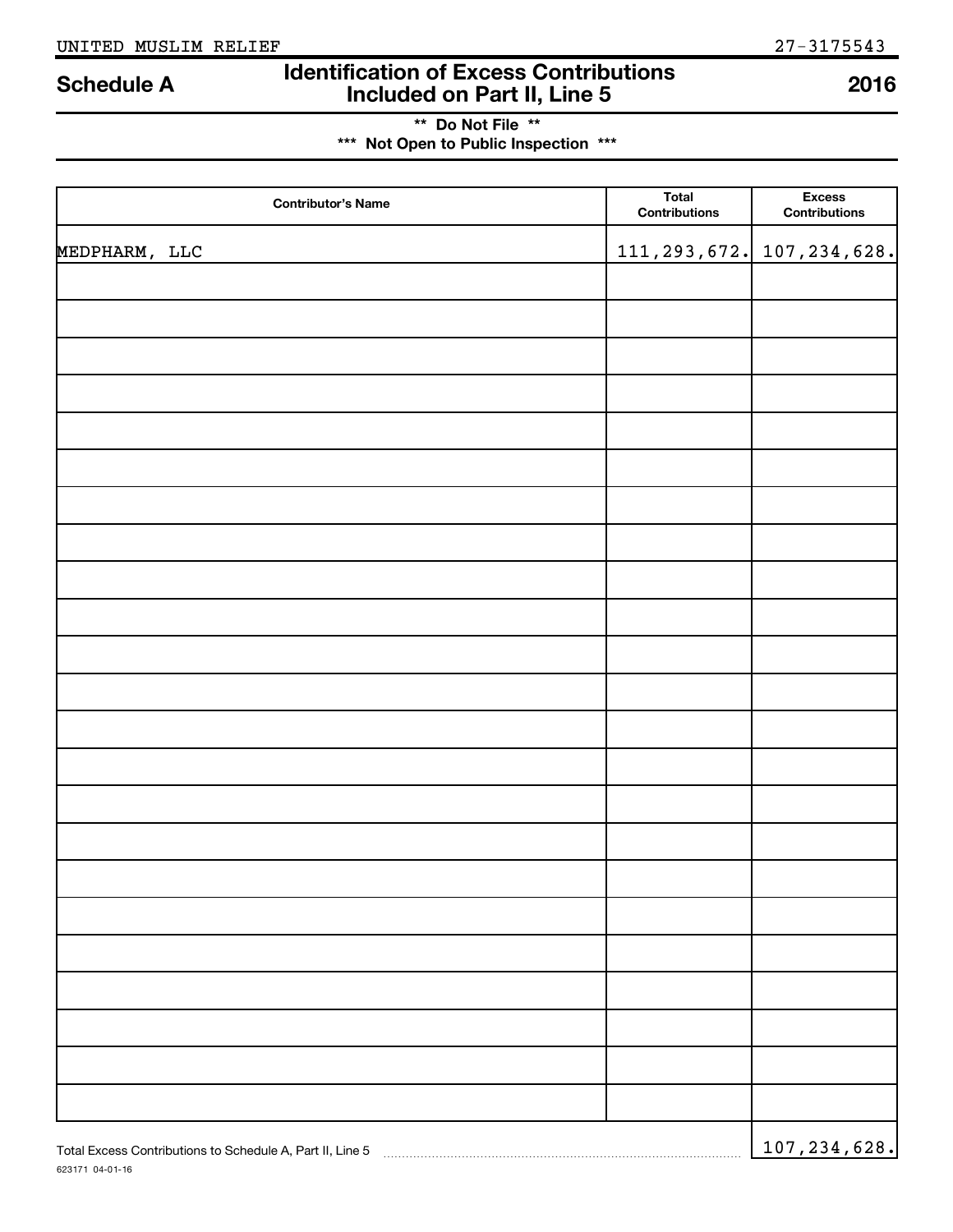Department of the Treasury Internal Revenue Service **(Form 990, 990-EZ,**

## **Schedule B Schedule of Contributors**

**or 990-PF) | Attach to Form 990, Form 990-EZ, or Form 990-PF. | Information about Schedule B (Form 990, 990-EZ, or 990-PF) and** its instructions is at www.irs.gov/form990.

OMB No. 1545-0047

**2016**

**Employer identification number** 

|  | Name of the organization |
|--|--------------------------|
|  |                          |

**Organization type** (check one):

#### UNITED MUSLIM RELIEF 27-3175543

| Filers of:         | Section:                                                                  |
|--------------------|---------------------------------------------------------------------------|
| Form 990 or 990-EZ | $ \mathbf{X} $ 501(c)( 3) (enter number) organization                     |
|                    | 4947(a)(1) nonexempt charitable trust not treated as a private foundation |
|                    | 527 political organization                                                |
| Form 990-PF        | 501(c)(3) exempt private foundation                                       |
|                    | 4947(a)(1) nonexempt charitable trust treated as a private foundation     |
|                    | 501(c)(3) taxable private foundation                                      |

Check if your organization is covered by the General Rule or a Special Rule.

**Note:**  Only a section 501(c)(7), (8), or (10) organization can check boxes for both the General Rule and a Special Rule. See instructions.

#### **General Rule**

 $\Box$ 

For an organization filing Form 990, 990-EZ, or 990-PF that received, during the year, contributions totaling \$5,000 or more (in money or property) from any one contributor. Complete Parts I and II. See instructions for determining a contributor's total contributions.

#### **Special Rules**

any one contributor, during the year, total contributions of the greater of **(1)** \$5,000 or **(2)** 2% of the amount on (i) Form 990, Part VIII, line 1h,  $\boxed{\text{X}}$  For an organization described in section 501(c)(3) filing Form 990 or 990-EZ that met the 33 1/3% support test of the regulations under sections 509(a)(1) and 170(b)(1)(A)(vi), that checked Schedule A (Form 990 or 990-EZ), Part II, line 13, 16a, or 16b, and that received from or (ii) Form 990-EZ, line 1. Complete Parts I and II.

year, total contributions of more than \$1,000 *exclusively* for religious, charitable, scientific, literary, or educational purposes, or for For an organization described in section 501(c)(7), (8), or (10) filing Form 990 or 990-EZ that received from any one contributor, during the the prevention of cruelty to children or animals. Complete Parts I, II, and III.  $\Box$ 

purpose. Don't complete any of the parts unless the General Rule applies to this organization because it received nonexclusively year, contributions exclusively for religious, charitable, etc., purposes, but no such contributions totaled more than \$1,000. If this box is checked, enter here the total contributions that were received during the year for an exclusively religious, charitable, etc., For an organization described in section 501(c)(7), (8), or (10) filing Form 990 or 990-EZ that received from any one contributor, during the religious, charitable, etc., contributions totaling \$5,000 or more during the year  $\ldots$  $\ldots$  $\ldots$  $\ldots$  $\ldots$  $\ldots$  $\Box$ 

**Caution:**  An organization that isn't covered by the General Rule and/or the Special Rules doesn't file Schedule B (Form 990, 990-EZ, or 990-PF),  **must** but it answer "No" on Part IV, line 2, of its Form 990; or check the box on line H of its Form 990-EZ or on its Form 990-PF, Part I, line 2, to certify that it doesn't meet the filing requirements of Schedule B (Form 990, 990-EZ, or 990-PF).

LHA For Paperwork Reduction Act Notice, see the Instructions for Form 990, 990-EZ, or 990-PF. Schedule B (Form 990, 990-EZ, or 990-PF) (2016)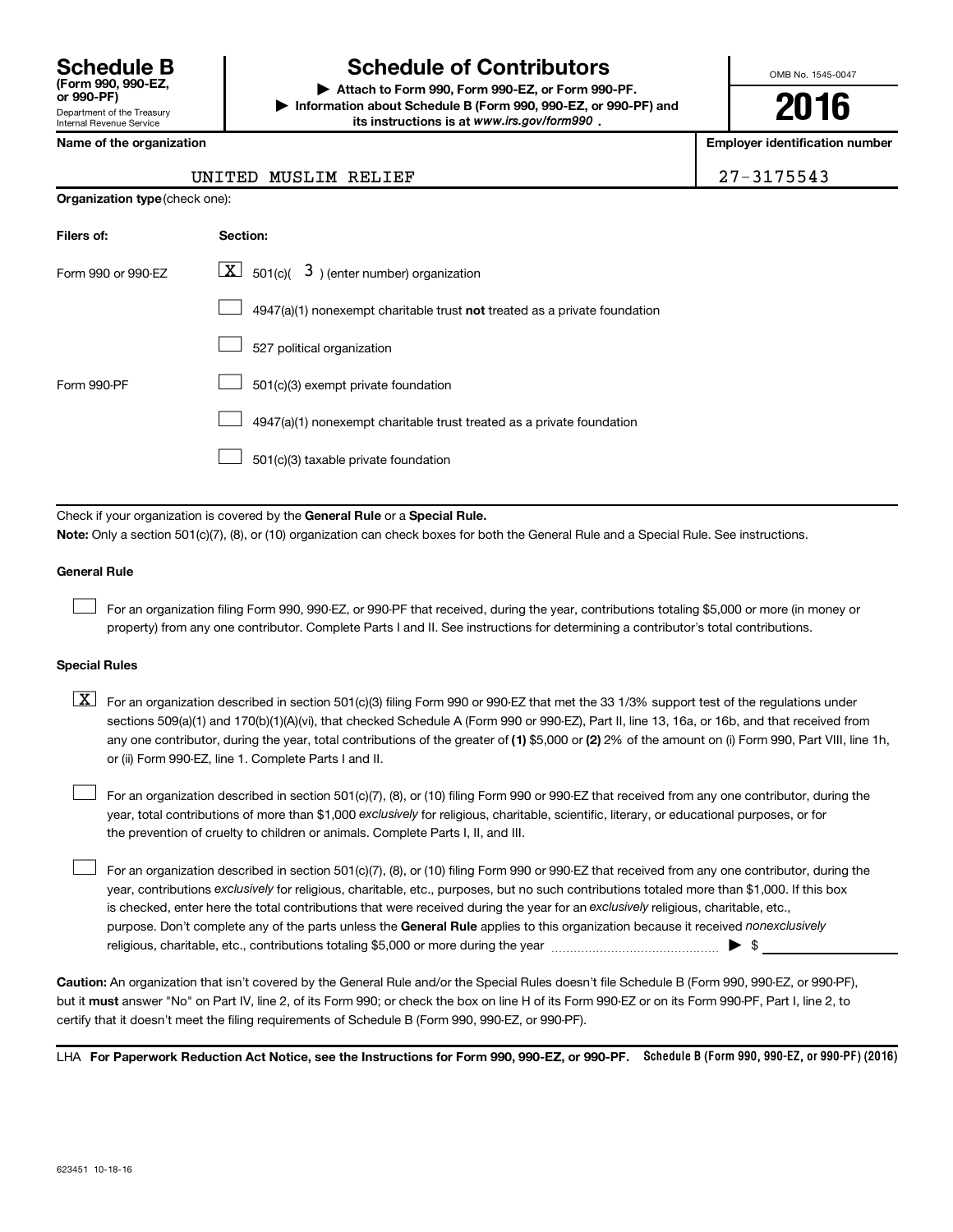### Schedule B (Form 990, 990-EZ, or 990-PF) (2016)

**Name of organization Employer identification number**

| Part I         | Contributors (See instructions). Use duplicate copies of Part I if additional space is needed. |                                   |                                                                                                             |
|----------------|------------------------------------------------------------------------------------------------|-----------------------------------|-------------------------------------------------------------------------------------------------------------|
| (a)<br>No.     | (b)<br>Name, address, and ZIP + 4                                                              | (c)<br><b>Total contributions</b> | (d)<br>Type of contribution                                                                                 |
| $\mathbf{1}$   | MEDPHARM, LLC<br>1101 KING ST #361<br>ALEXANDRIA, VA 22314                                     | 21,056,147.<br>$\mathsf{\$}$      | Person<br>Payroll<br>$\overline{\texttt{x}}$<br>Noncash<br>(Complete Part II for<br>noncash contributions.) |
| (a)<br>No.     | (b)<br>Name, address, and ZIP + 4                                                              | (c)<br><b>Total contributions</b> | (d)<br>Type of contribution                                                                                 |
| $\overline{a}$ | MEDICORPS INTERNATIONAL<br>25612 STRATFORD PLACE<br>LAGUNA HILLS, CA 92653                     | 1,941,000.<br>$\frac{1}{2}$       | Person<br>Payroll<br>$\overline{\texttt{x}}$<br>Noncash<br>(Complete Part II for<br>noncash contributions.) |
| (a)<br>No.     | (b)<br>Name, address, and ZIP + 4                                                              | (c)<br><b>Total contributions</b> | (d)<br>Type of contribution                                                                                 |
|                |                                                                                                | \$                                | Person<br>Payroll<br>Noncash<br>(Complete Part II for<br>noncash contributions.)                            |
| (a)<br>No.     | (b)<br>Name, address, and ZIP + 4                                                              | (c)<br><b>Total contributions</b> | (d)<br>Type of contribution                                                                                 |
|                |                                                                                                | \$                                | Person<br>Payroll<br>Noncash<br>(Complete Part II for<br>noncash contributions.)                            |
| (a)<br>No.     | (b)<br>Name, address, and ZIP + 4                                                              | (c)<br><b>Total contributions</b> | (d)<br>Type of contribution                                                                                 |
|                |                                                                                                | \$                                | Person<br>Pavroll<br><b>Noncash</b><br>(Complete Part II for<br>noncash contributions.)                     |
| (a)<br>No.     | (b)<br>Name, address, and ZIP + 4                                                              | (c)<br><b>Total contributions</b> | (d)<br>Type of contribution                                                                                 |
|                |                                                                                                | \$                                | Person<br>Payroll<br><b>Noncash</b><br>(Complete Part II for<br>noncash contributions.)                     |

**Schedule B (Form 990, 990-EZ, or 990-PF) (2016)**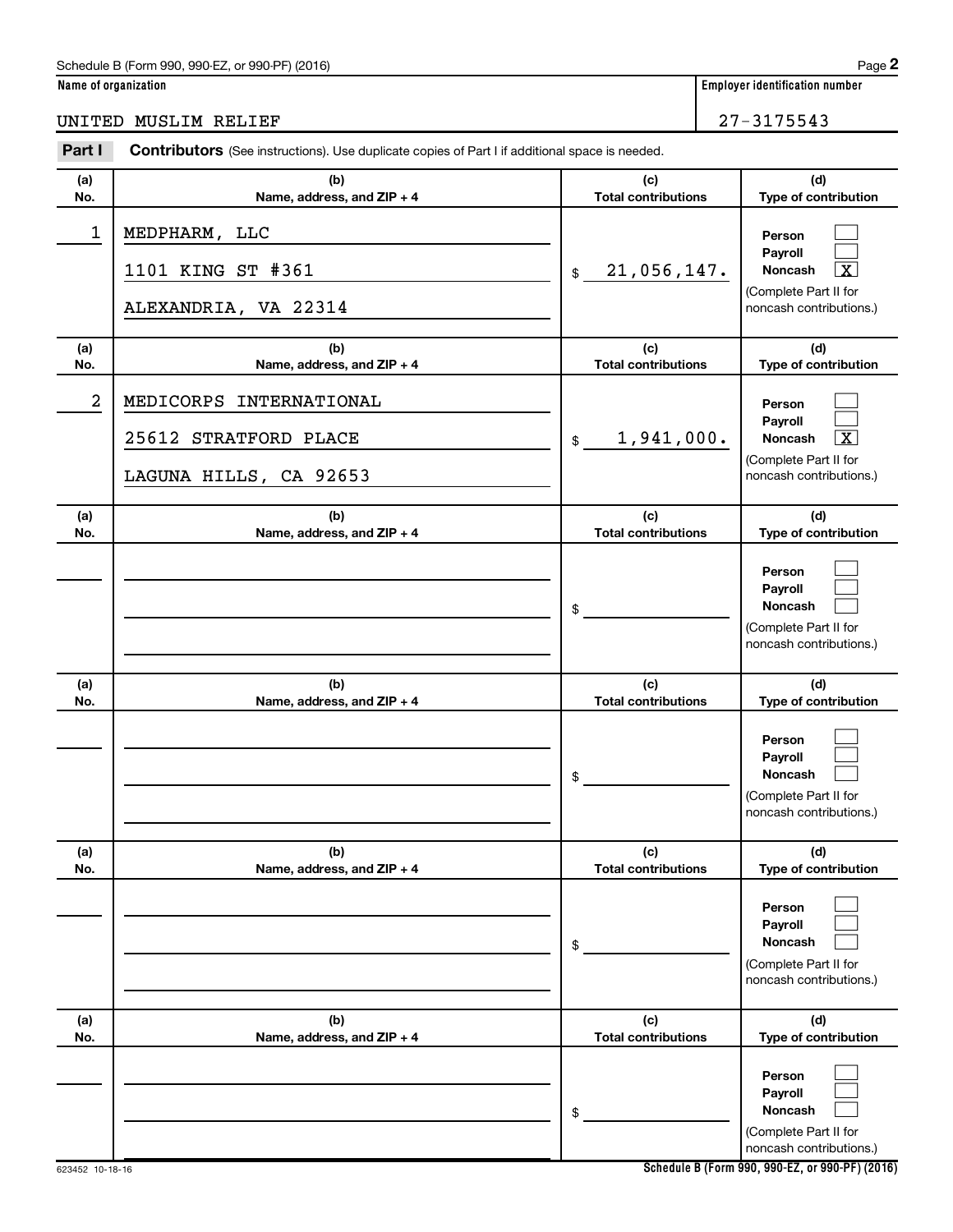### UNITED MUSLIM RELIEF 27-3175543

| Part II                      | Noncash Property (See instructions). Use duplicate copies of Part II if additional space is needed. |                                                |                      |
|------------------------------|-----------------------------------------------------------------------------------------------------|------------------------------------------------|----------------------|
| (a)<br>No.<br>from<br>Part I | (b)<br>Description of noncash property given                                                        | (c)<br>FMV (or estimate)<br>(See instructions) | (d)<br>Date received |
| 1                            | MEDICINE & MEDICAL EQUIPMENT                                                                        |                                                |                      |
|                              |                                                                                                     | 21,056,147.<br>$\mathfrak{S}$                  | 12/31/16             |
| (a)<br>No.<br>from<br>Part I | (b)<br>Description of noncash property given                                                        | (c)<br>FMV (or estimate)<br>(See instructions) | (d)<br>Date received |
| $\boldsymbol{2}$             | MEDICINE                                                                                            |                                                |                      |
|                              |                                                                                                     | 1,941,000.<br>$$\mathbb{S}$$                   | 12/31/16             |
| (a)<br>No.<br>from<br>Part I | (b)<br>Description of noncash property given                                                        | (c)<br>FMV (or estimate)<br>(See instructions) | (d)<br>Date received |
|                              |                                                                                                     |                                                |                      |
|                              |                                                                                                     | \$                                             |                      |
|                              |                                                                                                     |                                                |                      |
| (a)<br>No.<br>from<br>Part I | (b)<br>Description of noncash property given                                                        | (c)<br>FMV (or estimate)<br>(See instructions) | (d)<br>Date received |
|                              |                                                                                                     |                                                |                      |
|                              |                                                                                                     | \$                                             |                      |
| (a)<br>No.<br>from<br>Part I | (b)<br>Description of noncash property given                                                        | (c)<br>FMV (or estimate)<br>(See instructions) | (d)<br>Date received |
|                              |                                                                                                     |                                                |                      |
|                              |                                                                                                     | \$                                             |                      |
| (a)<br>No.<br>from<br>Part I | (b)<br>Description of noncash property given                                                        | (c)<br>FMV (or estimate)<br>(See instructions) | (d)<br>Date received |
|                              |                                                                                                     |                                                |                      |
|                              |                                                                                                     | \$                                             |                      |

**Schedule B (Form 990, 990-EZ, or 990-PF) (2016)**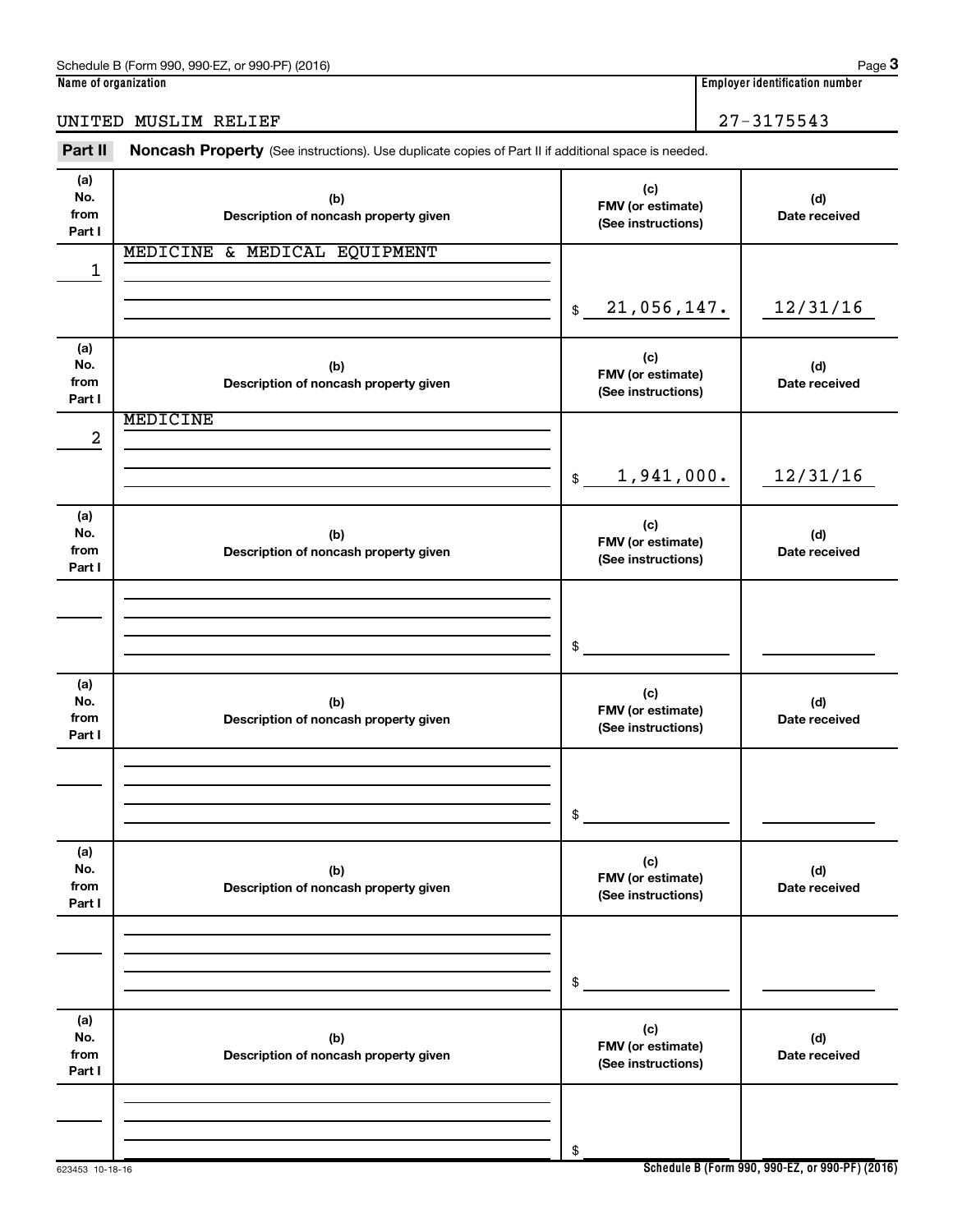| Name of organization      |                                                                                                                                                          |                      | <b>Employer identification number</b>                                                                                                                    |
|---------------------------|----------------------------------------------------------------------------------------------------------------------------------------------------------|----------------------|----------------------------------------------------------------------------------------------------------------------------------------------------------|
|                           | UNITED MUSLIM RELIEF                                                                                                                                     |                      | $27 - 3175543$                                                                                                                                           |
| Part III                  | the year from any one contributor. Complete columns (a) through (e) and the following line entry. For organizations                                      |                      | Exclusively religious, charitable, etc., contributions to organizations described in section $501(c)(7)$ , (8), or (10) that total more than \$1,000 for |
|                           | completing Part III, enter the total of exclusively religious, charitable, etc., contributions of \$1,000 or less for the year. (Enter this info. once.) |                      | $\blacktriangleright$ \$                                                                                                                                 |
|                           | Use duplicate copies of Part III if additional space is needed.                                                                                          |                      |                                                                                                                                                          |
| (a) No.<br>from<br>Part I | (b) Purpose of gift                                                                                                                                      | (c) Use of gift      | (d) Description of how gift is held                                                                                                                      |
|                           |                                                                                                                                                          |                      |                                                                                                                                                          |
|                           |                                                                                                                                                          |                      |                                                                                                                                                          |
|                           |                                                                                                                                                          |                      |                                                                                                                                                          |
|                           |                                                                                                                                                          | (e) Transfer of gift |                                                                                                                                                          |
|                           | Transferee's name, address, and $ZIP + 4$                                                                                                                |                      | Relationship of transferor to transferee                                                                                                                 |
|                           |                                                                                                                                                          |                      |                                                                                                                                                          |
|                           |                                                                                                                                                          |                      |                                                                                                                                                          |
|                           |                                                                                                                                                          |                      |                                                                                                                                                          |
| (a) No.<br>from           | (b) Purpose of gift                                                                                                                                      | (c) Use of gift      | (d) Description of how gift is held                                                                                                                      |
| Part I                    |                                                                                                                                                          |                      |                                                                                                                                                          |
|                           |                                                                                                                                                          |                      |                                                                                                                                                          |
|                           |                                                                                                                                                          |                      |                                                                                                                                                          |
|                           |                                                                                                                                                          | (e) Transfer of gift |                                                                                                                                                          |
|                           |                                                                                                                                                          |                      |                                                                                                                                                          |
|                           | Transferee's name, address, and ZIP + 4                                                                                                                  |                      | Relationship of transferor to transferee                                                                                                                 |
|                           |                                                                                                                                                          |                      |                                                                                                                                                          |
|                           |                                                                                                                                                          |                      |                                                                                                                                                          |
|                           |                                                                                                                                                          |                      |                                                                                                                                                          |
| (a) No.<br>from<br>Part I | (b) Purpose of gift                                                                                                                                      | (c) Use of gift      | (d) Description of how gift is held                                                                                                                      |
|                           |                                                                                                                                                          |                      |                                                                                                                                                          |
|                           |                                                                                                                                                          |                      |                                                                                                                                                          |
|                           |                                                                                                                                                          |                      |                                                                                                                                                          |
|                           |                                                                                                                                                          | (e) Transfer of gift |                                                                                                                                                          |
|                           | Transferee's name, address, and ZIP + 4                                                                                                                  |                      | Relationship of transferor to transferee                                                                                                                 |
|                           |                                                                                                                                                          |                      |                                                                                                                                                          |
|                           |                                                                                                                                                          |                      |                                                                                                                                                          |
|                           |                                                                                                                                                          |                      |                                                                                                                                                          |
| (a) No.<br>from           | (b) Purpose of gift                                                                                                                                      | (c) Use of gift      | (d) Description of how gift is held                                                                                                                      |
| Part I                    |                                                                                                                                                          |                      |                                                                                                                                                          |
|                           |                                                                                                                                                          |                      |                                                                                                                                                          |
|                           |                                                                                                                                                          |                      |                                                                                                                                                          |
|                           |                                                                                                                                                          | (e) Transfer of gift |                                                                                                                                                          |
|                           |                                                                                                                                                          |                      |                                                                                                                                                          |
|                           | Transferee's name, address, and ZIP + 4                                                                                                                  |                      | Relationship of transferor to transferee                                                                                                                 |
|                           |                                                                                                                                                          |                      |                                                                                                                                                          |
|                           |                                                                                                                                                          |                      |                                                                                                                                                          |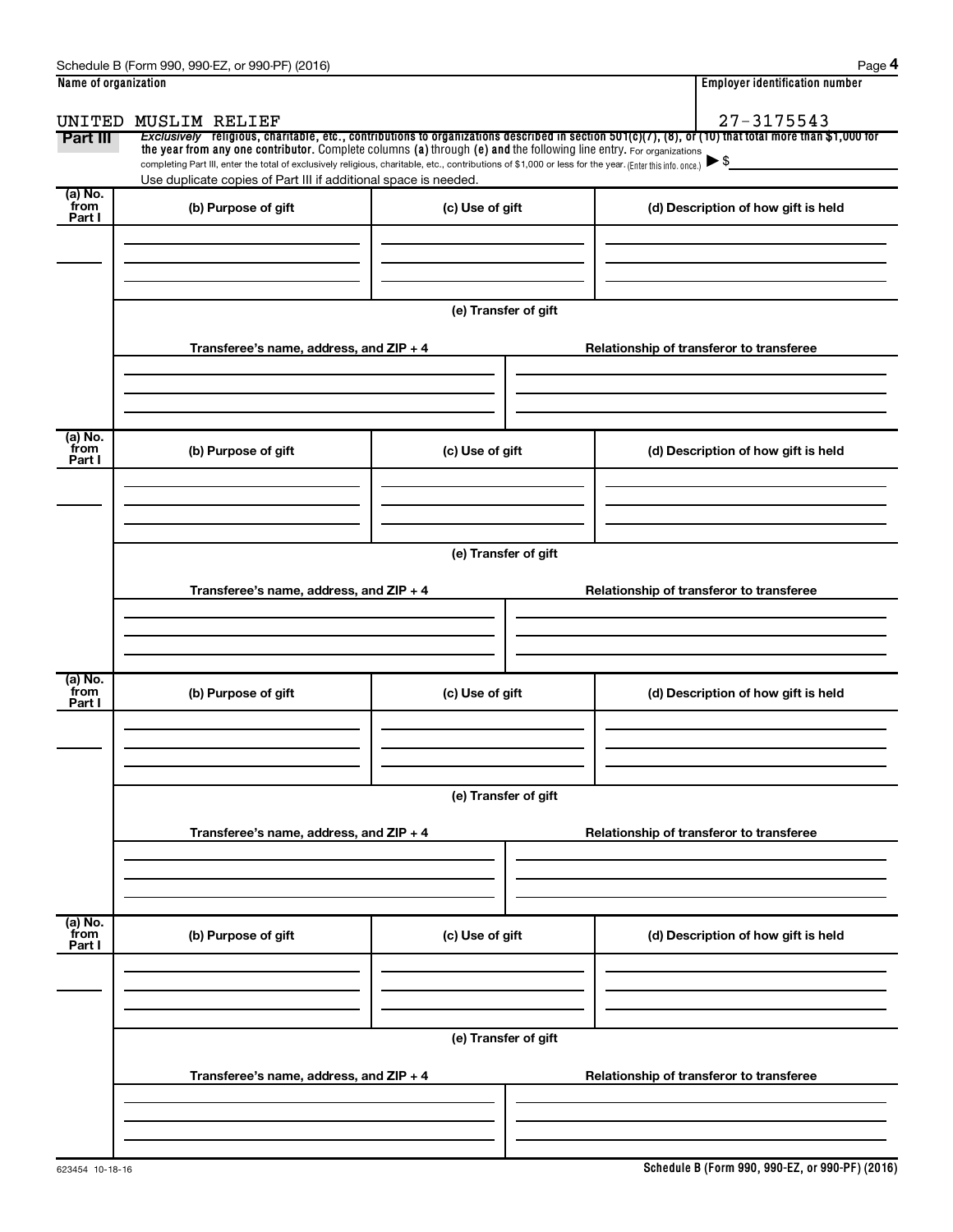|         |                                                      |                                                                                                        |                                                                                                                                                                                                                               |    | OMB No. 1545-0047                     |
|---------|------------------------------------------------------|--------------------------------------------------------------------------------------------------------|-------------------------------------------------------------------------------------------------------------------------------------------------------------------------------------------------------------------------------|----|---------------------------------------|
|         | <b>SCHEDULE D</b>                                    |                                                                                                        | Supplemental Financial Statements                                                                                                                                                                                             |    |                                       |
|         | (Form 990)                                           |                                                                                                        | Complete if the organization answered "Yes" on Form 990,<br>Part IV, line 6, 7, 8, 9, 10, 11a, 11b, 11c, 11d, 11e, 11f, 12a, or 12b.                                                                                          |    |                                       |
|         | Department of the Treasury                           |                                                                                                        | Attach to Form 990.<br>Information about Schedule D (Form 990) and its instructions is at www.irs.gov/form990.                                                                                                                |    | <b>Open to Public</b><br>Inspection   |
|         | Internal Revenue Service<br>Name of the organization |                                                                                                        |                                                                                                                                                                                                                               |    | <b>Employer identification number</b> |
|         |                                                      | UNITED MUSLIM RELIEF                                                                                   |                                                                                                                                                                                                                               |    | 27-3175543                            |
| Part I  |                                                      |                                                                                                        | Organizations Maintaining Donor Advised Funds or Other Similar Funds or Accounts. Complete if the                                                                                                                             |    |                                       |
|         |                                                      | organization answered "Yes" on Form 990, Part IV, line 6.                                              |                                                                                                                                                                                                                               |    |                                       |
|         |                                                      |                                                                                                        | (a) Donor advised funds                                                                                                                                                                                                       |    | (b) Funds and other accounts          |
| 1       |                                                      |                                                                                                        |                                                                                                                                                                                                                               |    |                                       |
| 2       |                                                      | Aggregate value of contributions to (during year)                                                      |                                                                                                                                                                                                                               |    |                                       |
| з       |                                                      | Aggregate value of grants from (during year)                                                           |                                                                                                                                                                                                                               |    |                                       |
| 4       |                                                      |                                                                                                        |                                                                                                                                                                                                                               |    |                                       |
| 5       |                                                      |                                                                                                        | Did the organization inform all donors and donor advisors in writing that the assets held in donor advised funds                                                                                                              |    |                                       |
|         |                                                      |                                                                                                        |                                                                                                                                                                                                                               |    | <b>No</b><br>Yes                      |
| 6       |                                                      |                                                                                                        | Did the organization inform all grantees, donors, and donor advisors in writing that grant funds can be used only                                                                                                             |    |                                       |
|         |                                                      |                                                                                                        | for charitable purposes and not for the benefit of the donor or donor advisor, or for any other purpose conferring                                                                                                            |    |                                       |
| Part II | impermissible private benefit?                       |                                                                                                        | Conservation Easements. Complete if the organization answered "Yes" on Form 990, Part IV, line 7.                                                                                                                             |    | Yes<br>No                             |
| 1.      |                                                      | Purpose(s) of conservation easements held by the organization (check all that apply).                  |                                                                                                                                                                                                                               |    |                                       |
|         |                                                      | Preservation of land for public use (e.g., recreation or education)                                    | Preservation of a historically important land area                                                                                                                                                                            |    |                                       |
|         |                                                      | Protection of natural habitat                                                                          | Preservation of a certified historic structure                                                                                                                                                                                |    |                                       |
|         |                                                      | Preservation of open space                                                                             |                                                                                                                                                                                                                               |    |                                       |
| 2       |                                                      |                                                                                                        | Complete lines 2a through 2d if the organization held a qualified conservation contribution in the form of a conservation easement on the last                                                                                |    |                                       |
|         | day of the tax year.                                 |                                                                                                        |                                                                                                                                                                                                                               |    | Held at the End of the Tax Year       |
|         |                                                      |                                                                                                        |                                                                                                                                                                                                                               | 2a |                                       |
| b       |                                                      | Total acreage restricted by conservation easements                                                     |                                                                                                                                                                                                                               | 2b |                                       |
| с       |                                                      |                                                                                                        |                                                                                                                                                                                                                               | 2c |                                       |
| d       |                                                      |                                                                                                        | Number of conservation easements included in (c) acquired after 8/17/06, and not on a historic structure                                                                                                                      |    |                                       |
|         |                                                      |                                                                                                        | listed in the National Register [1111] Marshall Register [111] Marshall Register [11] Marshall Register [111] Marshall Register [111] Marshall Register [111] Marshall Register [11] Marshall Register [11] Marshall Register | 2d |                                       |
| 3       |                                                      |                                                                                                        | Number of conservation easements modified, transferred, released, extinguished, or terminated by the organization during the tax                                                                                              |    |                                       |
|         | year                                                 |                                                                                                        |                                                                                                                                                                                                                               |    |                                       |
| 4       |                                                      | Number of states where property subject to conservation easement is located >                          |                                                                                                                                                                                                                               |    |                                       |
| 5       |                                                      | Does the organization have a written policy regarding the periodic monitoring, inspection, handling of |                                                                                                                                                                                                                               |    |                                       |
|         |                                                      | violations, and enforcement of the conservation easements it holds?                                    |                                                                                                                                                                                                                               |    | <b>No</b><br>Yes                      |
| 6       |                                                      |                                                                                                        | Staff and volunteer hours devoted to monitoring, inspecting, handling of violations, and enforcing conservation easements during the year                                                                                     |    |                                       |
|         |                                                      |                                                                                                        |                                                                                                                                                                                                                               |    |                                       |
| 7       |                                                      |                                                                                                        | Amount of expenses incurred in monitoring, inspecting, handling of violations, and enforcing conservation easements during the year                                                                                           |    |                                       |
|         | $\blacktriangleright$ \$                             |                                                                                                        |                                                                                                                                                                                                                               |    |                                       |
| 8       |                                                      |                                                                                                        | Does each conservation easement reported on line 2(d) above satisfy the requirements of section 170(h)(4)(B)(i)                                                                                                               |    | <b>No</b><br>Yes                      |
| 9       |                                                      |                                                                                                        | In Part XIII, describe how the organization reports conservation easements in its revenue and expense statement, and balance sheet, and                                                                                       |    |                                       |
|         |                                                      |                                                                                                        | include, if applicable, the text of the footnote to the organization's financial statements that describes the organization's accounting for                                                                                  |    |                                       |
|         | conservation easements.                              |                                                                                                        |                                                                                                                                                                                                                               |    |                                       |
|         |                                                      |                                                                                                        | Part III   Organizations Maintaining Collections of Art, Historical Treasures, or Other Similar Assets.                                                                                                                       |    |                                       |
|         |                                                      | Complete if the organization answered "Yes" on Form 990, Part IV, line 8.                              |                                                                                                                                                                                                                               |    |                                       |
|         |                                                      |                                                                                                        | 1a If the organization elected, as permitted under SFAS 116 (ASC 958), not to report in its revenue statement and balance sheet works of art,                                                                                 |    |                                       |
|         |                                                      |                                                                                                        | historical treasures, or other similar assets held for public exhibition, education, or research in furtherance of public service, provide, in Part XIII,                                                                     |    |                                       |
|         |                                                      | the text of the footnote to its financial statements that describes these items.                       |                                                                                                                                                                                                                               |    |                                       |
| b       |                                                      |                                                                                                        | If the organization elected, as permitted under SFAS 116 (ASC 958), to report in its revenue statement and balance sheet works of art, historical                                                                             |    |                                       |
|         |                                                      |                                                                                                        | treasures, or other similar assets held for public exhibition, education, or research in furtherance of public service, provide the following amounts                                                                         |    |                                       |
|         | relating to these items:                             |                                                                                                        |                                                                                                                                                                                                                               |    |                                       |
|         |                                                      |                                                                                                        |                                                                                                                                                                                                                               |    |                                       |
|         |                                                      | (ii) Assets included in Form 990, Part X                                                               |                                                                                                                                                                                                                               |    | $\blacktriangleright$ s               |
| 2       |                                                      |                                                                                                        | If the organization received or held works of art, historical treasures, or other similar assets for financial gain, provide                                                                                                  |    |                                       |
|         |                                                      | the following amounts required to be reported under SFAS 116 (ASC 958) relating to these items:        |                                                                                                                                                                                                                               |    |                                       |
|         |                                                      |                                                                                                        |                                                                                                                                                                                                                               |    | -\$                                   |

632051 08-29-16 **b** Assets included in Form 990, Part X **For Paperwork Reduction Act Notice, see the Instructions for Form 990. Schedule D (Form 990) 2016** LHA | \$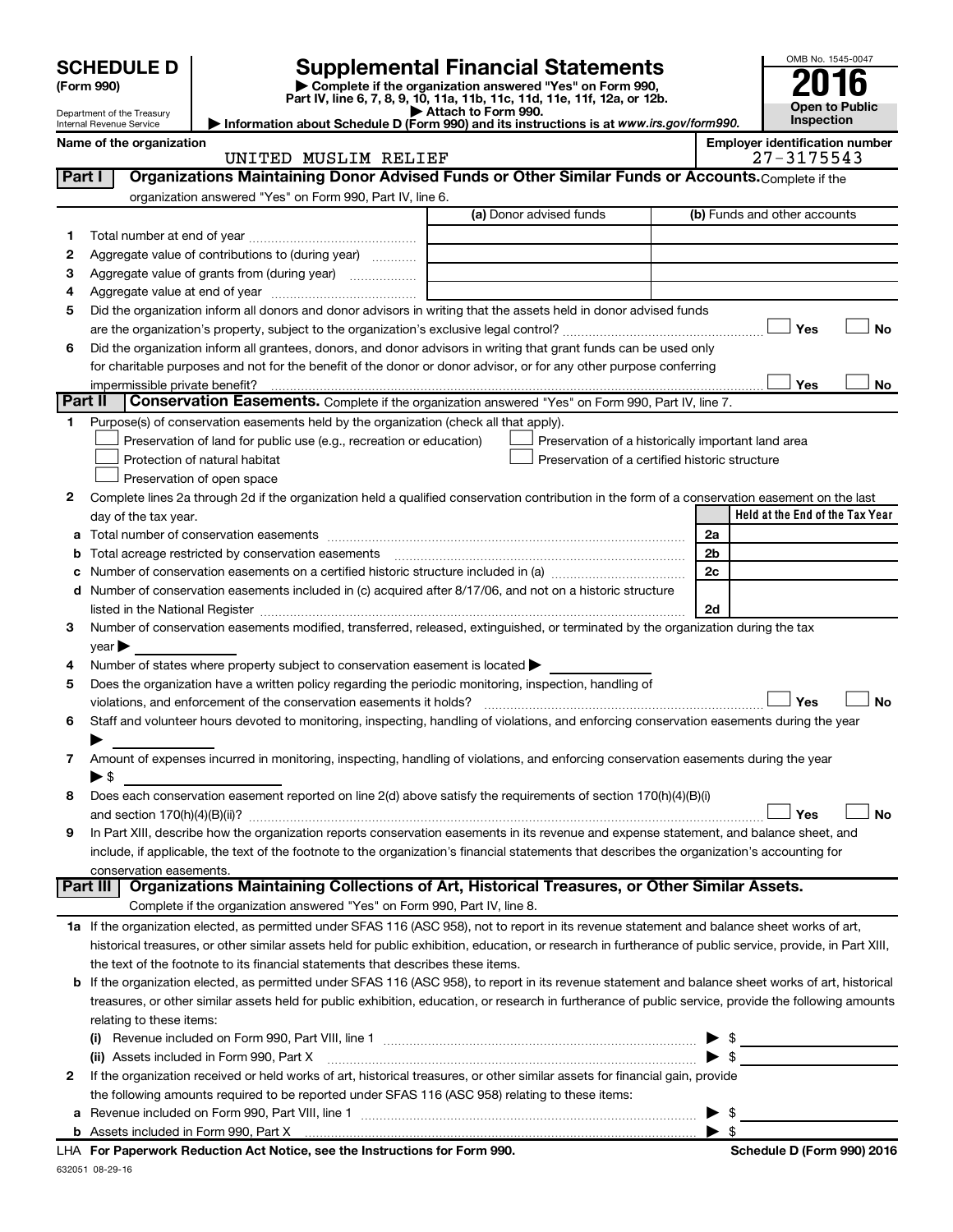|               | Schedule D (Form 990) 2016                                                                                                                                                                                                     | UNITED MUSLIM RELIEF                    |                |                                    |                                 | $27 - 3175543$ Page 2                      |                         |
|---------------|--------------------------------------------------------------------------------------------------------------------------------------------------------------------------------------------------------------------------------|-----------------------------------------|----------------|------------------------------------|---------------------------------|--------------------------------------------|-------------------------|
|               | Part III<br>Organizations Maintaining Collections of Art, Historical Treasures, or Other Similar Assets (continued)                                                                                                            |                                         |                |                                    |                                 |                                            |                         |
| 3             | Using the organization's acquisition, accession, and other records, check any of the following that are a significant use of its collection items                                                                              |                                         |                |                                    |                                 |                                            |                         |
|               | (check all that apply):                                                                                                                                                                                                        |                                         |                |                                    |                                 |                                            |                         |
| a             | Public exhibition                                                                                                                                                                                                              | d                                       |                | Loan or exchange programs          |                                 |                                            |                         |
| b             | Scholarly research                                                                                                                                                                                                             | e                                       | Other          |                                    |                                 |                                            |                         |
| c             | Preservation for future generations                                                                                                                                                                                            |                                         |                |                                    |                                 |                                            |                         |
|               | Provide a description of the organization's collections and explain how they further the organization's exempt purpose in Part XIII.                                                                                           |                                         |                |                                    |                                 |                                            |                         |
| 5             | During the year, did the organization solicit or receive donations of art, historical treasures, or other similar assets                                                                                                       |                                         |                |                                    |                                 |                                            |                         |
|               |                                                                                                                                                                                                                                |                                         |                |                                    |                                 | Yes                                        | No                      |
|               | Part IV<br>Escrow and Custodial Arrangements. Complete if the organization answered "Yes" on Form 990, Part IV, line 9, or                                                                                                     |                                         |                |                                    |                                 |                                            |                         |
|               | reported an amount on Form 990, Part X, line 21.                                                                                                                                                                               |                                         |                |                                    |                                 |                                            |                         |
|               | 1a Is the organization an agent, trustee, custodian or other intermediary for contributions or other assets not included                                                                                                       |                                         |                |                                    |                                 |                                            |                         |
|               |                                                                                                                                                                                                                                |                                         |                |                                    |                                 | Yes                                        | <b>No</b>               |
|               | b If "Yes," explain the arrangement in Part XIII and complete the following table:                                                                                                                                             |                                         |                |                                    |                                 |                                            |                         |
|               |                                                                                                                                                                                                                                |                                         |                |                                    |                                 | Amount                                     |                         |
|               | c Beginning balance measurements and the contract of the contract of the contract of the contract of the contract of the contract of the contract of the contract of the contract of the contract of the contract of the contr |                                         |                |                                    | 1c                              |                                            |                         |
|               |                                                                                                                                                                                                                                |                                         |                |                                    | 1d                              |                                            |                         |
|               | Distributions during the year manufactured and an account of the year manufactured and the year manufactured and the year manufactured and the year manufactured and the year manufactured and the year manufactured and the y |                                         |                |                                    | 1e                              |                                            |                         |
|               |                                                                                                                                                                                                                                |                                         |                |                                    | 1f                              |                                            |                         |
|               | 2a Did the organization include an amount on Form 990, Part X, line 21, for escrow or custodial account liability?                                                                                                             |                                         |                |                                    |                                 | Yes                                        | No                      |
|               | b If "Yes," explain the arrangement in Part XIII. Check here if the explanation has been provided on Part XIII                                                                                                                 |                                         |                |                                    |                                 |                                            |                         |
| <b>Part V</b> | <b>Endowment Funds.</b> Complete if the organization answered "Yes" on Form 990, Part IV, line 10.                                                                                                                             |                                         |                |                                    |                                 |                                            |                         |
|               |                                                                                                                                                                                                                                | (a) Current year                        | (b) Prior year | (c) Two years back                 |                                 | (d) Three years back   (e) Four years back |                         |
| 1a            | Beginning of year balance                                                                                                                                                                                                      | 587,205,                                |                |                                    |                                 |                                            |                         |
| b             |                                                                                                                                                                                                                                |                                         | 587,205.       |                                    |                                 |                                            |                         |
|               | Net investment earnings, gains, and losses                                                                                                                                                                                     |                                         |                |                                    |                                 |                                            |                         |
|               |                                                                                                                                                                                                                                |                                         |                |                                    |                                 |                                            |                         |
|               | e Other expenditures for facilities                                                                                                                                                                                            |                                         |                |                                    |                                 |                                            |                         |
|               | and programs                                                                                                                                                                                                                   | 587,205.                                |                |                                    |                                 |                                            |                         |
|               |                                                                                                                                                                                                                                |                                         |                |                                    |                                 |                                            |                         |
| g             | End of year balance                                                                                                                                                                                                            |                                         | 587,205.       |                                    |                                 |                                            |                         |
| 2             | Provide the estimated percentage of the current year end balance (line 1g, column (a)) held as:                                                                                                                                |                                         |                |                                    |                                 |                                            |                         |
|               | Board designated or quasi-endowment                                                                                                                                                                                            |                                         | %              |                                    |                                 |                                            |                         |
|               | Permanent endowment                                                                                                                                                                                                            | %                                       |                |                                    |                                 |                                            |                         |
|               | Temporarily restricted endowment                                                                                                                                                                                               | %                                       |                |                                    |                                 |                                            |                         |
|               | The percentages on lines 2a, 2b, and 2c should equal 100%.                                                                                                                                                                     |                                         |                |                                    |                                 |                                            |                         |
|               | 3a Are there endowment funds not in the possession of the organization that are held and administered for the organization                                                                                                     |                                         |                |                                    |                                 |                                            |                         |
|               | by:                                                                                                                                                                                                                            |                                         |                |                                    |                                 |                                            | Yes<br>No<br>X          |
|               | (i)                                                                                                                                                                                                                            |                                         |                |                                    |                                 | 3a(i)                                      | $\overline{\texttt{X}}$ |
|               |                                                                                                                                                                                                                                |                                         |                |                                    |                                 | 3a(ii)                                     |                         |
|               |                                                                                                                                                                                                                                |                                         |                |                                    |                                 | 3b                                         |                         |
|               | Describe in Part XIII the intended uses of the organization's endowment funds.<br><b>Land, Buildings, and Equipment.</b><br><b>Part VI</b>                                                                                     |                                         |                |                                    |                                 |                                            |                         |
|               | Complete if the organization answered "Yes" on Form 990, Part IV, line 11a. See Form 990, Part X, line 10.                                                                                                                     |                                         |                |                                    |                                 |                                            |                         |
|               |                                                                                                                                                                                                                                |                                         |                |                                    |                                 |                                            |                         |
|               | Description of property                                                                                                                                                                                                        | (a) Cost or other<br>basis (investment) |                | (b) Cost or other<br>basis (other) | (c) Accumulated<br>depreciation | (d) Book value                             |                         |
|               |                                                                                                                                                                                                                                |                                         |                |                                    |                                 |                                            |                         |
|               |                                                                                                                                                                                                                                |                                         |                |                                    |                                 |                                            |                         |
|               |                                                                                                                                                                                                                                |                                         |                |                                    |                                 |                                            |                         |
|               |                                                                                                                                                                                                                                |                                         |                | 43,905.                            | 11,034.                         |                                            | 32,871.                 |
|               |                                                                                                                                                                                                                                |                                         |                |                                    |                                 |                                            |                         |
|               | e Other.<br>Total. Add lines 1a through 1e. (Column (d) must equal Form 990, Part X, column (B), line 10c.)                                                                                                                    |                                         |                |                                    |                                 |                                            | 32,871.                 |
|               |                                                                                                                                                                                                                                |                                         |                |                                    |                                 |                                            |                         |

**Schedule D (Form 990) 2016**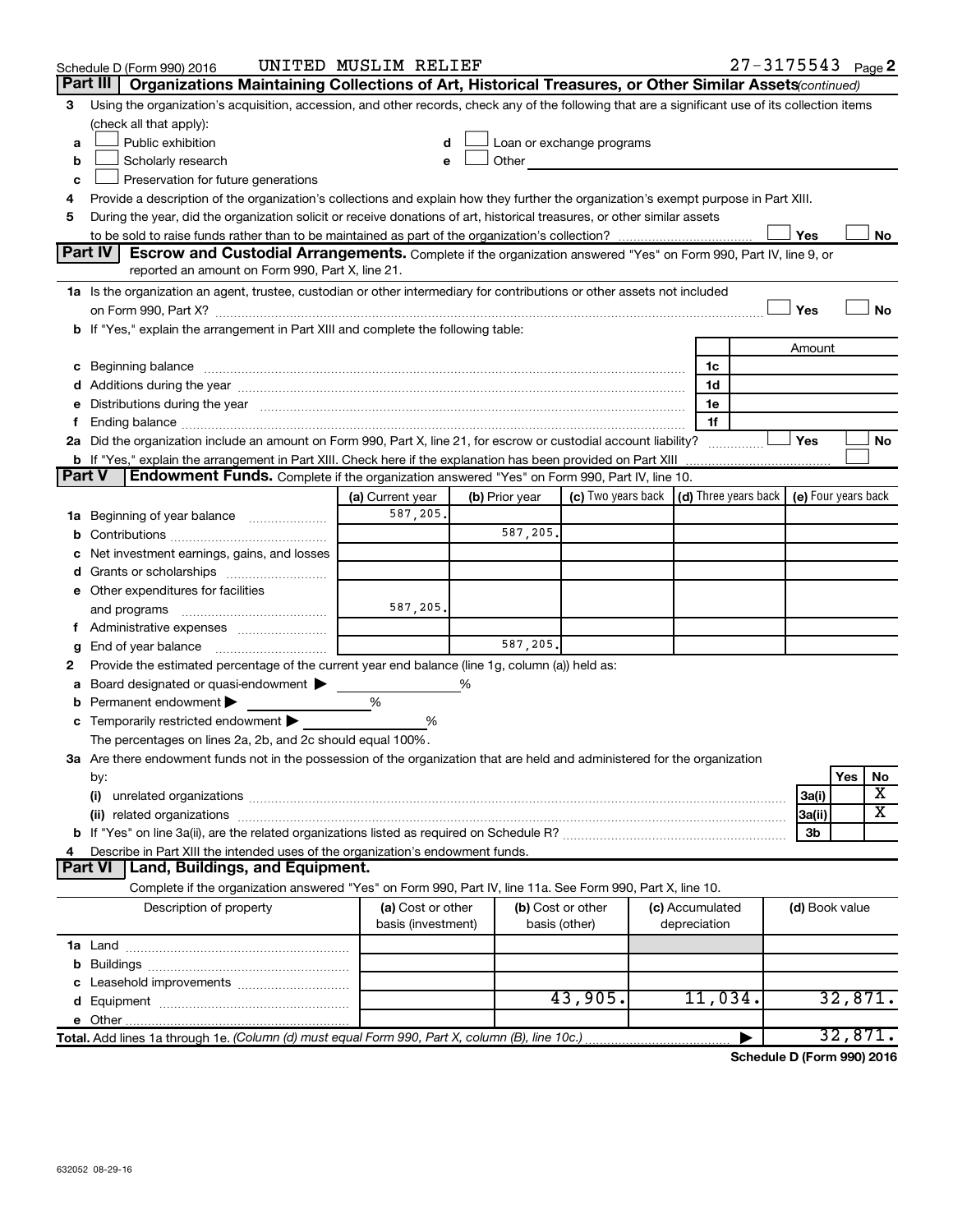$\overline{a}$ 

| (a) Description of security or category (including name of security)                                                                                                                      | (b) Book value  | Complete if the organization answered "Yes" on Form 990, Part IV, line 11b. See Form 990, Part X, line 12. | (c) Method of valuation: Cost or end-of-year market value |
|-------------------------------------------------------------------------------------------------------------------------------------------------------------------------------------------|-----------------|------------------------------------------------------------------------------------------------------------|-----------------------------------------------------------|
|                                                                                                                                                                                           |                 |                                                                                                            |                                                           |
|                                                                                                                                                                                           |                 |                                                                                                            |                                                           |
|                                                                                                                                                                                           |                 |                                                                                                            |                                                           |
| (3) Other                                                                                                                                                                                 |                 |                                                                                                            |                                                           |
| (A)                                                                                                                                                                                       |                 |                                                                                                            |                                                           |
| (B)                                                                                                                                                                                       |                 |                                                                                                            |                                                           |
| (C)                                                                                                                                                                                       |                 |                                                                                                            |                                                           |
| (D)                                                                                                                                                                                       |                 |                                                                                                            |                                                           |
| (E)                                                                                                                                                                                       |                 |                                                                                                            |                                                           |
| (F)                                                                                                                                                                                       |                 |                                                                                                            |                                                           |
| (G)                                                                                                                                                                                       |                 |                                                                                                            |                                                           |
| (H)                                                                                                                                                                                       |                 |                                                                                                            |                                                           |
| Total. (Col. (b) must equal Form 990, Part X, col. (B) line 12.)                                                                                                                          |                 |                                                                                                            |                                                           |
| Part VIII Investments - Program Related.                                                                                                                                                  |                 |                                                                                                            |                                                           |
| Complete if the organization answered "Yes" on Form 990, Part IV, line 11c. See Form 990, Part X, line 13.<br>(a) Description of investment                                               | (b) Book value  |                                                                                                            | (c) Method of valuation: Cost or end-of-year market value |
|                                                                                                                                                                                           |                 |                                                                                                            |                                                           |
| (1)                                                                                                                                                                                       |                 |                                                                                                            |                                                           |
| (2)                                                                                                                                                                                       |                 |                                                                                                            |                                                           |
| (3)                                                                                                                                                                                       |                 |                                                                                                            |                                                           |
| (4)                                                                                                                                                                                       |                 |                                                                                                            |                                                           |
| (5)                                                                                                                                                                                       |                 |                                                                                                            |                                                           |
| (6)                                                                                                                                                                                       |                 |                                                                                                            |                                                           |
| (7)                                                                                                                                                                                       |                 |                                                                                                            |                                                           |
| (8)                                                                                                                                                                                       |                 |                                                                                                            |                                                           |
| (9)                                                                                                                                                                                       |                 |                                                                                                            |                                                           |
| <b>Other Assets.</b>                                                                                                                                                                      |                 |                                                                                                            |                                                           |
| Total. (Col. (b) must equal Form 990, Part X, col. (B) line 13.)<br>Part IX<br>Complete if the organization answered "Yes" on Form 990, Part IV, line 11d. See Form 990, Part X, line 15. | (a) Description |                                                                                                            | (b) Book value                                            |
| (1)                                                                                                                                                                                       |                 |                                                                                                            |                                                           |
| (2)                                                                                                                                                                                       |                 |                                                                                                            |                                                           |
| (3)                                                                                                                                                                                       |                 |                                                                                                            |                                                           |
| (4)                                                                                                                                                                                       |                 |                                                                                                            |                                                           |
| (5)                                                                                                                                                                                       |                 |                                                                                                            |                                                           |
| (6)                                                                                                                                                                                       |                 |                                                                                                            |                                                           |
| (7)                                                                                                                                                                                       |                 |                                                                                                            |                                                           |
| (8)                                                                                                                                                                                       |                 |                                                                                                            |                                                           |
| (9)                                                                                                                                                                                       |                 |                                                                                                            |                                                           |
|                                                                                                                                                                                           |                 |                                                                                                            |                                                           |
| <b>Other Liabilities.</b>                                                                                                                                                                 |                 |                                                                                                            |                                                           |
| Part X<br>Complete if the organization answered "Yes" on Form 990, Part IV, line 11e or 11f. See Form 990, Part X, line 25.                                                               |                 |                                                                                                            |                                                           |
| (a) Description of liability                                                                                                                                                              |                 | (b) Book value                                                                                             |                                                           |
| Federal income taxes<br>(1)                                                                                                                                                               |                 |                                                                                                            |                                                           |
| PAYROLL TAXES<br>(2)                                                                                                                                                                      |                 | 37,131.                                                                                                    |                                                           |
| <b>DUE TO PARTNERS</b><br>(3)                                                                                                                                                             |                 | 774,605.                                                                                                   |                                                           |
| (4)                                                                                                                                                                                       |                 |                                                                                                            |                                                           |
| (5)                                                                                                                                                                                       |                 |                                                                                                            |                                                           |
| (6)                                                                                                                                                                                       |                 |                                                                                                            |                                                           |
| (7)                                                                                                                                                                                       |                 |                                                                                                            |                                                           |
| Total. (Column (b) must equal Form 990, Part X, col. (B) line 15.)<br>1.<br>(8)                                                                                                           |                 |                                                                                                            |                                                           |
| (9)                                                                                                                                                                                       |                 | 811,736.                                                                                                   |                                                           |

organization's liability for uncertain tax positions under FIN 48 (ASC 740). Check here if the text of the footnote has been provided in Part XIII  $\boxed{\text{X}}$ 

**Schedule D (Form 990) 2016**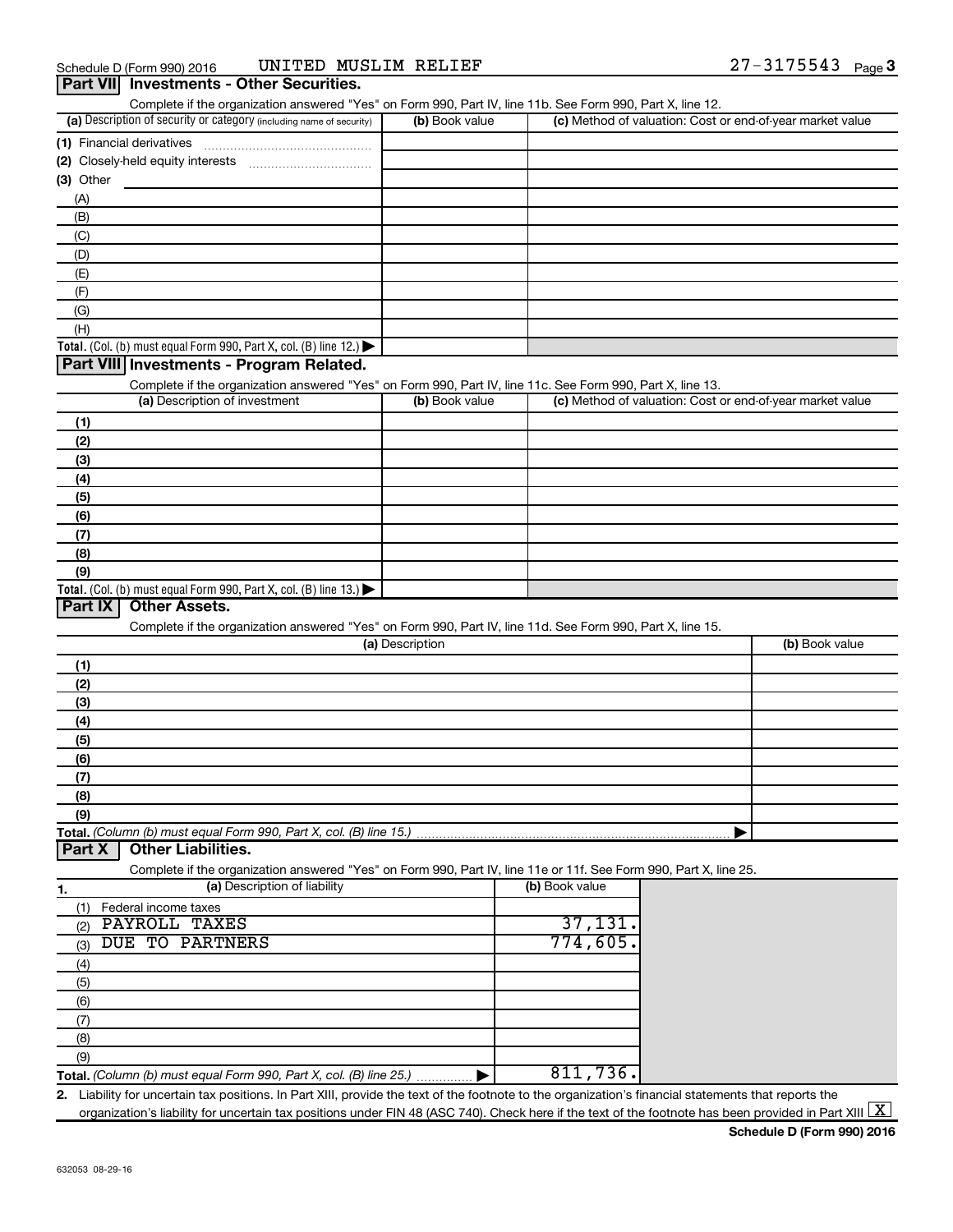|   | UNITED MUSLIM RELIEF<br>Schedule D (Form 990) 2016                                                                                                                                                                                   |                |        |                | 27-3175543 Page 4 |
|---|--------------------------------------------------------------------------------------------------------------------------------------------------------------------------------------------------------------------------------------|----------------|--------|----------------|-------------------|
|   | Part XI   Reconciliation of Revenue per Audited Financial Statements With Revenue per Return.                                                                                                                                        |                |        |                |                   |
|   | Complete if the organization answered "Yes" on Form 990, Part IV, line 12a.                                                                                                                                                          |                |        |                |                   |
| 1 | Total revenue, gains, and other support per audited financial statements [[[[[[[[[[[[[[[[[[[[[[[]]]]]]]]]]]]]                                                                                                                        |                |        | $\blacksquare$ | 28,884,323.       |
| 2 | Amounts included on line 1 but not on Form 990, Part VIII, line 12:                                                                                                                                                                  |                |        |                |                   |
| a | Net unrealized gains (losses) on investments [111] [12] matter contracts and the unrealized gains (losses) on investments [11] matter contracts and the unrealized gains (losses) on investments [11] matter contracts and the       | 2a             |        |                |                   |
| b |                                                                                                                                                                                                                                      | 2 <sub>b</sub> | 5,950. |                |                   |
|   |                                                                                                                                                                                                                                      | 2c             |        |                |                   |
| d | Other (Describe in Part XIII.) [2000] [2010] [2010] [2010] [2010] [2010] [2010] [2010] [2010] [2010] [2010] [2010] [2010] [2010] [2010] [2010] [2010] [2010] [2010] [2010] [2010] [2010] [2010] [2010] [2010] [2010] [2010] [2       | <b>2d</b>      |        |                |                   |
| e | Add lines 2a through 2d <b>continuum continuum contract and continuum contract and continuum contract and continuum contract and continuum contract and continuum contract and continuum contract and continuum contract and con</b> |                |        | 2e             | 5,950.            |
| з |                                                                                                                                                                                                                                      |                |        | 3              | 28,878,373.       |
|   | Amounts included on Form 990, Part VIII, line 12, but not on line 1:                                                                                                                                                                 |                |        |                |                   |
| a |                                                                                                                                                                                                                                      | 4a             |        |                |                   |
|   |                                                                                                                                                                                                                                      | 4 <sub>b</sub> |        |                |                   |
|   | Add lines 4a and 4b                                                                                                                                                                                                                  |                |        | 4c             |                   |
| 5 |                                                                                                                                                                                                                                      |                |        | 5              | 28,878,373.       |
|   |                                                                                                                                                                                                                                      |                |        |                |                   |
|   | Part XII   Reconciliation of Expenses per Audited Financial Statements With Expenses per Return.                                                                                                                                     |                |        |                |                   |
|   | Complete if the organization answered "Yes" on Form 990, Part IV, line 12a.                                                                                                                                                          |                |        |                |                   |
| 1 |                                                                                                                                                                                                                                      |                |        |                | 30,693,735.       |
| 2 | Amounts included on line 1 but not on Form 990, Part IX, line 25:                                                                                                                                                                    |                |        |                |                   |
| a |                                                                                                                                                                                                                                      | 2a             | 5,950. |                |                   |
| b |                                                                                                                                                                                                                                      | 2 <sub>b</sub> |        |                |                   |
| c |                                                                                                                                                                                                                                      | 2c             |        |                |                   |
|   |                                                                                                                                                                                                                                      | 2d             |        |                |                   |
|   |                                                                                                                                                                                                                                      |                |        | 2e             | 5,950.            |
| 3 |                                                                                                                                                                                                                                      |                |        | $\mathbf{a}$   | 30,687,785.       |
| 4 | Amounts included on Form 990, Part IX, line 25, but not on line 1:                                                                                                                                                                   |                |        |                |                   |
| a | Investment expenses not included on Form 990, Part VIII, line 7b [                                                                                                                                                                   | 4a             |        |                |                   |
|   |                                                                                                                                                                                                                                      | 4b             |        |                |                   |
|   | c Add lines 4a and 4b                                                                                                                                                                                                                |                |        | 4c             |                   |
|   | Part XIII Supplemental Information.                                                                                                                                                                                                  |                |        | $\overline{5}$ | 30,687,785.       |

Provide the descriptions required for Part II, lines 3, 5, and 9; Part III, lines 1a and 4; Part IV, lines 1b and 2b; Part V, line 4; Part X, line 2; Part XI, lines 2d and 4b; and Part XII, lines 2d and 4b. Also complete this part to provide any additional information.

### PART X, LINE 2:

|  |  |  |  |  | UNITED MUSLIM RELIEF IS INCORPORATED AND EXEMPT FROM FEDERAL INCOME TAX |  |  |        |
|--|--|--|--|--|-------------------------------------------------------------------------|--|--|--------|
|  |  |  |  |  | UNDER CODE SECTION 501 (C) (3) OF THE INTERNAL REVENUE CODE (IRC),      |  |  | THOUGH |
|  |  |  |  |  | IT WOULD BE SUBJECT TO TAX ON INCOME UNRELATED TO ITS EXEMPT PURPOSES.  |  |  |        |
|  |  |  |  |  | CONTRIBUTIONS TO THE ORANIZATION ARE TAX DEDUCTIBLE TO DONORS UNDER     |  |  |        |
|  |  |  |  |  | SECTION 170 OF THE IRC. THE ORGANIZATION HAS NO UNCERTAIN TAX POSITION  |  |  |        |
|  |  |  |  |  | THAT REQUIRES RECOGNITION OR DISCLOSURE IN THE FINANCIAL STATEMENTS.    |  |  |        |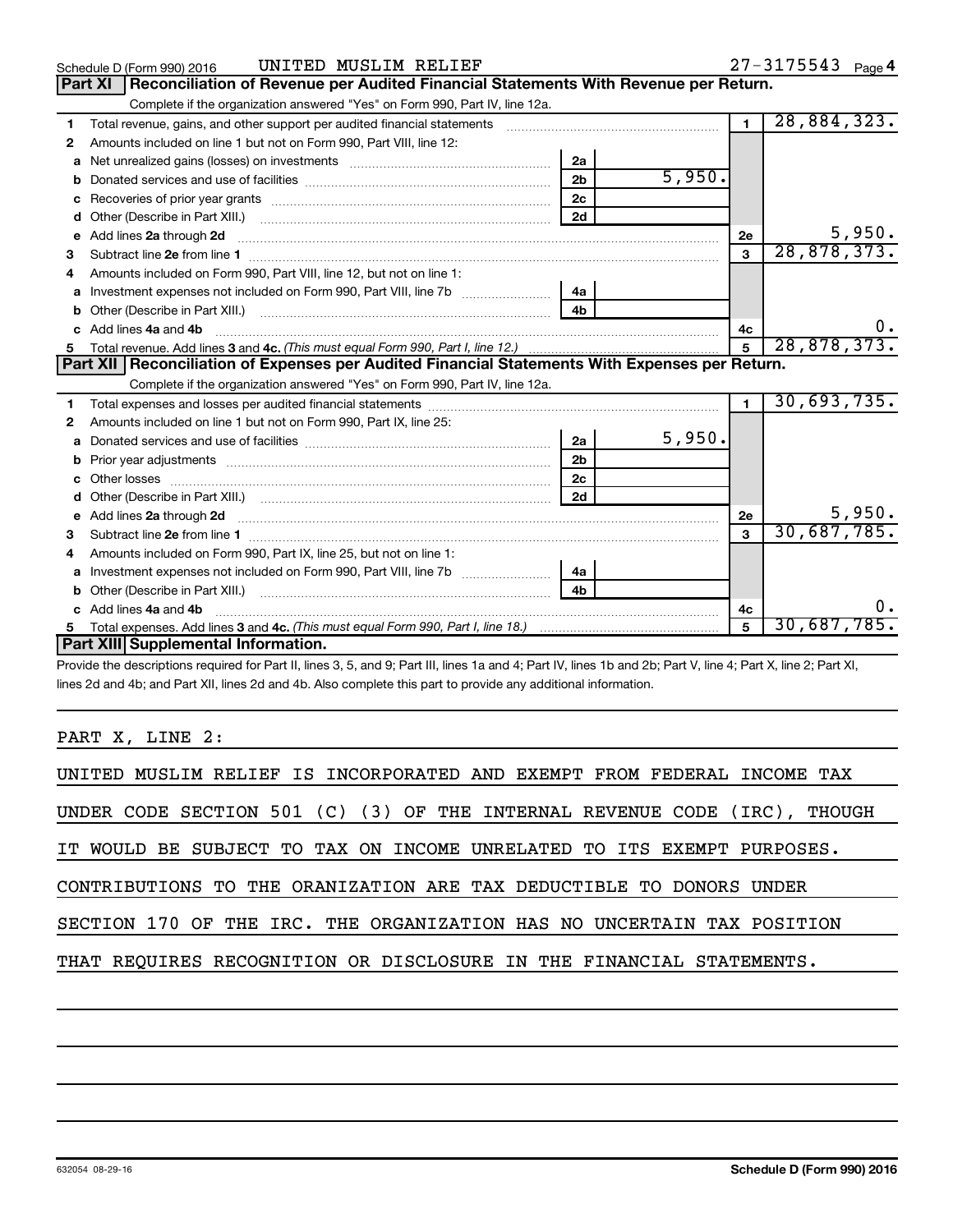| <b>SCHEDULE F</b>                 |               |                            | <b>Statement of Activities Outside the United States</b>                                                                                |              |                                                       | OMB No. 1545-0047                     |
|-----------------------------------|---------------|----------------------------|-----------------------------------------------------------------------------------------------------------------------------------------|--------------|-------------------------------------------------------|---------------------------------------|
| (Form 990)                        |               |                            | Complete if the organization answered "Yes" on Form 990, Part IV, line 14b, 15, or 16.                                                  |              |                                                       |                                       |
| Department of the Treasury        |               |                            | Attach to Form 990.                                                                                                                     |              |                                                       | <b>Open to Public</b>                 |
| Internal Revenue Service          |               |                            | Information about Schedule F (Form 990) and its instructions is at www.irs.gov/form990.                                                 |              |                                                       | <b>Inspection</b>                     |
| Name of the organization          |               |                            |                                                                                                                                         |              |                                                       | <b>Employer identification number</b> |
| UNITED MUSLIM RELIEF              |               |                            |                                                                                                                                         |              | 27-3175543                                            |                                       |
| Part I                            |               |                            | General Information on Activities Outside the United States. Complete if the organization answered "Yes" on                             |              |                                                       |                                       |
| Form 990, Part IV, line 14b.      |               |                            |                                                                                                                                         |              |                                                       |                                       |
| 1.                                |               |                            | For grantmakers. Does the organization maintain records to substantiate the amount of its grants and other assistance,                  |              |                                                       |                                       |
|                                   |               |                            | the grantees' eligibility for the grants or assistance, and the selection criteria used to award the grants or assistance?              |              |                                                       | $\boxed{\text{X}}$ No<br>Yes          |
| $\mathbf{2}$                      |               |                            | For grantmakers. Describe in Part V the organization's procedures for monitoring the use of its grants and other assistance outside the |              |                                                       |                                       |
| United States.                    |               |                            |                                                                                                                                         |              |                                                       |                                       |
| 3                                 |               |                            | Activities per Region. (The following Part I, line 3 table can be duplicated if additional space is needed.)                            |              |                                                       |                                       |
| (a) Region                        | (b) Number of |                            | (c) Number of $\vert$ (d) Activities conducted in the region                                                                            |              | (e) If activity listed in (d)                         | (f) Total                             |
|                                   | offices       | employees,<br>agents, and  | (by type) (such as, fundraising, pro-                                                                                                   |              | is a program service,                                 | expenditures<br>for and               |
|                                   | in the region | independent<br>contractors | gram services, investments, grants to<br>recipients located in the region)                                                              |              | describe specific type<br>of service(s) in the region | investments                           |
|                                   |               | in the region              |                                                                                                                                         |              |                                                       | in the region                         |
|                                   |               |                            |                                                                                                                                         |              |                                                       |                                       |
|                                   |               |                            |                                                                                                                                         |              |                                                       |                                       |
| PALESTINE                         | 0             | 0                          | <b>PROGRAM SERVICES</b>                                                                                                                 | HUMANITARIAN |                                                       | 588,173.                              |
|                                   |               |                            |                                                                                                                                         |              |                                                       |                                       |
|                                   |               |                            |                                                                                                                                         |              |                                                       |                                       |
|                                   |               |                            |                                                                                                                                         |              |                                                       |                                       |
| YEMEN                             | 0             | 0                          | PROGRAM SERVICES                                                                                                                        | HUMANITARIAN |                                                       | 12,485.                               |
|                                   |               |                            |                                                                                                                                         |              |                                                       |                                       |
|                                   |               |                            |                                                                                                                                         |              |                                                       |                                       |
| NEPAL                             | 0             | 0                          | PROGRAM SERVICES                                                                                                                        | HUMANITARIAN |                                                       | 14, 145.                              |
|                                   |               |                            |                                                                                                                                         |              |                                                       |                                       |
|                                   |               |                            |                                                                                                                                         |              |                                                       |                                       |
|                                   |               |                            |                                                                                                                                         |              |                                                       |                                       |
| SYRIA                             | 0             | 0                          | PROGRAM SERVICES                                                                                                                        | HUMANITARIAN |                                                       | 21,068,591.                           |
|                                   |               |                            |                                                                                                                                         |              |                                                       |                                       |
|                                   |               |                            |                                                                                                                                         |              |                                                       |                                       |
| MOROCCO                           | 0             |                            | 0 PROGRAM SERVICES                                                                                                                      | HUMANITARIAN |                                                       | 438,621.                              |
|                                   |               |                            |                                                                                                                                         |              |                                                       |                                       |
|                                   |               |                            |                                                                                                                                         |              |                                                       |                                       |
|                                   |               |                            |                                                                                                                                         |              |                                                       |                                       |
| NIGERIA                           | 0             | $\mathbf 0$                | PROGRAM SERVICES                                                                                                                        | HUMANITARIAN |                                                       | 1,980,938.                            |
|                                   |               |                            |                                                                                                                                         |              |                                                       |                                       |
|                                   |               |                            |                                                                                                                                         |              |                                                       |                                       |
| <b>JORDAN</b>                     |               | $^{\circ}$                 | PROGRAM SERVICES                                                                                                                        | HUMANITARIAN |                                                       | 1,101,744.                            |
|                                   |               |                            |                                                                                                                                         |              |                                                       |                                       |
|                                   |               |                            |                                                                                                                                         |              |                                                       |                                       |
|                                   |               |                            |                                                                                                                                         |              |                                                       |                                       |
| LEBANON                           | 0             | 0                          | PROGRAM SERVICES                                                                                                                        | HUMANITARIAN |                                                       | 162,181.                              |
| 3 a Sub-total                     |               | 0                          |                                                                                                                                         |              |                                                       | 25, 366, 878.                         |
| <b>b</b> Total from continuation  |               |                            |                                                                                                                                         |              |                                                       |                                       |
| sheets to Part I                  |               | 0                          |                                                                                                                                         |              |                                                       | 1,404,117.                            |
| c Totals (add lines 3a<br>and 3b) | 2             | 0                          |                                                                                                                                         |              |                                                       | 26,770,995.                           |
|                                   |               |                            |                                                                                                                                         |              |                                                       |                                       |

**For Paperwork Reduction Act Notice, see the Instructions for Form 990. Schedule F (Form 990) 2016** LHA

OMB No. 1545-0047

**SCHEDULE F**<br>(Form 990)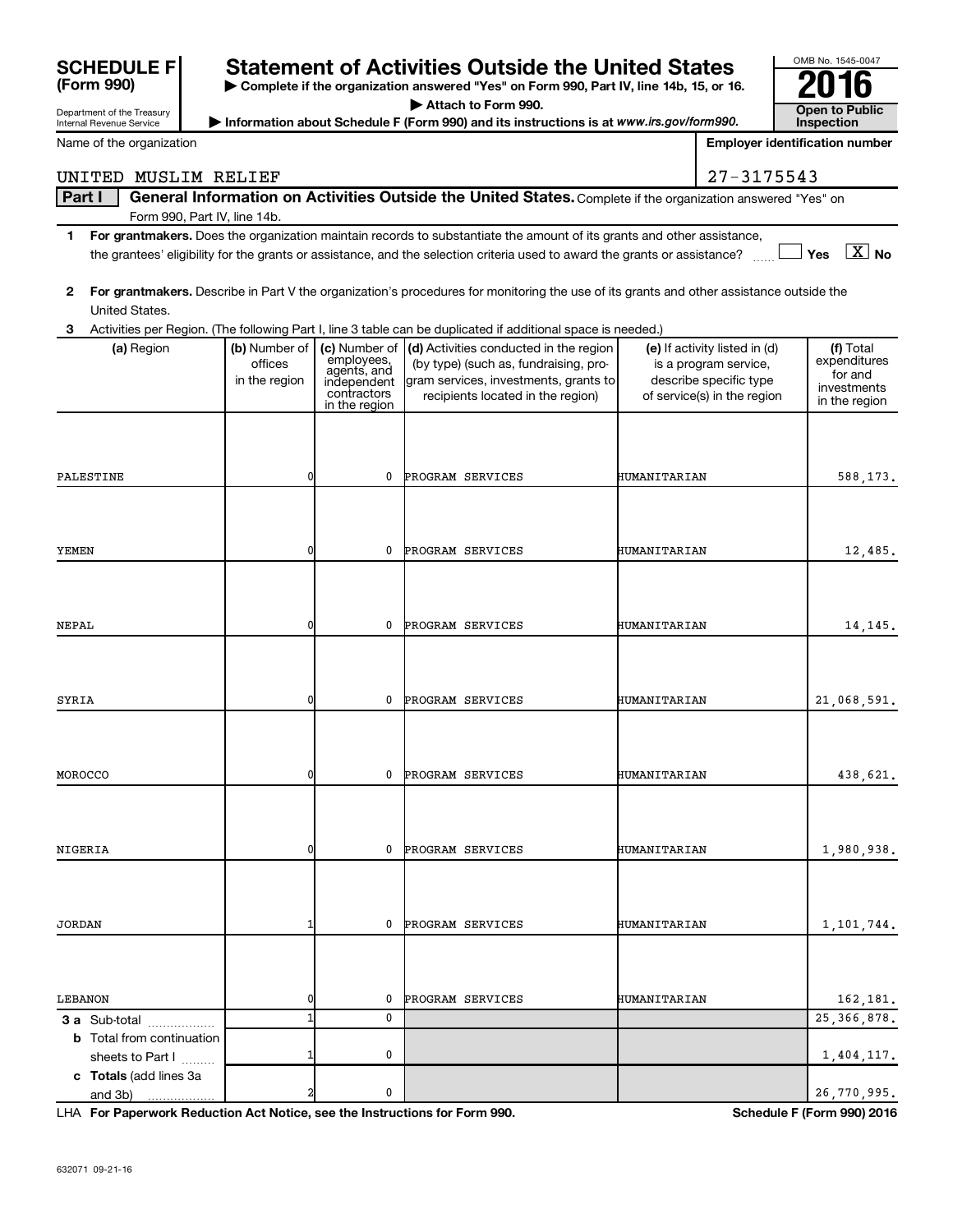| Schedule F (Form 990)       | UNITED MUSLIM RELIEF                      |                                                      |                                                                                                                                         |                                                                                                             | 27-3175543 Page 1                       |
|-----------------------------|-------------------------------------------|------------------------------------------------------|-----------------------------------------------------------------------------------------------------------------------------------------|-------------------------------------------------------------------------------------------------------------|-----------------------------------------|
| <b>Part I</b>               |                                           |                                                      | Continuation of Activities per Region. (Schedule F (Form 990), Part I, line 3)                                                          |                                                                                                             |                                         |
| (a) Region                  | (b) Number of<br>offices<br>in the region | (c) Number of<br>employees or<br>agents in<br>region | (d) Activities conducted in region<br>(by type) (i.e., fundraising,<br>program services, grants to<br>recipients located in the region) | (e) If activity listed in (d)<br>is a program service,<br>describe specific type<br>of service(s) in region | (f) Total<br>expenditures<br>for region |
| PAKISTAN                    | C                                         | 0                                                    | PROGRAM SERVICES                                                                                                                        | HUMANITARIAN                                                                                                | 38,975.                                 |
| <b>DARFUR</b>               | 0                                         | 0                                                    | PROGRAM SERVICES                                                                                                                        | HUMANITARIAN                                                                                                | 45.                                     |
|                             |                                           |                                                      |                                                                                                                                         |                                                                                                             |                                         |
| <b>BANGLADESH</b>           | 0                                         | 0                                                    | PROGRAM SERVICES                                                                                                                        | HUMANITARIAN                                                                                                | 14, 176.                                |
| NIGER                       | C                                         | 0                                                    | PROGRAM SERVICES                                                                                                                        | HUMANITARIAN                                                                                                | 35,086.                                 |
| <b>SUDAN</b>                | ŋ                                         | 0                                                    | PROGRAM SERVICES                                                                                                                        | HUMANITARIAN                                                                                                | 6,483.                                  |
| <b>KENYA</b>                |                                           | 0                                                    | PROGRAM SERVICES                                                                                                                        | HUMANITARIAN                                                                                                | 163,782.                                |
| TURKEY                      | ŋ                                         | 0                                                    | PROGRAM SERVICES                                                                                                                        | HUMANITARIAN                                                                                                | 6,080.                                  |
| BURMA AND MYANMAR           |                                           | $\mathbf{0}$                                         | PROGRAM SERVICES                                                                                                                        | HUMANITARIAN                                                                                                | 29,280.                                 |
| CENTRAL AFRICAN<br>REPUBLIC | 0                                         | 0                                                    | PROGRAM SERVICES                                                                                                                        | HUMANITARIAN                                                                                                | 2,254.                                  |
| <b>OTHERS</b>               | 0                                         | 0                                                    | PROGRAM SERVICES                                                                                                                        | HUMANITARIAN                                                                                                | 56,593.                                 |
|                             |                                           |                                                      |                                                                                                                                         |                                                                                                             |                                         |
| <b>Totals</b>               |                                           |                                                      |                                                                                                                                         |                                                                                                             |                                         |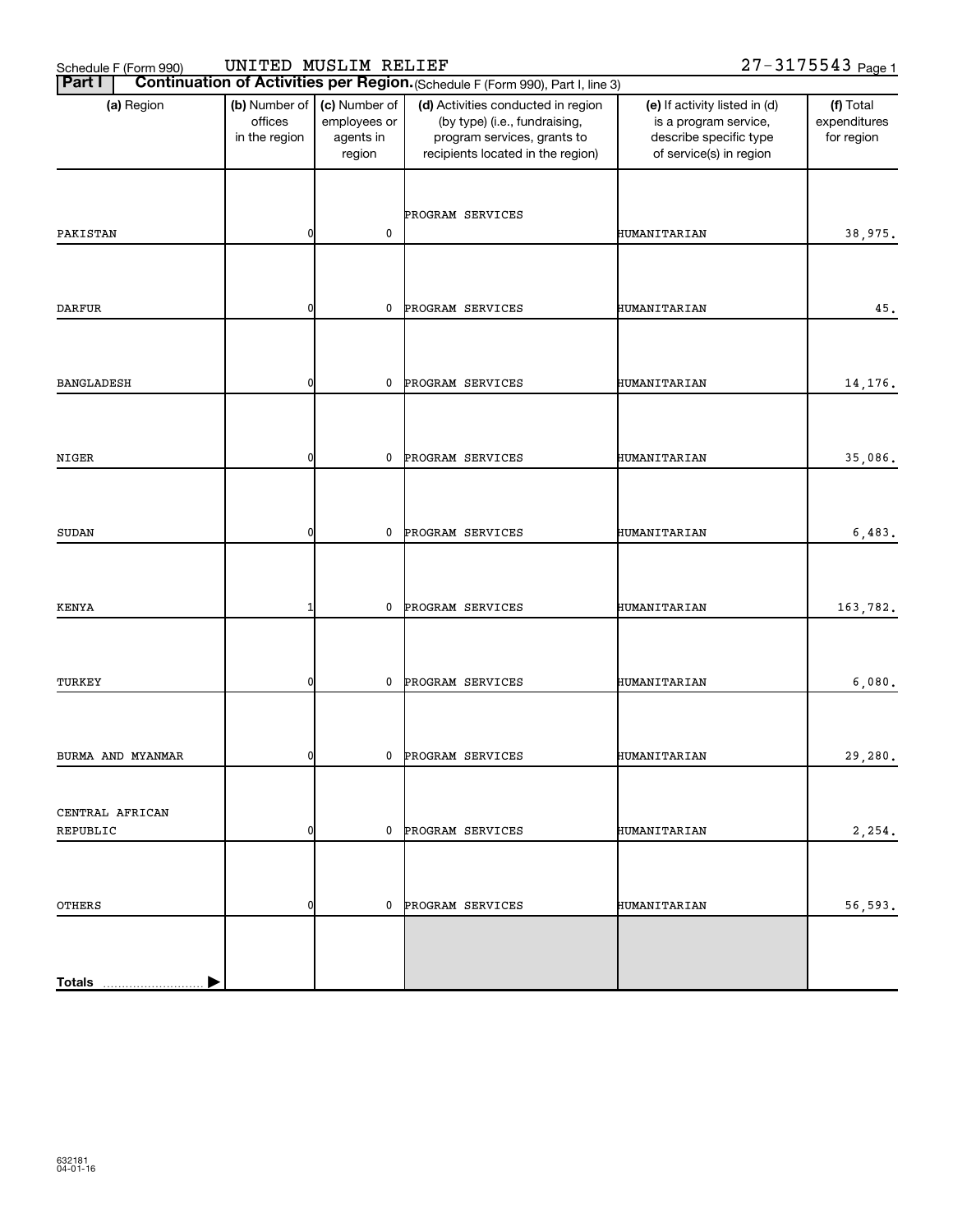| Schedule F (Form 990)         | UNITED MUSLIM RELIEF                      |                                                      |                                                                                                                                         |                                                                                                             | 27-3175543 Page 1                       |
|-------------------------------|-------------------------------------------|------------------------------------------------------|-----------------------------------------------------------------------------------------------------------------------------------------|-------------------------------------------------------------------------------------------------------------|-----------------------------------------|
| <b>Part I</b>                 |                                           |                                                      | Continuation of Activities per Region. (Schedule F (Form 990), Part I, line 3)                                                          |                                                                                                             |                                         |
| (a) Region                    | (b) Number of<br>offices<br>in the region | (c) Number of<br>employees or<br>agents in<br>region | (d) Activities conducted in region<br>(by type) (i.e., fundraising,<br>program services, grants to<br>recipients located in the region) | (e) If activity listed in (d)<br>is a program service,<br>describe specific type<br>of service(s) in region | (f) Total<br>expenditures<br>for region |
| ETHIOPIA                      | 0                                         | 0                                                    | PROGRAM SERVICES                                                                                                                        | HUMANITARIAN                                                                                                | 246,424.                                |
|                               |                                           |                                                      |                                                                                                                                         |                                                                                                             |                                         |
| ORPHANS IN<br>MULTI-COUNTRIES |                                           |                                                      | PROGRAM SERVICES                                                                                                                        | HUMANITARIAN                                                                                                | 804,939.                                |
|                               |                                           |                                                      |                                                                                                                                         |                                                                                                             |                                         |
|                               |                                           |                                                      |                                                                                                                                         |                                                                                                             |                                         |
|                               |                                           |                                                      |                                                                                                                                         |                                                                                                             |                                         |
|                               |                                           |                                                      |                                                                                                                                         |                                                                                                             |                                         |
|                               |                                           |                                                      |                                                                                                                                         |                                                                                                             |                                         |
|                               |                                           |                                                      |                                                                                                                                         |                                                                                                             |                                         |
|                               |                                           |                                                      |                                                                                                                                         |                                                                                                             |                                         |
|                               |                                           |                                                      |                                                                                                                                         |                                                                                                             |                                         |
| <b>Totals</b>                 |                                           |                                                      |                                                                                                                                         |                                                                                                             | 1,404,117.                              |
|                               |                                           |                                                      |                                                                                                                                         |                                                                                                             |                                         |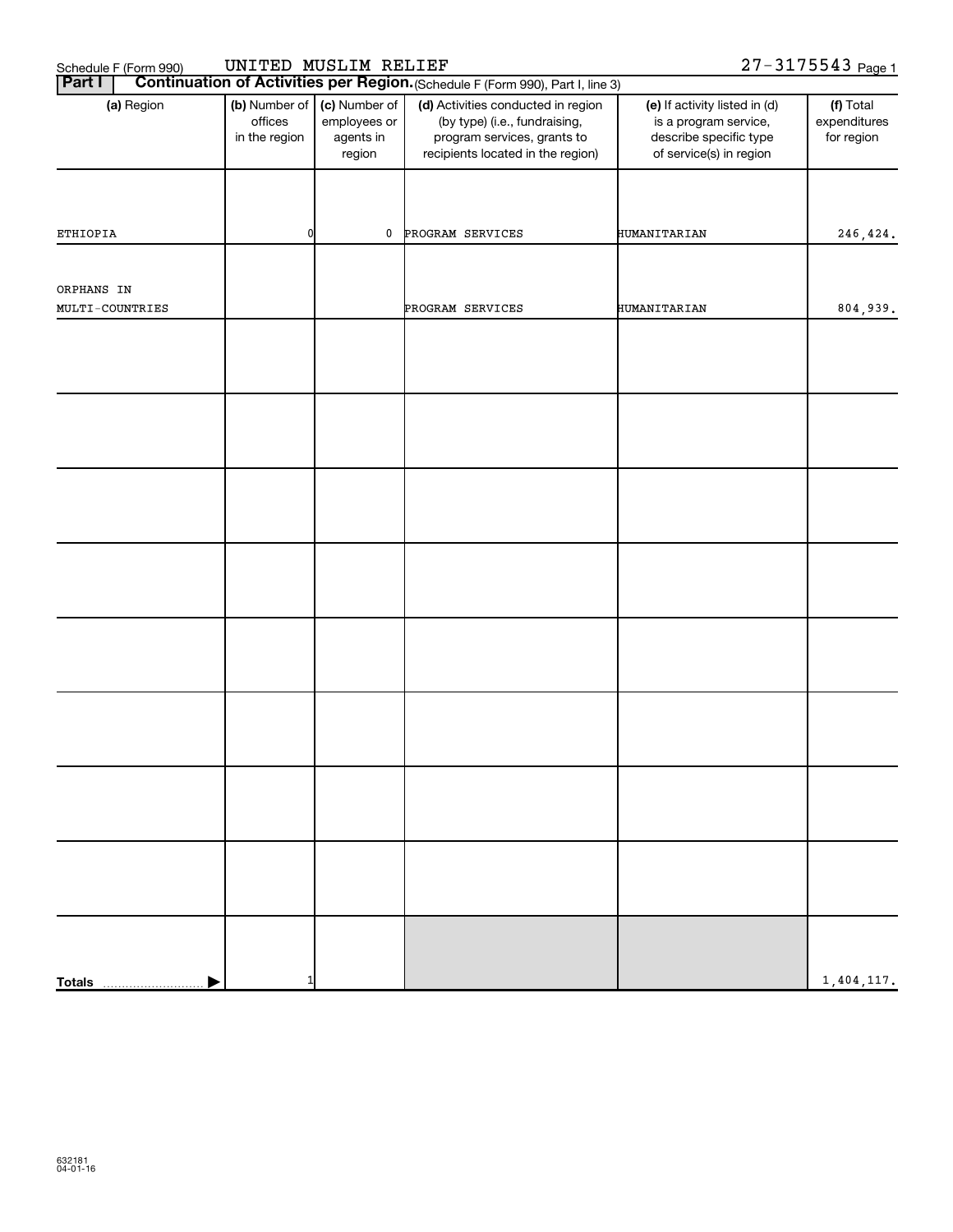Schedule F (Form 990) 2016 **UNITED MUSLIM RELIEF 27-3175543** Page

**2**

Part II | Grants and Other Assistance to Organizations or Entities Outside the United States. Complete if the organization answered "Yes" on Form 990, Part IV, line 15, for any recipient who received more than \$5,000. Part II can be duplicated if additional space is needed.

| $\mathbf{1}$<br>(a) Name of organization | (b) IRS code section<br>and EIN (if applicable)       | (c) Region | (d) Purpose of<br>grant                                                                                                                         | (e) Amount<br>of cash grant | (f) Manner of<br>cash disbursement | (g) Amount of<br>noncash<br>assistance | (h) Description<br>of noncash<br>assistance | (i) Method of<br>valuation (book, FMV,<br>appraisal, other) |  |  |  |
|------------------------------------------|-------------------------------------------------------|------------|-------------------------------------------------------------------------------------------------------------------------------------------------|-----------------------------|------------------------------------|----------------------------------------|---------------------------------------------|-------------------------------------------------------------|--|--|--|
|                                          |                                                       |            |                                                                                                                                                 |                             |                                    |                                        |                                             |                                                             |  |  |  |
|                                          |                                                       | PALESTINE  | AID                                                                                                                                             | 588,173.                    |                                    |                                        | 0. PHARMACEUTICAL                           | APPRAISAL                                                   |  |  |  |
|                                          |                                                       |            |                                                                                                                                                 |                             |                                    |                                        |                                             |                                                             |  |  |  |
|                                          |                                                       | YEMEN      | AID                                                                                                                                             | 12,485.                     |                                    |                                        | 0. PHARMACEUTICAL                           | APPRAISAL                                                   |  |  |  |
|                                          |                                                       |            |                                                                                                                                                 |                             |                                    |                                        |                                             |                                                             |  |  |  |
|                                          |                                                       | NEPAL      | AID                                                                                                                                             | 14, 145.                    |                                    |                                        | 0. PHARMACEUTICALS                          | APPRAISAL                                                   |  |  |  |
|                                          |                                                       |            |                                                                                                                                                 |                             |                                    |                                        |                                             |                                                             |  |  |  |
|                                          |                                                       | SYRIA      | AID                                                                                                                                             | 12,444.                     |                                    |                                        | 21056147 PHARMACEUTICAL                     | APPRAISAL                                                   |  |  |  |
|                                          |                                                       |            |                                                                                                                                                 |                             |                                    |                                        |                                             |                                                             |  |  |  |
|                                          |                                                       | MOROCCO    | AID                                                                                                                                             | $\mathbf{0}$ .              |                                    |                                        | 438, 621. PHARMACEUTICALS                   | APPRAISAL                                                   |  |  |  |
|                                          |                                                       |            |                                                                                                                                                 |                             |                                    |                                        |                                             |                                                             |  |  |  |
|                                          |                                                       | NIGERIA    | AID                                                                                                                                             | 39,938.                     |                                    |                                        | 1941000. PHARMACEUTICAL                     | APPRAISAL                                                   |  |  |  |
|                                          |                                                       |            |                                                                                                                                                 |                             |                                    |                                        |                                             |                                                             |  |  |  |
|                                          |                                                       | JORDAN     | AID                                                                                                                                             | 1101744                     |                                    | $\mathfrak o$ .                        |                                             |                                                             |  |  |  |
|                                          |                                                       |            |                                                                                                                                                 |                             |                                    |                                        |                                             |                                                             |  |  |  |
|                                          |                                                       | LEBANON    | AID                                                                                                                                             | 162,181.                    |                                    | $\mathbf{0}$ .                         |                                             |                                                             |  |  |  |
| $\mathbf{2}$                             |                                                       |            | Enter total number of recipient organizations listed above that are recognized as charities by the foreign country, recognized as tax-exempt by |                             |                                    |                                        |                                             |                                                             |  |  |  |
|                                          |                                                       |            |                                                                                                                                                 |                             |                                    |                                        |                                             |                                                             |  |  |  |
| 3                                        | Enter total number of other organizations or entities |            |                                                                                                                                                 |                             |                                    |                                        |                                             |                                                             |  |  |  |

**Schedule F (Form 990) 2016**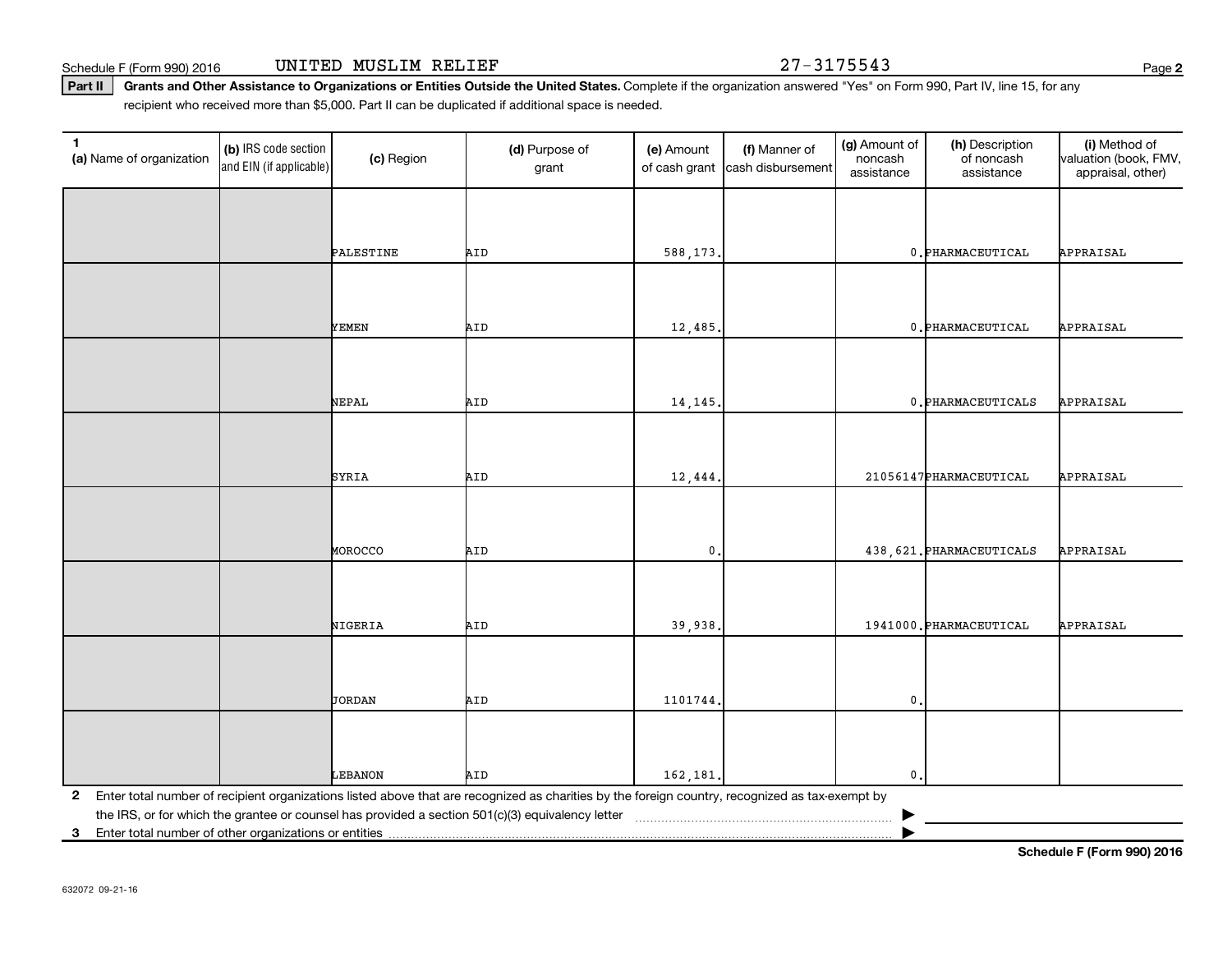| Schedule F (Form 990)                    |                                                 | UNITED MUSLIM RELIEF |                                                                                                                                              |                             |                                    | Page 2                                  |                                              |                                                             |
|------------------------------------------|-------------------------------------------------|----------------------|----------------------------------------------------------------------------------------------------------------------------------------------|-----------------------------|------------------------------------|-----------------------------------------|----------------------------------------------|-------------------------------------------------------------|
| Part II                                  |                                                 |                      | Continuation of Grants and Other Assistance to Organizations or Entities Outside the United States. (Schedule F (Form 990), Part II, line 1) |                             |                                    |                                         |                                              |                                                             |
| $\mathbf{1}$<br>(a) Name of organization | (b) IRS code section<br>and EIN (if applicable) | (c) Region           | (d) Purpose of<br>grant                                                                                                                      | (e) Amount<br>of cash grant | (f) Manner of<br>cash disbursement | (g) Amount of<br>non-cash<br>assistance | (h) Description<br>of non-cash<br>assistance | (i) Method of<br>valuation (book, FMV,<br>appraisal, other) |
|                                          |                                                 | PAKISTAN             | AID                                                                                                                                          | 38,975                      |                                    | $\mathbf{0}$                            |                                              |                                                             |
|                                          |                                                 |                      |                                                                                                                                              |                             |                                    |                                         |                                              |                                                             |
|                                          |                                                 | <b>DARFUR</b>        | AID                                                                                                                                          | 45,                         |                                    | 0.                                      |                                              |                                                             |
|                                          |                                                 | <b>BANGLADESH</b>    | AID                                                                                                                                          | 14,176                      |                                    | $\mathbf{0}$                            |                                              |                                                             |
|                                          |                                                 | NIGER                | AID                                                                                                                                          | 35,086                      |                                    | 0.                                      |                                              |                                                             |
|                                          |                                                 |                      |                                                                                                                                              |                             |                                    |                                         |                                              |                                                             |
|                                          |                                                 | <b>SUDAN</b>         | AID                                                                                                                                          | 6,483.                      |                                    | $\mathbf{0}$                            |                                              |                                                             |
|                                          |                                                 | KENYA                | AID                                                                                                                                          | 163,782                     |                                    | $\mathbf{0}$ .                          |                                              |                                                             |
|                                          |                                                 |                      |                                                                                                                                              |                             |                                    |                                         |                                              |                                                             |
|                                          |                                                 | TURKEY               | AID                                                                                                                                          | 6,080                       |                                    | $\mathbf{0}$                            |                                              |                                                             |
|                                          |                                                 | BURMA/ MYANMAR       | AID                                                                                                                                          | 29,280.                     |                                    | 0.                                      |                                              |                                                             |
|                                          |                                                 | CENTRAL AFRICAN      |                                                                                                                                              |                             |                                    |                                         |                                              |                                                             |
|                                          |                                                 | REPUBLIC             | AID                                                                                                                                          | 2, 254.                     |                                    | $\mathbf{0}$ .                          |                                              |                                                             |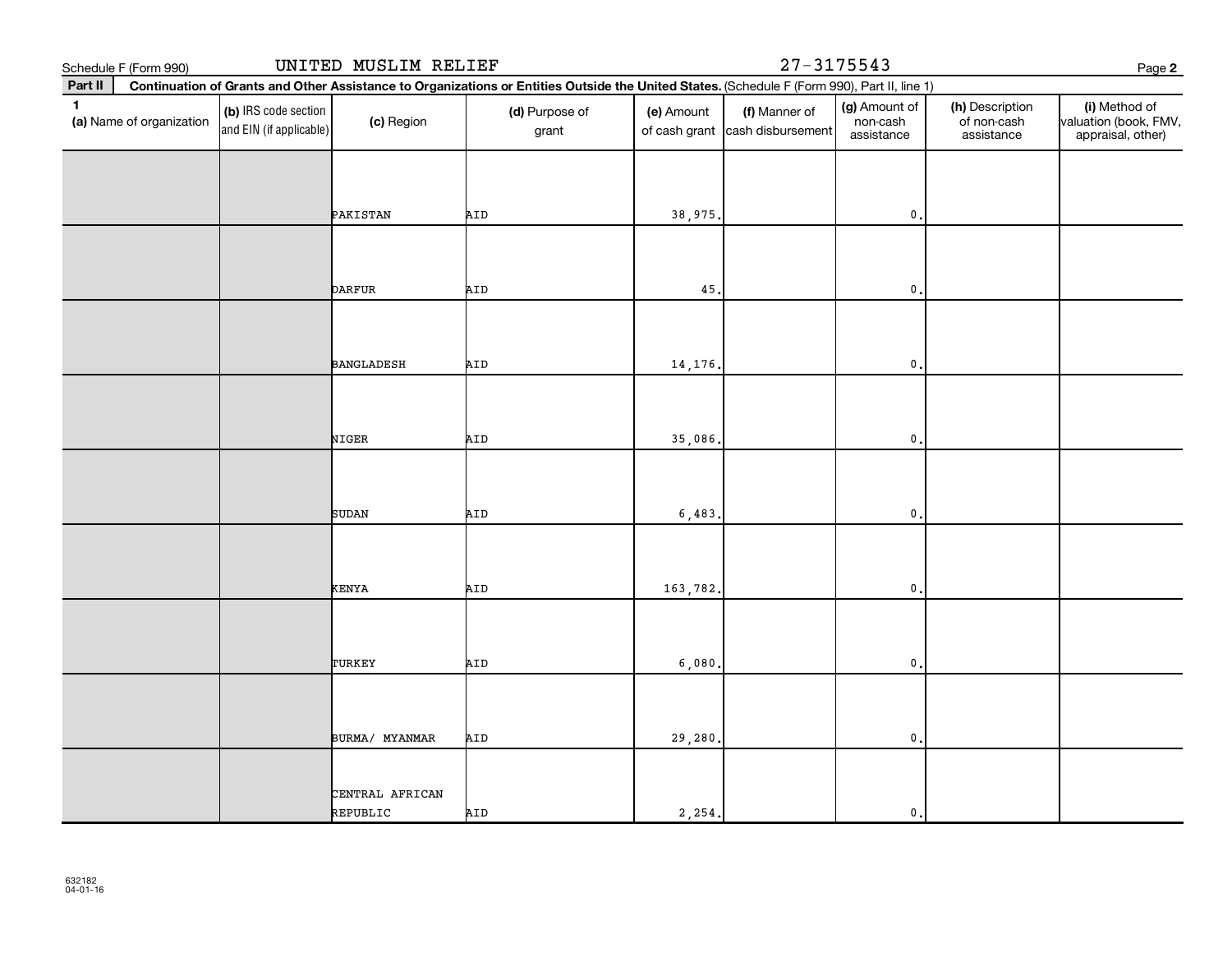| Schedule F (Form 990)                    |                                                 | UNITED MUSLIM RELIEF |                                                                                                                                              |            | $27 - 3175543$                                   |                                         |                                              | Page 2                                                      |
|------------------------------------------|-------------------------------------------------|----------------------|----------------------------------------------------------------------------------------------------------------------------------------------|------------|--------------------------------------------------|-----------------------------------------|----------------------------------------------|-------------------------------------------------------------|
| Part II                                  |                                                 |                      | Continuation of Grants and Other Assistance to Organizations or Entities Outside the United States. (Schedule F (Form 990), Part II, line 1) |            |                                                  |                                         |                                              |                                                             |
| $\mathbf{1}$<br>(a) Name of organization | (b) IRS code section<br>and EIN (if applicable) | (c) Region           | (d) Purpose of<br>grant                                                                                                                      | (e) Amount | (f) Manner of<br>of cash grant cash disbursement | (g) Amount of<br>non-cash<br>assistance | (h) Description<br>of non-cash<br>assistance | (i) Method of<br>valuation (book, FMV,<br>appraisal, other) |
|                                          |                                                 |                      |                                                                                                                                              |            |                                                  |                                         |                                              |                                                             |
|                                          |                                                 | USA                  | AID                                                                                                                                          | 120,045.   |                                                  | 33,801                                  |                                              |                                                             |
|                                          |                                                 | <b>ETHIOPIA</b>      | AID                                                                                                                                          | 246,424.   |                                                  | $\mathbf 0$ ,                           |                                              |                                                             |
|                                          |                                                 | ORPHANS IN           |                                                                                                                                              |            |                                                  |                                         |                                              |                                                             |
|                                          |                                                 | MULTI-COUNTRIES      | AID                                                                                                                                          | 804,939.   |                                                  | $\mathbf 0$ ,                           |                                              |                                                             |
|                                          |                                                 | OTHERS               | AID                                                                                                                                          | 56,594.    |                                                  | $\pmb{0}$                               |                                              |                                                             |
|                                          |                                                 |                      |                                                                                                                                              |            |                                                  |                                         |                                              |                                                             |
|                                          |                                                 |                      |                                                                                                                                              |            |                                                  |                                         |                                              |                                                             |
|                                          |                                                 |                      |                                                                                                                                              |            |                                                  |                                         |                                              |                                                             |
|                                          |                                                 |                      |                                                                                                                                              |            |                                                  |                                         |                                              |                                                             |
|                                          |                                                 |                      |                                                                                                                                              |            |                                                  |                                         |                                              |                                                             |
|                                          |                                                 |                      |                                                                                                                                              |            |                                                  |                                         |                                              |                                                             |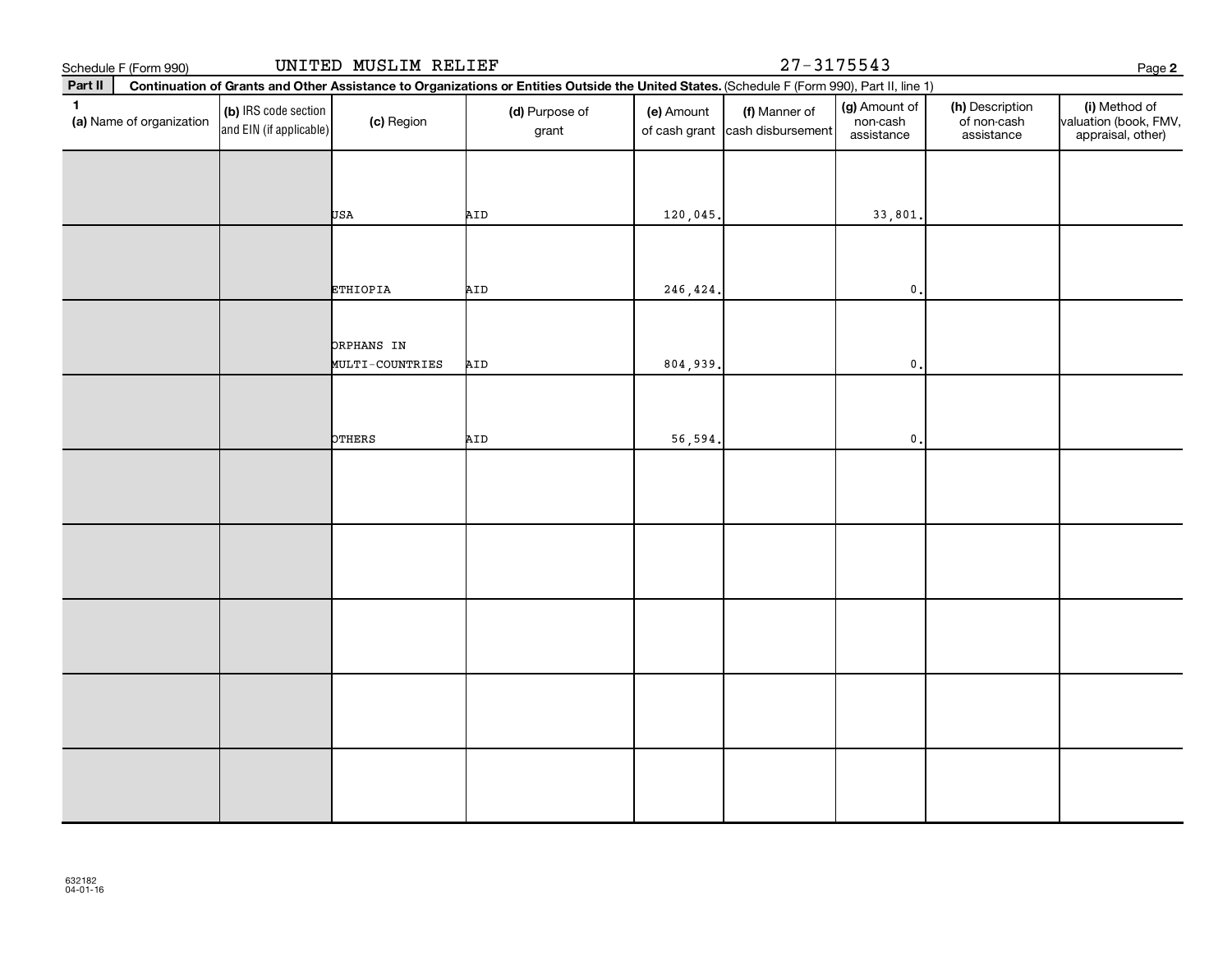Schedule F (Form 990) 2016 **UNITED MUSLIM RELIEF 27-3175543** Page

Part III Grants and Other Assistance to Individuals Outside the United States. Complete if the organization answered "Yes" on Form 990, Part IV, line 16. Part III can be duplicated if additional space is needed.

| Part in carried depilcated in additional space is needed.<br>(a) Type of grant or assistance | (b) Region | recipients | (c) Number of (d) Amount of<br>cash grant | (e) Manner of<br>cash disbursement | (f) Amount of<br>noncash<br>assistance | (g) Description of<br>noncash assistance | (h) Method of<br>valuation<br>(book, FMV,<br>appraisal, other) |
|----------------------------------------------------------------------------------------------|------------|------------|-------------------------------------------|------------------------------------|----------------------------------------|------------------------------------------|----------------------------------------------------------------|
|                                                                                              |            |            |                                           |                                    |                                        |                                          |                                                                |
|                                                                                              |            |            |                                           |                                    |                                        |                                          |                                                                |
|                                                                                              |            |            |                                           |                                    |                                        |                                          |                                                                |
|                                                                                              |            |            |                                           |                                    |                                        |                                          |                                                                |
|                                                                                              |            |            |                                           |                                    |                                        |                                          |                                                                |
|                                                                                              |            |            |                                           |                                    |                                        |                                          |                                                                |
|                                                                                              |            |            |                                           |                                    |                                        |                                          |                                                                |
|                                                                                              |            |            |                                           |                                    |                                        |                                          |                                                                |
|                                                                                              |            |            |                                           |                                    |                                        |                                          |                                                                |
|                                                                                              |            |            |                                           |                                    |                                        |                                          |                                                                |

**Schedule F (Form 990) 2016**

**3**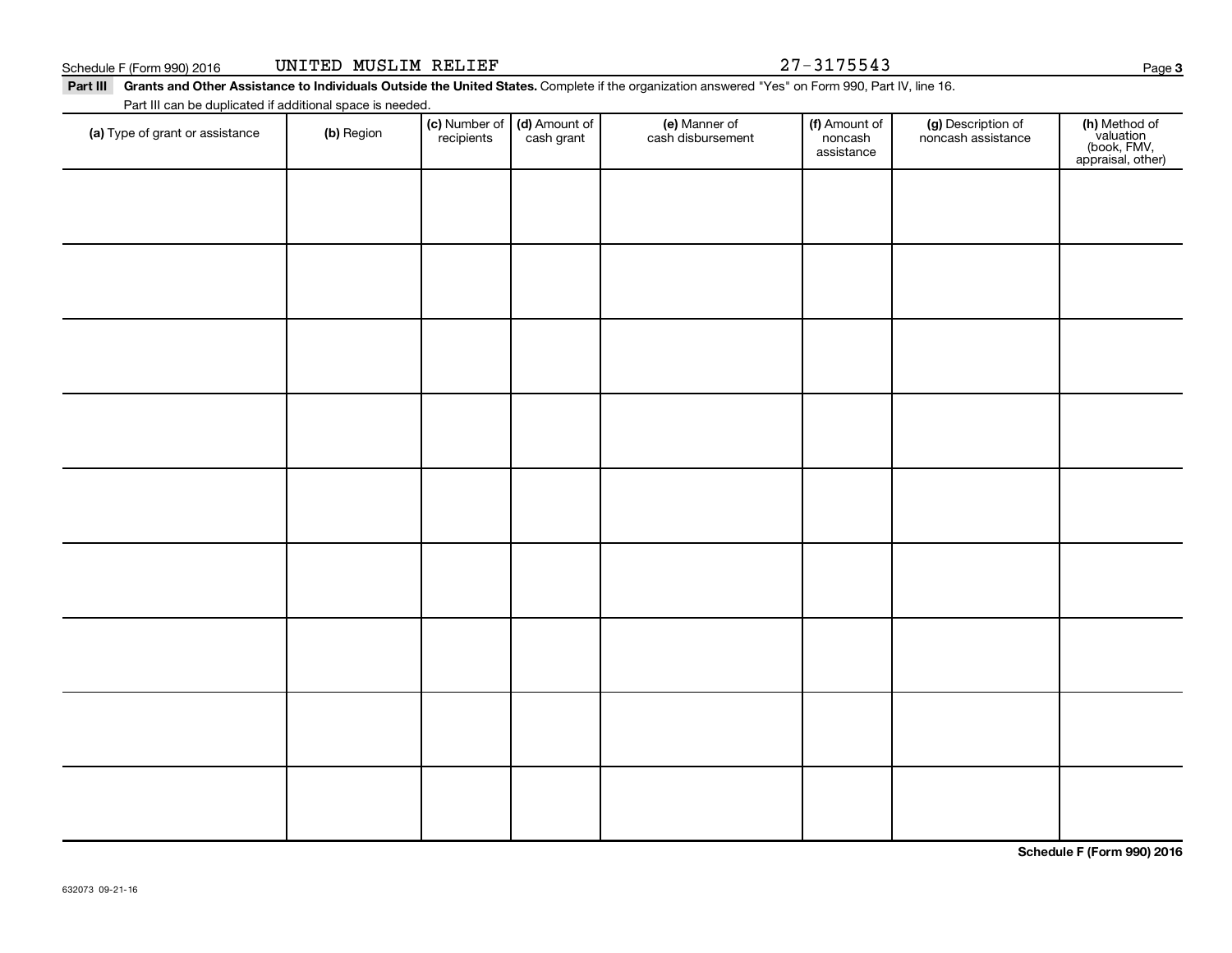| $\mathbf{1}$   | Was the organization a U.S. transferor of property to a foreign corporation during the tax year? If "Yes," the<br>organization may be required to file Form 926, Return by a U.S. Transferor of Property to a Foreign<br>Corporation (see Instructions for Form 926)                                                                                                                                                                           | Yes | $ X _{\sf No}$        |
|----------------|------------------------------------------------------------------------------------------------------------------------------------------------------------------------------------------------------------------------------------------------------------------------------------------------------------------------------------------------------------------------------------------------------------------------------------------------|-----|-----------------------|
| $\overline{2}$ | Did the organization have an interest in a foreign trust during the tax year? If "Yes," the organization<br>may be required to separately file Form 3520, Annual Return To Report Transactions With Foreign<br>Trusts and Receipt of Certain Foreign Gifts, and/or Form 3520-A, Annual Information Return of Foreign<br>Trust With a U.S. Owner (see Instructions for Forms 3520 and 3520-A; do not file with Form 990) <i>managery condit</i> | Yes | $\mid X \mid$ No      |
| 3              | Did the organization have an ownership interest in a foreign corporation during the tax year? If "Yes,"<br>the organization may be required to file Form 5471, Information Return of U.S. Persons With Respect To                                                                                                                                                                                                                              | Yes | $X _{N0}$             |
| 4              | Was the organization a direct or indirect shareholder of a passive foreign investment company or a<br>qualified electing fund during the tax year? If "Yes," the organization may be required to file Form 8621,<br>Information Return by a Shareholder of a Passive Foreign Investment Company or Qualified Electing Fund<br>(see Instructions for Form 8621)                                                                                 | Yes | $\boxed{\text{X}}$ No |
| 5              | Did the organization have an ownership interest in a foreign partnership during the tax year? If "Yes,"<br>the organization may be required to file Form 8865, Return of U.S. Persons With Respect to Certain<br>Foreign Partnerships (see Instructions for Form 8865) [1996] [1996] [1996] [1996] [1996] [1996] [1996] [1996] [                                                                                                               | Yes | $ X _{\sf No}$        |
| 6              | Did the organization have any operations in or related to any boycotting countries during the tax year? If<br>"Yes," the organization may be required to separately file Form 5713, International Boycott Report (see                                                                                                                                                                                                                          | Yes |                       |

**Schedule F (Form 990) 2016**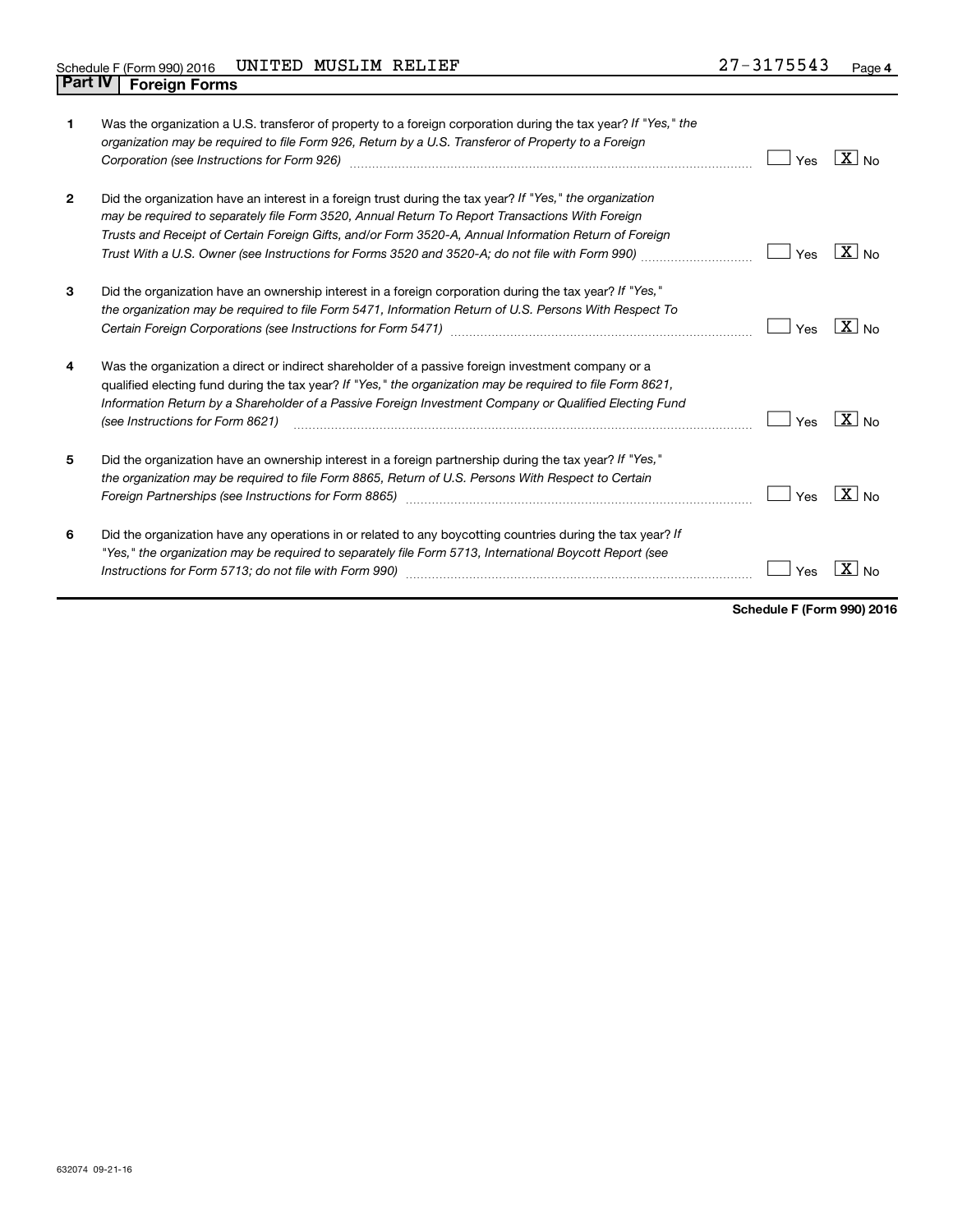Provide the information required by Part I, line 2 (monitoring of funds); Part I, line 3, column (f) (accounting method; amounts of investments vs. expenditures per region); Part II, line 1 (accounting method); Part III (accounting method); and Part III, column (c) (estimated number of recipients), as applicable. Also complete this part to provide any additional information. See instructions.

| -                        |  |  |  |
|--------------------------|--|--|--|
|                          |  |  |  |
|                          |  |  |  |
| $\overline{\phantom{0}}$ |  |  |  |
|                          |  |  |  |
|                          |  |  |  |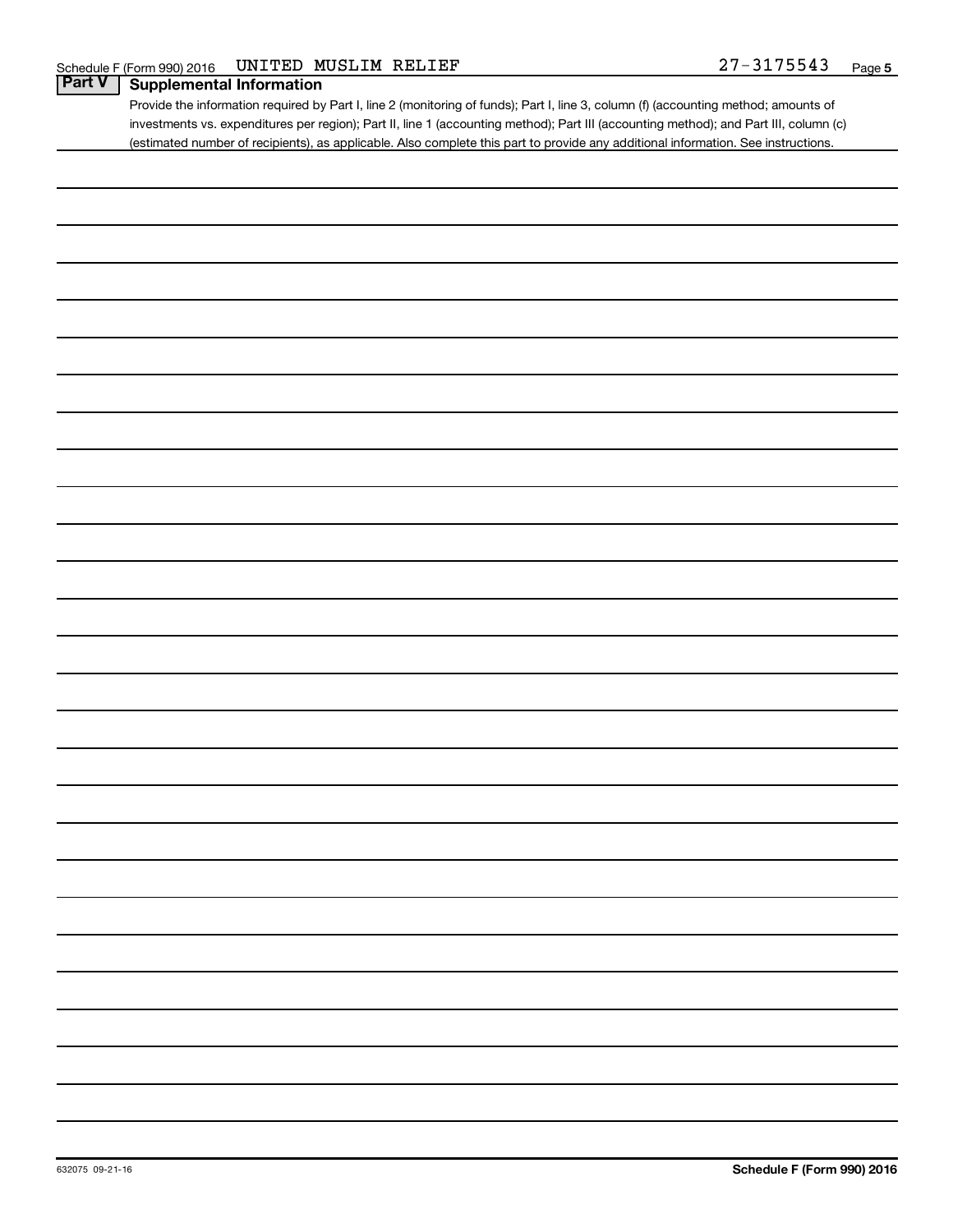| <b>SCHEDULE G</b>                                                                                                                                                          |  |                                                                                                                                                                               |                                         |    |                                                               |  |                                  | OMB No. 1545-0047                       |  |  |
|----------------------------------------------------------------------------------------------------------------------------------------------------------------------------|--|-------------------------------------------------------------------------------------------------------------------------------------------------------------------------------|-----------------------------------------|----|---------------------------------------------------------------|--|----------------------------------|-----------------------------------------|--|--|
| (Form 990 or 990-EZ)                                                                                                                                                       |  | <b>Supplemental Information Regarding Fundraising or Gaming Activities</b><br>Complete if the organization answered "Yes" on Form 990, Part IV, line 17, 18, or 19, or if the |                                         |    |                                                               |  |                                  | 2016                                    |  |  |
|                                                                                                                                                                            |  | organization entered more than \$15,000 on Form 990-EZ, line 6a.                                                                                                              |                                         |    |                                                               |  |                                  |                                         |  |  |
| Department of the Treasury                                                                                                                                                 |  | Attach to Form 990 or Form 990-EZ.                                                                                                                                            |                                         |    |                                                               |  |                                  | <b>Open to Public</b>                   |  |  |
| Internal Revenue Service                                                                                                                                                   |  | Information about Schedule G (Form 990 or 990-EZ) and its instructions is at www.irs.gov/form990.                                                                             |                                         |    |                                                               |  |                                  | Inspection                              |  |  |
| <b>Employer identification number</b><br>Name of the organization                                                                                                          |  |                                                                                                                                                                               |                                         |    |                                                               |  |                                  |                                         |  |  |
| 27-3175543<br>UNITED MUSLIM RELIEF                                                                                                                                         |  |                                                                                                                                                                               |                                         |    |                                                               |  |                                  |                                         |  |  |
| Fundraising Activities. Complete if the organization answered "Yes" on Form 990, Part IV, line 17. Form 990-EZ filers are not<br>Part I<br>required to complete this part. |  |                                                                                                                                                                               |                                         |    |                                                               |  |                                  |                                         |  |  |
|                                                                                                                                                                            |  | 1 Indicate whether the organization raised funds through any of the following activities. Check all that apply.                                                               |                                         |    |                                                               |  |                                  |                                         |  |  |
| $\mathbf{a}$ $\mathbf{X}$ Mail solicitations                                                                                                                               |  |                                                                                                                                                                               |                                         |    | $\mathbf{e} \mathbf{X}$ Solicitation of non-government grants |  |                                  |                                         |  |  |
| $\boxed{\mathbf{X}}$ Internet and email solicitations<br>b                                                                                                                 |  |                                                                                                                                                                               |                                         |    | Solicitation of government grants                             |  |                                  |                                         |  |  |
| $\lfloor x \rfloor$ Phone solicitations                                                                                                                                    |  | Special fundraising events<br>a                                                                                                                                               |                                         |    |                                                               |  |                                  |                                         |  |  |
| $\boxed{\mathbf{X}}$ In-person solicitations<br>d                                                                                                                          |  |                                                                                                                                                                               |                                         |    |                                                               |  |                                  |                                         |  |  |
|                                                                                                                                                                            |  | 2 a Did the organization have a written or oral agreement with any individual (including officers, directors, trustees, or                                                    |                                         |    |                                                               |  |                                  |                                         |  |  |
|                                                                                                                                                                            |  | key employees listed in Form 990, Part VII) or entity in connection with professional fundraising services?                                                                   |                                         |    |                                                               |  | $X$ Yes                          | <b>No</b>                               |  |  |
|                                                                                                                                                                            |  | b If "Yes," list the 10 highest paid individuals or entities (fundraisers) pursuant to agreements under which the fundraiser is to be                                         |                                         |    |                                                               |  |                                  |                                         |  |  |
| compensated at least \$5,000 by the organization.                                                                                                                          |  |                                                                                                                                                                               |                                         |    |                                                               |  |                                  |                                         |  |  |
|                                                                                                                                                                            |  |                                                                                                                                                                               |                                         |    |                                                               |  | (v) Amount paid                  |                                         |  |  |
| (i) Name and address of individual                                                                                                                                         |  | (ii) Activity                                                                                                                                                                 | (iii) Did<br>fundraiser<br>have custody |    | (iv) Gross receipts                                           |  | to (or retained by)              | (vi) Amount paid<br>to (or retained by) |  |  |
| or entity (fundraiser)                                                                                                                                                     |  |                                                                                                                                                                               | or control of<br>contributions?         |    | from activity                                                 |  | fundraiser<br>listed in col. (i) | organization                            |  |  |
| SALAH HABIB - 10181 CANARY                                                                                                                                                 |  |                                                                                                                                                                               | Yes                                     | No |                                                               |  |                                  |                                         |  |  |
| COURT, MONTCLAIR, CA 91763                                                                                                                                                 |  | CONTRIBUTIONS/TICKETS/DINN                                                                                                                                                    |                                         | X  | 0.                                                            |  | 29,500.                          | $-29,500.$                              |  |  |
| DONIA SHUAIB - 1209 RIBERRY                                                                                                                                                |  |                                                                                                                                                                               |                                         |    |                                                               |  |                                  |                                         |  |  |
| LANE, GARLAND, TX 75043                                                                                                                                                    |  | CONTRIBUTIONS/TICKETS/DINN                                                                                                                                                    |                                         | X  | 0.                                                            |  | 12,167.                          | $-12,167.$                              |  |  |
| ZIAD HAMDAN - 614 WEST                                                                                                                                                     |  |                                                                                                                                                                               |                                         |    |                                                               |  |                                  |                                         |  |  |
| MAPLEWOOD COURT, MILWAUKEE,                                                                                                                                                |  | CONTRIBUTIONS/TICKETS/DINN                                                                                                                                                    |                                         | х  | 0.                                                            |  | 6,000,                           | $-6,000.$                               |  |  |
| MOHAMED EBEID - 4777 SEMIOLE                                                                                                                                               |  |                                                                                                                                                                               |                                         |    |                                                               |  |                                  |                                         |  |  |
| DRIVE #115, SAN DIEGO, CA                                                                                                                                                  |  | CONTRIBUTIONS/TICKETS/DINN                                                                                                                                                    |                                         | X  | 0.                                                            |  | 25, 200.                         | $-25, 200.$                             |  |  |
| ABDELRAHMAN MURPHY - 3500                                                                                                                                                  |  |                                                                                                                                                                               |                                         |    |                                                               |  |                                  |                                         |  |  |
| MANESH DRIVE, IRVING, TX                                                                                                                                                   |  | CONTRIBUTIONS/TICKETS/DINN                                                                                                                                                    |                                         | X  | 0.                                                            |  | 5,000.                           | $-5,000.$                               |  |  |
| AYMAN TALEB - 11725 CARMINE                                                                                                                                                |  |                                                                                                                                                                               |                                         |    |                                                               |  |                                  |                                         |  |  |
| ST., RIVERSIDE, CA 92505                                                                                                                                                   |  | CONTRIBUTIONS/TICKETS/DINN                                                                                                                                                    |                                         | X  | 0.                                                            |  | 42,581.                          | $-42,581.$                              |  |  |
| DAR CONSULTING - 8145 RIDGE                                                                                                                                                |  |                                                                                                                                                                               |                                         |    |                                                               |  |                                  |                                         |  |  |
| CREEK WAY, SPRINGFIELD, VA                                                                                                                                                 |  | CONTRIBUTIONS/TICKETS/DINN                                                                                                                                                    |                                         | X  | 0.                                                            |  | 15,500.                          | $-15,500.$                              |  |  |
| KAZI SALMAN - 11502 CHIPWOOD                                                                                                                                               |  |                                                                                                                                                                               |                                         |    |                                                               |  |                                  |                                         |  |  |
| HALLOW CT , SUGARLAND, TX                                                                                                                                                  |  | CONTRIBUTIONS/TICKETS/DINN                                                                                                                                                    |                                         | X  | 0.                                                            |  | 5,650.                           | $-5,650.$                               |  |  |
| RAEED TAYEH - 2965 BEBINGTON                                                                                                                                               |  |                                                                                                                                                                               |                                         |    |                                                               |  |                                  |                                         |  |  |
| ST NW, NORTH CAROLINA, OH                                                                                                                                                  |  | CONTRIBUTIONS/TICKETS/DINN                                                                                                                                                    |                                         | X  | 0.                                                            |  | 11,000.                          | $-11,000.$                              |  |  |
| WILLIAM DEAN WEBB - P.O. BOX                                                                                                                                               |  |                                                                                                                                                                               |                                         |    |                                                               |  |                                  |                                         |  |  |
| 5701, SANTA CLARA, CA 95056                                                                                                                                                |  | CONTRIBUTIONS/TICKETS/DINN                                                                                                                                                    |                                         | X  | 0.                                                            |  | 10,500.                          | $-10,500.$                              |  |  |
|                                                                                                                                                                            |  |                                                                                                                                                                               |                                         |    |                                                               |  |                                  |                                         |  |  |
| 163,098.<br>$-163,098.$<br>Total                                                                                                                                           |  |                                                                                                                                                                               |                                         |    |                                                               |  |                                  |                                         |  |  |
|                                                                                                                                                                            |  | 3 List all states in which the organization is registered or licensed to solicit contributions or has been notified it is exempt from registration                            |                                         |    |                                                               |  |                                  |                                         |  |  |

or licensing.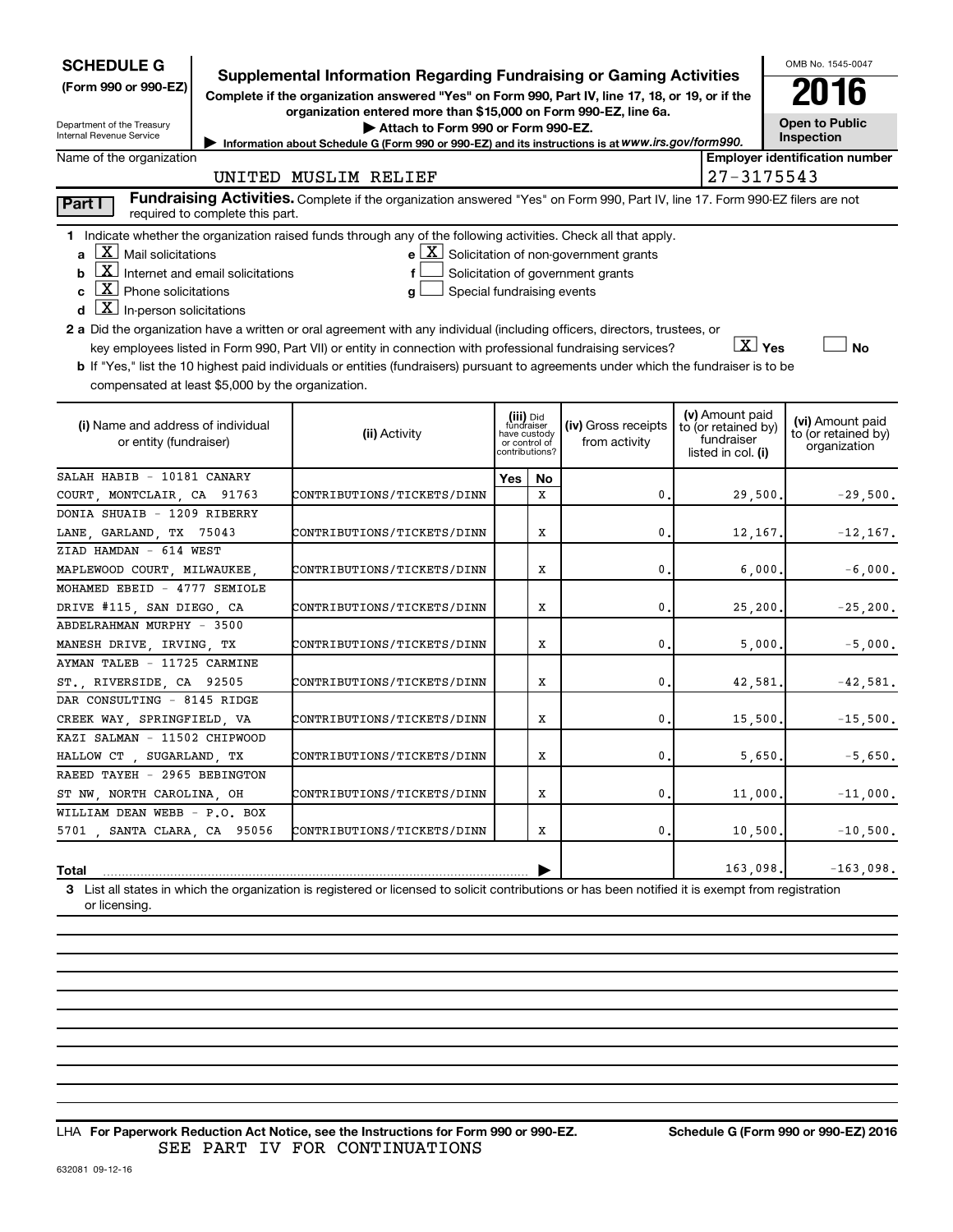#### Schedule G (Form 990 or 990-EZ) 2016 Page UNITED MUSLIM RELIEF 27-3175543

|  | $\frac{1}{2}$ is called a $\frac{1}{2}$ of the set of secretarity conto $\frac{1}{2}$ . |  |  |
|--|-----------------------------------------------------------------------------------------|--|--|
|  | art III - Fundraising Events, Comple                                                    |  |  |

Part II | Fundraising Events. Complete if the organization answered "Yes" on Form 990, Part IV, line 18, or reported more than \$15,000 of fundraising event contributions and gross income on Form 990-EZ, lines 1 and 6b. List events with gross receipts greater than \$5,000.

|                 |    | 01 Turildiaising event continuutions and gross income on i form sso-EZ, imes T and ob. Eist events with gross receipts greater than \$0,000. |                                           |                                                  |                  |                                                       |
|-----------------|----|----------------------------------------------------------------------------------------------------------------------------------------------|-------------------------------------------|--------------------------------------------------|------------------|-------------------------------------------------------|
|                 |    |                                                                                                                                              | (a) Event $#1$                            | $(b)$ Event #2                                   | (c) Other events | (d) Total events<br>(add col. (a) through<br>col. (c) |
|                 |    |                                                                                                                                              | (event type)                              | (event type)                                     | (total number)   |                                                       |
| Revenue         |    |                                                                                                                                              |                                           |                                                  |                  |                                                       |
|                 | 1. |                                                                                                                                              |                                           |                                                  |                  |                                                       |
|                 |    |                                                                                                                                              |                                           |                                                  |                  |                                                       |
|                 |    |                                                                                                                                              |                                           |                                                  |                  |                                                       |
|                 |    | 3 Gross income (line 1 minus line 2)                                                                                                         |                                           |                                                  |                  |                                                       |
|                 |    |                                                                                                                                              |                                           |                                                  |                  |                                                       |
|                 | 5  |                                                                                                                                              |                                           |                                                  |                  |                                                       |
| Direct Expenses | 6  |                                                                                                                                              |                                           |                                                  |                  |                                                       |
|                 | 7  | Food and beverages                                                                                                                           |                                           |                                                  |                  |                                                       |
|                 | 8  |                                                                                                                                              |                                           |                                                  |                  |                                                       |
|                 | 9  |                                                                                                                                              | the control of the control of the control |                                                  |                  |                                                       |
|                 |    | 10 Direct expense summary. Add lines 4 through 9 in column (d)                                                                               |                                           |                                                  | ▶                |                                                       |
|                 |    |                                                                                                                                              |                                           |                                                  |                  |                                                       |
| <b>Part III</b> |    | Gaming. Complete if the organization answered "Yes" on Form 990, Part IV, line 19, or reported more than                                     |                                           |                                                  |                  |                                                       |
|                 |    | \$15,000 on Form 990-EZ, line 6a.                                                                                                            |                                           |                                                  |                  |                                                       |
| Revenue         |    |                                                                                                                                              | (a) Bingo                                 | (b) Pull tabs/instant<br>bingo/progressive bingo | (c) Other gaming | (d) Total gaming (add<br>col. (a) through col. (c))   |
|                 |    |                                                                                                                                              |                                           |                                                  |                  |                                                       |
|                 |    |                                                                                                                                              |                                           |                                                  |                  |                                                       |
|                 |    |                                                                                                                                              |                                           |                                                  |                  |                                                       |
|                 | 3  |                                                                                                                                              |                                           |                                                  |                  |                                                       |
| Direct Expenses | 4  |                                                                                                                                              |                                           |                                                  |                  |                                                       |
|                 |    |                                                                                                                                              |                                           |                                                  |                  |                                                       |
|                 | 6. | Volunteer labor                                                                                                                              | Yes<br>%<br>No                            | Yes<br>%<br>No                                   | Yes<br>%<br>No   |                                                       |
|                 | 7  | Direct expense summary. Add lines 2 through 5 in column (d)                                                                                  |                                           |                                                  |                  |                                                       |
|                 | 8  |                                                                                                                                              |                                           |                                                  |                  |                                                       |
|                 |    |                                                                                                                                              |                                           |                                                  |                  |                                                       |
| 9               |    | Enter the state(s) in which the organization conducts gaming activities:                                                                     |                                           |                                                  |                  | Yes<br>No                                             |
|                 |    | <b>b</b> If "No," explain:                                                                                                                   |                                           |                                                  |                  |                                                       |
|                 |    |                                                                                                                                              |                                           |                                                  |                  |                                                       |
|                 |    |                                                                                                                                              |                                           |                                                  |                  |                                                       |
|                 |    |                                                                                                                                              |                                           |                                                  |                  | Yes<br>No                                             |
|                 |    | <b>b</b> If "Yes," explain:                                                                                                                  |                                           |                                                  |                  |                                                       |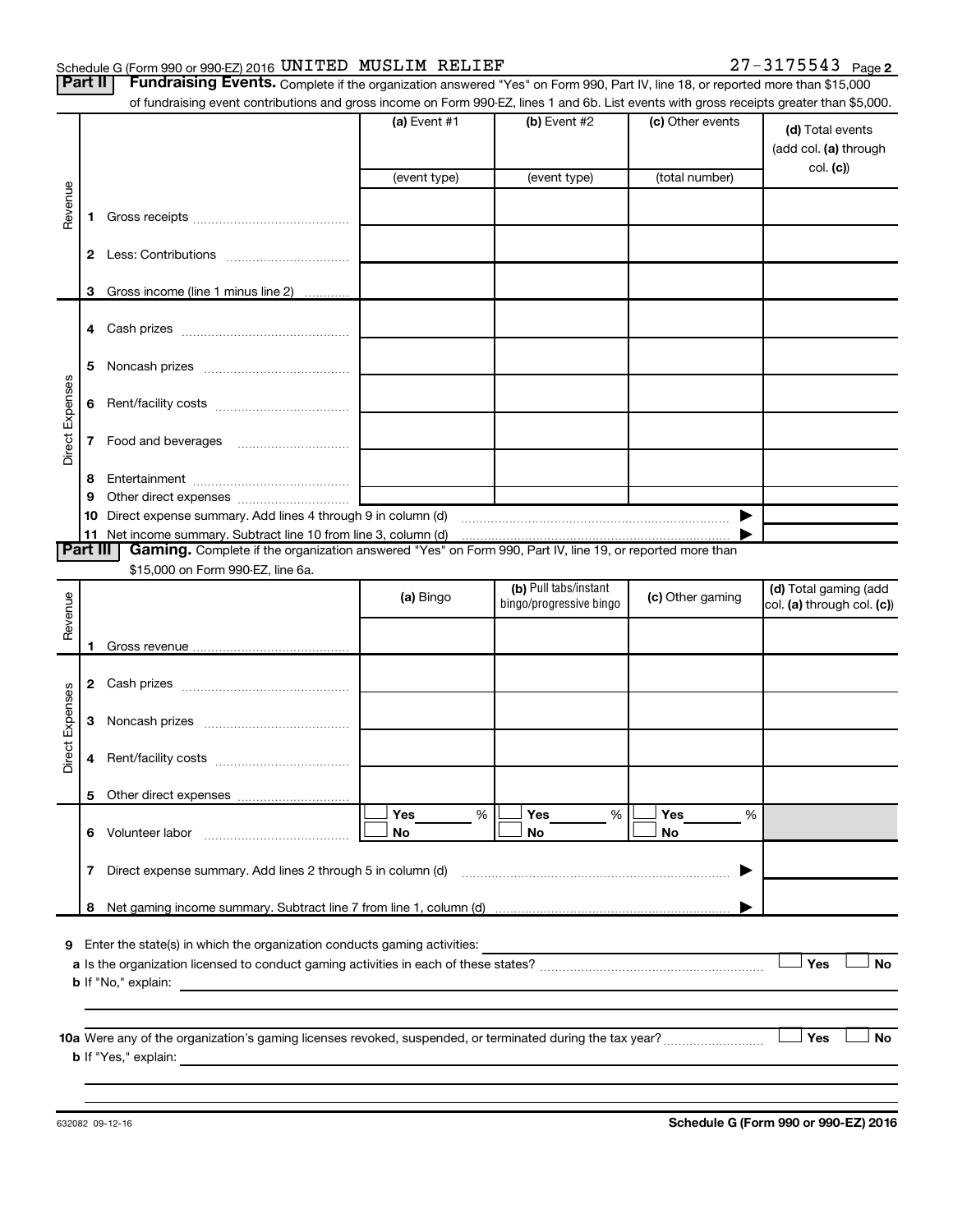|       | 27-3175543<br>Schedule G (Form 990 or 990-EZ) 2016 UNITED MUSLIM RELIEF                                                                                                                                                                       |                 |       | Page 3    |
|-------|-----------------------------------------------------------------------------------------------------------------------------------------------------------------------------------------------------------------------------------------------|-----------------|-------|-----------|
|       |                                                                                                                                                                                                                                               |                 | Yes   | No        |
|       | 12 Is the organization a grantor, beneficiary or trustee of a trust, or a member of a partnership or other entity formed                                                                                                                      |                 |       |           |
|       |                                                                                                                                                                                                                                               |                 | Yes   | <b>No</b> |
|       | 13 Indicate the percentage of gaming activity conducted in:                                                                                                                                                                                   |                 |       |           |
|       |                                                                                                                                                                                                                                               | 1За             |       | %         |
|       | <b>b</b> An outside facility <i>www.communicality.communicality.communicality www.communicality.communicality.communicality.com</i>                                                                                                           | 13 <sub>b</sub> |       | %         |
|       | 14 Enter the name and address of the person who prepares the organization's gaming/special events books and records:                                                                                                                          |                 |       |           |
|       | Name $\blacktriangleright$ $\_\_\_\_\_\_\_\_\$                                                                                                                                                                                                |                 |       |           |
|       |                                                                                                                                                                                                                                               |                 |       |           |
|       | 15a Does the organization have a contract with a third party from whom the organization receives gaming revenue?                                                                                                                              |                 | Yes   | No        |
|       |                                                                                                                                                                                                                                               |                 |       |           |
|       | of gaming revenue retained by the third party $\triangleright$ \$                                                                                                                                                                             |                 |       |           |
|       | c If "Yes," enter name and address of the third party:                                                                                                                                                                                        |                 |       |           |
|       | Name $\blacktriangleright$                                                                                                                                                                                                                    |                 |       |           |
|       | Address $\blacktriangleright$                                                                                                                                                                                                                 |                 |       |           |
|       | <b>16</b> Gaming manager information:                                                                                                                                                                                                         |                 |       |           |
|       | Name $\blacktriangleright$                                                                                                                                                                                                                    |                 |       |           |
|       | Gaming manager compensation $\triangleright$ \$                                                                                                                                                                                               |                 |       |           |
|       |                                                                                                                                                                                                                                               |                 |       |           |
|       | Description of services provided states and the contract of the contract of the contract of the contract of the contract of the contract of the contract of the contract of the contract of the contract of the contract of th                |                 |       |           |
|       |                                                                                                                                                                                                                                               |                 |       |           |
|       |                                                                                                                                                                                                                                               |                 |       |           |
|       | Employee<br>Director/officer<br>Independent contractor                                                                                                                                                                                        |                 |       |           |
|       |                                                                                                                                                                                                                                               |                 |       |           |
|       | <b>17</b> Mandatory distributions:                                                                                                                                                                                                            |                 |       |           |
|       | <b>a</b> Is the organization required under state law to make charitable distributions from the gaming proceeds to                                                                                                                            |                 |       |           |
|       | retain the state gaming license? $\Box$ No                                                                                                                                                                                                    |                 |       |           |
|       | <b>b</b> Enter the amount of distributions required under state law to be distributed to other exempt organizations or spent in the                                                                                                           |                 |       |           |
|       | organization's own exempt activities during the tax year $\triangleright$ \$<br><b>Part IV</b><br>Supplemental Information. Provide the explanations required by Part I, line 2b, columns (iii) and (v); and Part III, lines 9, 9b, 10b, 15b, |                 |       |           |
|       | 15c, 16, and 17b, as applicable. Also provide any additional information. See instructions                                                                                                                                                    |                 |       |           |
|       |                                                                                                                                                                                                                                               |                 |       |           |
|       | SCHEDULE G, PART I, LINE 2B, LIST OF TEN HIGHEST PAID FUNDRAISERS:                                                                                                                                                                            |                 |       |           |
|       |                                                                                                                                                                                                                                               |                 |       |           |
|       |                                                                                                                                                                                                                                               |                 |       |           |
| ( I ) | NAME OF FUNDRAISER: ZIAD HAMDAN                                                                                                                                                                                                               |                 |       |           |
| ( I ) | ADDRESS OF FUNDRAISER: 614 WEST MAPLEWOOD COURT, MILWAUKEE, WI                                                                                                                                                                                |                 |       | 53221     |
|       |                                                                                                                                                                                                                                               |                 |       |           |
| ( I ) | NAME OF FUNDRAISER: MOHAMED EBEID                                                                                                                                                                                                             |                 |       |           |
| ( I ) | ADDRESS OF FUNDRAISER: 4777 SEMIOLE DRIVE #115, SAN DIEGO, CA                                                                                                                                                                                 |                 | 92115 |           |
|       |                                                                                                                                                                                                                                               |                 |       |           |

### (I) NAME OF FUNDRAISER: ABDELRAHMAN MURPHY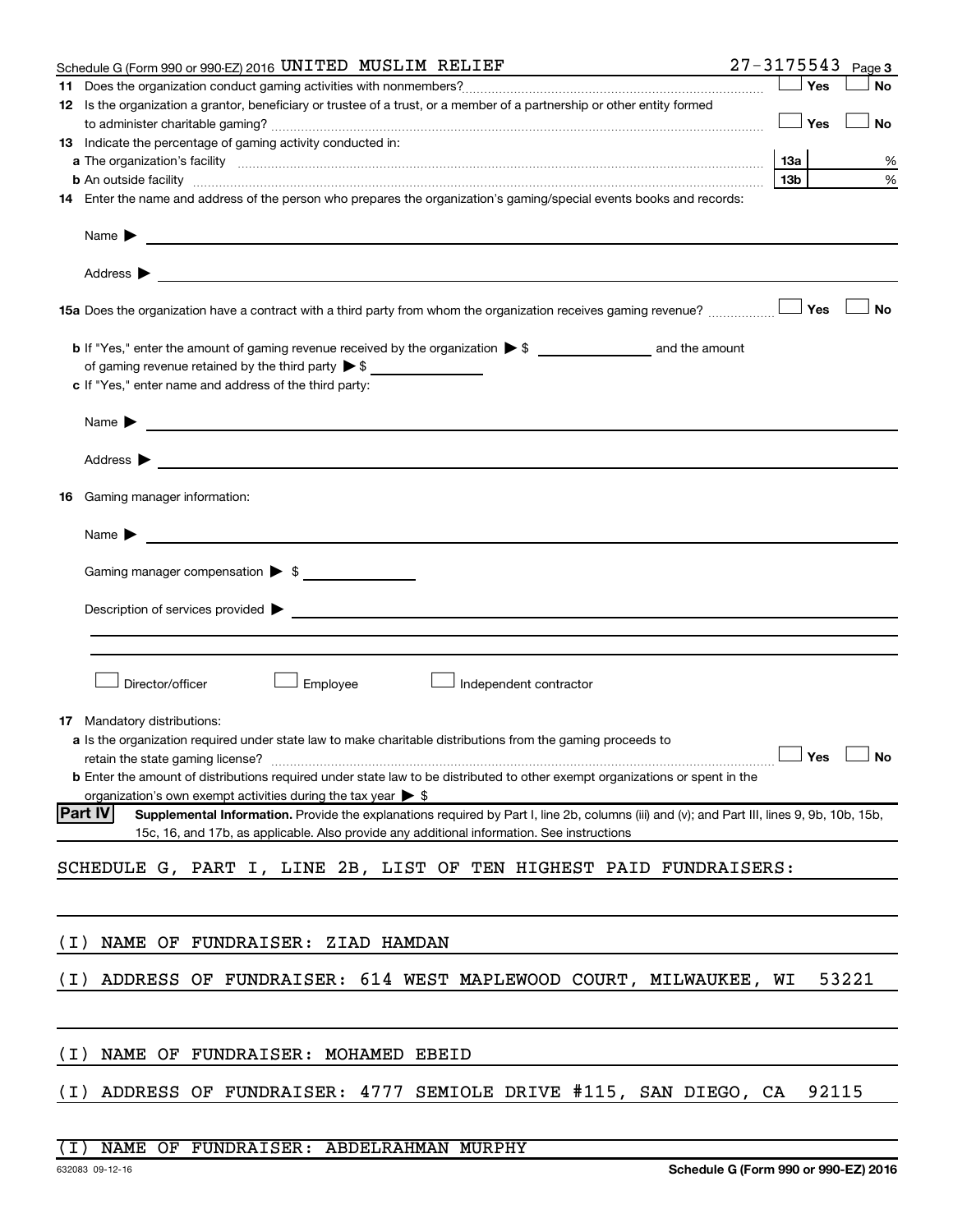(I) ADDRESS OF FUNDRAISER: 3500 MANESH DRIVE, IRVING, TX 75062

(I) NAME OF FUNDRAISER: DAR CONSULTING

(I) ADDRESS OF FUNDRAISER: 8145 RIDGE CREEK WAY, SPRINGFIELD, VA 22153

(I) NAME OF FUNDRAISER: KAZI SALMAN

(I) ADDRESS OF FUNDRAISER: 11502 CHIPWOOD HALLOW CT , SUGARLAND, TX 77498

(I) NAME OF FUNDRAISER: RAEED TAYEH

(I) ADDRESS OF FUNDRAISER: 2965 BEBINGTON ST NW, NORTH CAROLINA, OH 44720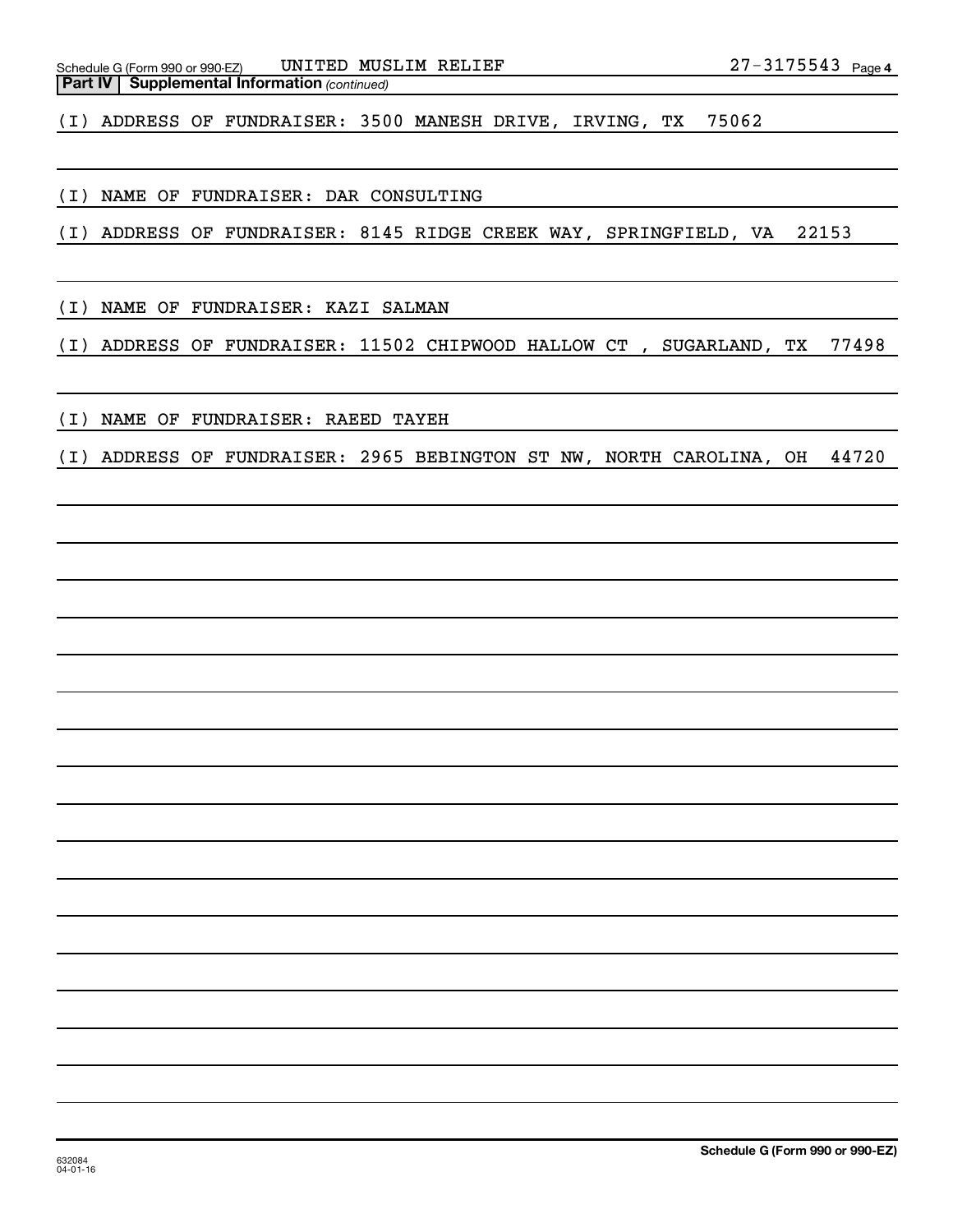|        | <b>Compensation Information</b><br><b>SCHEDULE J</b>                                                                                              | OMB No. 1545-0047     |            |                            |
|--------|---------------------------------------------------------------------------------------------------------------------------------------------------|-----------------------|------------|----------------------------|
|        | (Form 990)<br>For certain Officers, Directors, Trustees, Key Employees, and Highest                                                               |                       |            |                            |
|        | <b>Compensated Employees</b>                                                                                                                      | 2016                  |            |                            |
|        | Complete if the organization answered "Yes" on Form 990, Part IV, line 23.<br>Attach to Form 990.                                                 | <b>Open to Public</b> |            |                            |
|        | Department of the Treasury<br>Information about Schedule J (Form 990) and its instructions is at www.irs.gov/form990.<br>Internal Revenue Service |                       | Inspection |                            |
|        | <b>Employer identification number</b><br>Name of the organization                                                                                 |                       |            |                            |
|        | UNITED MUSLIM RELIEF                                                                                                                              | $27 - 3175543$        |            |                            |
| Part I | <b>Questions Regarding Compensation</b>                                                                                                           |                       |            |                            |
|        |                                                                                                                                                   |                       | Yes        | No                         |
| 1a     | Check the appropriate box(es) if the organization provided any of the following to or for a person listed on Form 990,                            |                       |            |                            |
|        | Part VII, Section A, line 1a. Complete Part III to provide any relevant information regarding these items.                                        |                       |            |                            |
|        | First-class or charter travel<br>Housing allowance or residence for personal use                                                                  |                       |            |                            |
|        | Travel for companions<br>Payments for business use of personal residence                                                                          |                       |            |                            |
|        | Health or social club dues or initiation fees<br>Tax indemnification and gross-up payments                                                        |                       |            |                            |
|        | Discretionary spending account<br>Personal services (such as, maid, chauffeur, chef)                                                              |                       |            |                            |
|        |                                                                                                                                                   |                       |            |                            |
|        | <b>b</b> If any of the boxes on line 1a are checked, did the organization follow a written policy regarding payment or                            |                       |            |                            |
|        |                                                                                                                                                   | 1b                    |            |                            |
| 2      | Did the organization require substantiation prior to reimbursing or allowing expenses incurred by all directors,                                  |                       |            |                            |
|        |                                                                                                                                                   | $\mathbf{2}$          |            |                            |
| з      | Indicate which, if any, of the following the filing organization used to establish the compensation of the organization's                         |                       |            |                            |
|        | CEO/Executive Director. Check all that apply. Do not check any boxes for methods used by a related organization to                                |                       |            |                            |
|        | establish compensation of the CEO/Executive Director, but explain in Part III.                                                                    |                       |            |                            |
|        | $\mathbf{X}$<br>Written employment contract<br>Compensation committee                                                                             |                       |            |                            |
|        | $\mathbf{X}$ Independent compensation consultant<br>$\mathbf{X}$<br>Compensation survey or study                                                  |                       |            |                            |
|        | $X$ Form 990 of other organizations<br>$\mathbf{X}$ Approval by the board or compensation committee                                               |                       |            |                            |
|        |                                                                                                                                                   |                       |            |                            |
| 4      | During the year, did any person listed on Form 990, Part VII, Section A, line 1a, with respect to the filing                                      |                       |            |                            |
|        | organization or a related organization:                                                                                                           |                       |            |                            |
| а      | Receive a severance payment or change-of-control payment?                                                                                         | 4a                    |            | Х                          |
| b      |                                                                                                                                                   | 4b                    |            | $\overline{\textbf{x}}$    |
| с      |                                                                                                                                                   | 4c                    |            | $\overline{\text{x}}$      |
|        | If "Yes" to any of lines 4a-c, list the persons and provide the applicable amounts for each item in Part III.                                     |                       |            |                            |
|        |                                                                                                                                                   |                       |            |                            |
|        | Only section 501(c)(3), 501(c)(4), and 501(c)(29) organizations must complete lines 5-9.                                                          |                       |            |                            |
|        | For persons listed on Form 990, Part VII, Section A, line 1a, did the organization pay or accrue any compensation                                 |                       |            |                            |
|        | contingent on the revenues of:                                                                                                                    |                       |            |                            |
|        |                                                                                                                                                   | 5a                    |            | х                          |
|        |                                                                                                                                                   | 5b                    |            | $\overline{\text{X}}$      |
|        | If "Yes" on line 5a or 5b, describe in Part III.                                                                                                  |                       |            |                            |
| 6      | For persons listed on Form 990, Part VII, Section A, line 1a, did the organization pay or accrue any compensation                                 |                       |            |                            |
|        | contingent on the net earnings of:                                                                                                                |                       |            |                            |
| a      |                                                                                                                                                   | 6a                    |            | х<br>$\overline{\text{x}}$ |
|        |                                                                                                                                                   | 6b                    |            |                            |
|        | If "Yes" on line 6a or 6b, describe in Part III.                                                                                                  |                       |            |                            |
| $7 -$  | For persons listed on Form 990, Part VII, Section A, line 1a, did the organization provide any nonfixed payments                                  |                       |            | х                          |
|        |                                                                                                                                                   | 7                     |            |                            |
| 8      | Were any amounts reported on Form 990, Part VII, paid or accrued pursuant to a contract that was subject to the                                   |                       |            | х                          |
|        |                                                                                                                                                   | 8                     |            |                            |
| 9      | If "Yes" on line 8, did the organization also follow the rebuttable presumption procedure described in                                            |                       |            |                            |
|        | convert Deduction Act Nation ago the Instructions for Form 000<br>Cahadula, UEaum 000) 0040                                                       | 9                     |            |                            |

**For Paperwork Reduction Act Notice, see the Instructions for Form 990. Schedule J (Form 990) 2016** LHA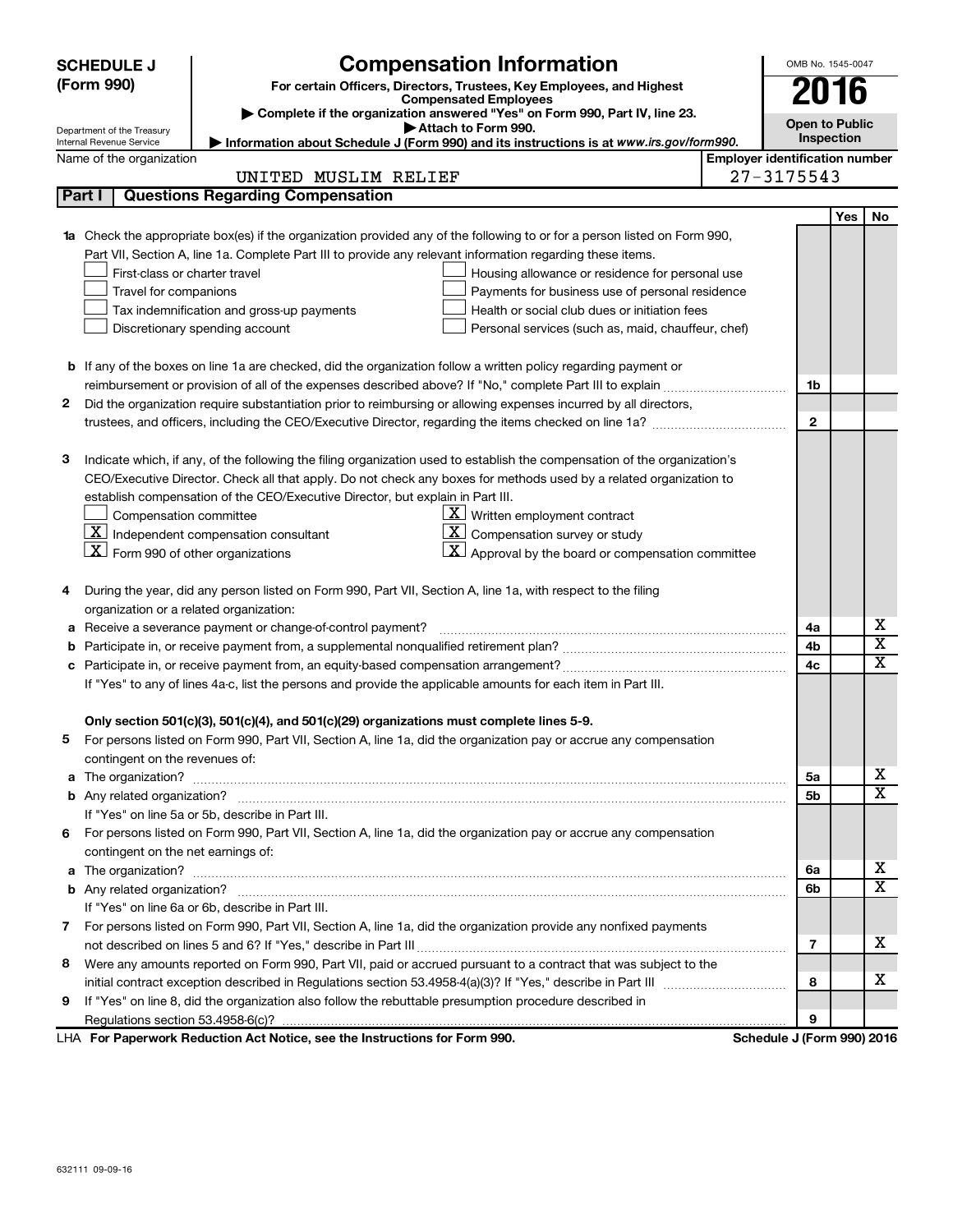#### Part II | Officers, Directors, Trustees, Key Employees, and Highest Compensated Employees. Use duplicate copies if additional space is needed.

For each individual whose compensation must be reported on Schedule J, report compensation from the organization on row (i) and from related organizations, described in the instructions, on row (ii). Do not list any individuals that aren't listed on Form 990, Part VII.

Note: The sum of columns (B)(i)-(iii) for each listed individual must equal the total amount of Form 990, Part VII, Section A, line 1a, applicable column (D) and (E) amounts for that individual.

|                    |             |                          | (B) Breakdown of W-2 and/or 1099-MISC compensation |                                           | (C) Retirement and             | (D) Nontaxable   | (E) Total of columns | (F) Compensation                                           |
|--------------------|-------------|--------------------------|----------------------------------------------------|-------------------------------------------|--------------------------------|------------------|----------------------|------------------------------------------------------------|
| (A) Name and Title |             | (i) Base<br>compensation | (ii) Bonus &<br>incentive<br>compensation          | (iii) Other<br>reportable<br>compensation | other deferred<br>compensation | benefits         | $(B)(i)-(D)$         | in column (B)<br>reported as deferred<br>on prior Form 990 |
| (1) DR. ABED AYOUB | (i)         | 165,662.                 | $\overline{0}$ .                                   | 20,400.                                   | $\overline{0}$ .               | $\overline{0}$ . | 186,062.             | $\overline{0}$ .                                           |
| PRESIDENT          | (ii)        | $\overline{0}$ .         | $\overline{0}$ .                                   | $\overline{0}$ .                          | $\overline{\mathfrak{o}}$ .    | $\overline{0}$ . | $\overline{0}$ .     | $\overline{0}$ .                                           |
|                    | $(\sf{i})$  |                          |                                                    |                                           |                                |                  |                      |                                                            |
|                    | (ii)        |                          |                                                    |                                           |                                |                  |                      |                                                            |
|                    | $(\sf{i})$  |                          |                                                    |                                           |                                |                  |                      |                                                            |
|                    | (ii)        |                          |                                                    |                                           |                                |                  |                      |                                                            |
|                    | $(\sf{i})$  |                          |                                                    |                                           |                                |                  |                      |                                                            |
|                    | (ii)        |                          |                                                    |                                           |                                |                  |                      |                                                            |
|                    | $(\sf{i})$  |                          |                                                    |                                           |                                |                  |                      |                                                            |
|                    | (ii)        |                          |                                                    |                                           |                                |                  |                      |                                                            |
|                    | $(\sf{i})$  |                          |                                                    |                                           |                                |                  |                      |                                                            |
|                    | (ii)        |                          |                                                    |                                           |                                |                  |                      |                                                            |
|                    | $(\sf{i})$  |                          |                                                    |                                           |                                |                  |                      |                                                            |
|                    | (ii)        |                          |                                                    |                                           |                                |                  |                      |                                                            |
|                    | (i)         |                          |                                                    |                                           |                                |                  |                      |                                                            |
|                    | (ii)        |                          |                                                    |                                           |                                |                  |                      |                                                            |
|                    | (i)         |                          |                                                    |                                           |                                |                  |                      |                                                            |
|                    | (ii)        |                          |                                                    |                                           |                                |                  |                      |                                                            |
|                    | (i)<br>(ii) |                          |                                                    |                                           |                                |                  |                      |                                                            |
|                    | $(\sf{i})$  |                          |                                                    |                                           |                                |                  |                      |                                                            |
|                    | (ii)        |                          |                                                    |                                           |                                |                  |                      |                                                            |
|                    | $(\sf{i})$  |                          |                                                    |                                           |                                |                  |                      |                                                            |
|                    | (ii)        |                          |                                                    |                                           |                                |                  |                      |                                                            |
|                    | $(\sf{i})$  |                          |                                                    |                                           |                                |                  |                      |                                                            |
|                    | (ii)        |                          |                                                    |                                           |                                |                  |                      |                                                            |
|                    | $(\sf{i})$  |                          |                                                    |                                           |                                |                  |                      |                                                            |
|                    | (ii)        |                          |                                                    |                                           |                                |                  |                      |                                                            |
|                    | $(\sf{i})$  |                          |                                                    |                                           |                                |                  |                      |                                                            |
|                    | (ii)        |                          |                                                    |                                           |                                |                  |                      |                                                            |
|                    | $(\sf{i})$  |                          |                                                    |                                           |                                |                  |                      |                                                            |
|                    | (ii)        |                          |                                                    |                                           |                                |                  |                      |                                                            |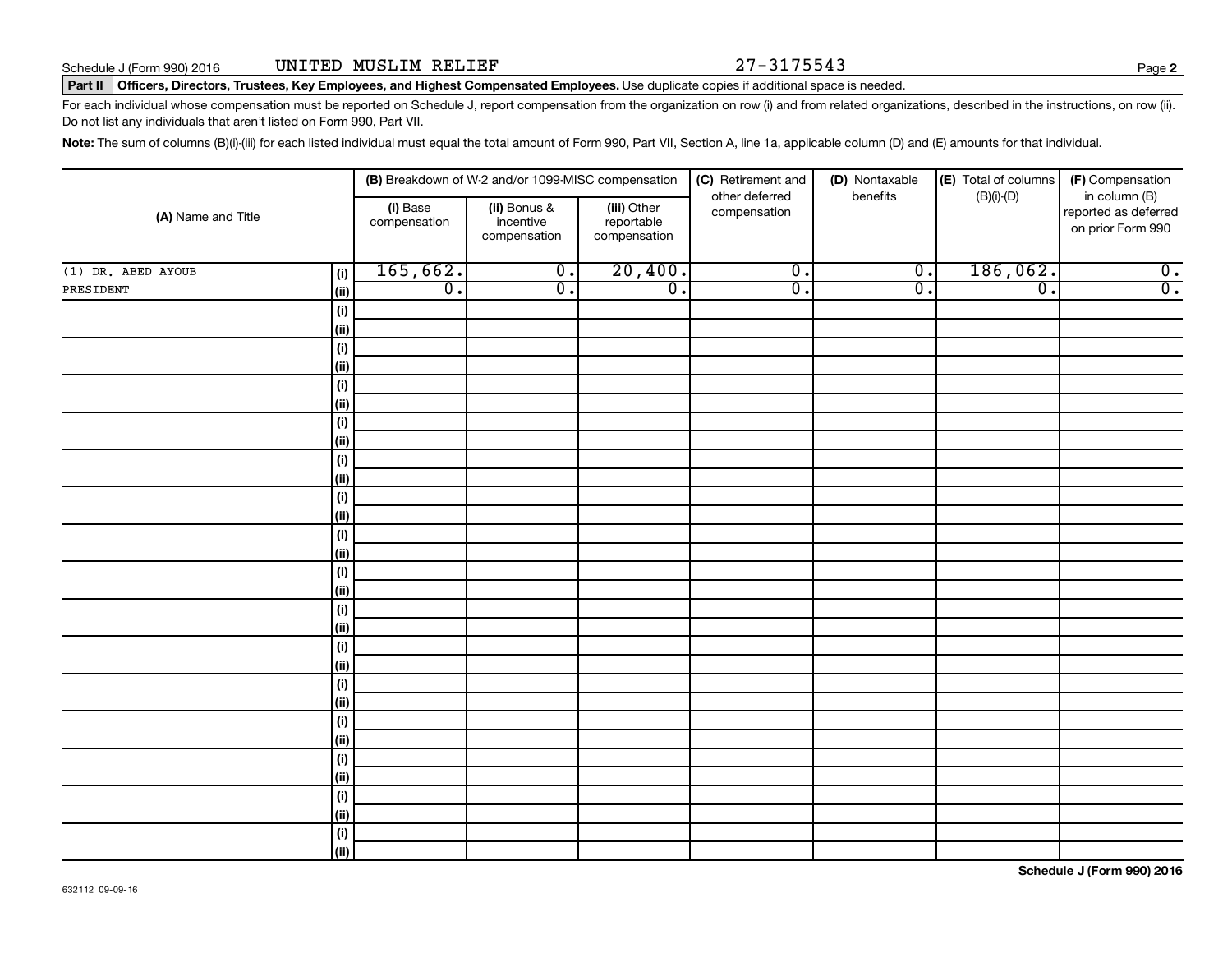#### **Part III Supplemental Information**

Provide the information, explanation, or descriptions required for Part I, lines 1a, 1b, 3, 4a, 4b, 4c, 5a, 5b, 6a, 6b, 7, and 8, and for Part II. Also complete this part for any additional information.

**Schedule J (Form 990) 2016**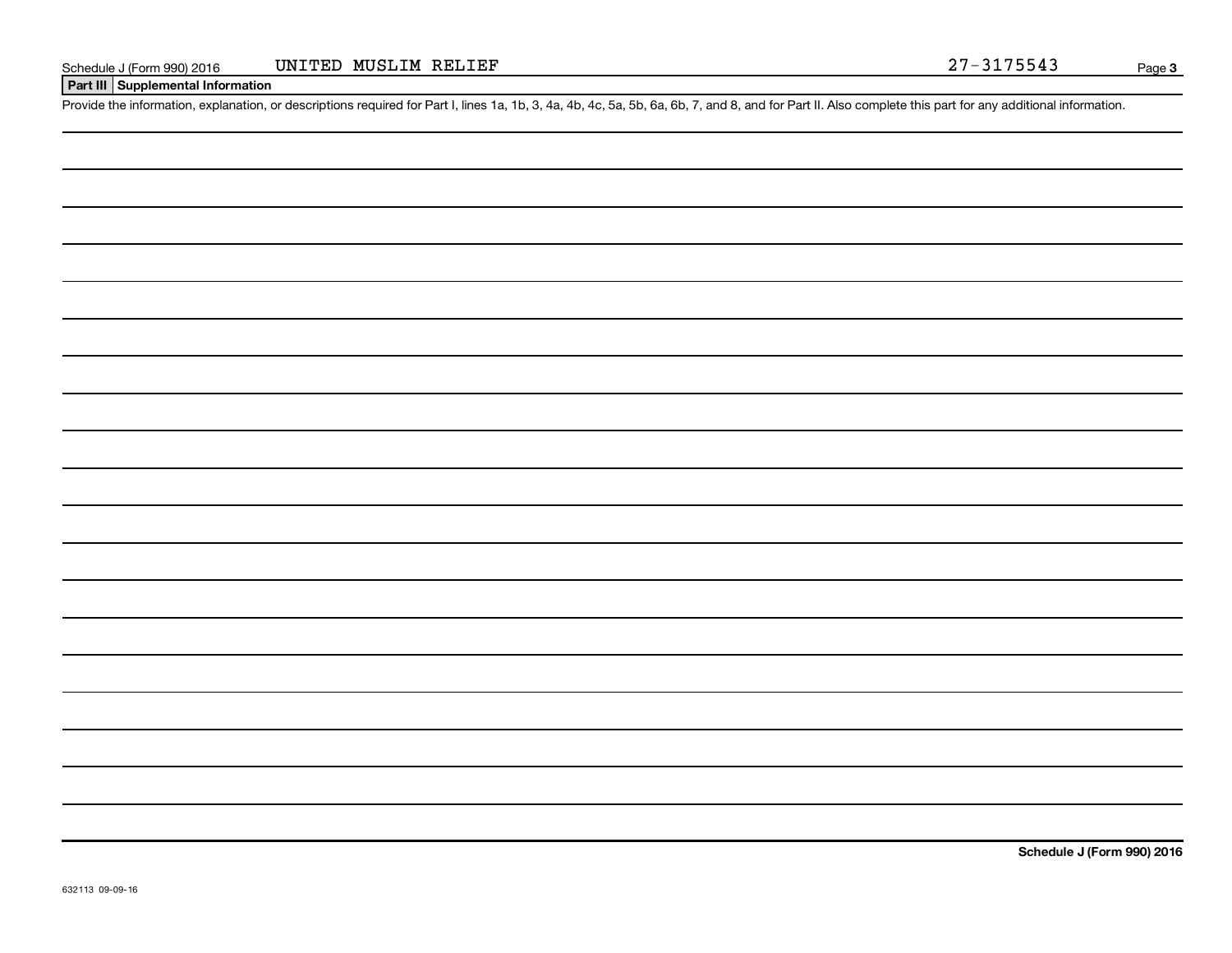### **SCHEDULE M (Form 990)**

## **Noncash Contributions**

OMB No. 1545-0047

| Department of the Treasury |
|----------------------------|
| Internal Revenue Service   |

◆ Complete if the organizations answered "Yes" on Form 990, Part IV, lines 29 or 30.<br>● Complete if the organizations answered "Yes" on Form 990, Part IV, lines 29 or 30. **Attach to Form 990.** J

**Open To Public Inspection**

Name of the organization

**Information about Schedule M (Form 990) and its instructions is at www.irs.gov/form990.** 

**Employer identification number**

| MUSLIM<br>UNITED | RELIEF | 75543 |
|------------------|--------|-------|
|------------------|--------|-------|

| Part I | <b>Types of Property</b>                                                                                                       |                        |                               |                                                |                                                       |     |     |    |
|--------|--------------------------------------------------------------------------------------------------------------------------------|------------------------|-------------------------------|------------------------------------------------|-------------------------------------------------------|-----|-----|----|
|        |                                                                                                                                | (a)                    | (b)                           | (c)                                            | (d)                                                   |     |     |    |
|        |                                                                                                                                | Check if<br>applicable | Number of<br>contributions or | Noncash contribution<br>amounts reported on    | Method of determining<br>noncash contribution amounts |     |     |    |
|        |                                                                                                                                |                        |                               | items contributed Form 990, Part VIII, line 1g |                                                       |     |     |    |
| 1.     |                                                                                                                                |                        |                               |                                                |                                                       |     |     |    |
| 2      |                                                                                                                                |                        |                               |                                                |                                                       |     |     |    |
| з      |                                                                                                                                |                        |                               |                                                |                                                       |     |     |    |
| 4      |                                                                                                                                |                        |                               |                                                |                                                       |     |     |    |
| 5      | Clothing and household goods                                                                                                   |                        |                               |                                                |                                                       |     |     |    |
| 6      |                                                                                                                                |                        |                               |                                                |                                                       |     |     |    |
| 7      |                                                                                                                                |                        |                               |                                                |                                                       |     |     |    |
| 8      |                                                                                                                                |                        |                               |                                                |                                                       |     |     |    |
| 9      |                                                                                                                                |                        |                               |                                                |                                                       |     |     |    |
| 10     | Securities - Closely held stock                                                                                                |                        |                               |                                                |                                                       |     |     |    |
| 11     | Securities - Partnership, LLC, or                                                                                              |                        |                               |                                                |                                                       |     |     |    |
|        | trust interests                                                                                                                |                        |                               |                                                |                                                       |     |     |    |
| 12     |                                                                                                                                |                        |                               |                                                |                                                       |     |     |    |
| 13     | Qualified conservation contribution -                                                                                          |                        |                               |                                                |                                                       |     |     |    |
|        |                                                                                                                                |                        |                               |                                                |                                                       |     |     |    |
| 14     | Qualified conservation contribution - Other                                                                                    |                        |                               |                                                |                                                       |     |     |    |
| 15     | Real estate - Residential                                                                                                      |                        |                               |                                                |                                                       |     |     |    |
| 16     |                                                                                                                                |                        |                               |                                                |                                                       |     |     |    |
| 17     |                                                                                                                                |                        |                               |                                                |                                                       |     |     |    |
| 18     |                                                                                                                                |                        |                               |                                                |                                                       |     |     |    |
| 19     |                                                                                                                                |                        |                               |                                                |                                                       |     |     |    |
| 20     | Drugs and medical supplies                                                                                                     | $\overline{\text{x}}$  | 31                            | 23,469,570. APPRAISED BY THIRD P               |                                                       |     |     |    |
| 21     |                                                                                                                                |                        |                               |                                                |                                                       |     |     |    |
| 22     |                                                                                                                                |                        |                               |                                                |                                                       |     |     |    |
| 23     |                                                                                                                                |                        |                               |                                                |                                                       |     |     |    |
| 24     |                                                                                                                                |                        |                               |                                                |                                                       |     |     |    |
| 25     | Other $\blacktriangleright$                                                                                                    |                        |                               |                                                |                                                       |     |     |    |
| 26     | Other $\blacktriangleright$                                                                                                    |                        |                               |                                                |                                                       |     |     |    |
| 27     | Other $\blacktriangleright$                                                                                                    |                        |                               |                                                |                                                       |     |     |    |
| 28     | Other $\blacktriangleright$                                                                                                    |                        |                               |                                                |                                                       |     |     |    |
| 29     | Number of Forms 8283 received by the organization during the tax year for contributions                                        |                        |                               |                                                |                                                       |     |     |    |
|        | for which the organization completed Form 8283, Part IV, Donee Acknowledgement                                                 |                        |                               | 29                                             |                                                       |     |     |    |
|        |                                                                                                                                |                        |                               |                                                |                                                       |     | Yes | No |
|        | 30a During the year, did the organization receive by contribution any property reported in Part I, lines 1 through 28, that it |                        |                               |                                                |                                                       |     |     |    |
|        | must hold for at least three years from the date of the initial contribution, and which isn't required to be used for          |                        |                               |                                                |                                                       |     |     |    |
|        | exempt purposes for the entire holding period?                                                                                 |                        |                               |                                                |                                                       | 30a |     | х  |
|        | <b>b</b> If "Yes," describe the arrangement in Part II.                                                                        |                        |                               |                                                |                                                       |     |     |    |
| 31     | Does the organization have a gift acceptance policy that requires the review of any nonstandard contributions?                 |                        |                               |                                                |                                                       | 31  | х   |    |
|        | 32a Does the organization hire or use third parties or related organizations to solicit, process, or sell noncash              |                        |                               |                                                |                                                       |     |     |    |
|        | contributions?                                                                                                                 |                        |                               |                                                |                                                       | 32a |     | x  |
|        | <b>b</b> If "Yes," describe in Part II.                                                                                        |                        |                               |                                                |                                                       |     |     |    |
| 33     | If the organization didn't report an amount in column (c) for a type of property for which column (a) is checked,              |                        |                               |                                                |                                                       |     |     |    |
|        | describe in Part II.                                                                                                           |                        |                               |                                                |                                                       |     |     |    |

| LHA | For Paperwork Reduction Act Notice, see the Instructions for Form 990. |
|-----|------------------------------------------------------------------------|
|     |                                                                        |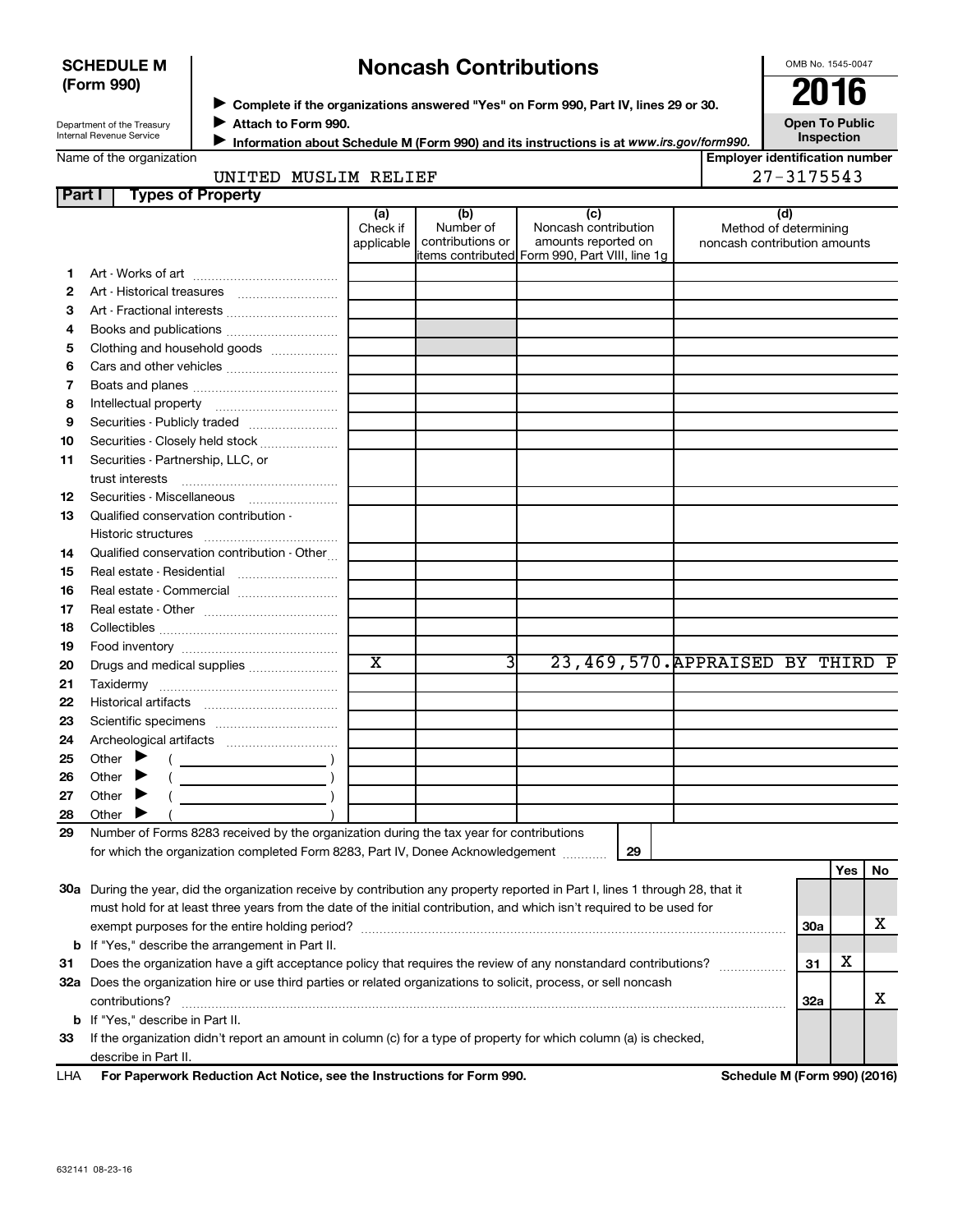**2**

Provide the information required by Part I, lines 30b, 32b, and 33, and whether the organization is reporting in Part I, column (b), the number of contributions, the number of items received, or a combination of both. Also complete this part for any additional information. **Part II Supplemental Information.**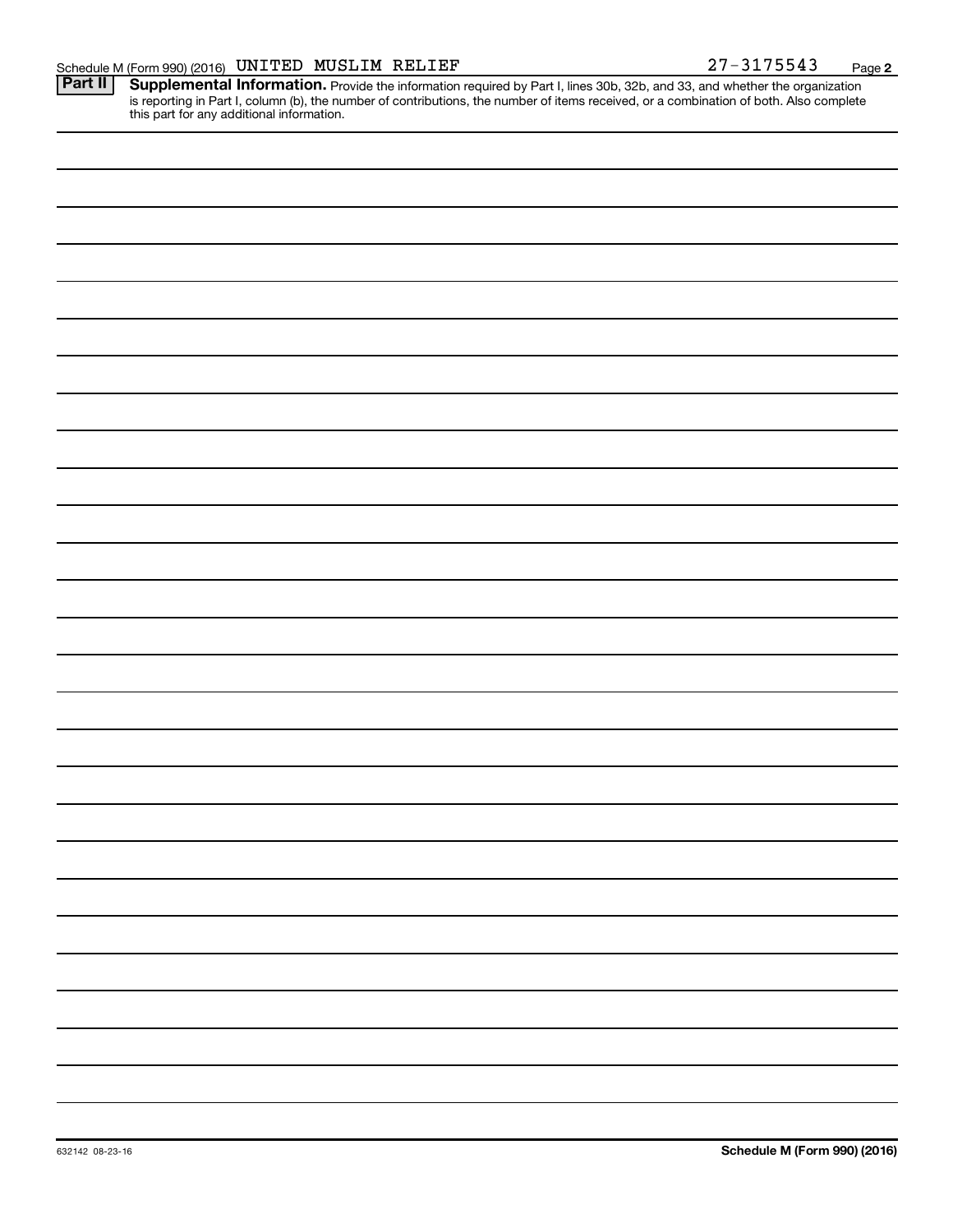**(Form 990 or 990-EZ)**

Department of the Treasury Internal Revenue Service

Name of the organization

**SCHEDULE O Supplemental Information to Form 990 or 990-EZ 2016**

**Complete to provide information for responses to specific questions on Form 990 or 990-EZ or to provide any additional information. | Attach to Form 990 or 990-EZ.**

**Information about Schedule O (Form 990 or 990-EZ) and its instructions is at WWW.irs.gov/form990.** 

UNITED MUSLIM RELIEF 27-3175543

FORM 990, PART I, LINE 1, DESCRIPTION OF ORGANIZATION MISSION:

PROVIDE HUMANITARIAN ASSISTANCE SUCH AS MEDICINES, HEALTHCARE, FOOD,

WATER, AND HYGIENE SUPPLIES TO DISPLACED, DISADVANTAGED PERSONS, AND

REFUGEES DUE TO DISASTERS AND WARS.

ADDITIONAL INFORMATION ABOUT THE ORGANIZATION

THE ORGANIZATION'S REVENUE DECREASED FROM APPROXIMATELY FROM \$80

MILLION TO \$29 MILLION BECAUSE THERE WAS A PROJECT THAT WAS STARTED IN

2015 THAT WAS FINISHED IN 2016.

FORM 990, PART III, LINE 4A, PROGRAM SERVICE ACCOMPLISHMENTS:

MEDICAL AND HEALTHCARE:

POOR HYGIENE PRACTICES AND SANITATION FACILITIES ARE ONE OF THE BIGGEST THREATS TO GLOBAL HEALTH.

THE POOREST OF THE POOR, AROUND THE WORLD, HAVE THE WORST HEALTH. THOSE AT THE BOTTOM OF THE DISTRIBUTION OF GLOBAL AND NATIONAL WEALTH, THOSE MARGINALIZED AND EXCLUDED WITHIN COUNTRIES, AND COUNTRIES THEMSELVES DISADVANTAGED BY HISTORICAL EXPLOITATION PRESENT AN URGENT MORAL AND PRACTICAL FOCUS FOR ACTION. OVER ONE BILLION PEOPLE LACK ACCESS TO HEALTHCARE ON A YEARLY BASIS, WHICH CONTINUES TO DEMONSTRATE THE HIGH PRIORITY OF HEALTHCARE ON THE GLOBAL SCALE.

IN 2016, UMR PARTNERED WITH JOHANNITER TO PROVIDE CHILDREN THE ABILITY

TO DEVELOP THEMSELVES WHILE BUILDING RESILIENCE AND STRENGTH IN THE

OMB No. 1545-0047

**Open to Public Inspection Employer identification number**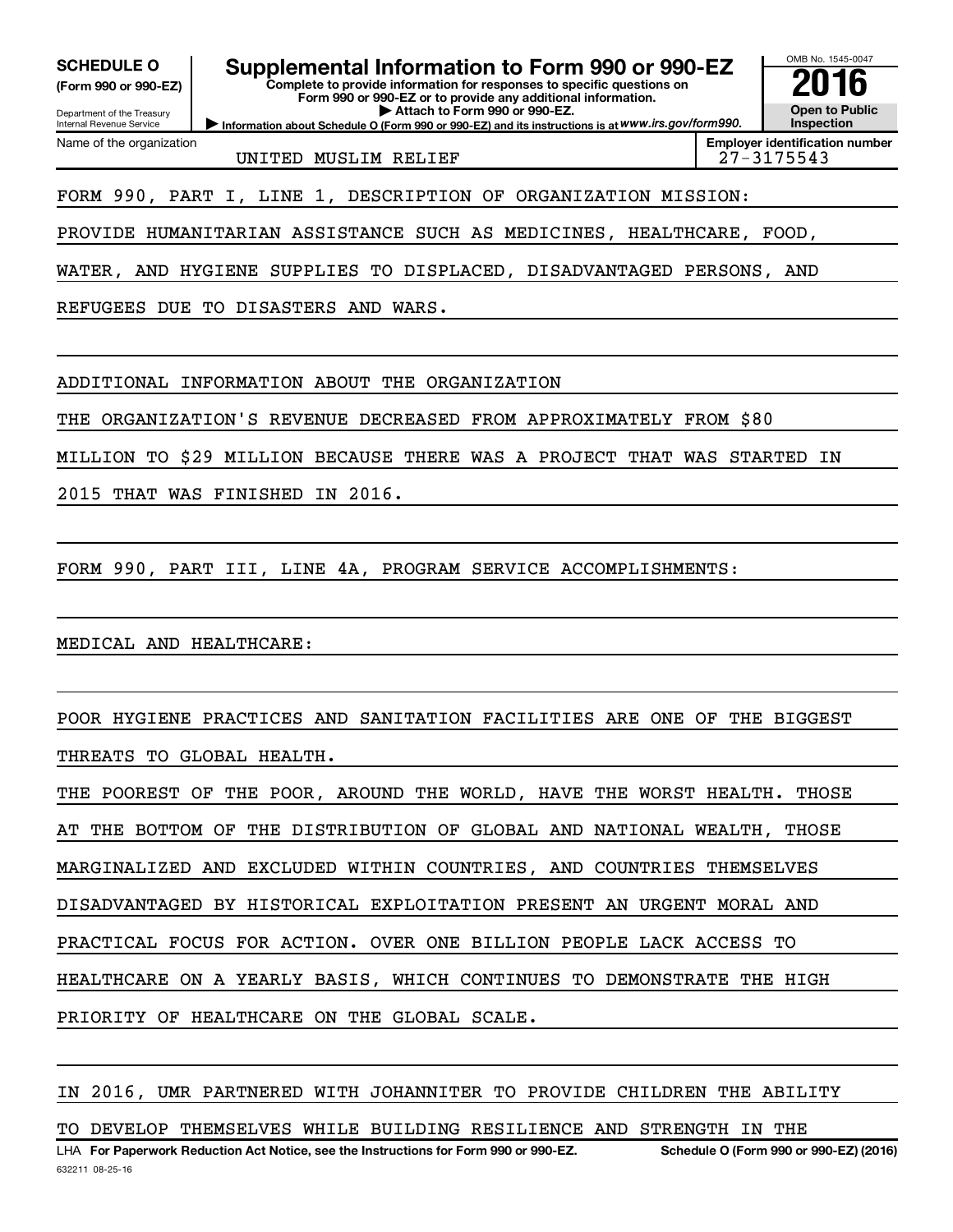| Schedule O (Form 990 or 990-EZ) (2016)                                  | Page 2                                                  |
|-------------------------------------------------------------------------|---------------------------------------------------------|
| Name of the organization<br>UNITED MUSLIM RELIEF                        | <b>Employer identification number</b><br>$27 - 3175543$ |
| PROCESS OF RE-ESTABLISHING THEIR COMMUNITIES AND LIVELIHOOD DURING THE  |                                                         |
| SYRIAN CRISIS. THIS PROGRAM CREATED CHILD-FRIENDLY SPACES FOR VICTIMS   |                                                         |
| TO COPE AND HEAL THEIR EMOTIONS THROUGH PSYCHOSOCIAL, COMMUNICATIVE,    |                                                         |
| IMAGINATIVE, AND PHYSICAL ACTIVITIES. THE PROGRAM WAS BASED IN THE      |                                                         |
| AL-SHAJARA NEIGHBORHOOD IN AMMAN, JORDAN, AND ULTIMATELY SUPPORTED 550  |                                                         |
| WOMEN, TEENS, AND CHILDREN REFUGEES. UMR IS DEDICATED TO PROVIDING      |                                                         |
| UNDERPRIVILEGED HOSPITALS AND CLINICS WITH THE MEDICATION AND MEDICAL   |                                                         |
| SUPPLIES NEEDED TO MAINTAIN THE SUPPLY AND DEMAND OF THEIR PATIENTS'    |                                                         |
| DAY IN AND DAY OUT.                                                     |                                                         |
| IN 2016 UMR CARRIED OUT THIS DEDICATION WITH AN UNPRECEDENTED AMOUNT OF |                                                         |
| IN-KIND DONATIONS TO COMMUNITIES IN DESPERATE NEED OF MEDICINE AND      |                                                         |
| MEDICAL SUPPLIES. UMR DISTRIBUTED THESE SUPPLIES IN THE FOLLOWING       |                                                         |
| COUNTRIES:                                                              |                                                         |
| PALESTINE (GAZA AND WEST BANK), BOSNIA, SIERRA LEONE, SOMALIA, SYRIA,   |                                                         |
| NIGER AND MOROCCO.                                                      |                                                         |
| AS PART OF UMR'S MISSION TO PROVIDE THE NECESSARY MEDICINE AND MEDICAL  |                                                         |
| SUPPLIES TO SUSTAIN AND MAINTAIN UNDERPRIVILEGED HOSPITALS AND CLINICS, |                                                         |
| WE ARE ALSO DEDICATED TO DELIVERING PROPER MEDICAL, ORAL AND DENTAL     |                                                         |
| HYGIENE CARE TO COMMUNITIES WHERE A DIRE NEED IS PRESENT. IN            |                                                         |
| PARTNERSHIP WITH ISLAMIC MEDICAL ASSOCIATION OF NORTH AFRICA (IMANA) IN |                                                         |
| 2016, UMR SENT A TEAM OF DOCTORS, DENTISTS, AND OTHER HEALTH            |                                                         |
| PROFESSIONALS TO MULTIPLE REGIONS AND TREATED THOUSAND INCLUDES 109     |                                                         |
| PATIENTS WITH CATARACT SURGERIES IN JORDAN.                             |                                                         |
|                                                                         |                                                         |

FORM 990, PART III, LINE 4B, PROGRAM SERVICE ACCOMPLISHMENTS:

ORPHANS IN NEED:

THE ABSENCE OF ONE OR BOTH PARENTS SHOULD NEVER FORCE A CHILD INTO A

632212 08-25-16 **Schedule O (Form 990 or 990-EZ) (2016)** LIFE OF DESTITUTION. THE ESTIMATED NUMBER OF ORPHANS GLOBALLY CURRENTLY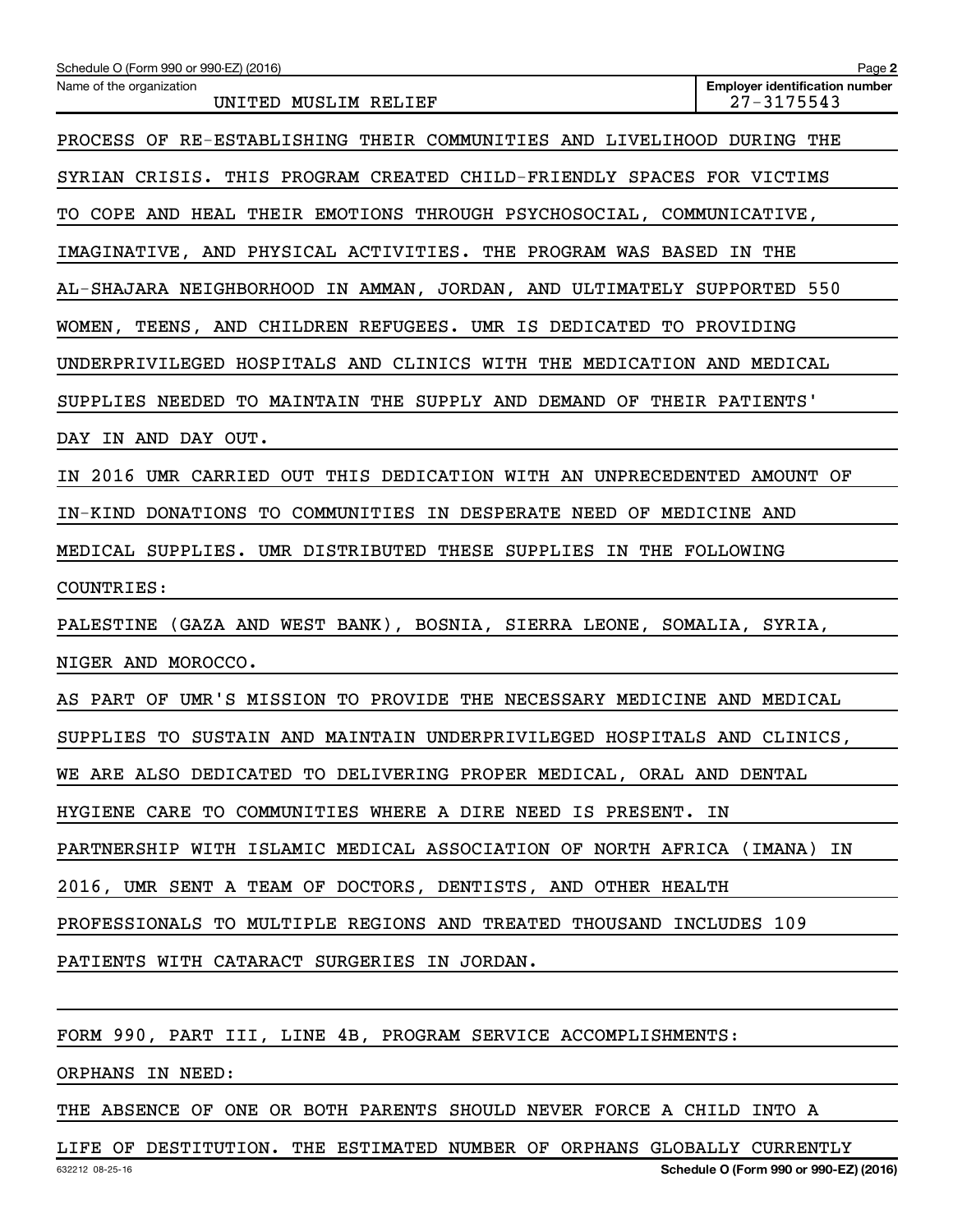| Schedule O (Form 990 or 990-EZ) (2016)                                  | Page 2                                              |
|-------------------------------------------------------------------------|-----------------------------------------------------|
| Name of the organization<br>UNITED MUSLIM RELIEF                        | <b>Employer identification number</b><br>27-3175543 |
| REPORTED BY THE US GOVERNMENT AND UNICEF, INCLUDE 17.8 MILLION CHILDREN |                                                     |
| WORLDWIDE WHO HAVE LOST BOTH PARENTS ("DOUBLE ORPHAN"), AND 153 MILLION |                                                     |
| CHILDREN WORLDWIDE WHO HAVE LOST ONE PARENT ("SINGLE ORPHAN").          |                                                     |
| SPONSORING A POSITIVE FUTURE FOR AN ORPHAN IS TO OFFER THE GIFT OF A    |                                                     |
| NEW LIFE. THAT ORPHAN BECOMES AN INTEGRAL PART OF AN EXTENDED FAMILY    |                                                     |
| AND GAINS THE POTENTIAL TO BUILD A BRIGHTER FUTURE FOR THEM.            |                                                     |
|                                                                         |                                                     |
| IN PARTNERSHIP WITH LIFE FOR RELIEF AND DEVELOPMENT AND ORPHANS IN NEED |                                                     |
| IN 2016, UMR SPONSORED 2,205 ORPHAN BENEFICIARIES IN BANGLADESH, INDIA, |                                                     |
| PAKISTAN, SIERRA LEONE, AND SRI LANKA. OUR DONORS' SPONSORSHIPS GO      |                                                     |
| DIRECTLY TO SUPPORT AN ORPHAN IN ALL ASPECTS OF LIFE: HEALTH,           |                                                     |
| NUTRITION, SHELTER, AND EDUCATION. IN PRACTICE, THIS TAKES PLACE AFTER  |                                                     |
| A DETAILED ASSESSMENT OF NEEDS AND SETTING REALISTIC, LONG-TERM         |                                                     |
| OBJECTIVES. OUR SPONSORS PROVIDE A REGULAR DONATION THAT PAY FOR FOOD,  |                                                     |
| CLOTHING, MEDICINE, AND EDUCATION FOR CHILDREN IN SOME OF THE MOST      |                                                     |
| DESPERATE AND DEPRIVED AREAS IN THE WORLD. THE SPONSORSHIP GOES BEYOND  |                                                     |
| SHORT-TERM FIXES, AND FOCUSES ON THE LONG-TERM WELFARE OF YOUNG LIVES   |                                                     |
| IN NEED.                                                                |                                                     |
| FORM 990, PART III, LINE 4C, PROGRAM SERVICE ACCOMPLISHMENTS:           |                                                     |
| WINTER AND EMERGENCY RELIEF:                                            |                                                     |
| EMERGENCIES OCCUR NEARLY EVERY DAY AND AFFECT THOUSANDS OF COMMUNITIES  |                                                     |
| AROUND THE WORLD, LEAVING PEOPLE IN URGENT NEED OF HELP TO SURVIVE AND  |                                                     |
| RECOVER. WHILE SOME EMERGENCIES, SUCH AS TYPHOON                        |                                                     |
| $\frac{1}{2}$                                                           |                                                     |

HAIYAN IN THE PHILIPPINES AND CYCLONE PHAILIN IN INDIA IN 2013, GAIN

WIDESPREAD MEDIA COVERAGE, MANY OTHERS ARE POORLY PUBLICIZED AND

RECEIVE LITTLE PUBLIC ATTENTION.

THE CIRCUMSTANCES CAN RANGE FROM CATASTROPHIC RAPID-ONSET NATURAL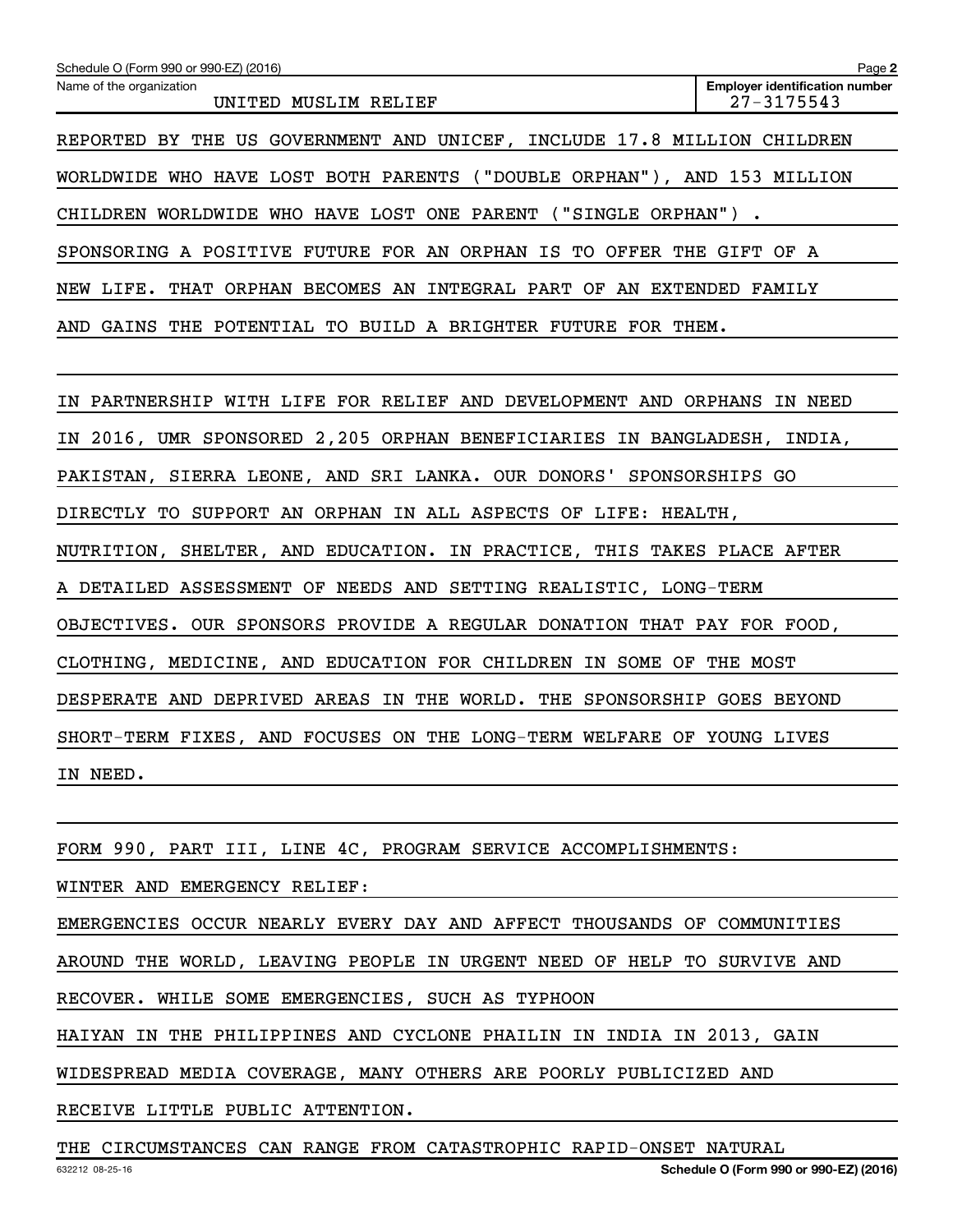| Schedule O (Form 990 or 990-EZ) (2016)                                   | Page 2                                              |
|--------------------------------------------------------------------------|-----------------------------------------------------|
| Name of the organization<br>UNITED MUSLIM RELIEF                         | <b>Employer identification number</b><br>27-3175543 |
| DISASTERS AND DISEASE OUTBREAKS TO SLOW-ONSET CRISES SUCH AS FOOD        |                                                     |
| SHORTAGES, DROUGHT, AND GENDER-BASED VIOLENCE AND DISPLACEMENT OF        |                                                     |
| POPULATIONS DUE TO WAR AND CIVIL UNREST. BOTH RAPID AND SLOW-ONSET       |                                                     |
| EMERGENCIES CAN ERASE HARD-WON DEVELOPMENT GAINS AND HINDER PROGRESS,    |                                                     |
| SIGNIFICANTLY REDUCING COMMUNITY RESILIENCE. AFTER DECADES OF            | NATURAL                                             |
| AND MANMADE DISASTERS, OFTEN EXACERBATED BY CLIMATE CHANGE AND CHRONIC   |                                                     |
| CONFLICT, MANY COUNTRIES ARE FACING EMERGENCIES AS THE "NEW NORMAL"      |                                                     |
| IT IS OUR RESPONSIBILITY TO PROTECT<br>OUR PLANET FROM MAN MADE CONFLICT |                                                     |
| AND CRISES, WHETHER IT BE WAR OR THE DESTRUCTION OF THE                  | ENVIRONMENT.                                        |
| THIS PROJECT WILL CONTINUE IN 2017.                                      |                                                     |
|                                                                          |                                                     |

UMR IS DEDICATED TO ENSURING THAT THE PRESSING STATE OF PEOPLE

SUFFERING DUE TO WAR AND NATURAL DISASTERS RECEIVE THE EMERGENCY

RESPONSE NEEDED TO GUARANTEE THEIR PUBLIC SAFETY AND HEALTH BY

ADDRESSING ALL THE CONCERNS THAT PERTAIN TO THEIR LIVELIHOOD.

IN 2016, WE HELD A WINTERIZATION CAMPAIGN FOR

SYRIAN REFUGEES IN JORDAN, TURKEY, AND LEBANON WHERE WE DISTRIBUTED

ESSENTIAL BLANKETS, FUEL AND CLOTHING TO 14,350 BENEFICIARIES.

ALSO, THE SYRIAN CRISIS IN ALEPPO CAUSED FOR INTERNATIONAL ATTENTION DUE TO THOUSANDS OF CIVILIANS HAVING BEEN TRAPPED IN THE REGION. OVERALL, AN ESTIMATED 4.9 MILLION PEOPLE ARE IN NEED IN BESIEGED AND HARD- TO- REACH AREAS. THEREFORE, UMR CREATED AN EMERGENCY CAMPAIGN TO AID 109,150 OF REFUGEES FROM ALEPPO AND MOSUL IN COUNTRIES WHERE THEY ARE SEEKING HOPES FOR RESETTLEMENT AND STABILITY. THIS PAST YEAR, ETHIOPIA SUFFERED FROM AN EXTREME DROUGHT KNOWN AS, EL NINO. DUE TO THIS CATASTROPHE, LIVESTOCK DEATHS AND WATER SHORTAGES

WERE WIDELY REPORTED.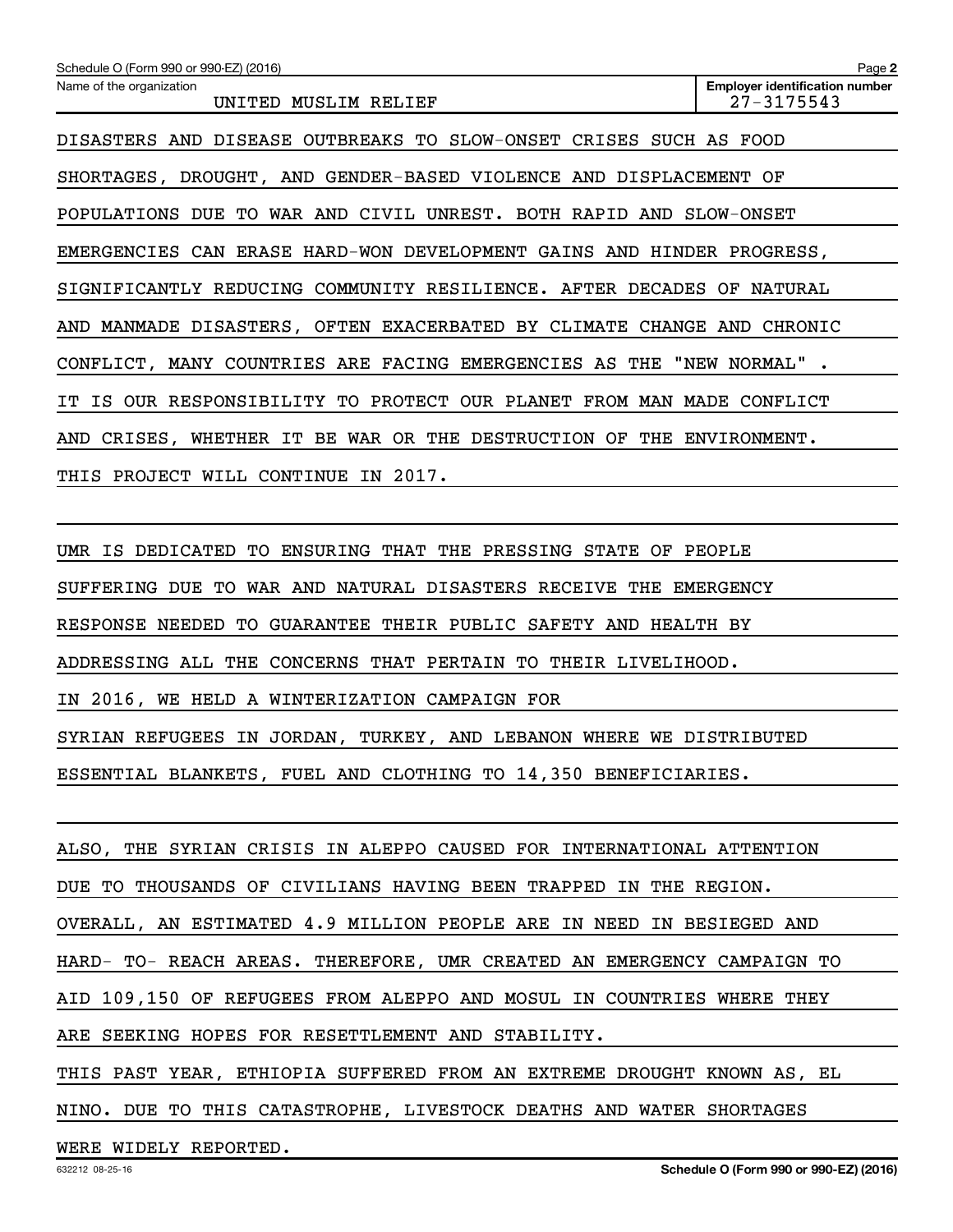Name of the organization

DISEASE OUTBREAKS AND FOOD INSECURITY STILL PERSIST IN POCKET AREAS. PARTNERS ESTIMATE THAT 300,000 CHILDREN WILL BECOME SEVERELY MALNOURISHED IN 2017, 5.6 MILLION WILL REQUIRE FOOD ASSISTANCE, AND 9.2 MILLION WOULD BE WITHOUT SAFE DRINKING WATER. THE DISTRESS INDUCED FROM THE DROUGHT CALLED FOR AN EMERGENCY RESPONSE IN SEVERAL REGIONS OF ETHIOPIA, IN WHICH UMR WAS ABLE TO PROVIDE FOOD ITEMS FOR 1750 BENEFICIARIES IMPACTED BY THE DROUGHT THROUGH RAMADAN FOOD DISTRIBUTION PROGRAM.

LASTLY, HAITI SUFFERED FROM MASSIVE DESTRUCTION FROM HURRICANE MATTHEW. AN ESTIMATED 600,000 CHILDREN ARE STALKED BY DISEASE, MALNUTRITION, AND A DIRE NEED FOR ASSISTANCE. MANY OF THESE CHILDREN ARE LEFT HOMELESS AND AT HIGH RISK FOR DEVELOPING INFECTIOUS DISEASES. IN EFFORTS TO REDUCE SUCH A RISK, UMR DISTRIBUTED HYGIENE KITS TO NEARLY 200 PEOPLE OUTSIDE OF THE CITY OF

JACMEL, HAITI.

FORM 990, PART III, LINE 4D, OTHER PROGRAM SERVICES: FOOD IS A FUNDAMENTAL NEED FOR THE SURVIVAL OF HUMAN LIFE. THE WORLD FOOD SUMMIT OF 1996 DEFINED FOOD SECURITY AS EXISTING "WHEN ALL PEOPLE AT ALL TIMES HAVE ACCESS TO SUFFICIENT, SAFE, NUTRITIOUS FOOD TO MAINTAIN A HEALTHY AND ACTIVE LIFE" . FOOD SECURITY IS BUILT ON THREE PILLARS: FOOD AVAILABILITY, FOOD ACCESS, AND FOOD USE. SOME 795 MILLION PEOPLE IN THE WORLD DO NOT HAVE ENOUGH FOOD TO LEAD A HEALTHY ACTIVE LIFE- THAT'S ABOUT ONE IN NINE PEOPLE ON EARTH. POOR NUTRITION CAUSES NEARLY HALF (45%) OF DEATHS IN CHILDREN UNDER FIVE - 3.1 MILLION CHILDREN EACH YEAR2. FOOD SECURITY IS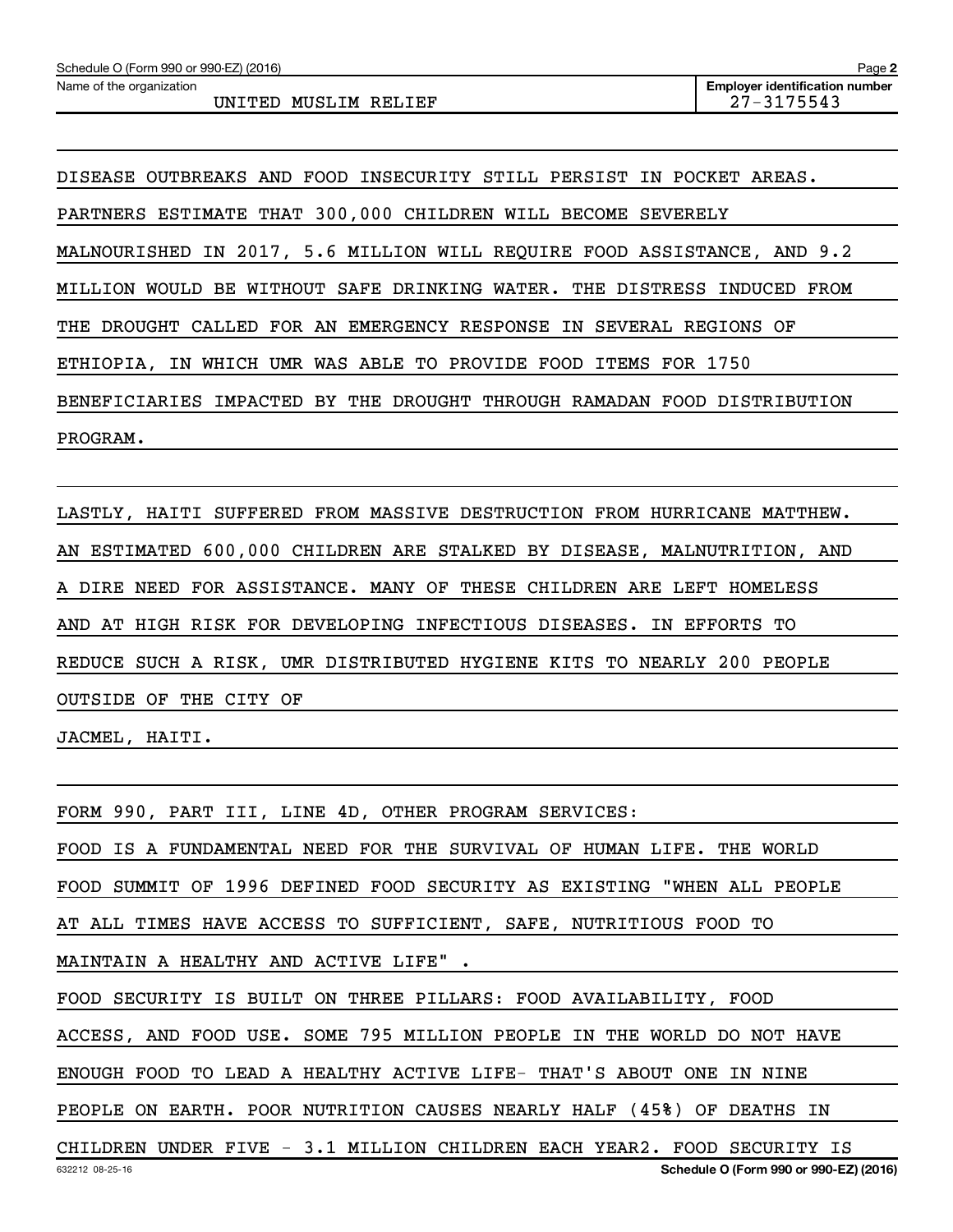| Schedule O (Form 990 or 990-EZ) (2016)                                    | Page 2                                                  |
|---------------------------------------------------------------------------|---------------------------------------------------------|
| Name of the organization<br>UNITED MUSLIM RELIEF                          | <b>Employer identification number</b><br>$27 - 3175543$ |
| A COMPLEX ISSUE-INTERCONNECTED TO HEALTH,<br>SUSTAINABLE ECONOMIC         |                                                         |
| DEVELOPMENT, ENVIRONMENT, AND TRADE. SINCE ONE OF OUR KEY PRIORITIES IN   |                                                         |
| PROVIDING BASIC NEEDS FOR SURVIVAL IN 2016 WAS FOOD SECURITY, UMR         |                                                         |
| SUCCESSFULLY IMPLEMENTED TWO MAJOR FOOD DISTRIBUTION CAMPAIGNS            |                                                         |
| GLOBALLY:                                                                 |                                                         |
| *BANGLADESH                                                               |                                                         |
| *ERITREAN<br>(REFUGEES)                                                   |                                                         |
| *INDIA                                                                    |                                                         |
| *JORDAN<br>(REFUGEES)                                                     |                                                         |
| *KASHMIR                                                                  |                                                         |
| *KENYA                                                                    |                                                         |
| *LEBANON                                                                  |                                                         |
| *MALAWI                                                                   |                                                         |
| *MYANMAR                                                                  |                                                         |
|                                                                           |                                                         |
| ADDITIONALLY, LAST YEAR 56,852 BENEFICIARIES BENEFITTED FROM THE          |                                                         |
| RAMADAN FOOD PACKAGES THAT FED FAMILIES OF UP TO                          |                                                         |
| 7 PEOPLE FOR THE ENTIRE MONTH.                                            |                                                         |
| OUR QURBANI CAMPAIGN HAS THE PURPOSE OF GIVING THE GIFT OF MEAT TO AS     |                                                         |
| MANY PEOPLE IN NEED AS POSSIBLE, MANY OF WHOM RARELY EAT MEAT DUE TO      |                                                         |
| THE HIGH COST AND LACK OF ACCESS TO IT. QURBANI IS AN ESSENTIAL PART OF   |                                                         |
| THE CELEBRATION OF THE HOLIDAY EID AL-ADHA HOLIDAY, AND UMR DISTRIBUTED   |                                                         |
| 2940 UDHYA TO OVER 70,560 BENEFICIARIES IN 2016.                          |                                                         |
| EXPENSES \$ 3,180,119. INCL GRANTS OF \$ 2,990,947. REVENUE \$ 1,183,747. |                                                         |
|                                                                           |                                                         |

FORM 990, PART VI, SECTION B, LINE 11B:

632212 08-25-16 **Schedule O (Form 990 or 990-EZ) (2016)** A COPY OF THE DRAFT FORM 990 WAS DISTRIBUTED TO EACH MEMBER OF THE BOARD